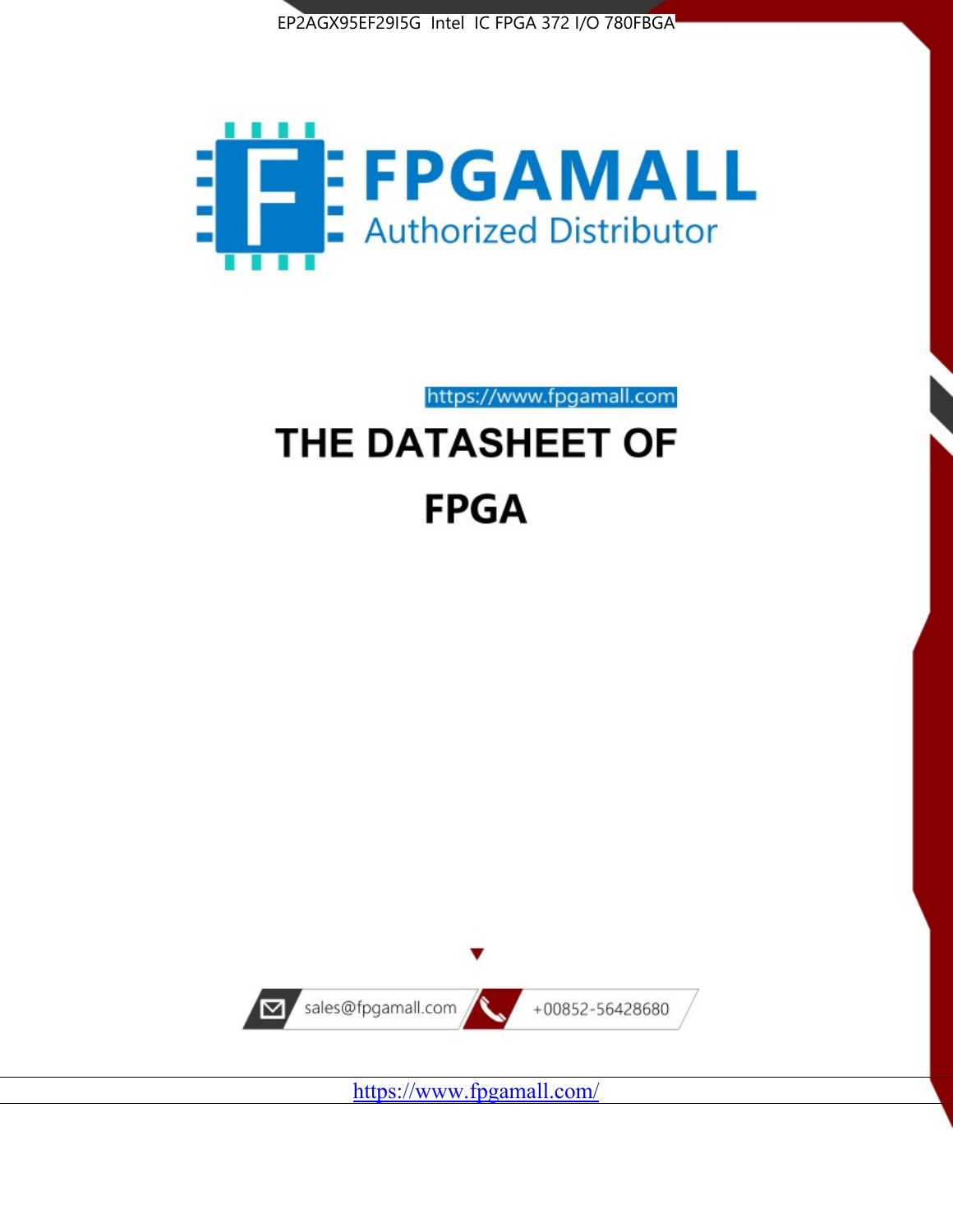EP2AGX95EF29I5G Intel IC FPGA 372 I/O 780FBGA



**AIIGX53001-4.4**

This chapter describes the electrical and switching characteristics of the Arria® II device family. The Arria II device family includes the Arria II GX and GZ devices. Electrical characteristics include operating conditions and power consumption. Switching characteristics include transceiver specifications, core, and periphery performance. This chapter also describes I/O timing, including programmable I/O element (IOE) delay and programmable output buffer delay.

**1. Device Datasheet for Arria II Devices**

For information regarding the densities and packages of devices in the Arria II device family, refer to *[Overview for the Arria II Device Family](http://www.altera.com/literature/hb/arria-ii-gx/aiigx_51001.pdf)* chapter.

This chapter contains the following sections:

- *"Electrical Characteristics"* on page 1–1
- "Transceiver Performance Specifications" on page 1–21
- "Glossary" on page 1–74

# **Electrical Characteristics**

The following sections describe the electrical characteristics.

# **Operating Conditions**

Arria II devices are rated according to a set of defined parameters. To maintain the highest possible performance and reliability of Arria II devices, you must consider the operating requirements described in this chapter.

Arria II devices are offered in both commercial and industrial grades. Arria II GX devices are offered in –4 (fastest), –5, and –6 (slowest) commercial speed grades and –3 and –5 industrial speed grades. Arria II GZ devices are offered in –3 and –4 speed grades for both commercial and industrial grades.

 $\Box$  In this chapter, a prefix associated with the operating temperature range is attached to the speed grades; commercial with the "C" prefix and industrial with the "I" prefix. Commercial devices are indicated as C4, C5, and C6 speed grade, and the industrial devices are indicated as I3 and I5.

# **Absolute Maximum Ratings**

Absolute maximum ratings define the maximum operating conditions for Arria II devices. The values are based on experiments conducted with the device and theoretical modeling of breakdown and damage mechanisms. The functional operation of the device is not implied under these conditions. Table 1–1 lists the absolute maximum ratings for Arria II GX devices. Table 1–2 lists the absolute maximum ratings for Arria II GZ devices.

© 2013 Altera Corporation. All rights reserved. ALTERA, ARRIA, CYCLONE, HARDCOPY, MAX, MEGACORE, NIOS, QUARTUS and STRATIX are Reg. U.S. Pat. & Tm. Off. [and/or trademarks of Altera Corporat](http://www.altera.com/common/legal.html)ion in the U.S. and other countri

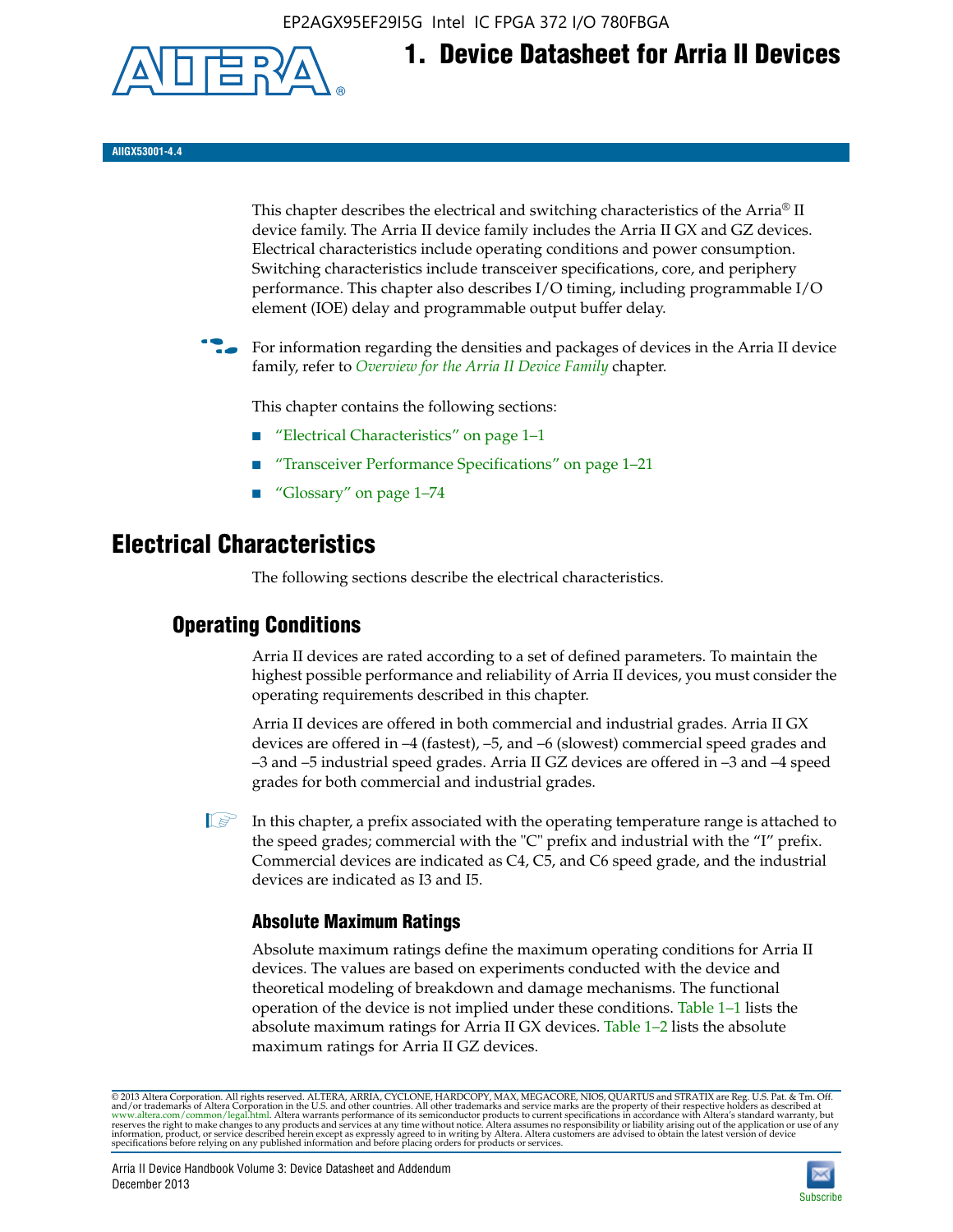

**Conditions beyond those listed in Table 1–1 and Table 1–2 may cause permanent** damage to the device. Additionally, device operation at the absolute maximum ratings for extended periods of time may have adverse effects on the device.

Table 1–1 lists the absolute maximum ratings for Arria II GX devices.

**Table 1–1. Absolute Maximum Ratings for Arria II GX Devices** 

| <b>Symbol</b>         | <b>Description</b>                                                                                                 | <b>Minimum</b> | <b>Maximum</b> | <b>Unit</b>  |
|-----------------------|--------------------------------------------------------------------------------------------------------------------|----------------|----------------|--------------|
| $V_{CC}$              | Supplies power to the core, periphery, I/O registers, PCI Express®<br>(PIPE) (PCIe) HIP block, and transceiver PCS | $-0.5$         | 1.35           | $\vee$       |
| $V_{CCCB}$            | Supplies power for the configuration RAM bits                                                                      | $-0.5$         | 1.8            | V            |
| $V_{\text{CCBAT}}$    | Battery back-up power supply for design security volatile key register                                             | $-0.5$         | 3.75           | V            |
| $V_{CCPD}$            | Supplies power to the I/O pre-drivers, differential input buffers, and<br><b>MSEL circuitry</b>                    | $-0.5$         | 3.75           | $\vee$       |
| V <sub>CCIO</sub>     | Supplies power to the I/O banks                                                                                    | $-0.5$         | 3.9            | $\mathsf{V}$ |
| $V_{\text{CCD\_PLL}}$ | Supplies power to the digital portions of the PLL                                                                  | $-0.5$         | 1.35           | V            |
| $V_{\text{CCA\_PLL}}$ | Supplies power to the analog portions of the PLL and device-wide<br>power management circuitry                     | $-0.5$         | 3.75           | $\mathsf{V}$ |
| $V_{1}$               | DC input voltage                                                                                                   | $-0.5$         | 4.0            | V            |
| $I_{\text{OUT}}$      | DC output current, per pin                                                                                         | $-25$          | 40             | mA           |
| $V_{\text{CCA}}$      | Supplies power to the transceiver PMA regulator                                                                    |                | 3.75           | V            |
| $V_{CCL_GXB}$         | Supplies power to the transceiver PMA TX, PMA RX, and clocking                                                     |                | 1.21           | $\vee$       |
| $V_{\text{CCH_GXB}}$  | Supplies power to the transceiver PMA output (TX) buffer                                                           |                | 1.8            | V            |
| $T_{\rm J}$           | Operating junction temperature                                                                                     | $-55$          | 125            | °C           |
| $T_{\tt STG}$         | Storage temperature (no bias)                                                                                      | -65            | 150            | ℃            |

Table 1–2 lists the absolute maximum ratings for Arria II GZ devices.

**Table 1–2. Absolute Maximum Ratings for Arria II GZ Devices (Part 1 of 2)**

| <b>Symbol</b>            | <b>Description</b>                                                                              | <b>Minimum</b> | <b>Maximum</b> | <b>Unit</b>  |
|--------------------------|-------------------------------------------------------------------------------------------------|----------------|----------------|--------------|
| $V_{CC}$                 | Supplies power to the core, periphery, I/O registers, PCIe HIP block, and<br>transceiver PCS    | -0.5           | 1.35           | $\mathsf{V}$ |
| $V_{CCCB}$               | Power supply to the configuration RAM bits                                                      | $-0.5$         | 1.8            | $\vee$       |
| V <sub>CCPGM</sub>       | Supplies power to the configuration pins                                                        | $-0.5$         | 3.75           | $\vee$       |
| <b>V<sub>CCAUX</sub></b> | Auxiliary supply                                                                                | $-0.5$         | 3.75           | $\vee$       |
| $V_{\text{CGBAT}}$       | Supplies battery back-up power for design security volatile key register                        | -0.5           | 3.75           | V            |
| $V_{CCPD}$               | Supplies power to the I/O pre-drivers, differential input buffers, and<br><b>MSEL circuitry</b> | -0.5           | 3.75           | $\mathsf{V}$ |
| V <sub>CCIO</sub>        | Supplies power to the I/O banks                                                                 | $-0.5$         | 3.9            | $\mathsf{V}$ |
| $V_{\rm CC\_CLKIN}$      | Supplies power to the differential clock input                                                  | $-0.5$         | 3.75           | $\vee$       |
| $V_{\text{CCD\_PLL}}$    | Supplies power to the digital portions of the PLL                                               | $-0.5$         | 1.35           | V            |
| $V_{\text{CCA\_PLL}}$    | Supplies power to the analog portions of the PLL and device-wide<br>power management circuitry  | $-0.5$         | 3.75           | $\mathsf{V}$ |
| V <sub>1</sub>           | DC input voltage                                                                                | $-0.5$         | 4.0            | $\vee$       |
| $I_{\text{OUT}}$         | DC output current, per pin                                                                      | $-25$          | 40             | mA           |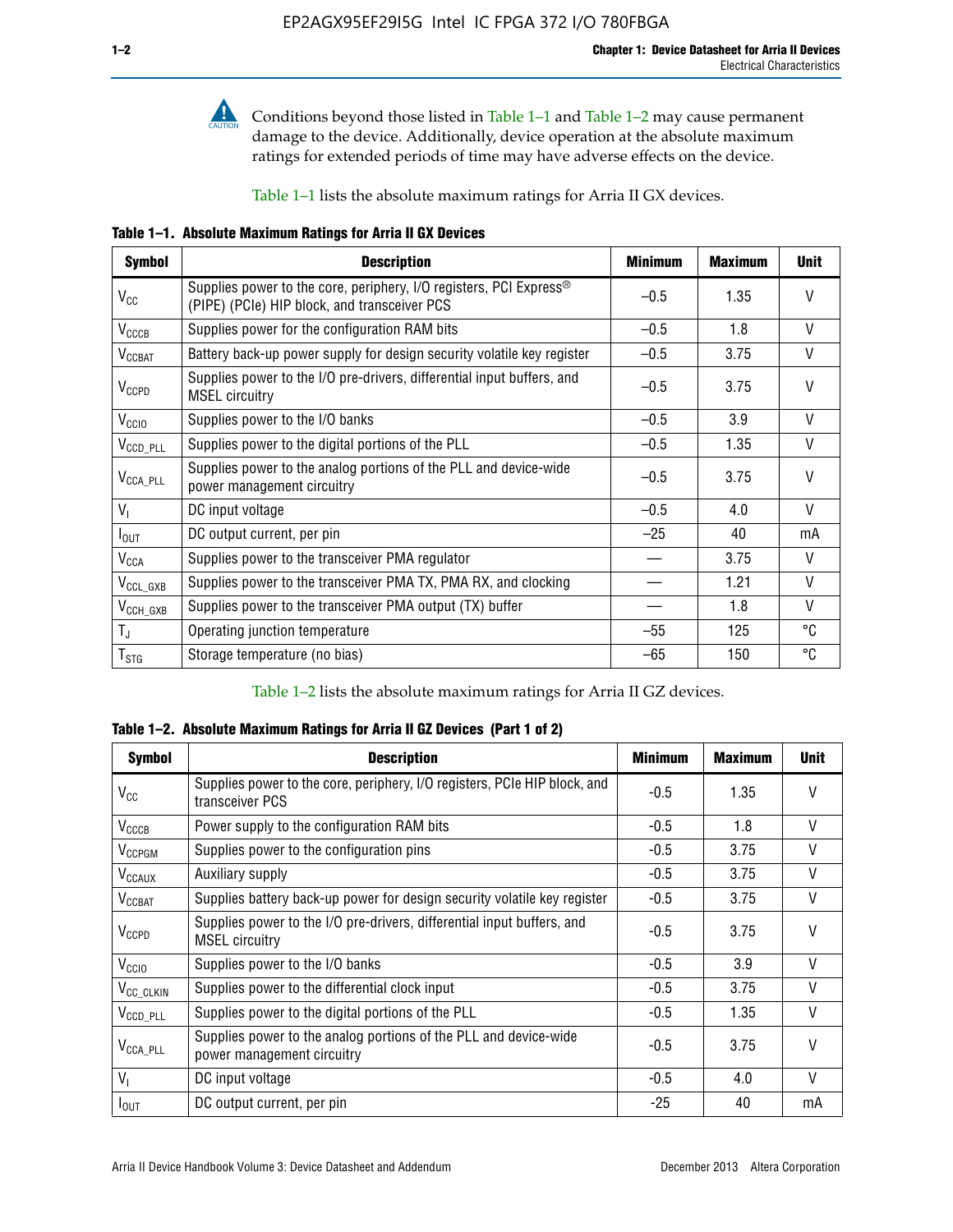| <b>Symbol</b>                 | <b>Description</b>                                                              | <b>Minimum</b> | <b>Maximum</b> | <b>Unit</b>  |
|-------------------------------|---------------------------------------------------------------------------------|----------------|----------------|--------------|
| $V_{\text{CCA}\_\text{L}}$    | Supplies transceiver high voltage power (left side)                             | $-0.5$         | 3.75           | V            |
| $V_{\text{CCA\_R}}$           | Supplies transceiver high voltage power (right side)                            | $-0.5$         | 3.75           | V            |
| $V_{CCHIP\_L}$                | Supplies transceiver HIP digital power (left side)                              | $-0.5$         | 1.35           | $\vee$       |
| $V_{CCR\_L}$                  | Supplies receiver power (left side)                                             | $-0.5$         | 1.35           | $\vee$       |
| $V_{CCR\_R}$                  | Supplies receiver power (right side)                                            | $-0.5$         | 1.35           | $\mathsf{V}$ |
| $V_{CCT\_L}$                  | Supplies transmitter power (left side)                                          | $-0.5$         | 1.35           | $\vee$       |
| $V_{CCT_R}$                   | Supplies transmitter power (right side)                                         | $-0.5$         | 1.35           | V            |
| V <sub>CCL</sub> GXBLn<br>(1) | Supplies power to the transceiver PMA TX, PMA RX, and clocking (left<br>side)   | $-0.5$         | 1.35           | $\vee$       |
| V <sub>CCL_GXBRn</sub><br>(1) | Supplies power to the transceiver PMA TX, PMA RX, and clocking (right)<br>side) | $-0.5$         | 1.35           | $\vee$       |
| V <sub>CCH_GXBLn</sub><br>(1) | Supplies power to the transceiver PMA output (TX) buffer (left side)            | -0.5           | 1.8            | $\mathsf{V}$ |
| V <sub>CCH_GXBRn</sub><br>(1) | Supplies power to the transceiver PMA output (TX) buffer (right side)           | -0.5           | 1.8            | $\mathsf{V}$ |
| $T_{\rm J}$                   | Operating junction temperature                                                  | -55            | 125            | °C           |
| $T_{\text{STG}}$              | Storage temperature (no bias)                                                   | -65            | 150            | ℃            |

**Note to Table 1–2:**

 $(1)$   $n = 0, 1,$  or 2.

#### **Maximum Allowed Overshoot and Undershoot Voltage**

During transitions, input signals may overshoot to the voltage shown in Table 1–3 and undershoot to –2.0 V for magnitude of currents less than 100 mA and periods shorter than 20 ns.

Table 1–3 lists the Arria II GX and GZ maximum allowed input overshoot voltage and the duration of the overshoot voltage as a percentage over the device lifetime. The maximum allowed overshoot duration is specified as a percentage of high-time over the lifetime of the device. A DC signal is equivalent to 100% duty cycle. For example, a signal that overshoots to 4.3 V can only be at 4.3 V for 5.41% over the lifetime of the device; for a device lifetime of 10 years, this amounts to 5.41/10ths of a year.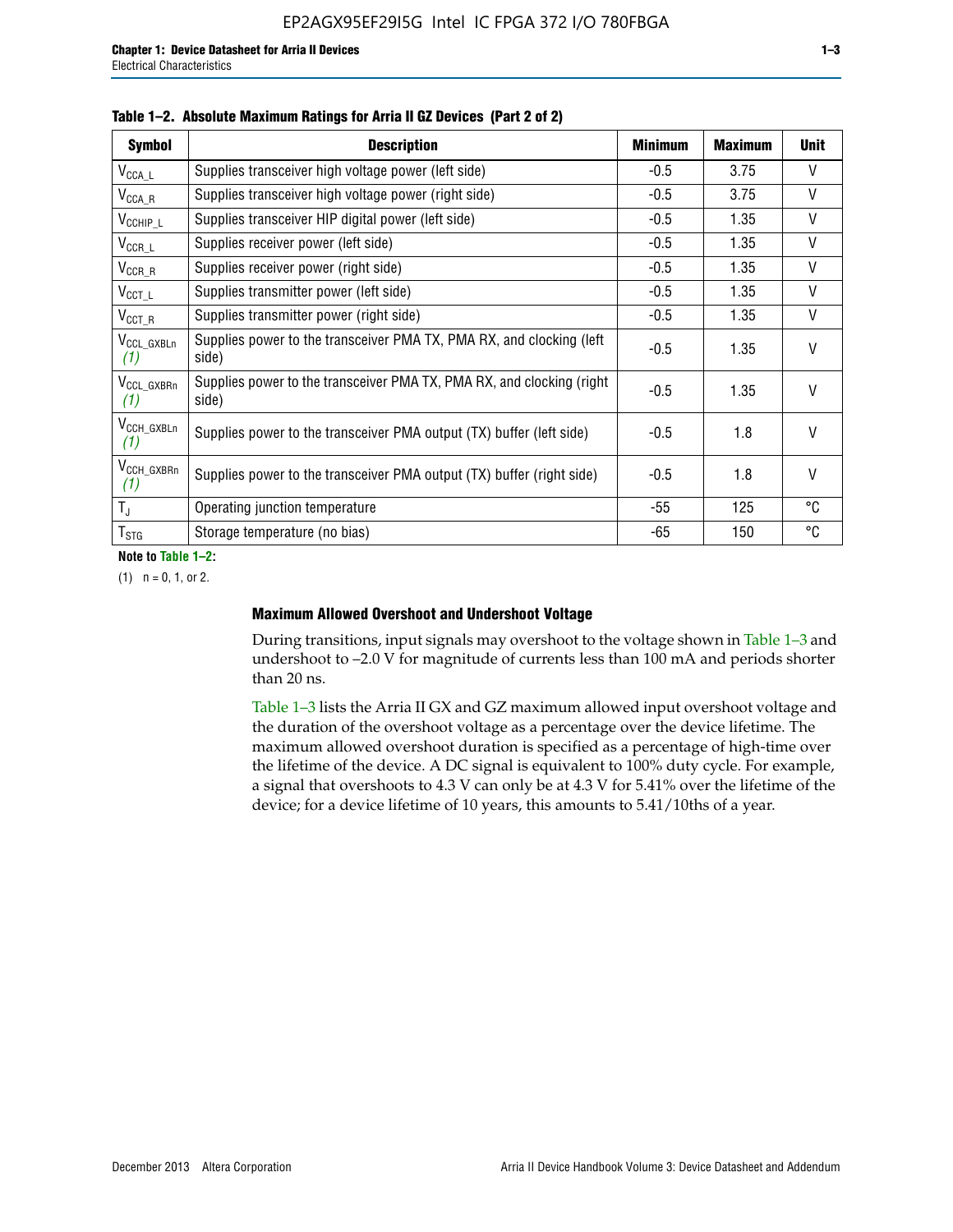| <b>Symbol</b> | <b>Description</b>      | <b>Condition (V)</b> | <b>Overshoot Duration as % of</b><br><b>High Time</b> | <b>Unit</b>   |
|---------------|-------------------------|----------------------|-------------------------------------------------------|---------------|
|               |                         | 4.0                  | 100.000                                               | $\frac{0}{0}$ |
|               |                         | 4.05                 | 79.330                                                | $\frac{0}{0}$ |
|               |                         | 4.1                  | 46.270                                                | $\frac{0}{0}$ |
|               |                         | 4.15                 | 27.030                                                | $\frac{0}{0}$ |
|               | <b>AC Input Voltage</b> | 4.2                  | 15.800                                                | $\frac{0}{0}$ |
|               |                         | 4.25                 | 9.240                                                 | $\frac{0}{0}$ |
| $V_1$ (AC)    |                         | 4.3                  | 5.410                                                 | $\frac{0}{0}$ |
|               |                         | 4.35                 | 3.160                                                 | $\frac{0}{0}$ |
|               |                         | 4.4                  | 1.850                                                 | $\frac{0}{0}$ |
|               |                         | 4.45                 | 1.080                                                 | $\frac{0}{0}$ |
|               |                         | 4.5                  | 0.630                                                 | $\frac{0}{0}$ |
|               |                         | 4.55                 | 0.370                                                 | $\frac{0}{0}$ |
|               |                         | 4.6                  | 0.220                                                 | $\frac{0}{0}$ |

# **Table 1–3. Maximum Allowed Overshoot During Transitions for Arria II Devices**

# **Maximum Allowed I/O Operating Frequency**

Table 1–4 lists the maximum allowed I/O operating frequency for Arria II GX I/Os using the specified I/O standards to ensure device reliability.

|  |  |  |  |  |  | Table 1–4. Maximum Allowed I/O Operating Frequency for Arria II GX Devices |
|--|--|--|--|--|--|----------------------------------------------------------------------------|
|--|--|--|--|--|--|----------------------------------------------------------------------------|

| I/O Standard                          | I/O Frequency (MHz) |
|---------------------------------------|---------------------|
| HSTL-18 and HSTL-15                   | 333                 |
| <b>SSTL-15</b>                        | 400                 |
| SSTL-18                               | 333                 |
| 2.5-V LVCMOS                          | 260                 |
| 3.3-V and 3.0-V LVTTL                 |                     |
| 3.3-V, 3.0-V, 1.8-V, and 1.5-V LVCMOS | 250                 |
| PCI and PCI-X                         |                     |
| SSTL-2                                |                     |
| 1.2-V LVCMOS HSTL-12                  | 200                 |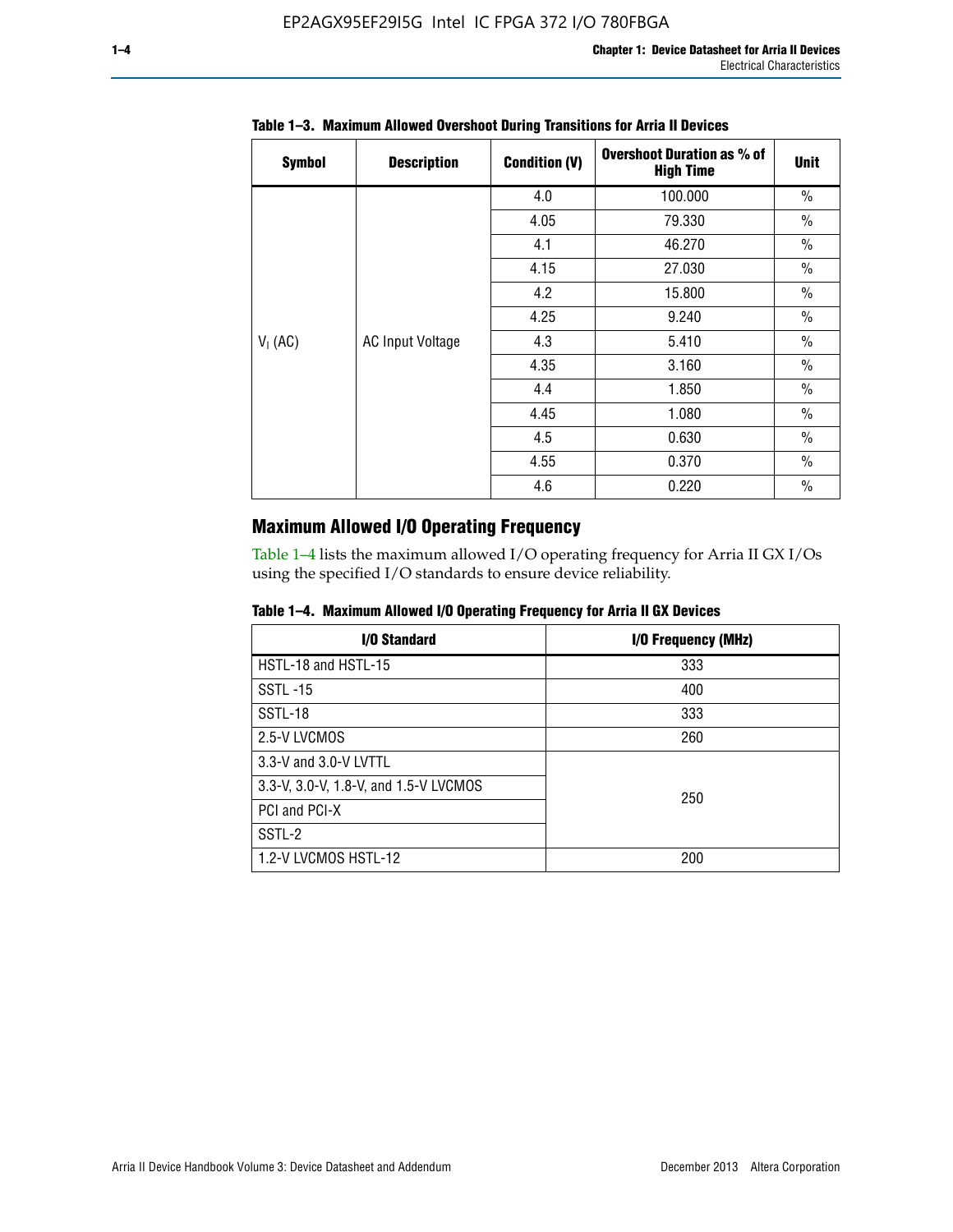# **Recommended Operating Conditions**

This section lists the functional operation limits for AC and DC parameters for Arria II GX and GZ devices. All supplies are required to monotonically reach their full-rail values without plateaus within  $t_{RAMP}$ .

Table 1–5 lists the recommended operating conditions for Arria II GX devices.

**Table 1–5. Recommended Operating Conditions for Arria II GX Devices** *(Note 1)* **(Part 1 of 2)**

| <b>Symbol</b>             | <b>Description</b>                                                                                     | <b>Condition</b>         | <b>Minimum</b> | <b>Typical</b> | <b>Maximum</b>    | <b>Unit</b>  |
|---------------------------|--------------------------------------------------------------------------------------------------------|--------------------------|----------------|----------------|-------------------|--------------|
| $V_{CC}$                  | Supplies power to the core, periphery, I/O<br>registers, PCIe HIP block, and transceiver<br><b>PCS</b> |                          | 0.87           | 0.90           | 0.93              | V            |
| V <sub>CCCB</sub>         | Supplies power to the configuration RAM<br>bits                                                        |                          | 1.425          | 1.50           | 1.575             | $\mathsf{V}$ |
| $V_{\text{CGBAT}}$<br>(2) | Battery back-up power supply for design<br>security volatile key registers                             |                          | 1.2            |                | 3.3               | V            |
|                           | Supplies power to the I/O pre-drivers,                                                                 |                          | 3.135          | 3.3            | 3.465             | $\mathsf{V}$ |
| $V_{CCPD}$<br>(3)         | differential input buffers, and MSEL                                                                   |                          | 2.85           | 3.0            | 3.15              | V            |
|                           | circuitry                                                                                              | $\overline{\phantom{a}}$ | 2.375          | 2.5            | 2.625             | $\mathsf{V}$ |
|                           |                                                                                                        |                          | 3.135          | 3.3            | 3.465             | $\vee$       |
|                           | Supplies power to the I/O banks $(4)$                                                                  |                          | 2.85           | 3.0            | 3.15              | $\vee$       |
|                           |                                                                                                        |                          | 2.375          | 2.5            | 2.625             | $\mathsf{V}$ |
| V <sub>CCIO</sub>         |                                                                                                        |                          | 1.71           | 1.8            | 1.89              | $\mathsf{V}$ |
|                           |                                                                                                        |                          | 1.425          | 1.5            | 1.575             | $\mathsf{V}$ |
|                           |                                                                                                        |                          | 1.14           | 1.2            | 1.26              | $\mathsf{V}$ |
| $V_{CCD\_PLL}$            | Supplies power to the digital portions of the<br>PLL                                                   |                          | 0.87           | 0.90           | 0.93              | V            |
| $V_{\text{CCA\_PLL}}$     | Supplies power to the analog portions of<br>the PLL and device-wide power<br>management circuitry      |                          | 2.375          | 2.5            | 2.625             | $\mathsf{V}$ |
| $V_{1}$                   | DC Input voltage                                                                                       |                          | $-0.5$         | $\equiv$       | 3.6               | V            |
| $V_0$                     | Output voltage                                                                                         |                          | 0              |                | V <sub>CCIO</sub> | V            |
| <b>V<sub>CCA</sub></b>    | Supplies power to the transceiver PMA<br>regulator                                                     |                          | 2.375          | 2.5            | 2.625             | $\mathsf{V}$ |
| $V_{CCL_GXB}$             | Supplies power to the transceiver PMA TX,<br>PMA RX, and clocking                                      |                          | 1.045          | 1.1            | 1.155             | V            |
| $V_{CCH_GXB}$             | Supplies power to the transceiver PMA<br>output (TX) buffer                                            |                          | 1.425          | 1.5            | 1.575             | V            |
| $T_{J}$                   | Operating junction temperature                                                                         | Commercial               | $\mathbf 0$    |                | 85                | °C           |
|                           |                                                                                                        | Industrial               | $-40$          |                | 100               | °C           |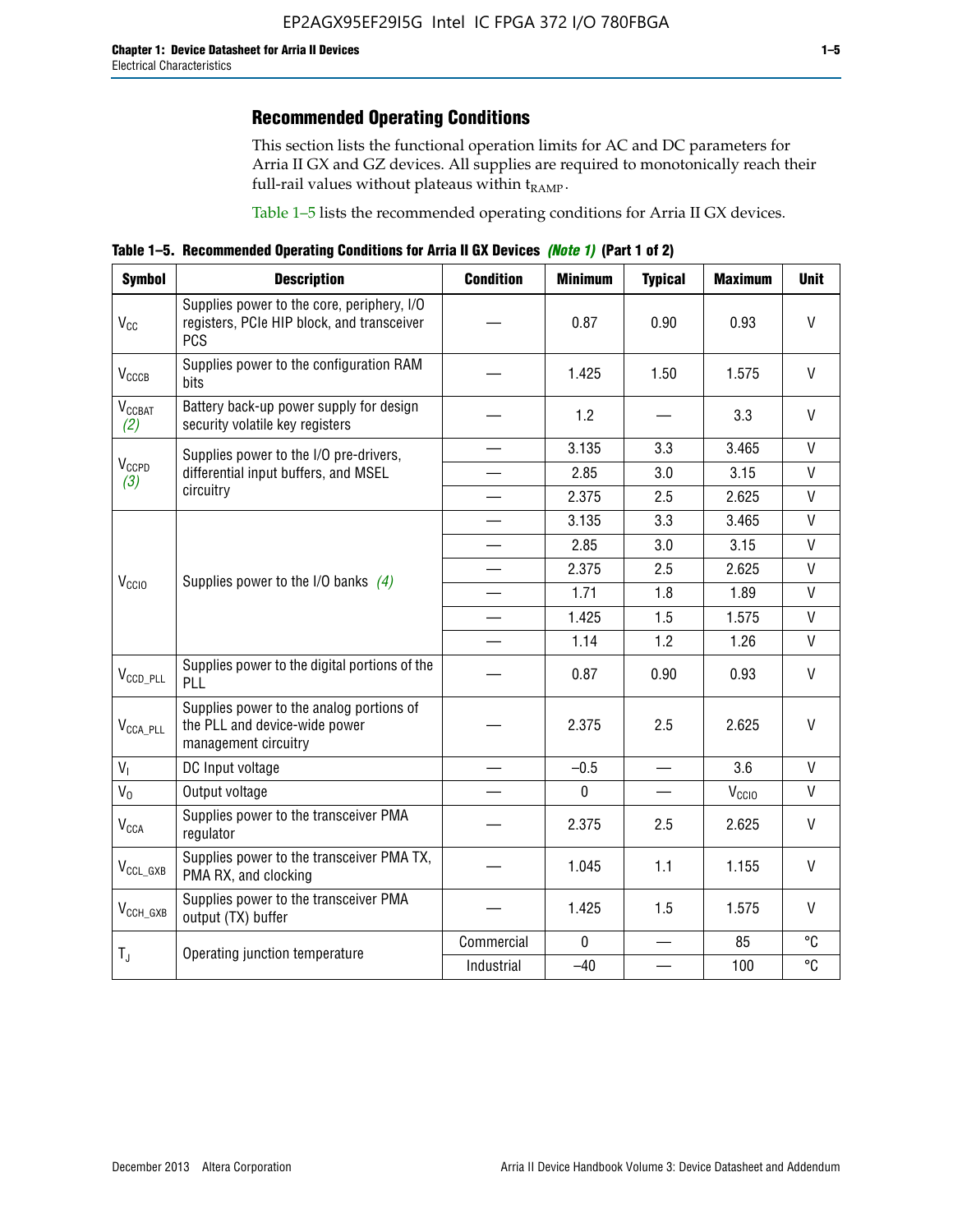| <b>Symbol</b> | <b>Description</b>     | <b>Condition</b> | <b>Minimum</b> | <b>Typical</b> | <b>Maximum</b> | <b>Unit</b> |
|---------------|------------------------|------------------|----------------|----------------|----------------|-------------|
| <b>LRAMP</b>  | Power Supply Ramp time | Normal POR       | 0.05           |                | 100            | ms          |
|               |                        | Fast POR         | 0.05           |                |                | ms          |

| Table 1–5. Recommended Operating Conditions for Arria II GX Devices (Note 1) (Part 2 of 2) |  |  |  |
|--------------------------------------------------------------------------------------------|--|--|--|
|                                                                                            |  |  |  |

**Notes to Table 1–5:** 

(1) For more information about supply pin connections, refer to the *[Arria II Device Family Pin Connection Guidelines](http://www.altera.com/literature/dp/arria-ii-gx/PCG-01007.pdf)*.

(2) Altera recommends a 3.0-V nominal battery voltage when connecting V<sub>CCBAT</sub> to a battery for volatile key backup. If you do not use the volatile security key, you may connect the V<sub>CCBAT</sub> to either GND or a 3.0-V power supply.

(3)  $V_{CCPD}$  must be 2.5-V for I/O banks with 2.5-V and lower  $V_{CCIO}$ , 3.0-V for 3.0-V  $V_{CCIO}$ , and 3.3-V for 3.3-V  $V_{CCIO}$ .

(4)  $V_{\text{CCIO}}$  for 3C and 8C I/O banks where the configuration pins reside only supports 3.3-, 3.0-, 2.5-, or 1.8-V voltage levels.

Table 1–6 lists the recommended operating conditions for Arria II GZ devices.

**Table 1–6. Recommended Operating Conditions for Arria II GZ Devices** *(Note 6)* **(Part 1 of 2)**

| <b>Symbol</b>                           | <b>Description</b>                                                          | <b>Condition</b>         | <b>Minimum</b> | <b>Typical</b> | <b>Maximum</b> | <b>Unit</b>  |
|-----------------------------------------|-----------------------------------------------------------------------------|--------------------------|----------------|----------------|----------------|--------------|
| $V_{CC}$                                | Core voltage and periphery circuitry power<br>supply                        |                          | 0.87           | 0.90           | 0.93           | $\mathsf{V}$ |
| $V_{CCCB}$                              | Supplies power for the configuration RAM<br>bits                            |                          | 1.45           | 1.50           | 1.55           | $\mathsf{V}$ |
| $V_{\text{CCAUX}}$                      | Auxiliary supply                                                            |                          | 2.375          | 2.5            | 2.625          | $\vee$       |
|                                         | I/O pre-driver (3.0 V) power supply                                         |                          | 2.85           | 3.0            | 3.15           | V            |
| $V_{CCPD}$ (2)                          | I/O pre-driver (2.5 V) power supply                                         |                          | 2.375          | 2.5            | 2.625          | V            |
|                                         | I/O buffers (3.0 V) power supply                                            |                          | 2.85           | 3.0            | 3.15           | $\mathsf{V}$ |
|                                         | I/O buffers (2.5 V) power supply                                            |                          | 2.375          | 2.5            | 2.625          | $\vee$       |
| V <sub>CCIO</sub>                       | I/O buffers (1.8 V) power supply                                            |                          | 1.71           | 1.8            | 1.89           | V            |
|                                         | I/O buffers (1.5 V) power supply                                            |                          | 1.425          | 1.5            | 1.575          | V            |
|                                         | I/O buffers (1.2 V) power supply                                            |                          | 1.14           | 1.2            | 1.26           | $\mathsf{V}$ |
|                                         | Configuration pins (3.0 V) power supply                                     |                          | 2.85           | 3.0            | 3.15           | $\vee$       |
| $V_{CCPGM}$                             | Configuration pins (2.5 V) power supply                                     |                          | 2.375          | 2.5            | 2.625          | $\vee$       |
|                                         | Configuration pins (1.8 V) power supply                                     |                          | 1.71           | 1.8            | 1.89           | $\mathsf{V}$ |
| $V_{\text{CCA\_PLL}}$                   | PLL analog voltage regulator power supply                                   | $\overline{\phantom{0}}$ | 2.375          | 2.5            | 2.625          | $\vee$       |
| $V_{CCD\_PLL}$                          | PLL digital voltage regulator power supply                                  |                          | 0.87           | 0.90           | 0.93           | V            |
| V <sub>CC_CLKIN</sub>                   | Differential clock input power supply                                       | $\equiv$                 | 2.375          | 2.5            | 2.625          | V            |
| $V_{CCBAT}$ (1)                         | Battery back-up power supply (For design<br>security volatile key register) |                          | 1.2            |                | 3.3            | $\mathsf{V}$ |
| $V_{I}$                                 | DC input voltage                                                            |                          | $-0.5$         |                | 3.6            | $\mathsf{V}$ |
| $V_0$                                   | Output voltage                                                              | $\overline{\phantom{0}}$ | $\pmb{0}$      |                | $\rm V_{CGI0}$ | $\mathsf{V}$ |
| $\mathsf{V}_{\mathsf{CCA}\_\mathsf{L}}$ | Transceiver high voltage power (left side)                                  |                          |                |                |                | V            |
| $\mathsf{V}_{\mathsf{CCA\_R}}$          | Transceiver high voltage power (right side)                                 |                          | 2.85/2.375     | 3.0/2.5(4)     | 3.15/2.625     |              |
| $V_{CCHIP\_L}$                          | Transceiver HIP digital power (left side)                                   | $\overline{\phantom{0}}$ | 0.87           | 0.9            | 0.93           | $\mathsf{V}$ |
| $V_{CCR\_L}$                            | Receiver power (left side)                                                  |                          | 1.05           | 1.1            | 1.15           | V            |
| $V_{CCR\_R}$                            | Receiver power (right side)                                                 |                          | 1.05           | 1.1            | 1.15           | $\mathsf{V}$ |
| $V_{CCT_L}$                             | Transmitter power (left side)                                               |                          | 1.05           | 1.1            | 1.15           | $\mathsf{V}$ |
| $\mathsf{V}_{\mathsf{CCT\_R}}$          | Transmitter power (right side)                                              |                          | 1.05           | 1.1            | 1.15           | $\mathsf{V}$ |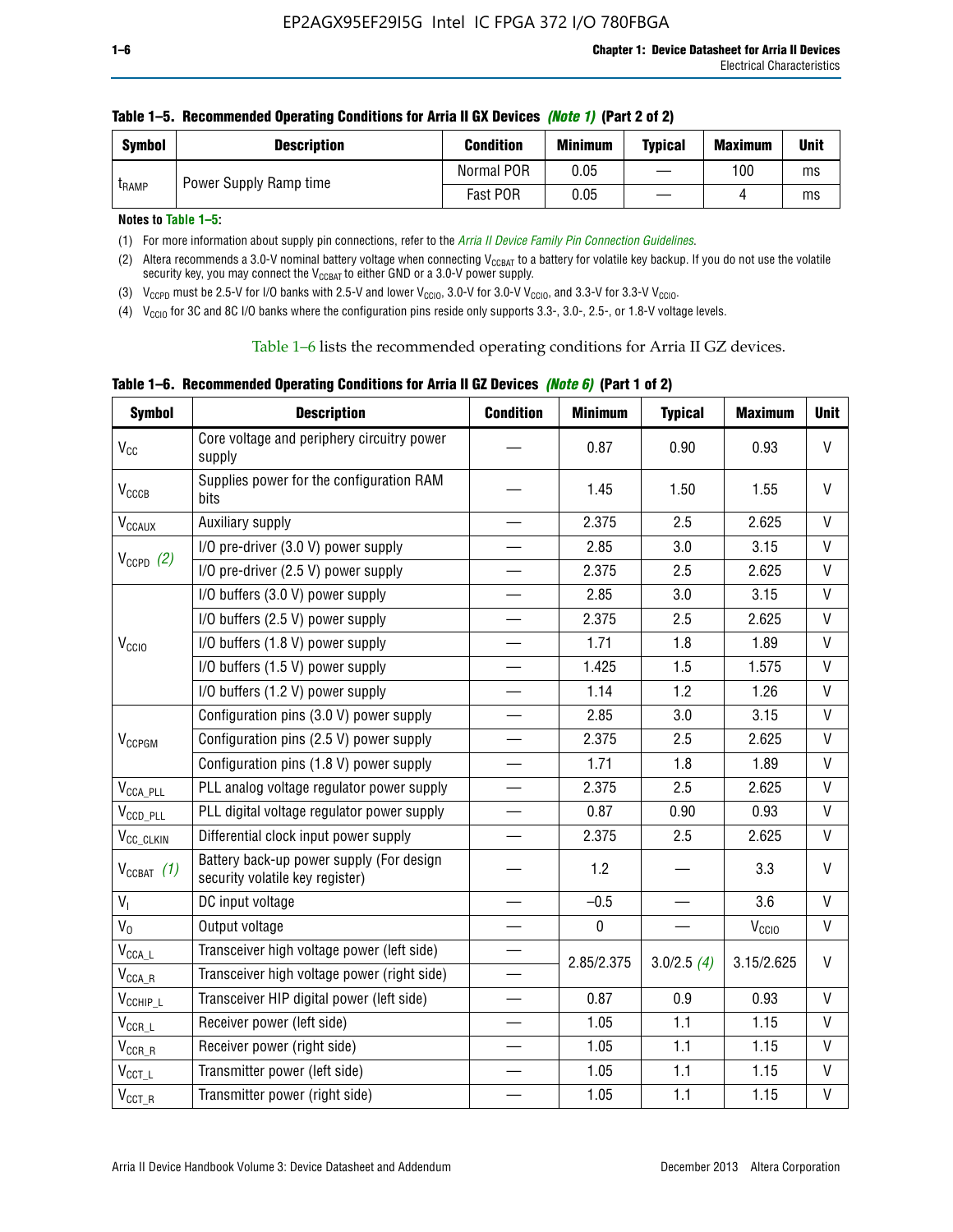| <b>Symbol</b>                 | <b>Description</b>                           | <b>Condition</b>           | <b>Minimum</b> | <b>Typical</b> | <b>Maximum</b> | <b>Unit</b> |
|-------------------------------|----------------------------------------------|----------------------------|----------------|----------------|----------------|-------------|
| $V_{CCL_GXBLn}$<br>(3)        | Transceiver clock power (left side)          |                            | 1.05           | 1.1            | 1.15           | $\vee$      |
| V <sub>CCL_GXBRn</sub><br>(3) | Transceiver clock power (right side)         |                            | 1.05           | 1.1            | 1.15           | $\vee$      |
| $V_{\text{CCH_GXBLn}}$<br>(3) | Transmitter output buffer power (left side)  |                            | 1.33/1.425     | 1.4/1.5(5)     | 1.575          | V           |
| V <sub>CCH_GXBRn</sub><br>(3) | Transmitter output buffer power (right side) |                            |                |                |                |             |
| T,                            | Operating junction temperature               | Commercial                 | $\mathbf{0}$   |                | 85             | °C          |
|                               |                                              | Industrial                 | $-40$          |                | 100            | °C          |
| t <sub>RAMP</sub>             | Power supply ramp time                       | Normal POR<br>$(PORSEL=0)$ | 0.05           |                | 100            | ms          |
|                               |                                              | Fast POR<br>(PORSEL=1)     | 0.05           |                | 4              | ms          |

#### **Table 1–6. Recommended Operating Conditions for Arria II GZ Devices** *(Note 6)* **(Part 2 of 2)**

#### **Notes to Table 1–6:**

(1) Altera recommends a 3.0-V nominal battery voltage when connecting  $V_{CCBAT}$  to a battery for volatile key backup. If you do not use the volatile security key, you may connect the  $V_{CCBAT}$  to either GND or a 3.0-V power supply.

(2)  $V_{CCPD}$  must be 2.5 V when  $V_{CCIO}$  is 2.5, 1.8, 1.5, or 1.2 V.  $V_{CCPD}$  must be 3.0 V when  $V_{CCIO}$  is 3.0 V.

(3)  $n = 0, 1, or 2$ .

(4)  $V_{CCA~LR}$  must be connected to a 3.0-V supply if the clock multiplier unit (CMU) phase-locked loop (PLL), receiver clock data recovery (CDR), or both, are configured at a base data rate > 4.25 Gbps. For data rates up to 4.25 Gbps, you can connect V<sub>CCA L/R</sub> to either 3.0 V or 2.5 V.

- (5)  $V_{\text{CCH\_GXBL/R}}$  must be connected to a 1.4-V supply if the transmitter channel data rate is > 6.5 Gbps. For data rates up to 6.5 Gbps, you can connect V<sub>CCH\_GXBL/R</sub> to either 1.4 V or 1.5 V.
- (6) Transceiver power supplies do not have power-on-reset (POR) circuitry. After initial power-up, violating the transceiver power supply operating conditions could lead to unpredictable link behavior.

# **DC Characteristics**

This section lists the supply current, I/O pin leakage current, on-chip termination (OCT) accuracy and variation, input pin capacitance, internal weak pull-up and pull-down resistance, hot socketing, and Schmitt trigger input specifications.

## **Supply Current**

Standby current is the current the device draws after the device is configured with no inputs or outputs toggling and no activity in the device. Because these currents vary largely with the resources used, use the Microsoft Excel-based Early Power Estimator (EPE) to get supply current estimates for your design.

**For more information about power estimation tools, refer to the** *PowerPlay Early Power* **<b>Formation** *[Estimator User Guide](http://www.altera.com/literature/ug/ug_epe.pdf
)* and the *[PowerPlay Power Analysis](http://www.altera.com/literature/hb/qts/qts_qii53013.pdf)* chapter.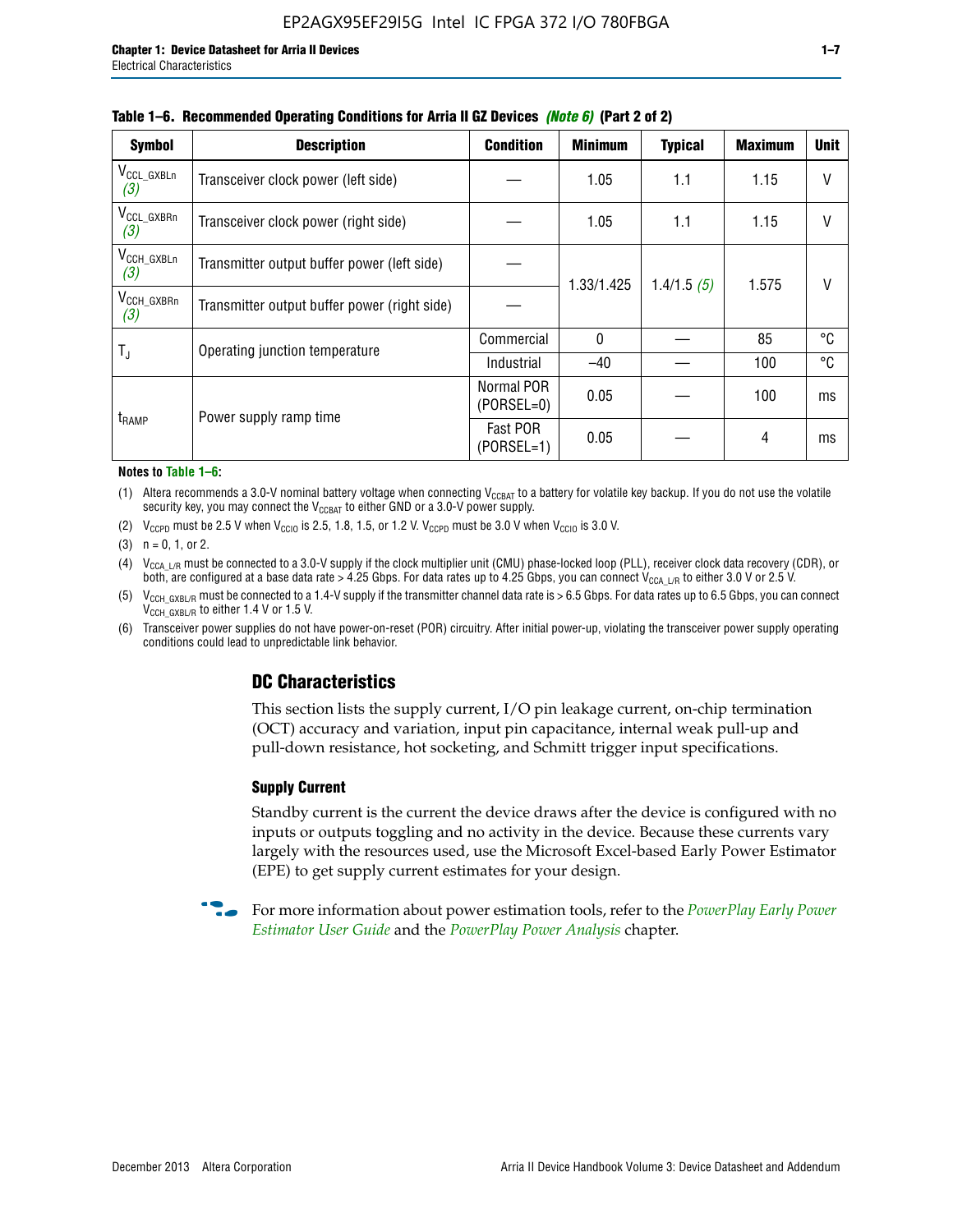# **I/O Pin Leakage Current**

Table 1–7 lists the Arria II GX I/O pin leakage current specifications.

# **Table 1–7. I/O Pin Leakage Current for Arria II GX Devices**

| Symbol   | <b>Description</b> | <b>Conditions</b>                   | <b>Min</b> | <b>Typ</b> | <b>Max</b> | <b>Unit</b> |
|----------|--------------------|-------------------------------------|------------|------------|------------|-------------|
|          | Input pin          | $V_1 = 0$ V to $V_{\text{CCIOMAX}}$ | $-10$      |            |            | uА          |
| $I_{0Z}$ | Tri-stated I/O pin | $V_0 = 0$ V to $V_{\text{CCIOMAX}}$ | $-10$      |            | 10         | uА          |

Table 1–8 lists the Arria II GZ I/O pin leakage current specifications.

**Table 1–8. I/O Pin Leakage Current for Arria II GZ Devices**

| Symbol | <b>Description</b> | <b>Conditions</b>                   | Min   | <b>Typ</b> | Max | <b>Unit</b> |
|--------|--------------------|-------------------------------------|-------|------------|-----|-------------|
|        | Input pin          | $V_1 = 0$ V to $V_{\text{CCIOMAX}}$ | $-20$ |            | 20  | uА          |
| 10Z    | Tri-stated I/O pin | $V_0 = 0$ V to $V_{\text{CCIOMAX}}$ | $-20$ |            | 20  | uА          |

## **Bus Hold**

Bus hold retains the last valid logic state after the source driving it either enters the high impedance state or is removed. Each I/O pin has an option to enable bus hold in user mode. Bus hold is always disabled in configuration mode.

Table 1–9 lists bus hold specifications for Arria II GX devices.

**Table 1–9. Bus Hold Parameters for Arria II GX Devices** *(Note 1)*

|                                            |                          |                                       | $V_{CClO}$ (V) |            |       |            |       |            |       |            |       |                |       |                |              |
|--------------------------------------------|--------------------------|---------------------------------------|----------------|------------|-------|------------|-------|------------|-------|------------|-------|----------------|-------|----------------|--------------|
| <b>Parameter</b>                           | <b>Symbol</b>            | Cond.                                 | $1.2$          |            |       | 1.5<br>1.8 |       | 2.5        |       | 3.0        |       | 3.3            |       | <b>Unit</b>    |              |
|                                            |                          |                                       | Min            | <b>Max</b> | Min   | <b>Max</b> | Min   | <b>Max</b> | Min   | <b>Max</b> | Min   | <b>Max</b>     | Min   | <b>Max</b>     |              |
| Bus-hold<br>low,<br>sustaining<br>current  | <b>I</b> <sub>SUSL</sub> | $V_{IN}$ > $V_{IL}$<br>(max.)         | 8              |            | 12    |            | 30    |            | 50    |            | 70    |                | 70    |                | μA           |
| Bus-hold<br>high,<br>sustaining<br>current | <b>I</b> <sub>SUSH</sub> | $V_{IN}$ < $V_{IL}$<br>(min.)         | $-8$           |            | $-12$ |            | $-30$ |            | $-50$ |            | $-70$ |                | $-70$ |                | μA           |
| Bus-hold<br>low,<br>overdrive<br>current   | $I_{ODL}$                | $0 V < V_{IN} <$<br>V <sub>CCIO</sub> |                | 125        |       | 175        |       | 200        |       | 300        |       | 500            |       | 500            | μA           |
| Bus-hold<br>high,<br>overdrive<br>current  | $I_{ODH}$                | $0 V < V_{IN}$ <<br>V <sub>CCIO</sub> |                | $-125$     |       | $-175$     |       | $-200$     |       | $-300$     |       | $-500$         |       | $-500$         | μA           |
| Bus-hold<br>trip point                     | VTRIP                    |                                       | 0.3            | 0.9        | 0.375 | 1.125      | 0.68  | 1.07       | 0.7   | 1.7        | 0.8   | $\overline{c}$ | 0.8   | $\overline{c}$ | $\mathsf{V}$ |

# **Note to Table 1–9:**

(1) The bus-hold trip points are based on calculated input voltages from the JEDEC standard.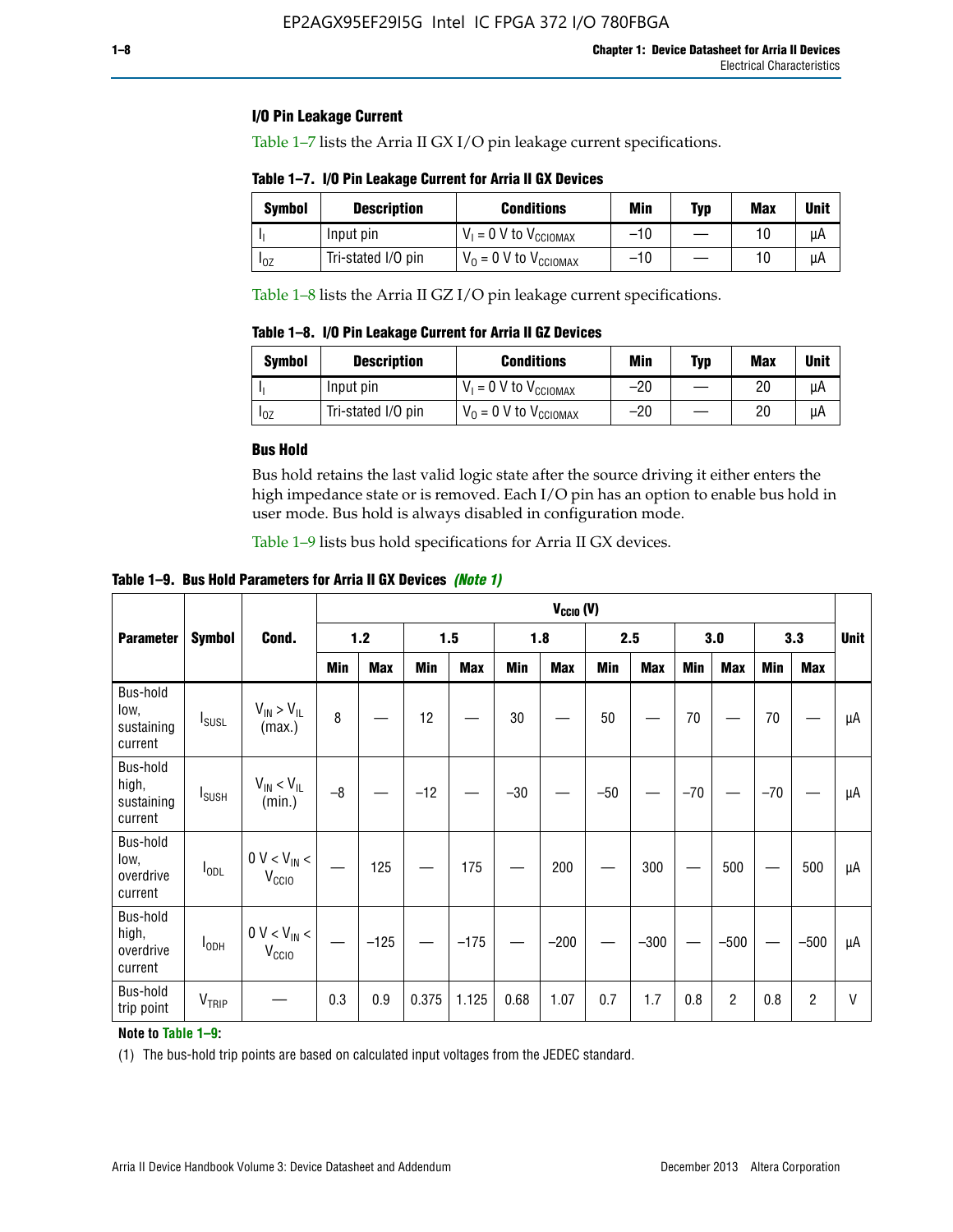# Table 1–10 lists the bus hold specifications for Arria II GZ devices.

|  |  | Table 1–10. Bus Hold Parameters for Arria II GZ Devices |
|--|--|---------------------------------------------------------|
|--|--|---------------------------------------------------------|

|                                           |                   |                                      | $V_{CGIO} (V)$ |            |         |            |         |            |         |            |         |        |             |
|-------------------------------------------|-------------------|--------------------------------------|----------------|------------|---------|------------|---------|------------|---------|------------|---------|--------|-------------|
| <b>Parameter</b>                          | <b>Symbol</b>     | Cond.                                |                | 1.2        |         | 1.5        |         | 1.8        |         | 2.5        |         | 3.0    | <b>Unit</b> |
|                                           |                   |                                      | Min            | <b>Max</b> | Min     | <b>Max</b> | Min     | <b>Max</b> | Min     | <b>Max</b> | Min     | Max    |             |
| Bus-hold<br>Low<br>sustaining<br>current  | $I_{SUSL}$        | $V_{IN}$ > $V_{IL}$<br>(max.)        | 22.5           |            | 25.0    |            | 30.0    |            | 50.0    |            | 70.0    |        | μA          |
| Bus-hold<br>High<br>sustaining<br>current | $I_{SUSH}$        | $V_{IN} < V_{IH}$<br>(min.)          | $-22.5$        |            | $-25.0$ |            | $-30.0$ |            | $-50.0$ |            | $-70.0$ |        | μA          |
| Bus-hold<br>Low<br>overdrive<br>current   | $I_{ODL}$         | $0V < V_{IN} <$<br>V <sub>CCIO</sub> |                | 120        |         | 160        |         | 200        |         | 300        |         | 500    | μA          |
| Bus-hold<br>High<br>overdrive<br>current  | $I_{ODH}$         | $0V < V_{IN}$<br>V <sub>CCIO</sub>   |                | $-120$     |         | $-160$     |         | $-200$     |         | $-300$     |         | $-500$ | μA          |
| Bus-hold<br>trip point                    | V <sub>TRIP</sub> |                                      | 0.45           | 0.95       | 0.50    | 1.00       | 0.68    | 1.07       | 0.70    | 1.70       | 0.80    | 2.00   | $\vee$      |

# **OCT Specifications**

Table 1–11 lists the Arria II GX device and differential OCT with and without calibration accuracy.

|                                                           |                                                |                                                | <b>Calibration Accuracy</b> |                   |               |
|-----------------------------------------------------------|------------------------------------------------|------------------------------------------------|-----------------------------|-------------------|---------------|
| <b>Symbol</b>                                             | <b>Description</b>                             | <b>Conditions (V)</b>                          | <b>Commercial</b>           | <b>Industrial</b> | <b>Unit</b>   |
| 25- $\Omega$ R <sub>s</sub><br>3.0, 2.5                   | $25-\Omega$ series OCT<br>without calibration  | $V_{\text{CC10}} = 3.0, 2.5$                   | ± 30                        | ± 40              | $\frac{0}{0}$ |
| 50- $\Omega$ R <sub>S</sub><br>3.0, 2.5                   | $50-\Omega$ series OCT<br>without calibration  | $V_{\text{CC10}} = 3.0, 2.5$                   | ± 30                        | ± 40              | $\frac{0}{0}$ |
| 25- $\Omega$ R <sub>S</sub><br>1.8                        | 25- $\Omega$ series OCT<br>without calibration | $V_{\text{CCI0}} = 1.8$                        | ± 40                        | ± 50              | $\frac{0}{0}$ |
| 50- $\Omega$ R <sub>s</sub><br>1.8                        | $50-\Omega$ series OCT<br>without calibration  | $V_{\text{CC10}} = 1.8$                        | ± 40                        | ± 50              | $\frac{0}{0}$ |
| 25- $\Omega$ R <sub>S</sub><br>1.5, 1.2                   | $25-\Omega$ series OCT<br>without calibration  | $V_{\text{CC10}} = 1.5, 1.2$                   | ± 50                        | ± 50              | $\frac{0}{0}$ |
| 50- $\Omega$ R <sub>s</sub><br>1.5, 1.2                   | $50-\Omega$ series OCT<br>without calibration  | $V_{\text{CC10}} = 1.5, 1.2$                   | ± 50                        | ± 50              | $\frac{0}{0}$ |
| 25- $\Omega$ R <sub>s</sub><br>3.0, 2.5, 1.8, 1.5,<br>1.2 | 25- $\Omega$ series OCT<br>with calibration    | $V_{\text{CC10}} = 3.0, 2.5,$<br>1.8, 1.5, 1.2 | ±10                         | ± 10              | $\frac{0}{0}$ |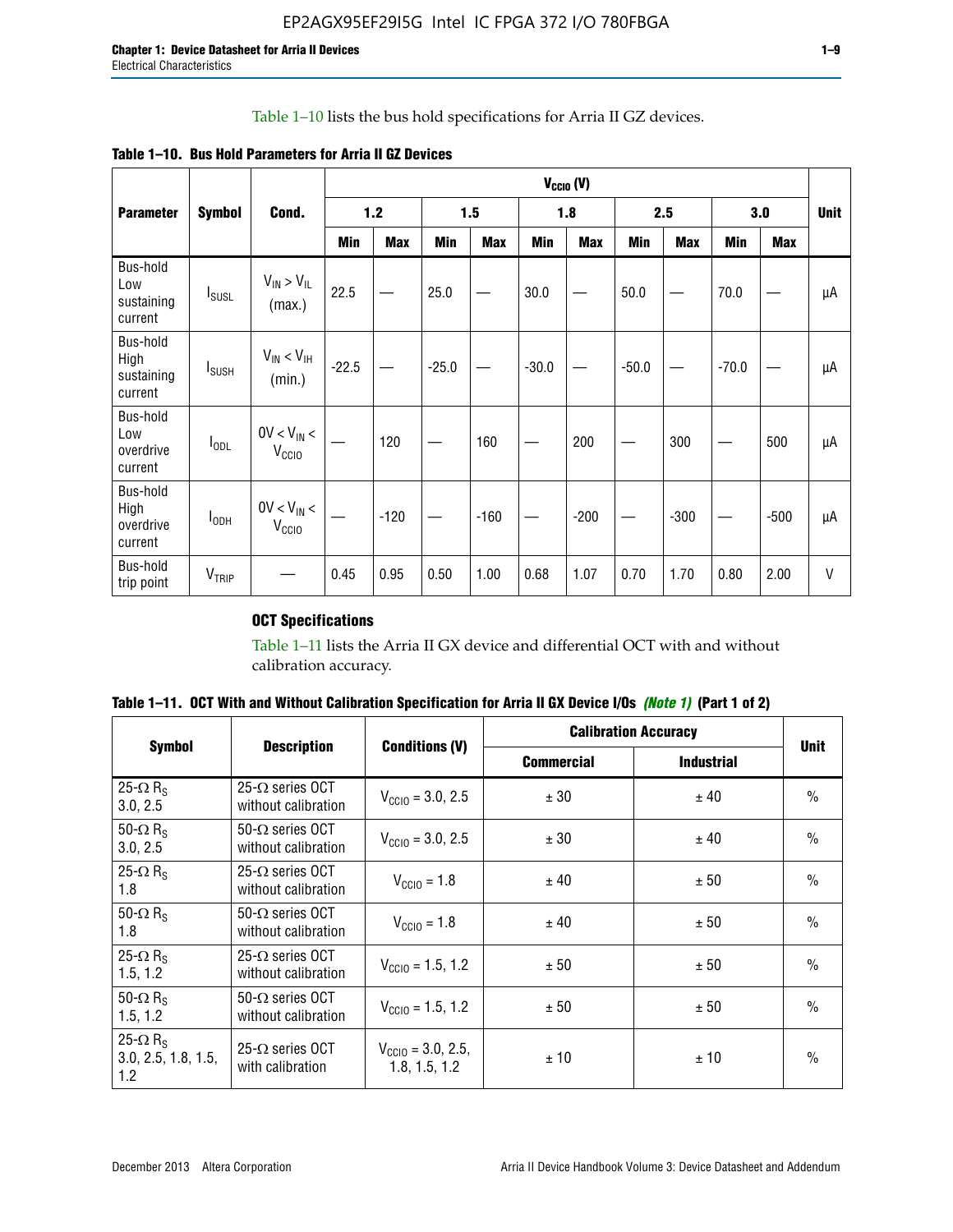| <b>Symbol</b>                                             |                                                                 |                                                | <b>Calibration Accuracy</b> |                   |               |
|-----------------------------------------------------------|-----------------------------------------------------------------|------------------------------------------------|-----------------------------|-------------------|---------------|
|                                                           | <b>Description</b>                                              | <b>Conditions (V)</b>                          | <b>Commercial</b>           | <b>Industrial</b> | <b>Unit</b>   |
| 50- $\Omega$ R <sub>S</sub><br>3.0, 2.5, 1.8, 1.5,<br>1.2 | $50-\Omega$ series OCT<br>with calibration                      | $V_{\text{CC10}} = 3.0, 2.5,$<br>1.8, 1.5, 1.2 | ±10                         | ± 10              | $\frac{0}{0}$ |
| 100- $\Omega$ R <sub>D</sub><br>2.5                       | 100- $\Omega$ differential<br><b>OCT</b> without<br>calibration | $V_{\text{CCIO}} = 2.5$                        | ± 30                        | ± 30              | $\frac{0}{0}$ |

# **Table 1–11. OCT With and Without Calibration Specification for Arria II GX Device I/Os** *(Note 1)* **(Part 2 of 2)**

**Note to Table 1–11:**

(1) OCT with calibration accuracy is valid at the time of calibration only.

Table 1–12 lists the OCT termination calibration accuracy specifications for Arria II GZ devices.

| Table 1–12. OCT with Calibration Accuracy Specifications for Arria II GZ Devices (Note 1) |  |  |  |  |
|-------------------------------------------------------------------------------------------|--|--|--|--|
|-------------------------------------------------------------------------------------------|--|--|--|--|

|                                                                                                       |                                                                                                                                 |                                                | <b>Calibration Accuracy</b> |        |       |               |
|-------------------------------------------------------------------------------------------------------|---------------------------------------------------------------------------------------------------------------------------------|------------------------------------------------|-----------------------------|--------|-------|---------------|
| <b>Symbol</b>                                                                                         | <b>Description</b>                                                                                                              | <b>Conditions (V)</b>                          | C <sub>2</sub>              | C3, I3 | C4,14 | <b>Unit</b>   |
| 25- $\Omega$ R <sub>s</sub><br>3.0, 2.5, 1.8, 1.5,<br>1.2 $(2)$                                       | $25-\Omega$ series OCT<br>with calibration                                                                                      | $V_{CGI0} = 3.0, 2.5,$<br>1.8, 1.5, 1.2        | ± 8                         | ± 8    | ± 8   | $\frac{0}{0}$ |
| 50- $\Omega$ R <sub>s</sub><br>3.0, 2.5, 1.8, 1.5,<br>1.2                                             | 50- $\Omega$ internal series<br>OCT with calibration                                                                            | $V_{\text{CC10}} = 3.0, 2.5,$<br>1.8, 1.5, 1.2 | ± 8                         | ± 8    | ± 8   | $\frac{0}{0}$ |
| 50- $\Omega$ R <sub>T</sub><br>2.5, 1.8, 1.5, 1.2                                                     | 50- $\Omega$ internal parallel<br><b>OCT</b> with calibration                                                                   | $V_{\text{CC10}} = 2.5, 1.8,$<br>1.5.1.2       | ± 10                        | ± 10   | ± 10  | $\frac{0}{0}$ |
| 20- $\Omega$ , 40- $\Omega$ , and<br>$60 - \Omega$ R <sub>S</sub><br>3.0, 2.5, 1.8, 1.5,<br>1.2 $(3)$ | 20- $\Omega$ , 40- $\Omega$ and<br>60- $\Omega$ R <sub>s</sub> expanded<br>range for internal<br>series OCT with<br>calibration | $V_{\text{CC10}} = 3.0, 2.5,$<br>1.8, 1.5, 1.2 | ± 10                        | ± 10   | ± 10  | $\frac{0}{0}$ |
| 25- $\Omega$ R <sub>S</sub> left_shift<br>3.0, 2.5, 1.8, 1.5,<br>1.2                                  | $25-\Omega R_{S\_left\_shift}$<br>internal left shift<br>series OCT with<br>calibration                                         | $V_{\text{CC10}} = 3.0, 2.5,$<br>1.8, 1.5, 1.2 | ± 10                        | ± 10   | ± 10  | $\frac{0}{0}$ |

**Notes to Table 1–12:**

(1) OCT calibration accuracy is valid at the time of calibration only.

(2) 25- $\Omega$  R<sub>S</sub> is not supported for 1.5 V and 1.2 V in Row I/O.

(3)  $20-\Omega$  R<sub>S</sub> is not supported for 1.5 V and 1.2 V in Row I/O.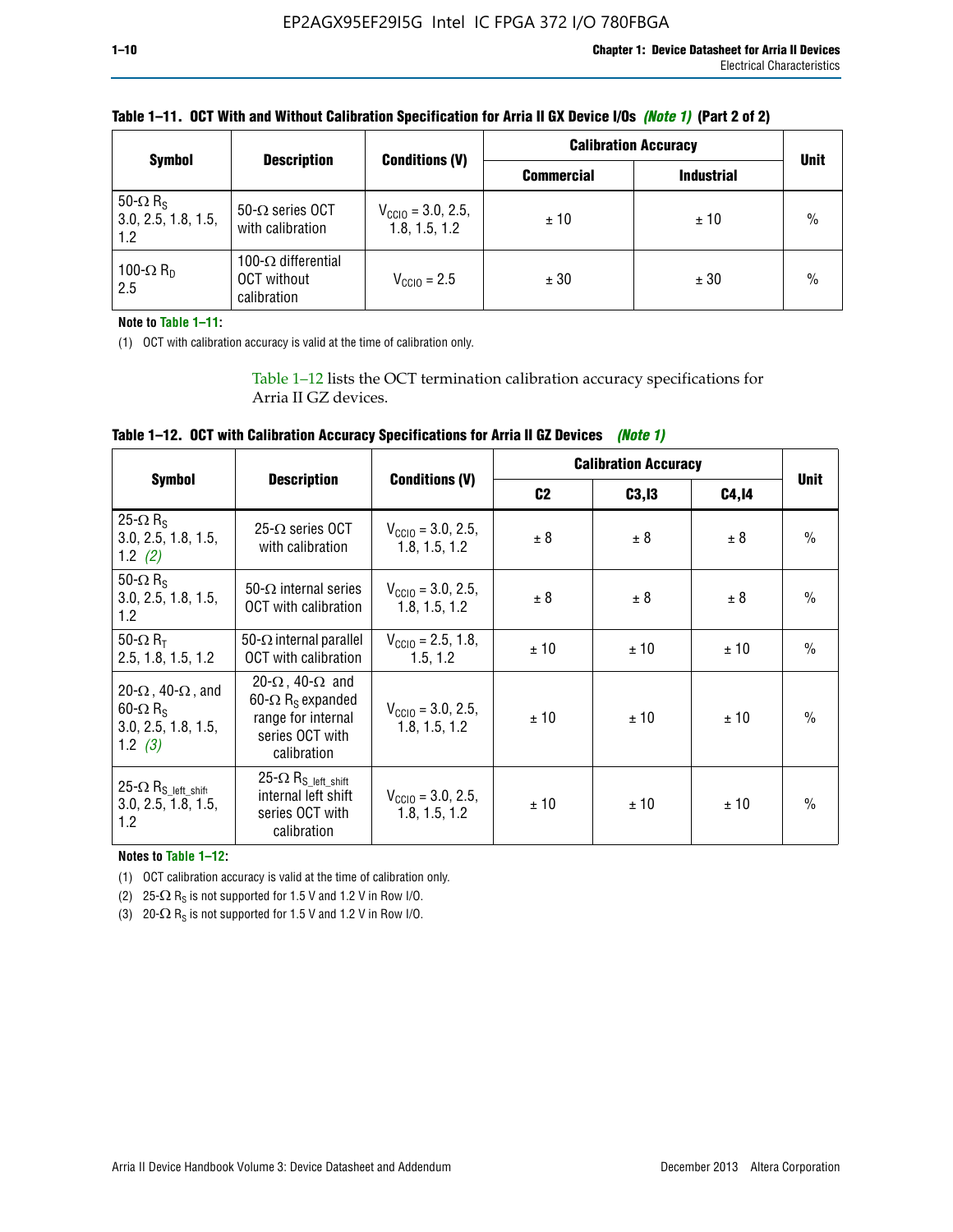The calibration accuracy for calibrated series and parallel OCTs are applicable at the moment of calibration. When process, voltage, and temperature (PVT) conditions change after calibration, the tolerance may change.

Table 1–13 lists the Arria II GZ OCT without calibration resistance tolerance to PVT changes.

|  | Table 1–13. OCT Without Calibration Resistance Tolerance Specifications for Arria II GZ Devices |  |  |  |
|--|-------------------------------------------------------------------------------------------------|--|--|--|
|--|-------------------------------------------------------------------------------------------------|--|--|--|

|                                            |                                                                   |                              | <b>Resistance Tolerance</b> | <b>Unit</b>  |               |
|--------------------------------------------|-------------------------------------------------------------------|------------------------------|-----------------------------|--------------|---------------|
| <b>Symbol</b>                              | <b>Description</b>                                                | <b>Conditions (V)</b>        | C3, I3                      | <b>C4,14</b> |               |
| 25- $\Omega$ R <sub>S</sub><br>3.0 and 2.5 | $25-\Omega$ internal series<br><b>OCT</b> without<br>calibration  | $V_{\text{CGI0}} = 3.0, 2.5$ | ± 40                        | ± 40         | $\frac{0}{0}$ |
| 25- $\Omega$ R <sub>S</sub><br>1.8 and 1.5 | 25- $\Omega$ internal series<br><b>OCT</b> without<br>calibration | $V_{\text{CC10}} = 1.8, 1.5$ | ± 40                        | ± 40         | $\frac{0}{0}$ |
| 25- $\Omega$ R <sub>S</sub><br>1.2         | 25- $\Omega$ internal series<br><b>OCT</b> without<br>calibration | $V_{\text{CC10}} = 1.2$      | ± 50                        | ± 50         | $\frac{0}{0}$ |
| 50- $\Omega$ R <sub>s</sub><br>3.0 and 2.5 | $50-\Omega$ internal series<br><b>OCT</b> without<br>calibration  | $V_{\text{CC10}} = 3.0, 2.5$ | ± 40                        | ± 40         | $\frac{0}{0}$ |
| 50- $\Omega$ R <sub>S</sub><br>1.8 and 1.5 | 50- $\Omega$ internal series<br><b>OCT</b> without<br>calibration | $V_{\text{CC10}} = 1.8, 1.5$ | ± 40                        | ± 40         | $\frac{0}{0}$ |
| 50- $\Omega$ R <sub>s</sub><br>1.2         | 50- $\Omega$ internal series<br><b>OCT</b> without<br>calibration | $V_{\text{CC10}} = 1.2$      | ± 50                        | ± 50         | $\frac{0}{0}$ |
| 100- $\Omega$ R <sub>n</sub><br>2.5        | 100- $\Omega$ internal<br>differential OCT                        | $V_{\text{CC10}} = 2.5$      | ± 25                        | ± 25         | $\frac{0}{0}$ |

OCT calibration is automatically performed at power up for OCT-enabled I/Os. When voltage and temperature conditions change after calibration, the resistance may change. Use Equation 1–1 and Table 1–14 to determine the OCT variation when voltage and temperature vary after power-up calibration for Arria II GX and GZ devices.

**Equation 1–1. OCT Variation** *(Note 1)*

$$
R_{OCT} = R_{SCAL} \Big( 1 + \langle \frac{dR}{dT} \times \Delta T \rangle \pm \langle \frac{dR}{dV} \times \Delta V \rangle \Big)
$$

#### **Notes to Equation 1–1:**

(1)  $R_{OCT}$  value calculated from Equation 1–1shows the range of OCT resistance with the variation of temperature and V<sub>CCIO</sub>.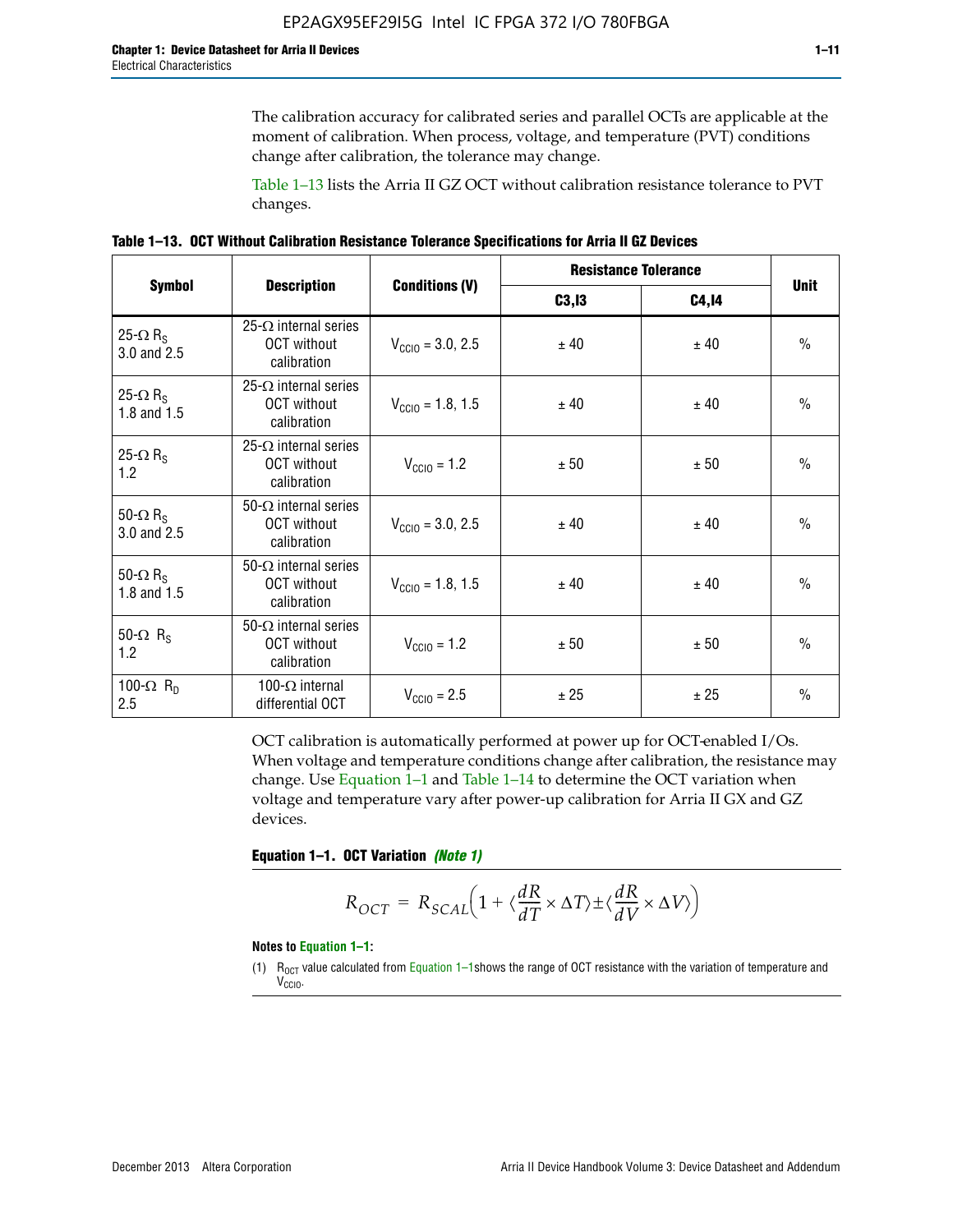Use the following with Equation 1–1:

- $\blacksquare$  R<sub>SCAL</sub> is the OCT resistance value at power up.
- $\blacksquare$   $\Delta T$  is the variation of temperature with respect to the temperature at power up.
- $\blacksquare$   $\Delta V$  is the variation of voltage with respect to the V<sub>CCIO</sub> at power up.
- $\blacksquare$  dR/dT is the percentage change of  $R_{\text{SCAL}}$  with temperature.
- $\blacksquare$  dR/dV is the percentage change of R<sub>SCAL</sub> with voltage.

Table 1–14 lists the OCT variation with temperature and voltage after power-up calibration for Arria II GX devices.

|  |  |  |  |  |  |  |  | Table 1–14. OCT Variation after Power-up Calibration for Arria II GX Devices |  |
|--|--|--|--|--|--|--|--|------------------------------------------------------------------------------|--|
|--|--|--|--|--|--|--|--|------------------------------------------------------------------------------|--|

| <b>Nominal Voltage V<sub>CCIO</sub> (V)</b> | $dR/dT$ (%/°C) | $dR/dV$ (%/mV) |
|---------------------------------------------|----------------|----------------|
| 3.0                                         | 0.262          | 0.035          |
| 2.5                                         | 0.234          | 0.039          |
| 1.8                                         | 0.219          | 0.086          |
| 1.5                                         | 0.199          | 0.136          |
| 1.2                                         | 0.161          | 0.288          |

Table 1–15 lists the OCT variation with temperature and voltage after power-up calibration for Arria II GZ devices.

| <b>Nominal Voltage, V<sub>ccio</sub> (V)</b> | $dR/dT$ (%/°C) | dR/dV (%/mV) |
|----------------------------------------------|----------------|--------------|
| 3.0                                          | 0.189          | 0.0297       |
| 2.5                                          | 0.208          | 0.0344       |
| 1.8                                          | 0.266          | 0.0499       |
| 1.5                                          | 0.273          | 0.0744       |
| 19                                           | 0.317          | 0.1241       |

**Table 1–15. OCT Variation after Power-Up Calibration for Arria II GZ Devices** *(Note 1)*

**Note to Table 1–15:**

(1) Valid for V<sub>CCIO</sub> range of  $\pm 5\%$  and temperature range of 0° to 85°C.

#### **Pin Capacitance**

Table 1–16 lists the pin capacitance for Arria II GX devices.

**Table 1–16. Pin Capacitance for Arria II GX Devices**

| <b>Symbol</b> | <b>Description</b>                                                                                                                               | <b>Typical</b> | <b>Unit</b> |
|---------------|--------------------------------------------------------------------------------------------------------------------------------------------------|----------------|-------------|
| ⊍∪            | Input capacitance on I/O pins, dual-purpose pins (differential I/O, clock,<br>$R_{\text{up}}$ , $R_{\text{dn}}$ , and dedicated clock input pins |                |             |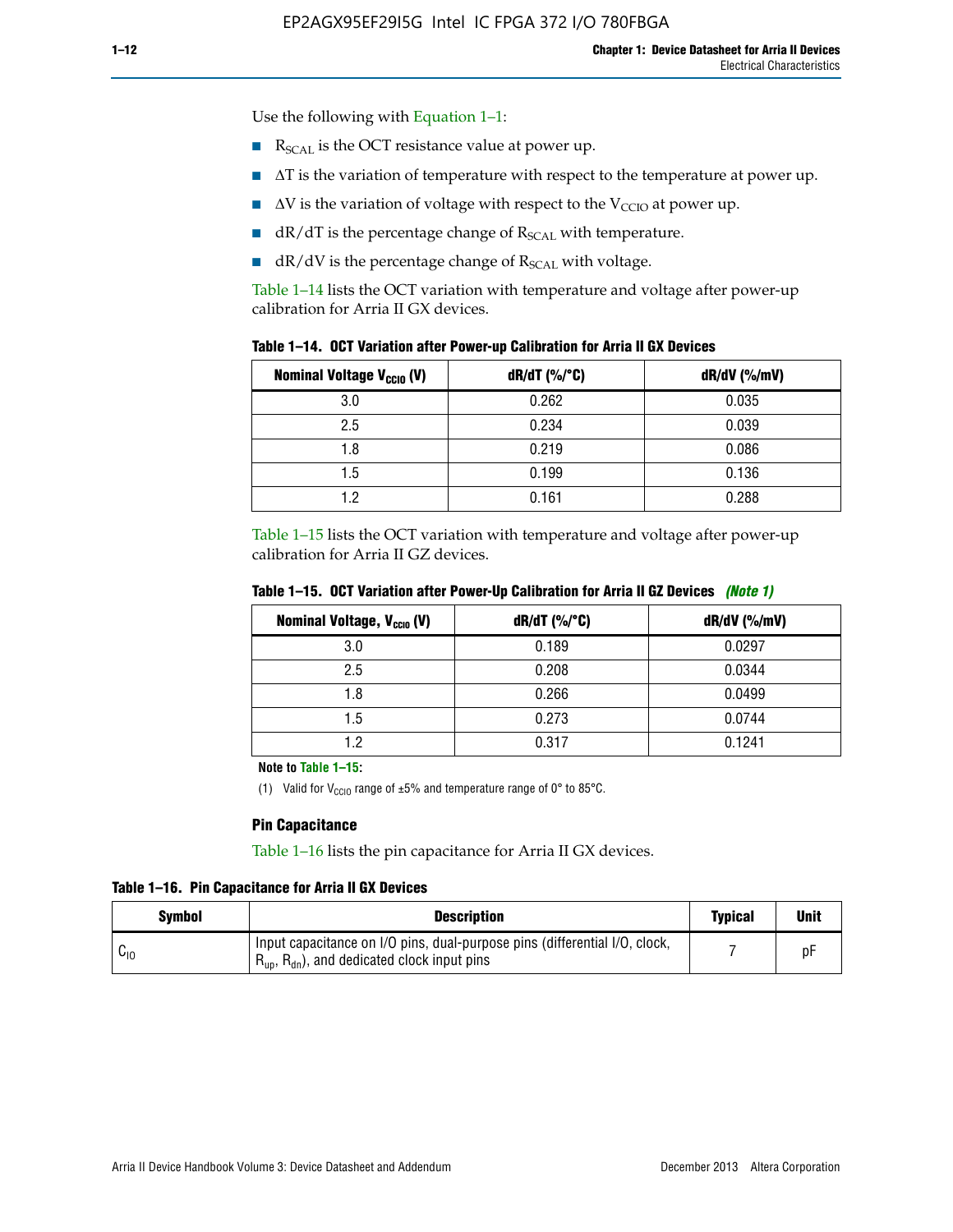# Table 1–17 lists the pin capacitance for Arria II GZ devices.

**Table 1–17. Pin Capacitance for Arria II GZ Devices** 

| <b>Symbol</b>                                    | <b>Description</b>                                                     | <b>Typical</b> | <b>Unit</b> |
|--------------------------------------------------|------------------------------------------------------------------------|----------------|-------------|
| $C_{\text{IOTB}}$                                | Input capacitance on the top and bottom I/O pins                       | 4              | pF          |
| C <sub>IOLR</sub>                                | Input capacitance on the left and right I/O pins                       | 4              | pF          |
| $C_{CLKTB}$                                      | Input capacitance on the top and bottom non-dedicated clock input pins |                | рF          |
| $C_{CLKLR}$                                      | Input capacitance on the left and right non-dedicated clock input pins |                | pF          |
| $C_{\text{OUTFB}}$                               | Input capacitance on the dual-purpose clock output and feedback pins   | 5              | pF          |
| $CCLK1$ , $CCLK3$ , $CCLK8$ ,<br>and $C_{CLK10}$ | Input capacitance for dedicated clock input pins                       |                | рF          |

## **Internal Weak Pull-Up and Weak Pull-Down Resistors**

Table 1–18 lists the weak pull-up and pull-down resistor values for Arria II GX devices.

**Table 1–18. Internal Weak Pull-up and Weak Pull-Down Resistors for Arria II GX Devices** *(Note 1)* 

| <b>Symbol</b>                           | <b>Description</b>                            | <b>Conditions</b>                             | Min | Typ                                                                                                                                                                                                       | Max | <b>Unit</b> |
|-----------------------------------------|-----------------------------------------------|-----------------------------------------------|-----|-----------------------------------------------------------------------------------------------------------------------------------------------------------------------------------------------------------|-----|-------------|
|                                         |                                               | $V_{\text{CC10}} = 3.3 \text{ V} \pm 5\%$ (2) | 7   | 25                                                                                                                                                                                                        | 41  | $k\Omega$   |
| as well as user mode if the<br>$R_{PU}$ | Value of I/O pin pull-up resistor             | $V_{\text{CC10}} = 3.0 \text{ V} \pm 5\%$ (2) | 7   | 28                                                                                                                                                                                                        | 47  | $k\Omega$   |
|                                         | before and during configuration,              | $V_{\text{CC10}} = 2.5 V \pm 5\%$ (2)         | 8   | 35                                                                                                                                                                                                        | 61  | $k\Omega$   |
|                                         | programmable pull-up resistor                 | $V_{\text{CC10}} = 1.8 \text{ V} \pm 5\%$ (2) | 10  | 57<br>108<br>$k\Omega$<br>82<br>163<br>$k\Omega$<br>143<br>351<br>$k\Omega$<br>19<br>29<br>$k\Omega$<br>22<br>32<br>$k\Omega$<br>25<br>42<br>$k\Omega$<br>35<br>70<br>$k\Omega$<br>50<br>112<br>$k\Omega$ |     |             |
| option is enabled.                      | $V_{\text{CC10}} = 1.5 \text{ V} \pm 5\%$ (2) | 13                                            |     |                                                                                                                                                                                                           |     |             |
|                                         |                                               | $V_{\text{CC10}} = 1.2 V \pm 5\%$ (2)         | 19  |                                                                                                                                                                                                           |     |             |
|                                         |                                               | $V_{\text{CC10}} = 3.3 \text{ V} \pm 5\%$     | 6   |                                                                                                                                                                                                           |     |             |
| $R_{PD}$                                |                                               | $V_{\text{CC10}} = 3.0 V \pm 5\%$             | 6   |                                                                                                                                                                                                           |     |             |
|                                         | Value of TCK pin pull-down<br>resistor        | $V_{\text{CC10}} = 2.5 V \pm 5\%$             | 6   |                                                                                                                                                                                                           |     |             |
|                                         |                                               | $V_{\text{CC10}} = 1.8 V \pm 5\%$             | 7   |                                                                                                                                                                                                           |     |             |
|                                         |                                               | $V_{\text{CC10}} = 1.5 V \pm 5\%$             | 8   |                                                                                                                                                                                                           |     |             |

**Notes to Table 1–18:**

(1) All I/O pins have an option to enable weak pull-up except configuration, test, and JTAG pins. The weak pull-down feature is only available for JTAG TCK.

(2) Pin pull-up resistance values may be lower if an external source drives the pin higher than  $V_{\text{CCIO}}$ .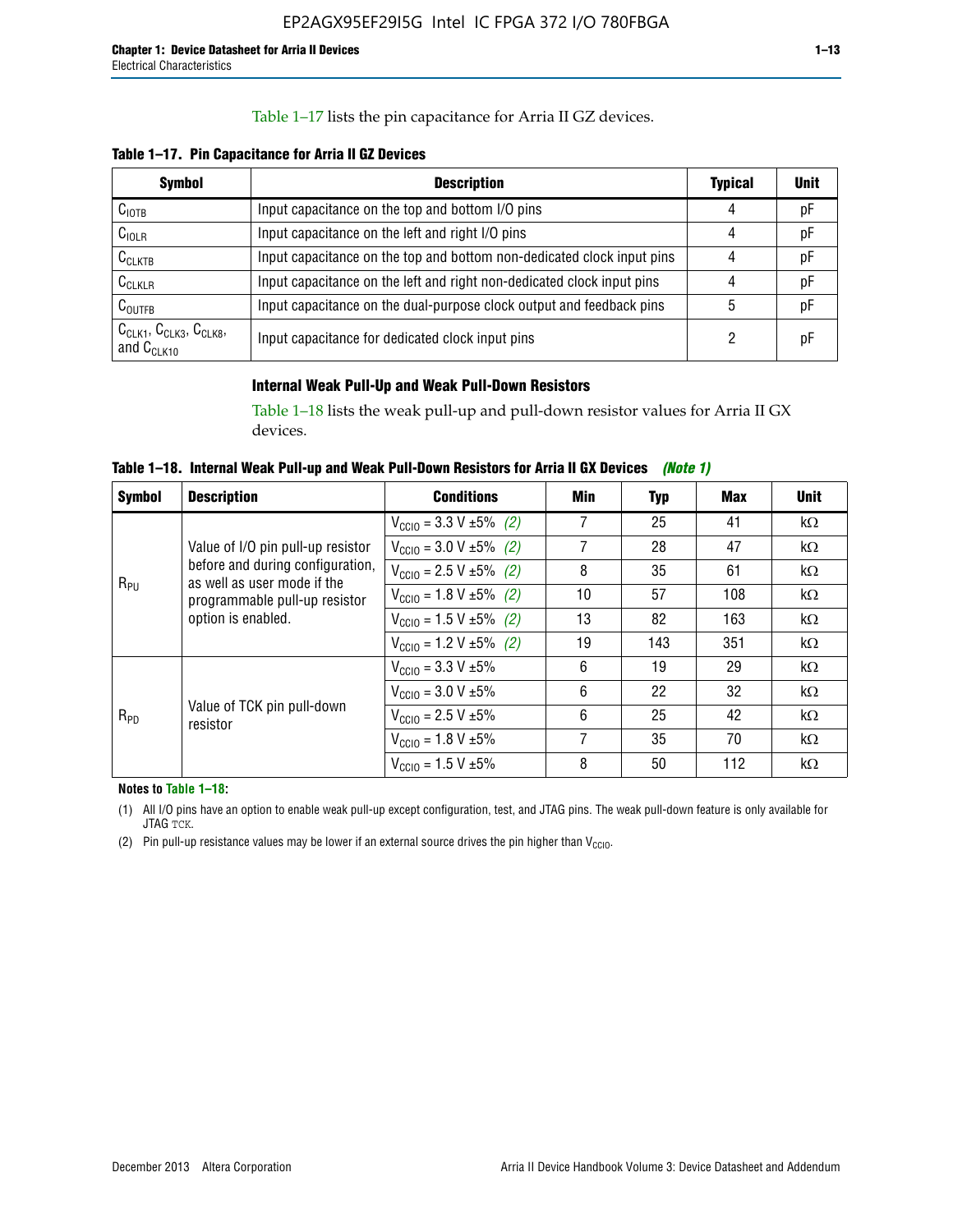Table 1–19 lists the weak pull-up resistor values for Arria II GZ devices.

**Table 1–19. Internal Weak Pull-Up Resistor for Arria II GZ Devices** *(Note 1)***,** *(2)*

| <b>Symbol</b> | <b>Description</b>                                                                                                              | <b>Conditions</b>                                    | Min | Typ | <b>Max</b> | <b>Unit</b> |
|---------------|---------------------------------------------------------------------------------------------------------------------------------|------------------------------------------------------|-----|-----|------------|-------------|
|               | Value of the I/O pin pull-up                                                                                                    | $V_{\text{CC10}} = 3.0 \text{ V} \pm 5\%$ (3)        |     | 25  |            | kΩ          |
| $R_{PU}$      | resistor before and during<br>configuration, as well as user<br>mode if the programmable<br>pull-up resistor option is enabled. | $V_{\text{CC10}} = 2.5 V \pm 5\%$ (3)                |     | 25  |            | kΩ          |
|               |                                                                                                                                 | $V_{\text{CC10}} = 1.8 \text{ V } \pm 5\% \quad (3)$ |     | 25  |            | kΩ          |
|               |                                                                                                                                 | $V_{\text{CC10}} = 1.5 \text{ V} \pm 5\%$ (3)        |     | 25  |            | kΩ          |
|               |                                                                                                                                 | $V_{\text{CC10}} = 1.2 V \pm 5\%$ (3)                |     | 25  |            | kΩ          |

**Notes to Table 1–19:**

(1) All I/O pins have an option to enable weak pull-up except configuration, test, and JTAG pins.

(2) The internal weak pull-down feature is only available for the JTAG TCK pin. The typical value for this internal weak pull-down resistor is approximately 25 k $\Omega$ .

(3) Pin pull-up resistance values may be lower if an external source drives the pin higher than  $V_{\text{CCIO}}$ .

#### **Hot Socketing**

Table 1–20 lists the hot-socketing specification for Arria II GX and GZ devices.

**Table 1–20. Hot Socketing Specifications for Arria II Devices** 

| <b>Symbol</b> | <b>Description</b>                | <b>Maximum</b>     |
|---------------|-----------------------------------|--------------------|
| IIOPIN(DC)    | DC current per I/O pin            | $300 \mu A$        |
| $I$ IOPIN(AC) | AC current per I/O pin            | $8 \text{ mA}$ (1) |
| IXCVRTX(DC)   | DC current per transceiver TX pin | 100 mA             |
| IXCVRRX(DC)   | DC current per transceiver RX pin | 50 mA              |

#### **Note to Table 1–20:**

(1) The I/O ramp rate is 10 ns or more. For ramp rates faster than 10 ns,  $|I_{10\text{PIN}}| = C$  dv/dt, in which "C" is I/O pin capacitance and "dv/dt" is slew rate.

# **Schmitt Trigger Input**

The Arria II GX device supports Schmitt trigger input on the TDI, TMS, TCK, nSTATUS, nCONFIG, nCE, CONF\_DONE, and DCLK pins. A Schmitt trigger feature introduces hysteresis to the input signal for improved noise immunity, especially for signals with slow edge rates.

Table 1–21 lists the hysteresis specifications across the supported  $V<sub>CCIO</sub>$  range for Schmitt trigger inputs in Arria II GX devices.

**Table 1–21. Schmitt Trigger Input Hysteresis Specifications for Arria II GX Devices**

| <b>Symbol</b>        | <b>Description</b>                   | <b>Condition (V)</b>    | <b>Minimum</b> | <b>Unit</b> |
|----------------------|--------------------------------------|-------------------------|----------------|-------------|
|                      |                                      | $V_{\text{CGI0}} = 3.3$ | 220            | mV          |
|                      | Hysteresis for Schmitt trigger input | $V_{\text{CCIO}} = 2.5$ | 180            | mV          |
| V <sub>Schmitt</sub> |                                      | $V_{\text{CCIO}} = 1.8$ | 110            | mV          |
|                      |                                      | $V_{\text{CCIO}} = 1.5$ | 70             | mV          |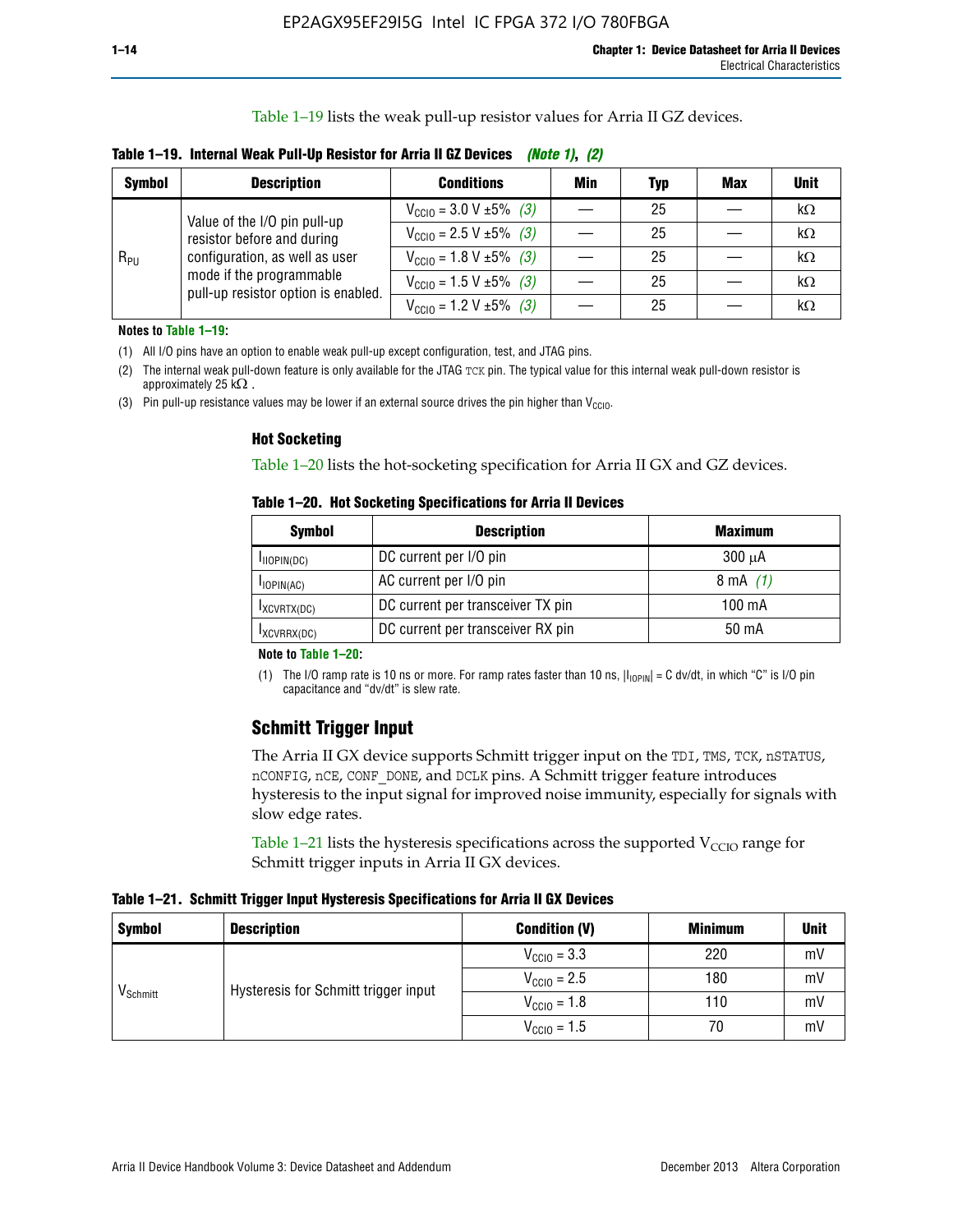# **I/O Standard Specifications**

Table 1–22 through Table 1–35 list input voltage ( $V_{IH}$  and  $V_{IL}$ ), output voltage ( $V_{OH}$ and  $V_{OL}$ ), and current drive characteristics ( $I_{OH}$  and  $I_{OL}$ ) for various I/O standards supported by the Arria II device family. They also show the Arria II device family I/O standard specifications.  $V_{OL}$  and  $V_{OH}$  values are valid at the corresponding  $I_{OH}$  and I<sub>OL</sub>, respectively.

**1.** For an explanation of terms used in Table 1–22 through Table 1–35, refer to "Glossary" on page 1–74.

Table 1–22 lists the single-ended I/O standards for Arria II GX devices.

| I/O Standard |       | $V_{CClO}(V)$ |            |        | $V_{IL}(V)$                        |                                    | $V_{IH}(V)$             | $V_{OL}(V)$                        | $V_{OH} (V)$                       | $I_{0L}$       | $I_{0H}$ |
|--------------|-------|---------------|------------|--------|------------------------------------|------------------------------------|-------------------------|------------------------------------|------------------------------------|----------------|----------|
|              | Min   | <b>Typ</b>    | <b>Max</b> | Min    | <b>Max</b>                         | Min                                | <b>Max</b>              | <b>Max</b>                         | Min                                | (mA)           | (mA)     |
| 3.3 V LVTTL  | 3.135 | 3.3           | 3.465      | $-0.3$ | 0.8                                | 1.7                                | 3.6                     | 0.45                               | 2.4                                | 4              | $-4$     |
| 3.3 V LVCMOS | 3.135 | 3.3           | 3.465      | $-0.3$ | 0.8                                | 1.7                                | 3.6                     | 0.2                                | $V_{\text{CCIO}}$ -0.2             | $\overline{2}$ | $-2$     |
| 3.0 V LVTTL  | 2.85  | 3             | 3.15       | $-0.3$ | 0.8                                | 1.7                                | $V_{CC10} +$<br>0.3     | 0.45                               | 2.4                                | 4              | $-4$     |
| 3.0 V LVCMOS | 2.85  | 3             | 3.15       | $-0.3$ | 0.8                                | 1.7                                | $V_{CC10} +$<br>0.3     | 0.2                                | $V_{\text{CC10}}$ - 0.2            | 0.1            | $-0.1$   |
| 2.5 V LVCMOS | 2.375 | 2.5           | 2.625      | $-0.3$ | 0.7                                | 1.7                                | $V_{\rm CClO}$ +<br>0.3 | 0.4                                | $\overline{c}$                     | 1              | $-1$     |
| 1.8 V LVCMOS | 1.71  | 1.8           | 1.89       | $-0.3$ | $0.35 \times$<br>V <sub>CCIO</sub> | $0.65 \times$<br>V <sub>CCIO</sub> | $V_{CCIO} +$<br>0.3     | 0.45                               | $V_{CGIO}$ -<br>0.45               | $\overline{2}$ | $-2$     |
| 1.5 V LVCMOS | 1.425 | 1.5           | 1.575      | $-0.3$ | $0.35 \times$<br>V <sub>CCIO</sub> | $0.65 \times$<br>V <sub>CCIO</sub> | $V_{CC10} +$<br>0.3     | $0.25 \times$<br>V <sub>CCIO</sub> | $0.75 \times$<br>V <sub>CCIO</sub> | $\overline{2}$ | $-2$     |
| 1.2 V LVCMOS | 1.14  | 1.2           | 1.26       | $-0.3$ | $0.35 \times$<br>V <sub>CCIO</sub> | $0.65 \times$<br>V <sub>CClO</sub> | $V_{CC10} +$<br>0.3     | $0.25 \times$<br>V <sub>CCIO</sub> | $0.75 \times$<br>V <sub>CCIO</sub> | $\overline{2}$ | $-2$     |
| 3.0-V PCI    | 2.85  | 3             | 3.15       |        | $0.3 \times$<br>$V_{\rm CClO}$     | $0.5 \times$<br>$V_{\rm CClO}$     | $V_{CC10} +$<br>0.3     | $0.1 \times$<br>V <sub>CCIO</sub>  | $0.9 \times V_{\text{CC10}}$       | 1.5            | $-0.5$   |
| 3.0-V PCI-X  | 2.85  | 3             | 3.15       |        | $0.35 \times$<br>V <sub>CCIO</sub> | $0.5 \times$<br>V <sub>CClO</sub>  | $V_{CC10} +$<br>0.3     | $0.1 \times$<br>V <sub>CCIO</sub>  | $0.9 \times V_{\text{CC10}}$       | 1.5            | $-0.5$   |

**Table 1–22. Single-Ended I/O Standards for Arria II GX Devices**

Table 1–23 lists the single-ended I/O standards for Arria II GZ devices.

|  |  | Table 1-23. Single-Ended I/O Standards for Arria II GZ Devices (Part 1 of 2) |  |
|--|--|------------------------------------------------------------------------------|--|
|--|--|------------------------------------------------------------------------------|--|

|               | $V_{CCl0}(V)$ |     |            | $V_{IL}(V)$ |                                    | $V_{IH} (V)$                       |                            | $V_{OL}(V)$                        | $V_{OH} (V)$                       | <b>I</b> OL | <sup>1</sup> OH |
|---------------|---------------|-----|------------|-------------|------------------------------------|------------------------------------|----------------------------|------------------------------------|------------------------------------|-------------|-----------------|
| I/O Standard  | Min           | Typ | <b>Max</b> | <b>Min</b>  | <b>Max</b>                         | Min                                | <b>Max</b>                 | <b>Max</b>                         | Min                                | (mA)        | (mA)            |
| <b>LVTTL</b>  | 2.85          | 3   | 3.15       | $-0.3$      | 0.8                                | 1.7                                | 3.6                        | 0.4                                | 2.4                                | 2           | $-2$            |
| <b>LVCMOS</b> | 2.85          | 3   | 3.15       | $-0.3$      | 0.8                                | 1.7                                | 3.6                        | 0.2                                | $V_{\text{CCIO}}$ - 0.2            | 0.1         | $-0.1$          |
| 2.5V          | 2.375         | 2.5 | 2.625      | $-0.3$      | 0.7                                | 1.7                                | 3.6                        | 0.4                                | 2                                  |             | $-1$            |
| 1.8V          | 1.71          | 1.8 | 1.89       | $-0.3$      | $0.35 \times$<br>V <sub>CCIO</sub> | $0.65 \times$<br>$V_{\rm CClO}$    | $V_{\text{CC1O}} +$<br>0.3 | 0.45                               | $V_{CGIO}$ -<br>0.45               | 2           | -2              |
| 1.5V          | 1.425         | 1.5 | .575       | $-0.3$      | $0.35 \times$<br>V <sub>CCIO</sub> | $0.65 \times$<br>V <sub>CCIO</sub> | $V_{\text{CC1O}} +$<br>0.3 | $0.25 \times$<br>V <sub>CCIO</sub> | $0.75 \times$<br>V <sub>CCIO</sub> | 2           | -2              |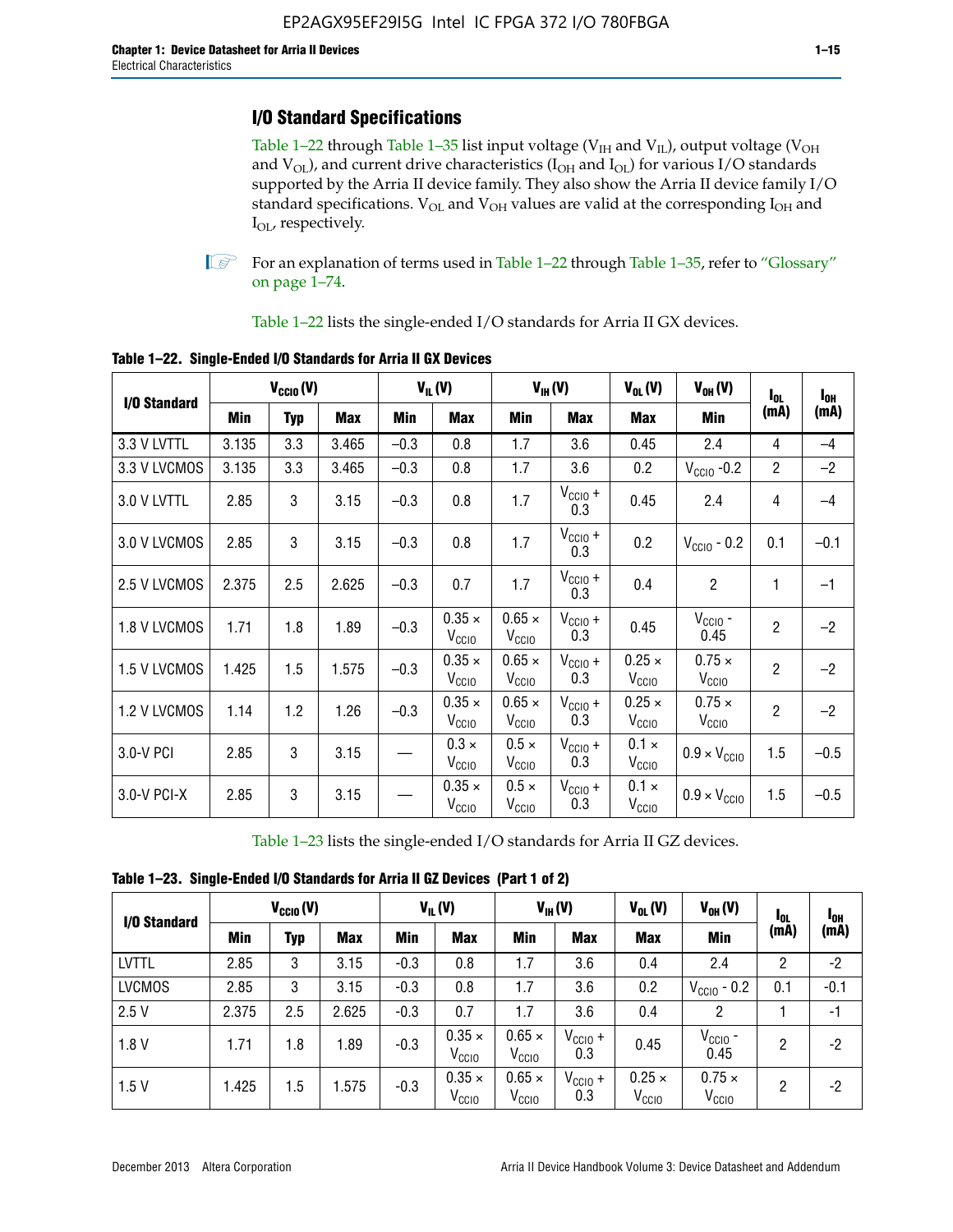| I/O Standard |      | $V_{\text{CCIO}}(V)$ |            |        | $V_{IL}(V)$                        |                                    | $V_{IH} (V)$        | $V_{OL}(V)$                        | $V_{OH} (V)$                       | <b>I</b> OL | <sup>1</sup> OH |
|--------------|------|----------------------|------------|--------|------------------------------------|------------------------------------|---------------------|------------------------------------|------------------------------------|-------------|-----------------|
|              | Min  | Typ                  | <b>Max</b> | Min    | <b>Max</b>                         | Min                                | <b>Max</b>          | <b>Max</b>                         | Min                                | (mA)        | (mA)            |
| 1.2V         | 1.14 | 1.2                  | 1.26       | $-0.3$ | $0.35 \times$<br>V <sub>CCIO</sub> | $0.65 \times$<br>V <sub>CCIO</sub> | $V_{CC10}$ +<br>0.3 | $0.25 \times$<br>V <sub>CCIO</sub> | $0.75 \times$<br>V <sub>CCIO</sub> | 2           | -2              |
| 3.0-V PCI    | 2.85 | 3                    | 3.15       |        | $0.3 \times$<br>V <sub>CCIO</sub>  | $0.5 \times$<br>V <sub>CCIO</sub>  | 3.6                 | $0.1 \times$<br>V <sub>CCIO</sub>  | $0.9 \times V_{\text{CC10}}$       | 1.5         | $-0.5$          |
| 3.0-V PCI-X  | 2.85 | 3                    | 3.15       |        | $0.35 \times$<br>V <sub>CCIO</sub> | $0.5 \times$<br>V <sub>CCIO</sub>  |                     | $0.1 \times$<br>V <sub>CCIO</sub>  | $0.9 \times V_{\text{CC10}}$       | 1.5         | $-0.5$          |

**Table 1–23. Single-Ended I/O Standards for Arria II GZ Devices (Part 2 of 2)**

Table 1–24 lists the single-ended SSTL and HSTL I/O reference voltage specifications for Arria II GX devices.

**Table 1–24. Single-Ended SSTL and HSTL I/O Reference Voltage Specifications for Arria II GX Devices**

| I/O Standard        |       | $V_{\text{CCIO}}(V)$ |            |                                    | $V_{REF}(V)$                 |                                    | $V_{TT} (V)$                       |                                   |                                    |  |
|---------------------|-------|----------------------|------------|------------------------------------|------------------------------|------------------------------------|------------------------------------|-----------------------------------|------------------------------------|--|
|                     | Min   | <b>Typ</b>           | <b>Max</b> | Min                                | <b>Typ</b>                   | <b>Max</b>                         | Min                                | Typ                               | Max                                |  |
| SSTL-2 Class I, II  | 2.375 | 2.5                  | 2.625      | $0.49 \times$<br>V <sub>CCD</sub>  | $0.5 \times V_{\text{CCIO}}$ | $0.51 \times$<br>V <sub>CClO</sub> | $V_{REF}$ -<br>0.04                | $V_{REF}$                         | $V_{REF}$ +<br>0.04                |  |
| SSTL-18 Class I, II | 1.71  | 1.8                  | 1.89       | 0.833                              | 0.9                          | 0.969                              | $V_{REF}$ -<br>0.04                | $V_{REF}$                         | $V_{REF}$ +<br>0.04                |  |
| SSTL-15 Class I, II | 1.425 | 1.5                  | 1.575      | $0.47 \times$<br>V <sub>CCIO</sub> | $0.5 \times V_{\text{CCIO}}$ | $0.53 \times$<br>V <sub>CClO</sub> | $0.47 \times$<br>V <sub>CCIO</sub> | $0.5 \times$<br>V <sub>CCIO</sub> | $0.53 \times$<br>V <sub>CCIO</sub> |  |
| HSTL-18 Class I, II | 1.71  | 1.8                  | 1.89       | 0.85                               | 0.9                          | 0.95                               | 0.85                               | 0.9                               | 0.95                               |  |
| HSTL-15 Class I, II | 1.425 | 1.5                  | 1.575      | 0.71                               | 0.75                         | 0.79                               | 0.71                               | 0.75                              | 0.79                               |  |
| HSTL-12 Class I, II | 1.14  | 1.2                  | 1.26       | $0.48 \times$<br>V <sub>CCIO</sub> | $0.5 \times V_{\text{CCIO}}$ | $0.52 \times$<br>V <sub>CCIO</sub> |                                    | $V_{\text{CCIO}}/2$               |                                    |  |

Table 1–25 lists the single-ended SSTL and HSTL I/O reference voltage specifications for Arria II GZ devices.

**Table 1–25. Single-Ended SSTL and HSTL I/O Reference Voltage Specifications for Arria II GZ Devices** 

| I/O Standard        |       | $V_{\text{CCIO}}(V)$ |            |                                    | $V_{REF}(V)$                 |                                    | $V_{TT}(V)$                       |                     |                                    |  |
|---------------------|-------|----------------------|------------|------------------------------------|------------------------------|------------------------------------|-----------------------------------|---------------------|------------------------------------|--|
|                     | Min   | <b>Typ</b>           | <b>Max</b> | Min                                | Typ                          | <b>Max</b>                         | Min                               | Typ                 | Max                                |  |
| SSTL-2 Class I, II  | 2.375 | 2.5                  | 2.625      | $0.49 \times$<br>V <sub>CCIO</sub> | $0.5 \times V_{\text{CC10}}$ | $0.51 \times$<br>V <sub>CCIO</sub> | $V_{REF}$ -<br>0.04               | V <sub>REF</sub>    | $V_{REF}$ +<br>0.04                |  |
| SSTL-18 Class I, II | 1.71  | 1.8                  | 1.89       | 0.833                              | 0.9                          | 0.969                              | $V_{REF}$ -<br>0.04               | V <sub>REF</sub>    | $V_{REF}$ +<br>0.04                |  |
| SSTL-15 Class I, II | 1.425 | 1.5                  | 1.575      | $0.47 \times$<br>V <sub>CCIO</sub> | $0.5 \times V_{\text{CC10}}$ | $0.53 \times$<br>V <sub>CCIO</sub> | $0.47 \times$<br>V <sub>CCD</sub> | V <sub>REF</sub>    | $0.53 \times$<br>V <sub>CCIO</sub> |  |
| HSTL-18 Class I, II | 1.71  | 1.8                  | 1.89       | 0.85                               | 0.9                          | 0.95                               |                                   | $V_{\text{CC10}}/2$ |                                    |  |
| HSTL-15 Class I, II | 1.425 | 1.5                  | 1.575      | 0.68                               | 0.75                         | 0.9                                |                                   | $V_{\rm CC10}$ /2   |                                    |  |
| HSTL-12 Class I, II | 1.14  | 1.2                  | 1.26       | $0.47 \times$<br>V <sub>CCIO</sub> | $0.5 \times V_{\text{CC10}}$ | $0.53 \times$<br>V <sub>CCIO</sub> |                                   | $V_{\text{CC10}}/2$ |                                    |  |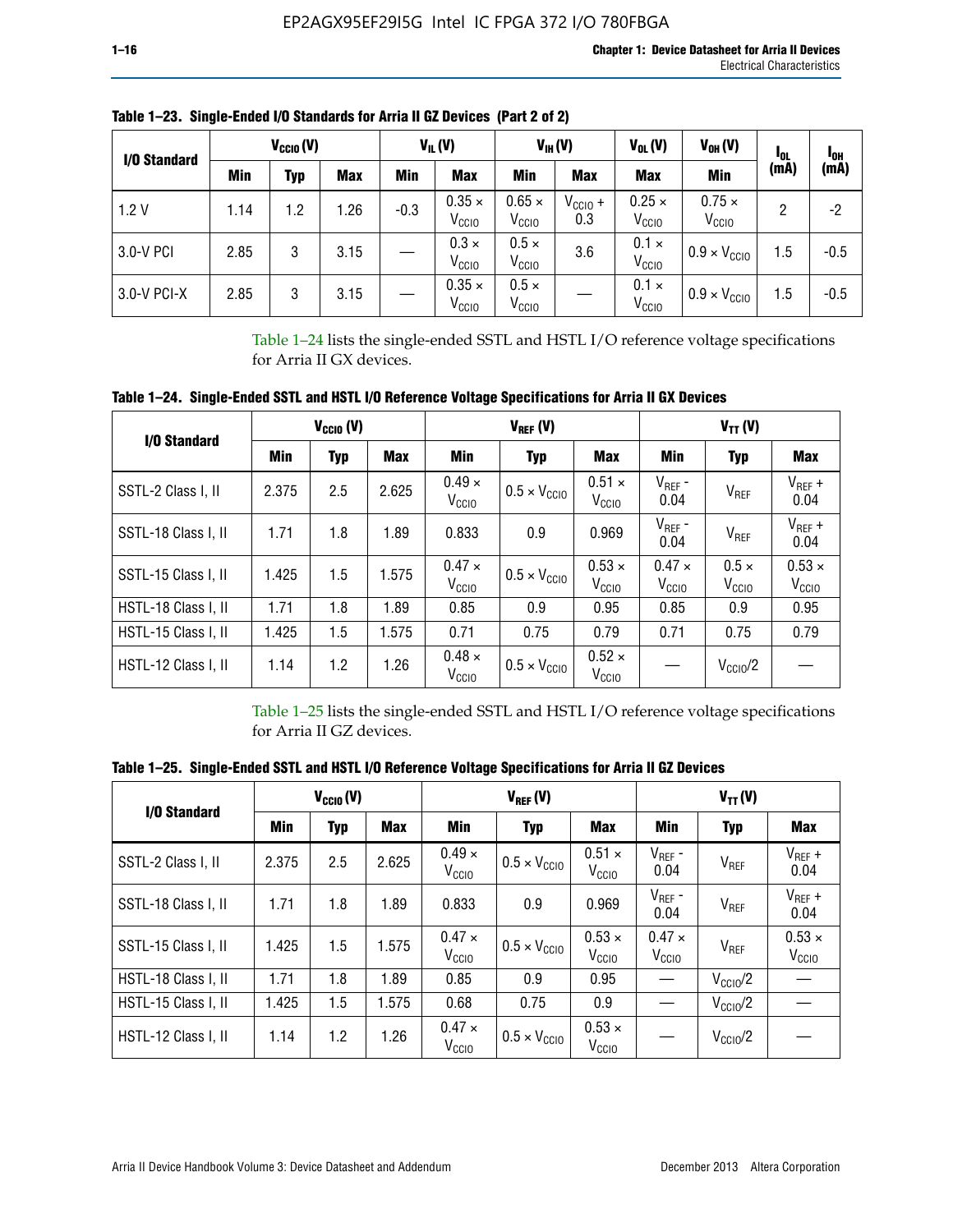Table 1–26 lists the single-ended SSTL and HSTL I/O standard signal specifications for Arria II GX devices.

|                  | $V_{IL(DC)}(V)$ |                      |                      | $V_{IH(DC)}(V)$             | $V_{IL(AC)}$ (V)  | $V_{IH(AC)}$ (V)     | $V_{OL}$ (V)                       | $V_{OH} (V)$                       | l <sub>ol</sub> | $I_{0H}$ |
|------------------|-----------------|----------------------|----------------------|-----------------------------|-------------------|----------------------|------------------------------------|------------------------------------|-----------------|----------|
| I/O Standard     | <b>Min</b>      | <b>Max</b>           | <b>Min</b>           | <b>Max</b>                  | <b>Max</b>        | Min                  | <b>Max</b>                         | <b>Min</b>                         | (mA)            | (mA)     |
| SSTL-2 Class I   | $-0.3$          | $V_{REF}$ -<br>0.18  | $V_{REF} +$<br>0.18  | $V_{\text{CCIO}} +$<br>0.3  | $V_{REF} - 0.35$  | $V_{REF} +$<br>0.35  | $V_{TT}$ -<br>0.57                 | $V_{TT}$ +<br>0.57                 | 8.1             | $-8.1$   |
| SSTL-2 Class II  | $-0.3$          | $V_{REF}$ -<br>0.18  | $V_{REF} +$<br>0.18  | $V_{CCIO} +$<br>0.3         | $V_{REF}$ - 0.35  | $V_{REF} +$<br>0.35  | $V_{TT}$ -<br>0.76                 | $V_{TT}$ +<br>0.76                 | 16.4            | $-16.4$  |
| SSTL-18 Class I  | $-0.3$          | $V_{REF}$ -<br>0.125 | $V_{REF}$ +<br>0.125 | $V_{\text{CC1O}} +$<br>0.3  | $V_{REF}$ - 0.25  | $V_{REF}$ +<br>0.25  | $V_{TT}$ -<br>0.475                | $V_{TT}$ +<br>0.475                | 6.7             | $-6.7$   |
| SSTL-18 Class II | $-0.3$          | $V_{REF}$ -<br>0.125 | $V_{REF}$ +<br>0.125 | $V_{\text{CC1O}} +$<br>0.3  | $V_{REF}$ - 0.25  | $V_{REF}$ +<br>0.25  | 0.28                               | $V_{CGIO}$ -<br>0.28               | 13.4            | $-13.4$  |
| SSTL-15 Class I  | $-0.3$          | $V_{REF}$ -<br>0.1   | $V_{REF}$ +<br>0.1   | $V_{\text{CCIO}} +$<br>0.3  | $V_{REF} - 0.175$ | $V_{REF}$ +<br>0.175 | $0.2 \times$<br>V <sub>CCIO</sub>  | $0.8 \times$<br>V <sub>CCIO</sub>  | 8               | $-8$     |
| SSTL-15 Class II | $-0.3$          | $V_{REF}$ -<br>0.1   | $V_{REF}$ +<br>0.1   | $V_{CCIO} +$<br>0.3         | $V_{REF}$ - 0.175 | $V_{REF}$ +<br>0.175 | $0.2 \times$<br>V <sub>CCIO</sub>  | $0.8 \times$<br>V <sub>CCIO</sub>  | 16              | $-16$    |
| HSTL-18 Class I  | $-0.3$          | $V_{REF}$ -<br>0.1   | $V_{REF}$ +<br>0.1   | $V_{\text{CCIO}} +$<br>0.3  | $V_{REF} - 0.2$   | $V_{REF}$ + 0.2      | 0.4                                | $V_{CGIO}$ -<br>0.4                | 8               | $-8$     |
| HSTL-18 Class II | $-0.3$          | $V_{REF}$ -<br>0.1   | $V_{REF}$ +<br>0.1   | $V_{\text{CC1O}} +$<br>0.3  | $V_{REF}$ - 0.2   | $V_{RFF}$ + 0.2      | 0.4                                | $V_{\text{CCIO}}$ -<br>0.4         | 16              | $-16$    |
| HSTL-15 Class I  | $-0.3$          | $V_{REF}$ -<br>0.1   | $V_{REF}$ +<br>0.1   | $V_{\text{CCIO}} +$<br>0.3  | $V_{REF}$ - 0.2   | $V_{REF}$ + 0.2      | 0.4                                | $V_{\text{CCIO}}$ -<br>0.4         | 8               | $-8$     |
| HSTL-15 Class II | $-0.3$          | $V_{REF}$ -<br>0.1   | $V_{REF}$ +<br>0.1   | $V_{\text{CCIO}} +$<br>0.3  | $V_{REF}$ - 0.2   | $V_{REF}$ + 0.2      | 0.4                                | $V_{CCIO}$ -<br>0.4                | 16              | $-16$    |
| HSTL-12 Class I  | $-0.15$         | $V_{REF}$ -<br>0.08  | $V_{REF}$ +<br>0.08  | $V_{\text{CCIO}} +$<br>0.15 | $V_{REF}$ - 0.15  | $V_{REF} +$<br>0.15  | $0.25 \times$<br>V <sub>CCIO</sub> | $0.75 \times$<br>$V_{\text{CCIO}}$ | 8               | $-8$     |
| HSTL-12 Class II | $-0.15$         | $V_{REF}$ -<br>0.08  | $V_{REF}$ +<br>0.08  | $V_{\text{CCIO}} +$<br>0.15 | $V_{REF}$ - 0.15  | $V_{REF} +$<br>0.15  | $0.25 \times$<br>V <sub>CCIO</sub> | $0.75 \times$<br>V <sub>CCIO</sub> | 14              | $-14$    |

**Table 1–26. Single-Ended SSTL and HSTL I/O Standard Signal Specifications for Arria II GX Devices** 

Table 1–27 lists the single-ended SSTL and HSTL I/O standard signal specifications for Arria II GZ devices.

| I/O Standard     |        | $V_{IL(DC)}$ (V)     |                      | $V_{IH(DC)}$ (V)           | $V_{IL(AC)}$ (V)     | $V_{IH(AC)}(V)$      | $V_{OL}$ (V)                      | $V_{OH} (V)$                   | l <sub>OL</sub> | 1 <sub>0H</sub> |
|------------------|--------|----------------------|----------------------|----------------------------|----------------------|----------------------|-----------------------------------|--------------------------------|-----------------|-----------------|
|                  | Min    | <b>Max</b>           | Min                  | <b>Max</b>                 | <b>Max</b>           | Min                  | <b>Max</b>                        | Min                            | (mA)            | (mA)            |
| SSTL-2 Class I   | $-0.3$ | $V_{REF}$ -<br>0.15  | $V_{REF} +$<br>0.15  | $V_{CCIO} +$<br>0.3        | $V_{REF}$ -<br>0.31  | $V_{REF} +$<br>0.31  | $V_{TT}$ -<br>0.57                | $V_{TT}$ +<br>0.57             | 8.1             | $-8.1$          |
| SSTL-2 Class II  | $-0.3$ | $V_{REF}$ -<br>0.15  | $V_{REF} +$<br>0.15  | $V_{\text{CC1O}} +$<br>0.3 | $V_{REF}$ -<br>0.31  | $V_{REF} +$<br>0.31  | $V_{TT}$ -<br>0.76                | $V_{TT}$ +<br>0.76             | 16.2            | $-16.2$         |
| SSTL-18 Class I  | $-0.3$ | $V_{REF}$ -<br>0.125 | $V_{REF}$ +<br>0.125 | $V_{\text{CC1O}} +$<br>0.3 | $V_{REF}$ -<br>0.25  | $V_{REF}$ +<br>0.25  | $V_{TT}$ -<br>0.475               | $V_{TT}$ +<br>0.475            | 6.7             | $-6.7$          |
| SSTL-18 Class II | $-0.3$ | $V_{REF}$ -<br>0.125 | $V_{REF}$ +<br>0.125 | $V_{\text{CC1O}} +$<br>0.3 | $V_{REF}$ -<br>0.25  | $V_{REF}$ +<br>0.25  | 0.28                              | $V_{\rm CCIO}$ -<br>0.28       | 13.4            | $-13.4$         |
| SSTL-15 Class I  |        | $V_{REF}$ -<br>0.1   | $V_{REF}$ +<br>0.1   |                            | $V_{REF}$ -<br>0.175 | $V_{REF}$ +<br>0.175 | $0.2 \times$<br>V <sub>CCIO</sub> | $0.8 \times$<br>$V_{\rm CClO}$ | 8               | -8              |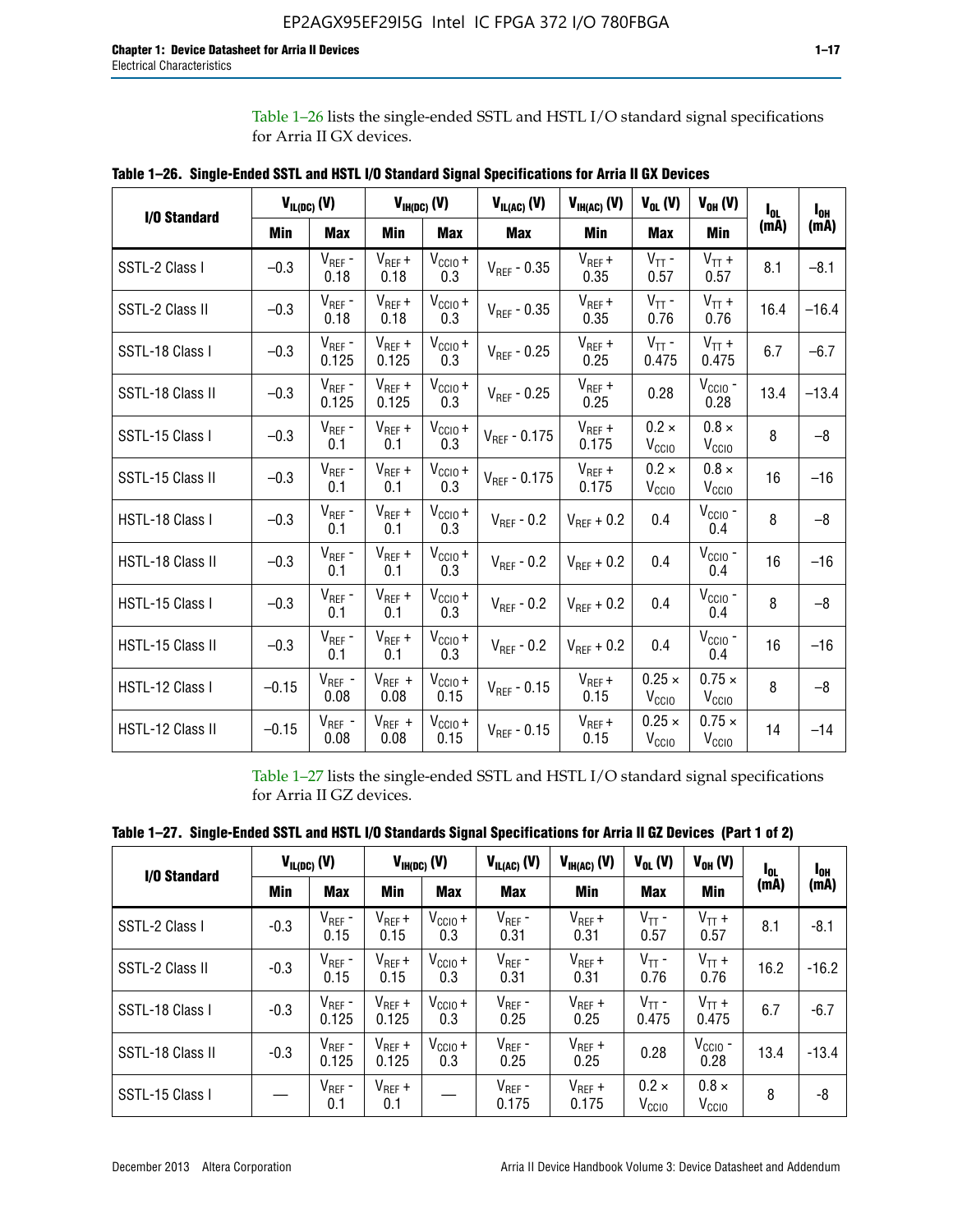| I/O Standard     |            | $V_{IL(DC)}(V)$     |                     | $V_{IH(DC)}$ (V)     | $V_{IL(AC)}(V)$        | $V_{IH(AC)}(V)$        | $V_{OL}$ (V)                      | $V_{OH} (V)$                       | l <sub>ol</sub> | $I_{0H}$ |
|------------------|------------|---------------------|---------------------|----------------------|------------------------|------------------------|-----------------------------------|------------------------------------|-----------------|----------|
|                  | <b>Min</b> | <b>Max</b>          | Min                 | <b>Max</b>           | <b>Max</b>             | <b>Min</b>             | <b>Max</b>                        | Min                                | (mA)            | (mA)     |
| SSTL-15 Class II |            | $V_{REF}$ -<br>0.1  | $V_{REF}$ +<br>0.1  |                      | $V_{REF}$ -<br>0.175   | $V_{REF}$ +<br>0.175   | $0.2 \times$<br>V <sub>CCIO</sub> | $0.8 \times$<br>V <sub>CCIO</sub>  | 16              | -16      |
| HSTL-18 Class I  |            | $V_{REF}$ -<br>0.1  | $V_{REF}$ +<br>0.1  |                      | $V_{RFF} - 0.2$        | $V_{RFF}$ + 0.2        | 0.4                               | $V_{\rm CCIO}$ -<br>0.4            | 8               | -8       |
| HSTL-18 Class II |            | $V_{REF}$ -<br>0.1  | $V_{REF}$ +<br>0.1  |                      | $V_{\text{RFF}}$ - 0.2 | $V_{RFF}$ + 0.2        | 0.4                               | $V_{\text{CCIO}}$ -<br>0.4         | 16              | $-16$    |
| HSTL-15 Class I  |            | $V_{REF}$ -<br>0.1  | $V_{REF}$ +<br>0.1  |                      | $V_{BFF}$ - 0.2        | $V_{\text{RFF}} + 0.2$ | 0.4                               | $V_{CCIO}$ -<br>0.4                | 8               | -8       |
| HSTL-15 Class II |            | $V_{REF}$ -<br>0.1  | $V_{REF}$ +<br>0.1  |                      | $V_{REF}$ - 0.2        | $V_{RFF}$ + 0.2        | 0.4                               | $V_{\text{CCIO}}$ -<br>0.4         | 16              | $-16$    |
| HSTL-12 Class I  | $-0.15$    | $V_{REF}$ -<br>0.08 | $V_{REF}$ +<br>0.08 | $V_{CClO} +$<br>0.15 | $V_{REF}$ -<br>0.15    | $V_{REF} +$<br>0.15    | $0.25\times$<br>V <sub>CCIO</sub> | $0.75\times$<br>V <sub>CCIO</sub>  | 8               | -8       |
| HSTL-12 Class II | $-0.15$    | $V_{REF}$ -<br>0.08 | $V_{REF}$ +<br>0.08 | $V_{CCIO} +$<br>0.15 | $V_{REF}$ -<br>0.15    | $V_{REF}$ +<br>0.15    | $0.25\times$<br>V <sub>CCIO</sub> | $0.75 \times$<br>V <sub>CCIO</sub> | 16              | -16      |

**Table 1–27. Single-Ended SSTL and HSTL I/O Standards Signal Specifications for Arria II GZ Devices (Part 2 of 2)**

Table 1–28 lists the differential SSTL I/O standards for Arria II GX devices.

**Table 1–28. Differential SSTL I/O Standards for Arria II GX Devices**

| I/O Standard        |       | $V_{CClO}$ (V) |            |      | $V_{SWING(DC)}$ (V) | $V_{X(AC)}(V)$               |                 |                                 |      | $V_{SWING(AC)}$ (V) | $V_{OX(AC)}$ (V)             |                         |                                |
|---------------------|-------|----------------|------------|------|---------------------|------------------------------|-----------------|---------------------------------|------|---------------------|------------------------------|-------------------------|--------------------------------|
|                     | Min   | Typ            | <b>Max</b> | Min  | <b>Max</b>          | Min                          | Typ             | <b>Max</b>                      | Min  | <b>Max</b>          | Min                          | Typ                     | <b>Max</b>                     |
| SSTL-2 Class I, II  | 2.375 | 2.5            | 2.625      | 0.36 | V <sub>CCIO</sub>   | $V_{\rm CClO}/2$<br>$-0.2$   |                 | $V_{\rm CClO}/2$<br>$+0.2$      | 0.7  | V <sub>CCIO</sub>   | $V_{\rm CC10}$ /2<br>$-0.15$ |                         | $V_{\text{CCIO}}/2$<br>$+0.15$ |
| SSTL-18 Class I, II | 1.71  | 1.8            | 1.89       | 0.25 | V <sub>CCIO</sub>   | $V_{\rm CClO}/2$<br>$-0.175$ |                 | $V_{\text{CC10}}/2$<br>$+0.175$ | 0.5  | V <sub>CCIO</sub>   | $V_{\rm CC10}$ /2<br>0.125   |                         | $V_{\text{CC10}}/2$<br>0.125   |
| SSTL-15 Class I, II | 1.425 | 1.5            | .575       | 0.2  |                     |                              | $V_{CClO}$<br>2 |                                 | 0.35 |                     |                              | $V_{\text{CCIO}}/$<br>2 |                                |

Table 1–29 lists the differential SSTL I/O standards for Arria II GZ devices

**Table 1–29. Differential SSTL I/O Standards for Arria II GZ Devices**

| I/O Standard        |       | $V_{\text{CCIO}}(V)$ |            |      | $V_{SWING(DC)}(V)$          |                               | $V_{X(AC)}(V)$      |                                   |      | $V_{SWING(AC)}$ (V)         | $V_{OX(AC)}(V)$                |                 |                                 |
|---------------------|-------|----------------------|------------|------|-----------------------------|-------------------------------|---------------------|-----------------------------------|------|-----------------------------|--------------------------------|-----------------|---------------------------------|
|                     | Min   | Typ                  | <b>Max</b> | Min  | <b>Max</b>                  | Min                           | Typ                 | <b>Max</b>                        | Min  | <b>Max</b>                  | Min                            | Typ             | <b>Max</b>                      |
| SSTL-2 Class I, II  | 2.375 | 2.5                  | 2.625      | 0.3  | V <sub>CCIO</sub><br>$+0.6$ | $V_{\text{CC1O}}/2$<br>$-0.2$ |                     | $V_{\text{CCIO}}/2$<br>$+0.2$     | 0.62 | V <sub>CCIO</sub><br>$+0.6$ | $V_{\text{CC10}}/2$<br>$-0.15$ |                 | $V_{\text{CC10}}/2$<br>$+0.15$  |
| SSTL-18 Class I, II | 1.71  | 1.8                  | 1.89       | 0.25 | V <sub>CCIO</sub><br>$+0.6$ | $V_{\text{CCIO}}/2$<br>0.175  |                     | $V_{\text{CCIO}}/2$<br>÷<br>0.175 | 0.5  | V <sub>CCIO</sub><br>$+0.6$ | $V_{\text{CC10}}/2$<br>- 0.125 |                 | $V_{\text{CC10}}/2$<br>$+0.125$ |
| SSTL-15 Class I, II | 1.425 | 1.5                  | .575       | 0.2  |                             |                               | $V_{\rm CCIO}$<br>2 |                                   | 0.35 |                             |                                | $V_{CClO}$<br>2 |                                 |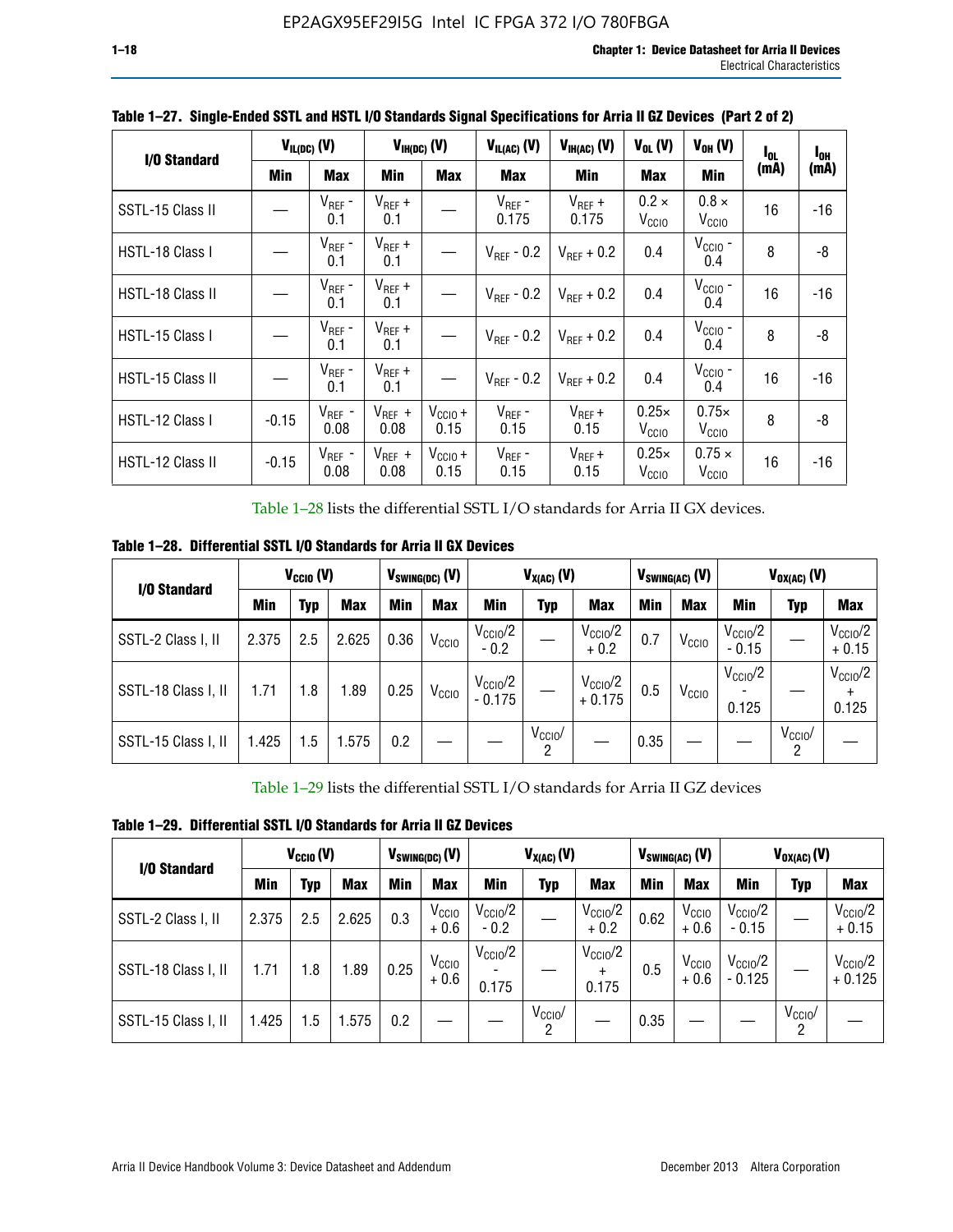Table 1–30 lists the HSTL I/O standards for Arria II GX devices.

| I/O Standard        |            | $V_{CGI0} (V)$ |            | $V_{\text{DIF(DC)}}$ (V) |            | $V_{X(AC)}(V)$ |                                   |            | $V_{CM(DC)}(V)$                       |                                   |                                    | $V_{DIF(AC)}(V)$ |            |
|---------------------|------------|----------------|------------|--------------------------|------------|----------------|-----------------------------------|------------|---------------------------------------|-----------------------------------|------------------------------------|------------------|------------|
|                     | <b>Min</b> | Typ            | <b>Max</b> | Min                      | <b>Max</b> | Min            | Typ                               | <b>Max</b> | Min                                   | Typ                               | <b>Max</b>                         | Min              | <b>Max</b> |
| HSTL-18 Class I     | 1.71       | .8             | .89        | 0.2                      | __         | 0.85           |                                   | 0.95       | 0.88                                  |                                   | 0.95                               | 0.4              |            |
| HSTL-15 Class I, II | 1.425      | .5             | .575       | 0.2                      | --         | 0.71           |                                   | 0.79       | 0.71                                  |                                   | 0.79                               | 0.4              |            |
| HSTL-12 Class I, II | 1.14       | $\cdot$ .2     | .26        | 0.16                     |            |                | $0.5 \times$<br>V <sub>CCIO</sub> |            | 0.48<br>$\times$<br>V <sub>CCIO</sub> | $0.5 \times$<br>V <sub>CCIO</sub> | $0.52 \times$<br>V <sub>CCIO</sub> | 0.3              |            |

**Table 1–30. Differential HSTL I/O Standards for Arria II GX Devices**

Table 1–31 lists the HSTL I/O standards for Arria II GZ devices.

**Table 1–31. Differential HSTL I/O Standards for Arria II GZ Devices**

| I/O Standard        |       | $V_{\text{CCIO}}(V)$ |            |      | $V_{\text{DIF(DC)}}(V)$     | $V_{X(AC)}(V)$ |                                   |            | $V_{CM(DC)}$ (V)                  | $V_{DIF(AC)}$ (V)                 |                                   |     |                           |
|---------------------|-------|----------------------|------------|------|-----------------------------|----------------|-----------------------------------|------------|-----------------------------------|-----------------------------------|-----------------------------------|-----|---------------------------|
|                     | Min   | Typ                  | <b>Max</b> | Min  | <b>Max</b>                  | Min            | Typ                               | <b>Max</b> | <b>Min</b>                        | Typ                               | <b>Max</b>                        | Min | <b>Max</b>                |
| HSTL-18 Class I     | 71، ، | 1.8                  | .89        | 0.2  | —                           | 0.78           |                                   | 1.12       | 0.78                              |                                   | 1.12                              | 0.4 |                           |
| HSTL-15 Class I, II | .425  | $1.5\,$              | .575       | 0.2  | —                           | 0.68           |                                   | 0.9        | 0.68                              |                                   | 0.9                               | 0.4 |                           |
| HSTL-12 Class I, II | l.14  | 1.2                  | .26        | 0.16 | V <sub>CCIO</sub><br>$+0.3$ |                | $0.5 \times$<br>V <sub>CCIO</sub> |            | $0.4 \times$<br>V <sub>CCIO</sub> | $0.5 \times$<br>V <sub>CCIO</sub> | $0.6 \times$<br>V <sub>CCIO</sub> | 0.3 | V <sub>CCIO</sub><br>0.48 |

Table 1–32 lists the differential I/O standard specifications for Arria II GX devices.

**Table 1–32. Differential I/O Standard Specifications for Arria II GX Devices** *(Note 1)*

| $\mathbf{I}/\mathbf{0}$ |       | $V_{CGI0} (V)$ |            |     | $V_{ID}$ (mV)       |            |            | $V_{IGM} (V)$ (2) |       | $V_{OD} (V)$ (3) |            |       | $V_{OCM}$ (V) |            |
|-------------------------|-------|----------------|------------|-----|---------------------|------------|------------|-------------------|-------|------------------|------------|-------|---------------|------------|
| <b>Standard</b>         | Min   | Typ            | <b>Max</b> | Min | Cond.               | <b>Max</b> | <b>Min</b> | <b>Max</b>        | Min   | <b>Typ</b>       | <b>Max</b> | Min   | Typ           | <b>Max</b> |
| 2.5V<br><b>LVDS</b>     | 2.375 | 2.5            | 2.625      | 100 | $V_{CM} =$<br>1.25V |            | 0.05       | 1.80              | 0.247 |                  | 0.6        | 1.125 | 1.25          | 1.375      |
| RSDS<br>(4)             | 2.375 | 2.5            | 2.625      |     |                     |            |            |                   | 0.1   | 0.2              | 0.6        | 0.5   | 1.2           | 1.4        |
| Mini-LVDS<br>(4)        | 2.375 | 2.5            | 2.625      |     |                     |            |            |                   | 0.25  |                  | 0.6        |       | 1.2           | 1.4        |
| <b>LVPECL</b><br>(5)    | 2.375 | 2.5            | 2.625      | 300 |                     |            | 0.6        | 1.8               |       |                  |            |       |               |            |
| BLVDS $(6)$             | 2.375 | 2.5            | 2.625      | 100 |                     |            |            |                   |       |                  |            |       |               |            |

#### **Notes to Table 1–32***:*

(1) The 1.5 V PCML transceiver I/O standard specifications are described in "Transceiver Performance Specifications" on page 1–21.

(2)  $V_{IN}$  range:  $0 \le V_{IN} \le 1.85$  V.

(3) R<sub>L</sub> range:  $90 \leq R$ L  $\leq 110 \Omega$ .

- (4) The RSDS and mini-LVDS I/O standards are only supported for differential outputs.
- (5) The LVPECL input standard is supported at the dedicated clock input pins (GCLK) only.
- (6) There are no fixed  $V_{ICM}$ ,  $V_{OD}$ , and  $V_{OCM}$  specifications for BLVDS. These specifications depend on the system topology.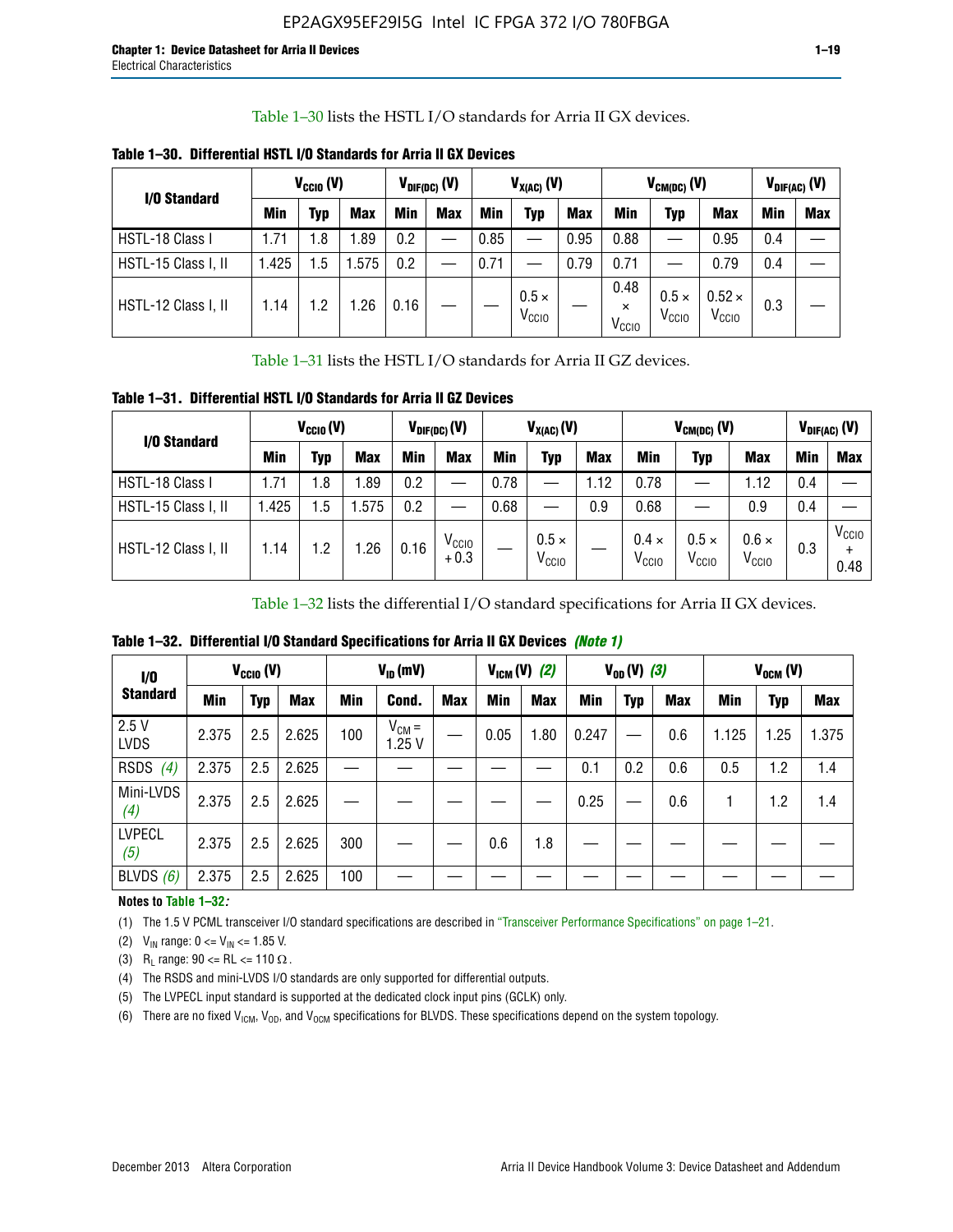Table 1–33 lists the differential I/O standard specifications for Arria II GZ devices.

| 1/0                          |       | $V_{\text{CCIO}}(V)$ |            |            | $V_{ID}$ (mV)       |            |            | $V_{IGM(DC)}$ (V) |            | $V_{OD} (V) (3)$ |            |            | $V_{OCM} (V) (3)$ |            |
|------------------------------|-------|----------------------|------------|------------|---------------------|------------|------------|-------------------|------------|------------------|------------|------------|-------------------|------------|
| <b>Standard</b><br>(2)       | Min   | <b>Typ</b>           | <b>Max</b> | <b>Min</b> | Cond.               | <b>Max</b> | <b>Min</b> | <b>Max</b>        | <b>Min</b> | <b>Typ</b>       | <b>Max</b> | <b>Min</b> | <b>Typ</b>        | <b>Max</b> |
| 2.5V<br><b>LVDS</b><br>(HIO) | 2.375 | 2.5                  | 2.625      | 100        | $V_{CM} =$<br>1.25V |            | 0.05       | 1.8               | 0.247      |                  | 0.6        | 1.125      | 1.25              | 1.375      |
| 2.5V<br><b>LVDS</b><br>(VIO) | 2.375 | 2.5                  | 2.625      | 100        | $V_{CM} =$<br>1.25V |            | 0.05       | 1.8               | 0.247      |                  | 0.6        | 1          | 1.25              | 1.5        |
| <b>RSDS</b><br>(HIO)         | 2.375 | 2.5                  | 2.625      | 100        | $V_{CM} =$<br>1.25V |            | 0.3        | 1.4               | 0.1        | 0.2              | 0.6        | 0.5        | 1.2               | 1.4        |
| <b>RSDS</b><br>(VIO)         | 2.375 | 2.5                  | 2.625      | 100        | $V_{CM} =$<br>1.25V | —          | 0.3        | 1.4               | 0.1        | 0.2              | 0.6        | 0.5        | 1.2               | 1.5        |
| Mini-LVDS<br>(HIO)           | 2.375 | 2.5                  | 2.625      | 200        | —                   | 600        | 0.4        | 1.32<br>5         | 0.25       |                  | 0.6        | 1          | 1.2               | 1.4        |
| Mini-LVDS<br>(VIO)           | 2.375 | 2.5                  | 2.625      | 200        |                     | 600        | 0.4        | 1.32<br>5         | 0.25       |                  | 0.6        | 1          | 1.2               | 1.5        |
| <b>LVPECL</b>                | 2.375 | 2.5                  | 2.625      | 300        |                     |            | 0.6        | 1.8               |            |                  |            |            |                   |            |
| BLVDS $(4)$                  | 2.375 | 2.5                  | 2.625      | 100        |                     |            |            |                   |            |                  |            |            |                   |            |

**Table 1–33. Differential I/O Standard Specifications for Arria II GZ Devices** *(Note 1)*

#### **Notes to Table 1–33***:*

(1) 1.4-V/1.5-V PCML transceiver I/O standard specifications are described in "Transceiver Performance Specifications" on page 1–21.

(2) Vertical I/O (VIO) is top and bottom I/Os; horizontal I/O (HIO) is left and right I/Os.

(3) R<sub>l</sub> range:  $90 \leq R L \leq 110 \Omega$ .

(4) There are no fixed  $V_{IGM}$ ,  $V_{OD}$ , and  $V_{OCM}$  specifications for BLVDS. These specifications depend on the system topology.

# **Power Consumption for the Arria II Device Family**

Altera offers two ways to estimate power for a design:

- Using the Microsoft Excel-based Early Power Estimator
- Using the Quartus<sup>®</sup> II PowerPlay Power Analyzer feature

The interactive Microsoft Excel-based Early Power Estimator is typically used prior to designing the FPGA in order to get a magnitude estimate of the device power. The Quartus II PowerPlay Power Analyzer provides better quality estimates based on the specifics of the design after place-and-route is complete. The PowerPlay Power Analyzer can apply a combination of user-entered, simulation-derived, and estimated signal activities which, when combined with detailed circuit models, can yield very accurate power estimates.

f For more information about power estimation tools, refer to the *[PowerPlay Early Power](http://www.altera.com/literature/ug/ug_epe.pdf?GSA_pos=5&WT.oss_r=1&WT.oss=powerplay early power estimator)  [Estimator User Guide](http://www.altera.com/literature/ug/ug_epe.pdf?GSA_pos=5&WT.oss_r=1&WT.oss=powerplay early power estimator)* and the *[PowerPlay Power Analysis](http://www.altera.com/literature/hb/qts/qts_qii53013.pdf)* chapter in volume 3 of the *Quartus II Handbook*.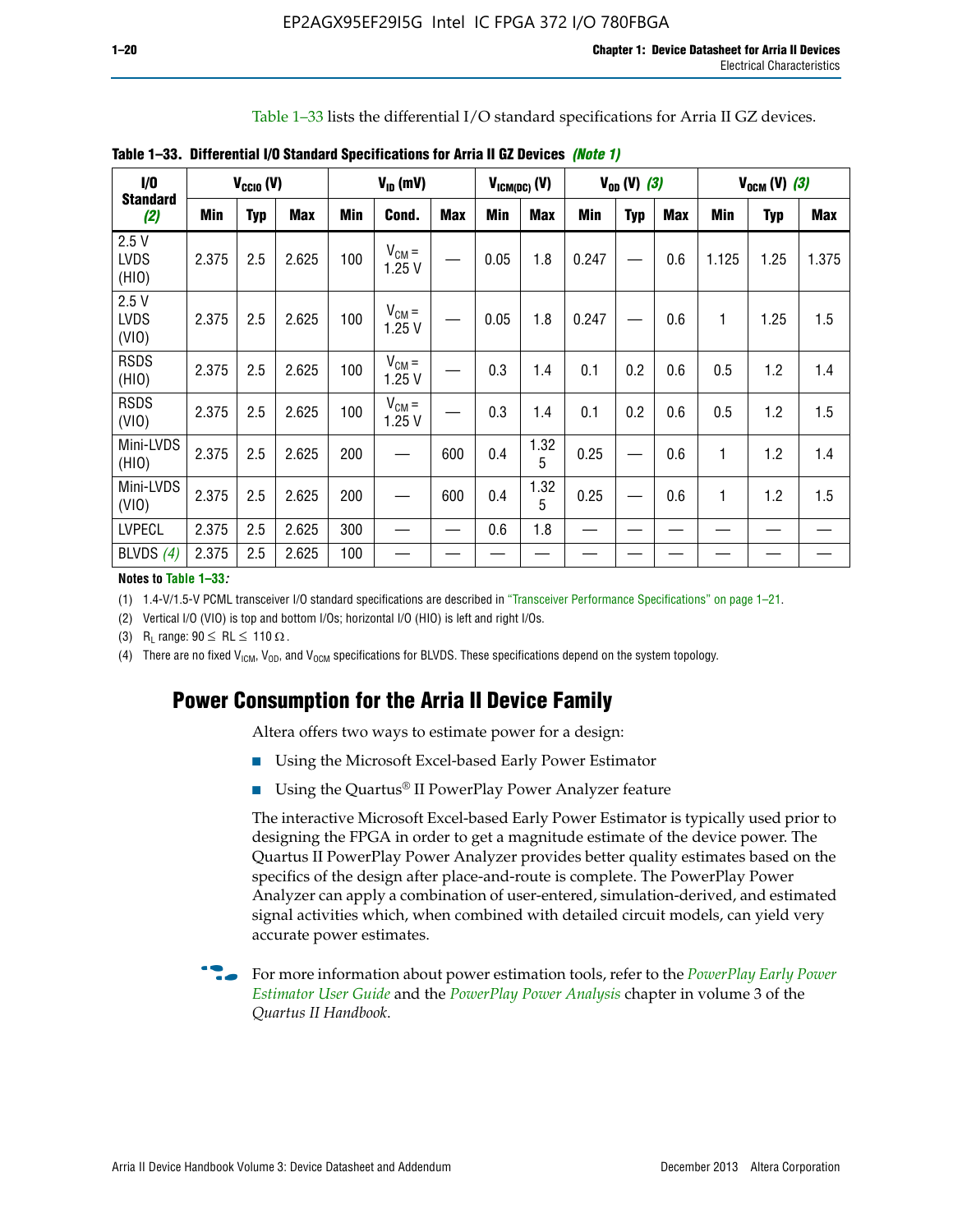# **Switching Characteristics**

This section provides performance characteristics of the Arria II GX and GZ core and periphery blocks for commercial grade devices. The following tables are considered final and are based on actual silicon characterization and testing. These numbers reflect the actual performance of the device under worst-case silicon process, voltage, and junction temperature conditions.

# **Transceiver Performance Specifications**

Table 1–34 lists the Arria II GX transceiver specifications.

## **Table 1–34. Transceiver Specifications for Arria II GX Devices** *(Note 1)* **(Part 1 of 7)**

| Symbol/                                          |                  |            | $\mathbf{13}$ |            |            | C <sub>4</sub>           |                                                                         |                          | <b>C5 and 15</b> |            |            | C <sub>6</sub>           |            |               |
|--------------------------------------------------|------------------|------------|---------------|------------|------------|--------------------------|-------------------------------------------------------------------------|--------------------------|------------------|------------|------------|--------------------------|------------|---------------|
| <b>Description</b>                               | <b>Condition</b> | <b>Min</b> | <b>Typ</b>    | <b>Max</b> | <b>Min</b> | <b>Typ</b>               | <b>Max</b>                                                              | <b>Min</b>               | <b>Typ</b>       | <b>Max</b> | <b>Min</b> | <b>Typ</b>               | <b>Max</b> | <b>Unit</b>   |
| <b>Reference Clock</b>                           |                  |            |               |            |            |                          |                                                                         |                          |                  |            |            |                          |            |               |
| Supported I/O<br><b>Standards</b>                |                  |            |               |            |            |                          | 1.2-V PCML, 1.5-V PCML, 2.5-V PCML, Differential LVPECL, LVDS, and HCSL |                          |                  |            |            |                          |            |               |
| Input frequency<br>from REFCLK<br>input pins     |                  | 50         |               | 622.08     | 50         |                          | 622.08                                                                  | 50                       | —                | 622.08     | 50         |                          | 622.08     | <b>MHz</b>    |
| Input frequency<br>from PLD input                |                  | 50         |               | 200        | 50         |                          | 200                                                                     | 50                       |                  | 200        | 50         |                          | 200        | MHz           |
| Absolute V <sub>MAX</sub><br>for a REFCLK pin    |                  |            |               | 2.2        |            |                          | 2.2                                                                     | —                        |                  | 2.2        |            |                          | 2.2        | $\mathsf{V}$  |
| Absolute V <sub>MIN</sub> for<br>a REFCLK pin    |                  | $-0.3$     |               |            | $-0.3$     |                          |                                                                         | $-0.3$                   | -                |            | $-0.3$     |                          | —          | $\mathsf{V}$  |
| Rise/fall time (2)                               |                  |            | —             | 0.2        | —          | —                        | 0.2                                                                     | $\overline{\phantom{0}}$ | —                | 0.2        | —          | $\overline{\phantom{0}}$ | 0.2        | UI            |
| Duty cycle                                       |                  | 45         |               | 55         | 45         | $\overline{\phantom{0}}$ | 55                                                                      | 45                       | —                | 55         | 45         |                          | 55         | $\frac{0}{0}$ |
| Peak-to-peak<br>differential input<br>voltage    |                  | 200        |               | 2000       | 200        |                          | 2000                                                                    | 200                      | —                | 2000       | 200        |                          | 2000       | mV            |
| Spread-spectrum<br>modulating clock<br>frequency | PCIe             | 30         |               | 33         | 30         |                          | 33                                                                      | 30                       |                  | 33         | 30         |                          | 33         | kHz           |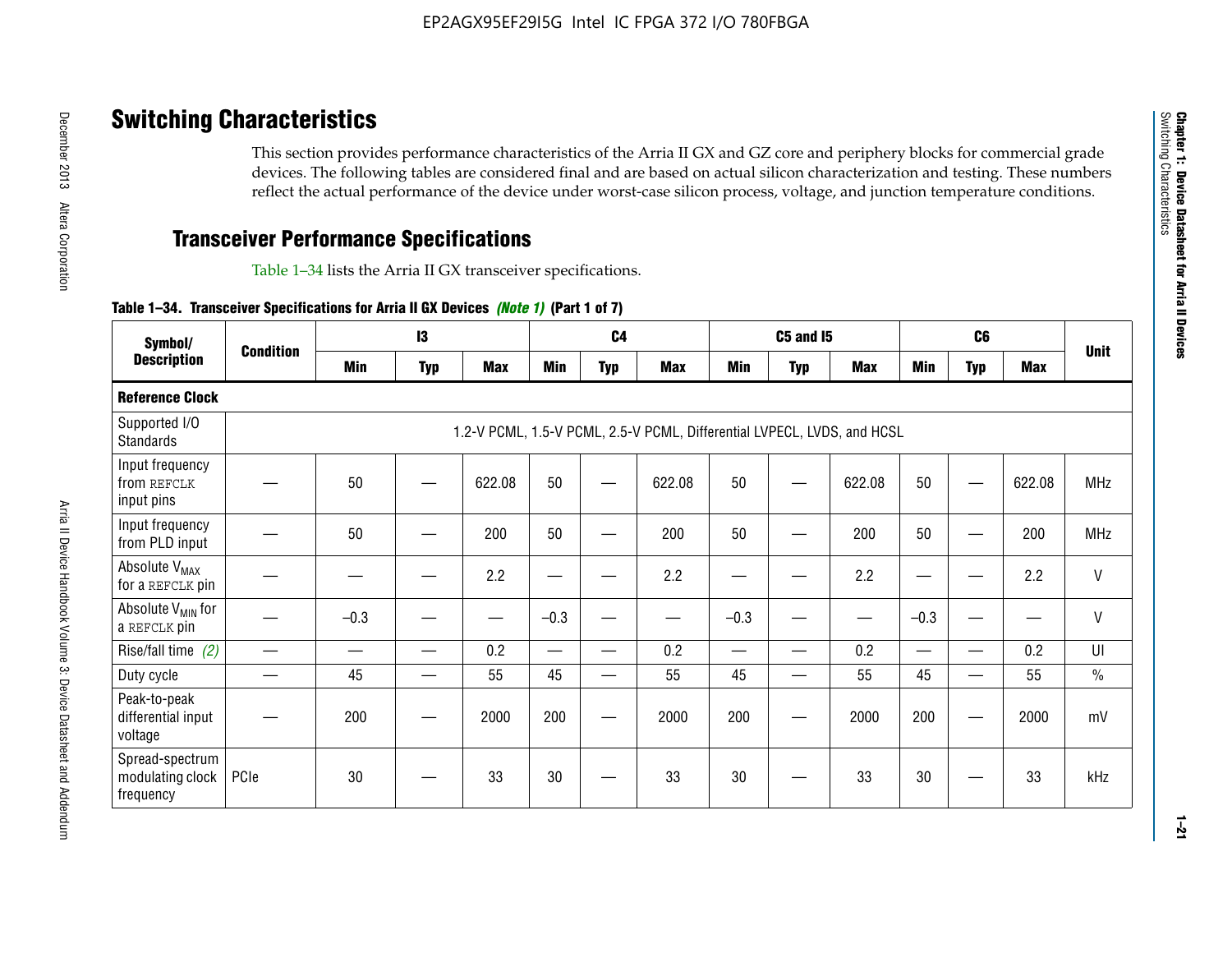# **Table 1–34. Transceiver Specifications for Arria II GX Devices** *(Note 1)* **(Part 2 of 7)**

| Symbol/                                                                                |                                                        |                               | $\mathbf{13}$              |            |                                  | C <sub>4</sub>             |            |                          | <b>C5 and 15</b>           |            |                          | C <sub>6</sub>             |            |             |
|----------------------------------------------------------------------------------------|--------------------------------------------------------|-------------------------------|----------------------------|------------|----------------------------------|----------------------------|------------|--------------------------|----------------------------|------------|--------------------------|----------------------------|------------|-------------|
| <b>Description</b>                                                                     | <b>Condition</b>                                       | <b>Min</b>                    | <b>Typ</b>                 | <b>Max</b> | <b>Min</b>                       | <b>Typ</b>                 | <b>Max</b> | <b>Min</b>               | <b>Typ</b>                 | <b>Max</b> | <b>Min</b>               | <b>Typ</b>                 | <b>Max</b> | <b>Unit</b> |
| Spread-spectrum<br>downspread                                                          | PCle                                                   |                               | 0 <sub>to</sub><br>$-0.5%$ | —          |                                  | 0 <sub>to</sub><br>$-0.5%$ |            |                          | 0 <sub>to</sub><br>$-0.5%$ |            |                          | 0 <sub>to</sub><br>$-0.5%$ |            |             |
| On-chip<br>termination<br>resistors                                                    |                                                        |                               | 100                        | -          |                                  | 100                        |            |                          | 100                        |            |                          | 100                        | —          | $\Omega$    |
| V <sub>ICM</sub><br>(AC coupled)                                                       |                                                        |                               | $1100 \pm 5\%$             |            |                                  | $1100 \pm 5\%$             |            |                          | $1100 \pm 5\%$             |            |                          | $1100 \pm 5\%$             |            | mV          |
| V <sub>ICM</sub><br>(DC coupled)                                                       | HCSL I/O<br>standard for<br>PCIe<br>reference<br>clock | 250                           |                            | 550        | 250                              | $\hspace{0.05cm}$          | 550        | 250                      |                            | 550        | 250                      | —                          | 550        | mV          |
|                                                                                        | $10$ Hz                                                | $\overbrace{\phantom{aaaaa}}$ | $\overline{\phantom{0}}$   | $-50$      |                                  | $\overline{\phantom{0}}$   | $-50$      |                          |                            | $-50$      | $\overline{\phantom{0}}$ | $\overline{\phantom{0}}$   | $-50$      | dBc/Hz      |
|                                                                                        | 100 Hz                                                 | $\qquad \qquad$               | $\overline{\phantom{0}}$   | $-80$      | $\overline{\phantom{0}}$         |                            | $-80$      | $\overline{\phantom{0}}$ | $\qquad \qquad$            | $-80$      | $\overline{\phantom{0}}$ | $\overline{\phantom{0}}$   | $-80$      | dBc/Hz      |
| Transmitter<br><b>REFCLK Phase</b>                                                     | 1 KHz                                                  |                               |                            | $-110$     | $\overline{\phantom{m}}$         | $\overline{\phantom{m}}$   | $-110$     | $\overline{\phantom{0}}$ | $\overline{\phantom{m}}$   | $-110$     |                          | $\overline{\phantom{0}}$   | $-110$     | dBc/Hz      |
| Noise                                                                                  | 10 KHz                                                 | $\overline{\phantom{m}}$      | $\qquad \qquad$            | $-120$     | $\overline{\phantom{m}}$         |                            | $-120$     | $\overline{\phantom{0}}$ | $\overline{\phantom{m}}$   | $-120$     |                          | $\overline{\phantom{0}}$   | $-120$     | dBc/Hz      |
|                                                                                        | <b>100 KHz</b>                                         | $\overline{\phantom{0}}$      | $\equiv$                   | $-120$     | $\equiv$                         |                            | $-120$     | $\overline{\phantom{0}}$ | $\qquad \qquad$            | $-120$     | $\overline{\phantom{0}}$ | $\equiv$                   | $-120$     | dBc/Hz      |
|                                                                                        | $\geq 1$ MHz                                           | $\overline{\phantom{0}}$      | $\qquad \qquad$            | $-130$     | $\overbrace{\phantom{12322111}}$ | $\overline{\phantom{0}}$   | $-130$     | $\overline{\phantom{0}}$ | $\qquad \qquad$            | $-130$     | $\overline{\phantom{0}}$ | $\overline{\phantom{0}}$   | $-130$     | dBc/Hz      |
| Transmitter<br><b>REFCLK Phase</b><br>Jitter (rms) for<br><b>100 MHz</b><br>REFCLK (3) | 10 KHz to<br>20 MHz                                    |                               |                            | $\sqrt{3}$ |                                  |                            | 3          |                          |                            | 3          |                          |                            | 3          | ps          |
| $R_{ref}$                                                                              |                                                        |                               | 2000<br>± 1%               |            |                                  | 2000<br>± 1%               |            |                          | 2000<br>± 1%               |            |                          | 2000 $\pm$<br>$1\%$        |            | $\Omega$    |
| <b>Transceiver Clocks</b>                                                              |                                                        |                               |                            |            |                                  |                            |            |                          |                            |            |                          |                            |            |             |
| <b>Calibration block</b><br>clock frequency<br>(cal blk clk)                           |                                                        | 10                            |                            | 125        | 10                               |                            | 125        | 10                       |                            | 125        | 10                       |                            | 125        | MHz         |

December 2013 Altera Corporation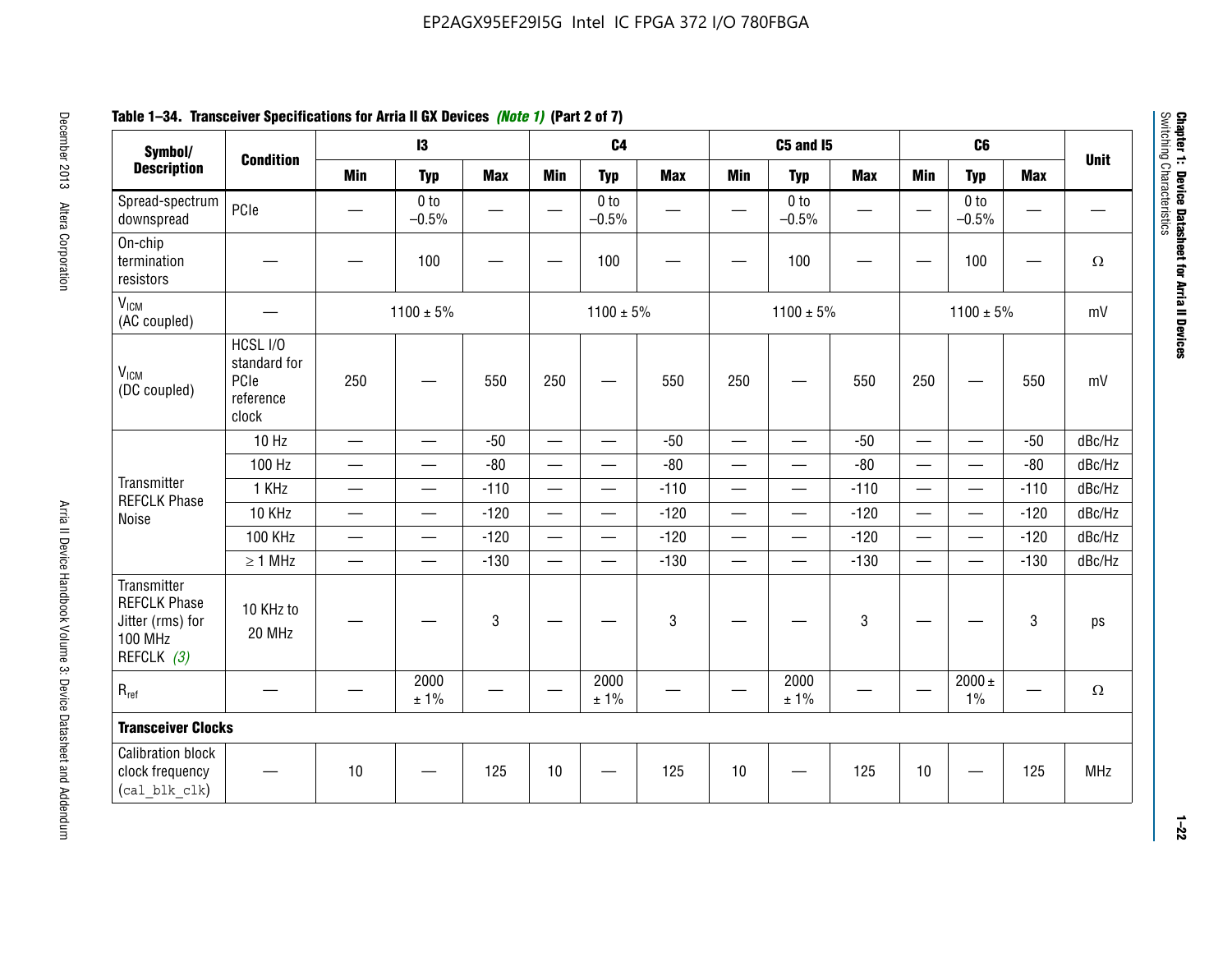| Symbol/                                                       |                                            |                     | $\mathbf{13}$ |                |                     | C <sub>4</sub>    |                                                                  |                     | <b>C5 and 15</b> |                |                     | C <sub>6</sub> |                |              |
|---------------------------------------------------------------|--------------------------------------------|---------------------|---------------|----------------|---------------------|-------------------|------------------------------------------------------------------|---------------------|------------------|----------------|---------------------|----------------|----------------|--------------|
| <b>Description</b>                                            | <b>Condition</b>                           | <b>Min</b>          | <b>Typ</b>    | <b>Max</b>     | <b>Min</b>          | <b>Typ</b>        | <b>Max</b>                                                       | <b>Min</b>          | <b>Typ</b>       | <b>Max</b>     | <b>Min</b>          | <b>Typ</b>     | <b>Max</b>     | <b>Unit</b>  |
| fixedclk Clock<br>frequency                                   | PCIe<br>Receiver<br>Detect                 |                     | 125           |                |                     | 125               |                                                                  |                     | 125              |                |                     | 125            |                | <b>MHz</b>   |
| reconfig<br>clk clock<br>frequency                            | Dynamic<br>reconfig.<br>clock<br>frequency | 2.5/<br>37.5<br>(4) |               | 50             | 2.5/<br>37.5<br>(4) |                   | 50                                                               | 2.5/<br>37.5<br>(4) |                  | 50             | 2.5/<br>37.5<br>(4) |                | 50             | <b>MHz</b>   |
| Delta time<br>between<br>reconfig<br>clks $(5)$               |                                            |                     |               | $\overline{c}$ |                     |                   | $\overline{2}$                                                   |                     |                  | $\overline{2}$ |                     |                | $\overline{2}$ | ms           |
| Transceiver block<br>minimum<br>power-down<br>pulse width     |                                            |                     | 1             |                |                     | 1                 |                                                                  |                     | 1                |                |                     | $\mathbf{1}$   |                | $\mu s$      |
| <b>Receiver</b>                                               |                                            |                     |               |                |                     |                   |                                                                  |                     |                  |                |                     |                |                |              |
| Supported I/O<br><b>Standards</b>                             |                                            |                     |               |                |                     |                   | 1.4-V PCML, 1.5-V PCML, 2.5-V PCML, 2.5-V PCML, LVPECL, and LVDS |                     |                  |                |                     |                |                |              |
| Data rate (13)                                                | $\overline{\phantom{0}}$                   | 600                 | $\equiv$      | 6375           | 600                 | $\qquad \qquad -$ | 3750                                                             | 600                 |                  | 3750           | 600                 | $\equiv$       | 3125           | <b>Mbps</b>  |
| Absolute V <sub>MAX</sub><br>for a receiver pin<br>(6)        |                                            |                     |               | 1.5            |                     |                   | 1.5                                                              | —                   |                  | 1.5            |                     |                | 1.5            | V            |
| Absolute V <sub>MIN</sub> for<br>a receiver pin               |                                            | $-0.4$              |               |                | $-0.4$              |                   |                                                                  | $-0.4$              |                  |                | $-0.4$              |                |                | $\sf V$      |
| Maximum<br>peak-to-peak                                       | $V_{IGM} = 0.82 V$<br>setting              |                     |               | 2.7            |                     |                   | 2.7                                                              |                     |                  | 2.7            |                     |                | 2.7            | $\mathsf{V}$ |
| differential input<br>voltage V <sub>ID</sub> (diff<br>$p-p)$ | $V_{IGM} = 1.1 V$<br>setting $(7)$         |                     |               | 1.6            |                     |                   | 1.6                                                              |                     |                  | 1.6            |                     |                | 1.6            | V            |

**Chapter 1: Device Datasheet for Arria II Devices**

Chapter 1: Device Datasheet for Arria II Devices<br>Switching Characteristics

Switching Characteristics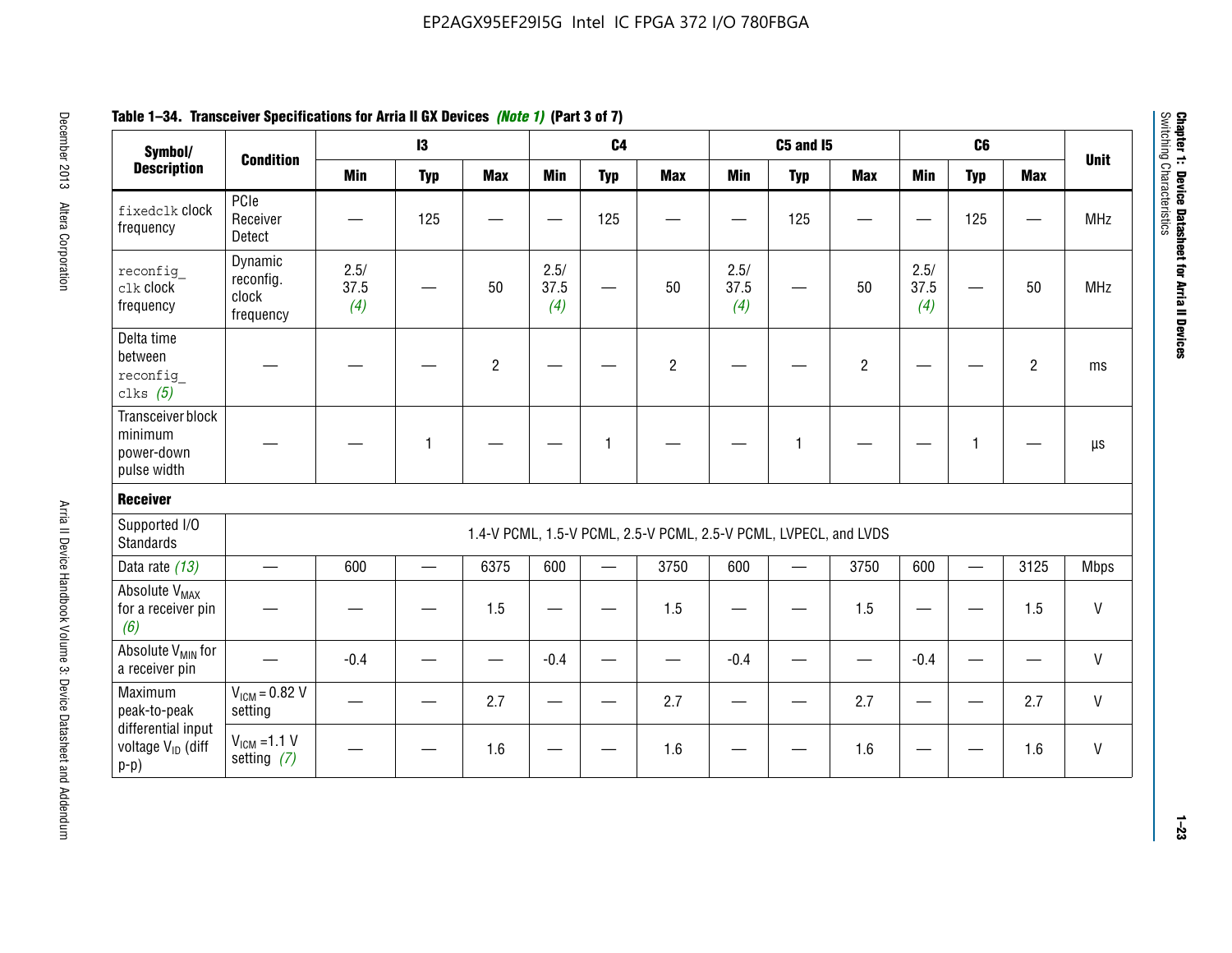#### **Arris 2: Device Handbook Volume 3: Device Datasheet Addents Device Datasheet Addents December 2013 Altera Corporation Minimum peaks-to-peak differential input voltage Video Minimum peaks-to-peak diff particular and the V<sub>ICM</sub>**  $V_{ICM} = 0.82 V$ setting | 一 | 820 | 一 | ― | 820 | 一 | ― | 820 | ― | ― | 820 | ― | mV  $V_{ICM}$  =1.1 V setting *(7)* | - | 1100 | - | - | 1100 | - | - | 1100 | - | - | 1100 | - | mV **Differential** on-chip termination resistors100– $\Omega$ setting | — | 100 | — | — | 100 | — | — | 100 | — | — | 100 | —  $\Omega$ Return loss differential mode PCIee | | | | 50 MHz to 1.25 GHz: –10dB XAUI 100 MHz to 2.5 GHz: –10dB Return loss common modePCIe 50 MHz to 1.25 GHz: –6dBXAUI 100 MHz to 2.5 GHz: –6dB Programmable PPM detector *(8)* ± 62.5, 100, 125, 200, 250, 300, 500, 1000 ppm Run length | ― | ― | 80 | ― | 80 | ― | 80 | ― | UI Programmable -rogrammasic | — | — | — | 7 |— | – | 7 |— | – | 7 |— | – | 7 | dB<br>equalization | — | — | — | 7 |— | 7 | — | 7 | — | 7 | — | 7 | dB Signal detect/loss thresholdPCIe Mode | 65 | — | 175 | 65 | — | 175 | 65 | — | 175 | 65 | — | 175 | mV CDR LTR time *(9)* – | – | – | <sup>75</sup> | – | <sup>75</sup> | – | <sup>75</sup> | – | <sup>75</sup> | – | <sup>75</sup> | – | <sup>75</sup> | <sup>18</sup> CDR minimum T1b *(10)* — <sup>15</sup> — — <sup>15</sup> — <sup>15</sup> — — <sup>15</sup> — — µs **Symbol/ Description Condition I3 C4 C5 and I5 C6UnitMin Typ Max Min Typ Max Min Typ Max Min Typ Max**

# **Table 1–34. Transceiver Specifications for Arria II GX Devices** *(Note 1)* **(Part 4 of 7)**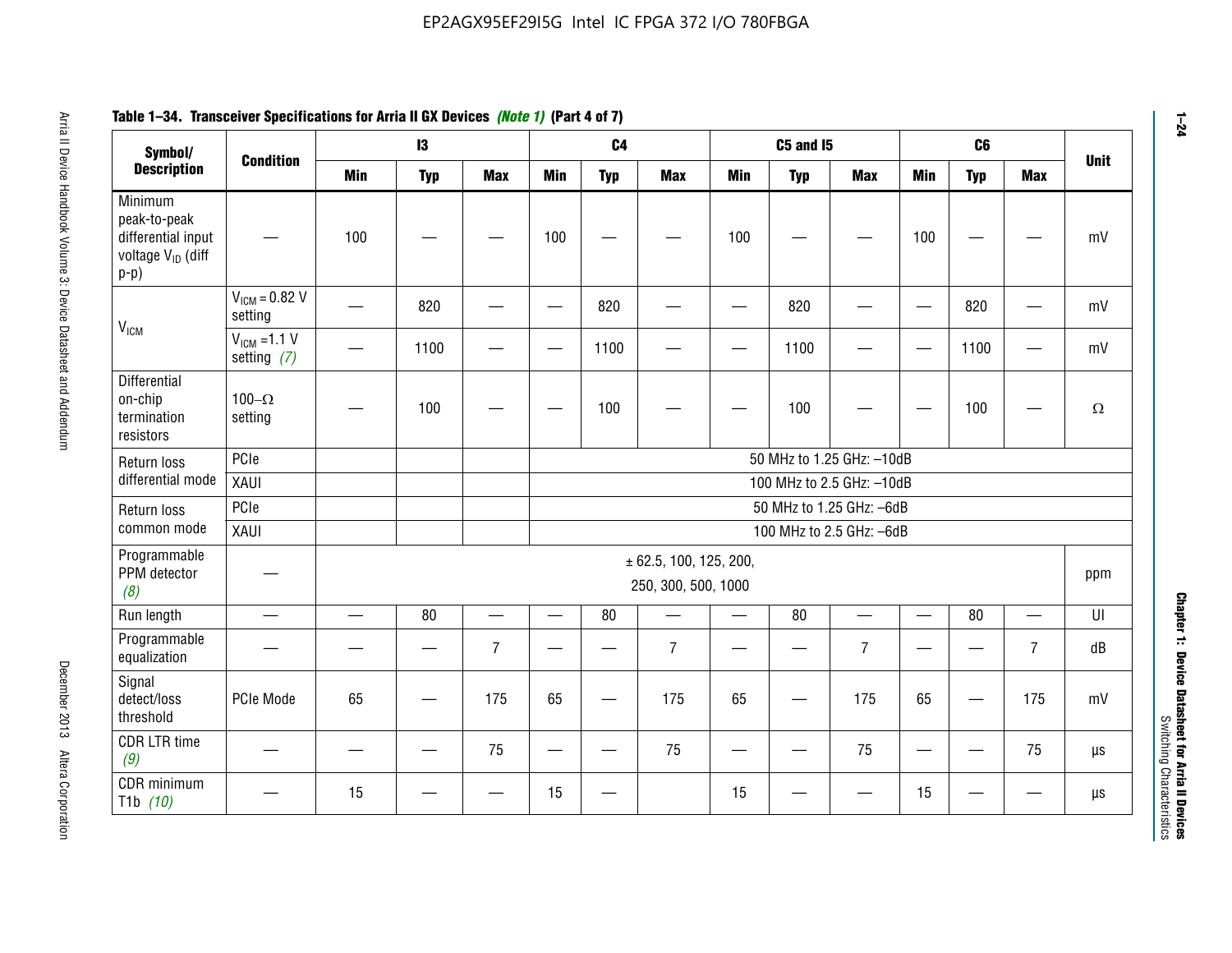| Symbol/                                                    |                          |                                                                       | $\mathbf{13}$            |            |             | C <sub>4</sub>           |                           |              | <b>C5 and 15</b>         |            |            | C <sub>6</sub>           |                               |             |
|------------------------------------------------------------|--------------------------|-----------------------------------------------------------------------|--------------------------|------------|-------------|--------------------------|---------------------------|--------------|--------------------------|------------|------------|--------------------------|-------------------------------|-------------|
| <b>Description</b>                                         | <b>Condition</b>         | <b>Min</b>                                                            | <b>Typ</b>               | <b>Max</b> | <b>Min</b>  | <b>Typ</b>               | <b>Max</b>                | <b>Min</b>   | <b>Typ</b>               | <b>Max</b> | <b>Min</b> | <b>Typ</b>               | <b>Max</b>                    | <b>Unit</b> |
| LTD lock time<br>(11)                                      |                          | 0                                                                     | 100                      | 4000       | $\mathbf 0$ | 100                      | 4000                      | $\mathbf{0}$ | 100                      | 4000       | $\Omega$   | 100                      | 4000                          | ns          |
| Data lock time<br>from rx<br>freqlocked<br>(12)            |                          |                                                                       |                          | 4000       |             |                          | 4000                      |              |                          | 4000       |            |                          | 4000                          | ns          |
|                                                            | DC Gain<br>Setting $= 0$ |                                                                       | $\pmb{0}$                |            |             | $\mathbf{0}$             |                           |              | 0                        |            | -          | 0                        | $\overline{\phantom{a}}$      | dB          |
| Programmable<br>DC gain                                    | DC Gain<br>Setting $= 1$ |                                                                       | 3                        |            |             | 3                        |                           |              | 3                        |            |            | 3                        |                               | dB          |
|                                                            | DC Gain<br>Setting $= 2$ |                                                                       | 6                        |            |             | $\,6\,$                  |                           |              | 6                        |            |            | 6                        |                               | dB          |
| <b>Transmitter</b>                                         |                          |                                                                       |                          |            |             |                          |                           |              |                          |            |            |                          |                               |             |
| Supported I/O<br><b>Standards</b>                          |                          |                                                                       |                          |            |             |                          | 1.5-V PCML                |              |                          |            |            |                          |                               |             |
| Data rate                                                  | $\frac{1}{1}$            | 600                                                                   | $\overline{\phantom{0}}$ | 6375       | 600         | $\overline{\phantom{0}}$ | 3750                      | 600          | $\qquad \qquad$          | 3750       | 600        | $\overline{\phantom{0}}$ | 3125                          | <b>Mbps</b> |
| V <sub>OCM</sub>                                           | 0.65V<br>setting         |                                                                       | 650                      |            | <u>—</u>    | 650                      |                           | —            | 650                      |            |            | 650                      | $\overbrace{\phantom{aaaaa}}$ | mV          |
| <b>Differential</b><br>on-chip<br>termination<br>resistors | 100 $-\Omega$<br>setting |                                                                       | 100                      |            |             | 100                      |                           |              | 100                      |            |            | 100                      |                               | $\Omega$    |
| Return loss                                                | PCIe                     |                                                                       |                          |            |             |                          | 50 MHz to 1.25 GHz: -10dB |              |                          |            |            |                          |                               |             |
| differential mode                                          | XAUI                     | 312 MHz to 625 MHz: -10dB<br>625 MHz to 3.125 GHz: -10dB/decade slope |                          |            |             |                          |                           |              |                          |            |            |                          |                               |             |
| Return loss<br>common mode                                 | PCIe                     | 50 MHz to 1.25 GHz: -6dB                                              |                          |            |             |                          |                           |              |                          |            |            |                          |                               |             |
| Rise time $(2)$                                            |                          | 50                                                                    | $\overline{\phantom{0}}$ | 200        | 50          | $\overline{\phantom{0}}$ | 200                       | 50           | $\overline{\phantom{m}}$ | 200        | 50         | $\overline{\phantom{0}}$ | 200                           | ps          |
| Fall time                                                  |                          | 50                                                                    |                          | 200        | 50          |                          | 200                       | 50           |                          | 200        | 50         | $\overline{\phantom{0}}$ | 200                           | ps          |

# **Table 1–34. Transceiver Specifications for Arria II GX Devices** *(Note 1)* **(Part 5 of 7)**

**1–25**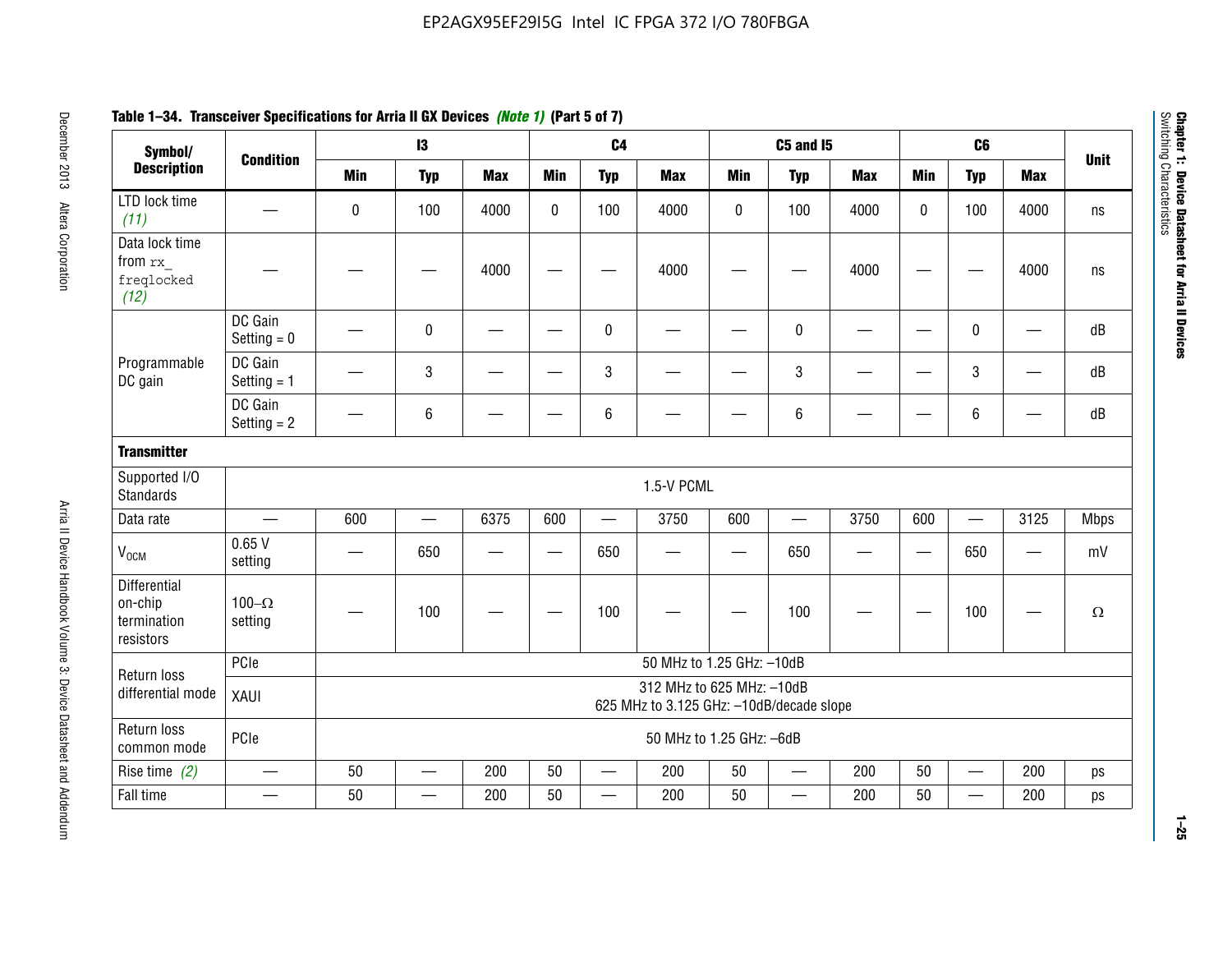| Symbol/                                                            |                  |            | 13                |            |                          | C <sub>4</sub>    |            |                   | <b>C5 and 15</b>                 |            |                                   | C6                               |            | <b>Unit</b>   |
|--------------------------------------------------------------------|------------------|------------|-------------------|------------|--------------------------|-------------------|------------|-------------------|----------------------------------|------------|-----------------------------------|----------------------------------|------------|---------------|
| <b>Description</b>                                                 | <b>Condition</b> | <b>Min</b> | <b>Typ</b>        | <b>Max</b> | <b>Min</b>               | <b>Typ</b>        | <b>Max</b> | <b>Min</b>        | <b>Typ</b>                       | <b>Max</b> | <b>Min</b>                        | <b>Typ</b>                       | <b>Max</b> |               |
| Intra-<br>differential pair<br>skew                                |                  |            |                   | 15         |                          | —                 | 15         | $\qquad \qquad$   | $\qquad \qquad$                  | 15         | $\overbrace{\phantom{123221111}}$ | $\overline{\phantom{m}}$         | 15         |               |
| Intra-transceiver<br>block skew                                    | PCIe ×4          |            | $\hspace{0.05cm}$ | 120        | $\hspace{0.05cm}$        | $\hspace{0.05cm}$ | 120        | $\hspace{0.05cm}$ | $\hspace{0.05cm}$                | 120        |                                   | $\hspace{0.05cm}$                | 120        |               |
| Inter-transceiver<br>block skew                                    | $PCle \times 8$  |            | -                 | 300        |                          | -                 | 300        |                   | -                                | 300        | —                                 | —                                | 300        |               |
| <b>CMU PLLO and CMU PLL1</b>                                       |                  |            |                   |            |                          |                   |            |                   |                                  |            |                                   |                                  |            |               |
| <b>CMU PLL lock</b><br>time from<br>CMUPLL<br>reset<br>deassertion |                  |            |                   | 100        | $\overline{\phantom{m}}$ |                   | 100        |                   |                                  | 100        |                                   | $\overbrace{\phantom{12322111}}$ | 100        | $\mu\text{S}$ |
| <b>PLD-Transceiver Interface</b>                                   |                  |            |                   |            |                          |                   |            |                   |                                  |            |                                   |                                  |            |               |
| Interface speed                                                    |                  | 25         | $\qquad \qquad -$ | 320        | 25                       | $\qquad \qquad$   | 240        | 25                | $\overbrace{\phantom{12322111}}$ | 240        | 25                                | $\overline{\phantom{0}}$         | 200        | <b>MHz</b>    |
|                                                                    |                  |            |                   |            |                          |                   |            |                   |                                  |            |                                   |                                  |            |               |
|                                                                    |                  |            |                   |            |                          |                   |            |                   |                                  |            |                                   |                                  |            |               |
|                                                                    |                  |            |                   |            |                          |                   |            |                   |                                  |            |                                   |                                  |            |               |

# **Table 1–34. Transceiver Specifications for Arria II GX Devices** *(Note 1)* **(Part 6 of 7)**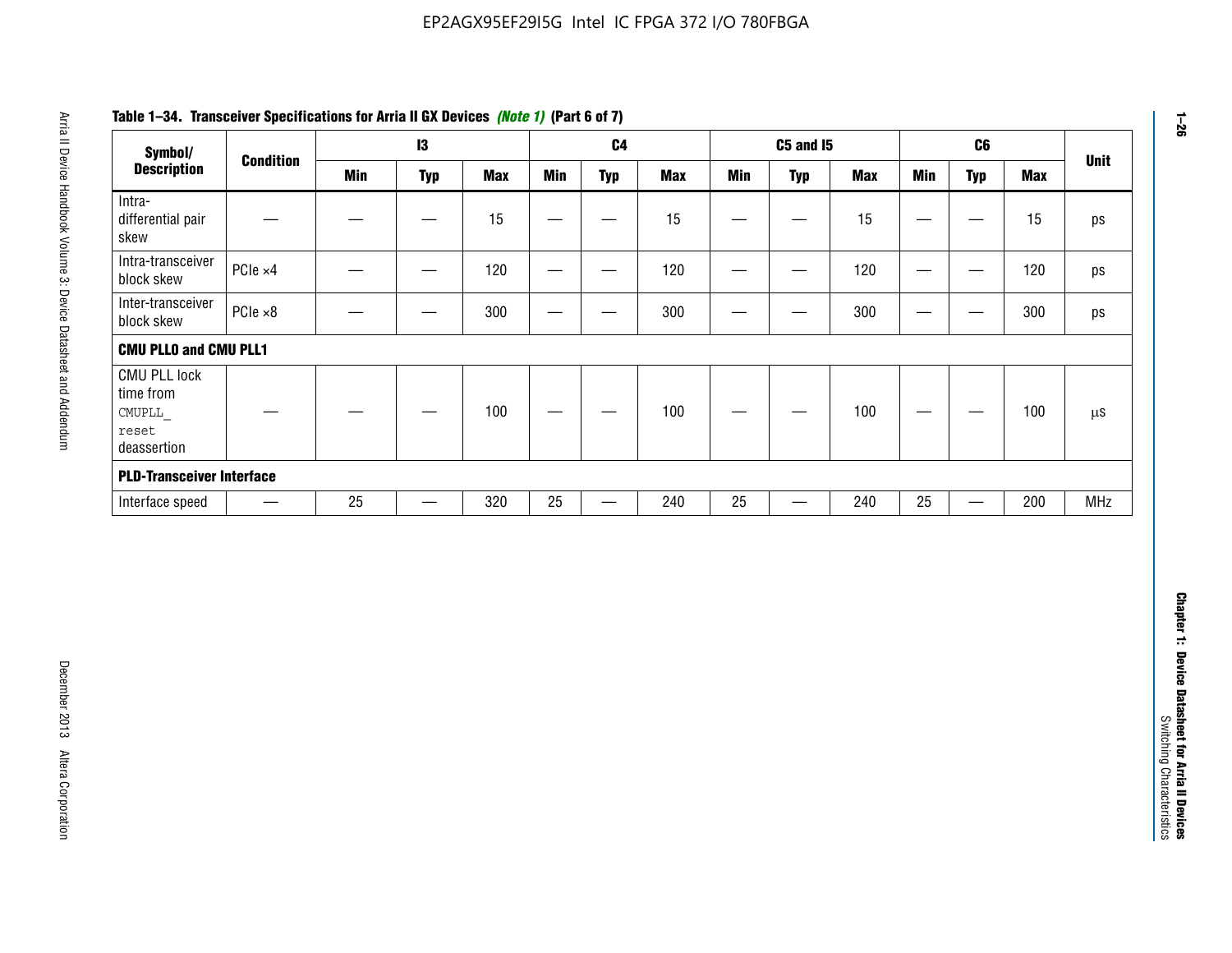# **Table 1–34. Transceiver Specifications for Arria II GX Devices** *(Note 1)* **(Part 7 of 7)**

| Symbol/                      | <b>Condition</b> |     | 13         |            |            | C4         |                                    |            | C5 and I5  |            |     | C <sub>6</sub> |            | <b>Unit</b> |
|------------------------------|------------------|-----|------------|------------|------------|------------|------------------------------------|------------|------------|------------|-----|----------------|------------|-------------|
| <b>Description</b>           |                  | Min | <b>Typ</b> | <b>Max</b> | <b>Min</b> | <b>Typ</b> | <b>Max</b>                         | <b>Min</b> | <b>Typ</b> | <b>Max</b> | Min | <b>Typ</b>     | <b>Max</b> |             |
| Digital reset<br>pulse width |                  |     |            |            |            |            | Minimum is 2 parallel clock cycles |            |            |            |     |                |            |             |

## **Notes to Table 1–34:**

- (1) For AC-coupled links, the on-chip biasing circuit is switched off before and during configuration. Ensure that input specifications are not violated during this period.
- (2) The rise/fall time is specified from 20% to 80%.
- (3) To calculate the REFCLK rms phase jitter requirement at reference clock frequencies other than 100 MHz, use the following formula: REFCLK rms phase jitter at f (MHz) = REFCLK rms phase jitter at 100 MHz \* 100/f.
- (4) The minimum reconfig clk frequency is 2.5 MHz if the transceiver channel is configured in **Transmitter only** mode. The minimum reconfig clk frequency is 37.5 MHz if the transceiver channel is configured in **Receiver only** or **Receiver and Transmitter** mode. For more information, refer to *AN [558: Implementing Dynamic Reconfiguration in Arria II Devices](www.altera.com/literature/hb/arria-ii-gx/an558.pdf)*.
- (5) If your design uses more than one dynamic reconfiguration controller instances (altgx reconfig) to control the transceiver channels (altgx) physically located on the same side of the device, and if you use different reconfig clk sources for these altgx reconfig instances, the delta time between any two of these reconfig clk sources becoming stable must not exceed the maximum specification listed.
- (6) The device cannot tolerate prolonged operation at this absolute maximum.
- (7) You must use the 1.1-V RX  $V_{ICM}$  setting if the input serial data standard is LVDS and the link is DC-coupled.
- (8) The rate matcher supports only up to  $\pm 300$  parts per million (ppm).
- (9) Time taken to rx\_pll\_locked goes high from rx\_analogreset de-assertion. Refer to Figure 1–1.
- (10) The time in which the CDR must be kept in lock-to-reference mode after  $rx$  pll locked goes high and before  $rx$  locktodata is asserted in manual mode. Refer to Figure 1–1.
- (11) The time taken to recover valid data after the  $rx$  locktodata signal is asserted in manual mode. Refer to Figure 1–1.
- (12) The time taken to recover valid data after the  $rx$  freqlocked signal goes high in automatic mode. Refer to Figure 1–2.
- (13) To support data rates lower than the minimum specification through oversampling, use the CDR in LTR mode only.

**Chapter 1: Device Datasheet for Arria II Devices**

**Device Datasheet for Arria II Devices** 

Switching Characteristics

Chapter 1: Device Datas<br>Switching Characteristics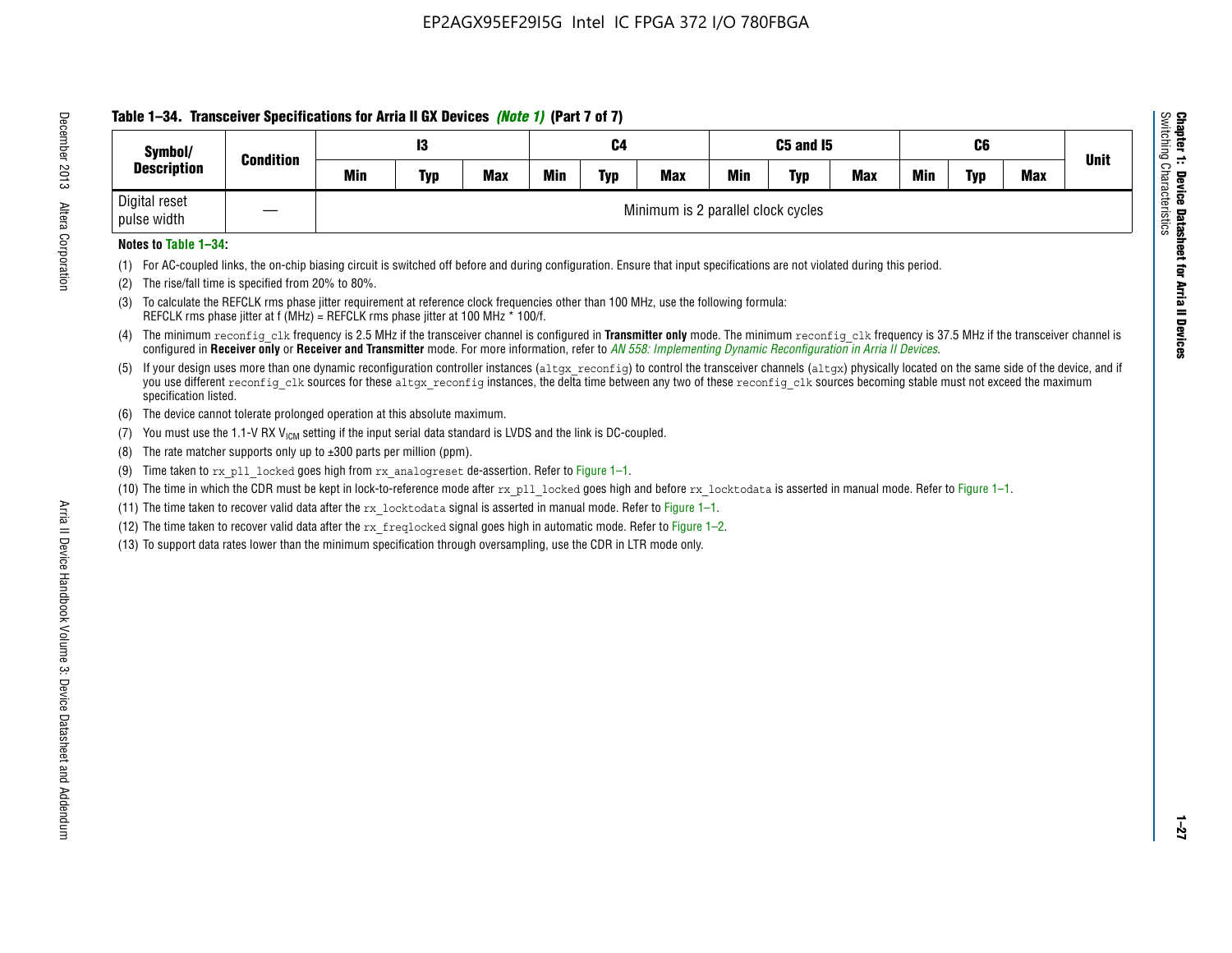Table 1–35 lists the transceiver specifications for Arria II GZ devices.

|  | Table 1-35. Transceiver Specifications for Arria II GZ Devices (Part 1 of 5) |  |
|--|------------------------------------------------------------------------------|--|
|  |                                                                              |  |

| Symbol/                                                                   |                                                                         |                          | $-C3$ and $-13$ (1)        |            |                          | $-C4$ and $-I4$            |            |               |
|---------------------------------------------------------------------------|-------------------------------------------------------------------------|--------------------------|----------------------------|------------|--------------------------|----------------------------|------------|---------------|
| <b>Description</b>                                                        | <b>Conditions</b>                                                       | Min                      | <b>Typ</b>                 | <b>Max</b> | <b>Min</b>               | <b>Typ</b>                 | <b>Max</b> | <b>Unit</b>   |
| <b>Reference Clock</b>                                                    |                                                                         |                          |                            |            |                          |                            |            |               |
| Supported I/O Standards                                                   | 1.2-V PCML, 1.5-V PCML, 2.5-V PCML, Differential LVPECL, LVDS, and HCSL |                          |                            |            |                          |                            |            |               |
| Input frequency from<br>REFCLK input pins                                 |                                                                         | 50                       |                            | 697        | 50                       |                            | 637.5      | <b>MHz</b>    |
| Phase frequency detector<br>(CMU PLL and receiver<br>CDR)                 |                                                                         | 50                       |                            | 325        | 50                       |                            | 325        | <b>MHz</b>    |
| Absolute V <sub>MAX</sub> for a REFCLK<br>pin                             |                                                                         |                          |                            | 1.6        |                          |                            | 1.6        | V             |
| Operational V <sub>MAX</sub> for a<br>REFCLK pin                          |                                                                         |                          |                            | 1.5        |                          |                            | 1.5        | V             |
| Absolute V <sub>MIN</sub> for a REFCLK<br>pin                             |                                                                         | $-0.4$                   |                            |            | $-0.4$                   |                            |            | V             |
| Rise/fall time (2)                                                        |                                                                         | $\equiv$                 | $\overline{\phantom{0}}$   | 0.2        | $\overline{\phantom{0}}$ | $\overline{\phantom{0}}$   | 0.2        | UI            |
| Duty cycle                                                                |                                                                         | 45                       |                            | 55         | 45                       |                            | 55         | $\frac{0}{0}$ |
| Peak-to-peak differential<br>input voltage                                |                                                                         | 200                      |                            | 1600       | 200                      |                            | 1600       | mV            |
| Spread-spectrum<br>modulating clock frequency                             | PCIe                                                                    | 30                       |                            | 33         | 30                       |                            | 33         | kHz           |
| Spread-spectrum<br>downspread                                             | PCIe                                                                    |                          | 0 <sub>to</sub><br>$-0.5%$ |            |                          | 0 <sub>to</sub><br>$-0.5%$ |            |               |
| On-chip termination<br>resistors                                          |                                                                         |                          | 100                        |            |                          | 100                        |            | Ω             |
| $V_{IGM}$ (AC coupled)                                                    |                                                                         |                          | $1100 \pm 10\%$            |            |                          | $1100 \pm 10\%$            |            | mV            |
| V <sub>ICM</sub> (DC coupled)                                             | HCSL I/O standard<br>for PCIe reference<br>clock                        | 250                      |                            | 550        | 250                      |                            | 550        | mV            |
|                                                                           | 10 Hz                                                                   | $\overline{\phantom{0}}$ |                            | $-50$      | $\overline{\phantom{0}}$ |                            | $-50$      | dBc/Hz        |
|                                                                           | 100 Hz                                                                  |                          |                            | $-80$      |                          |                            | $-80$      | dBc/Hz        |
| Transmitter REFCLK Phase                                                  | 1 KHz                                                                   | —                        | —                          | $-110$     | $\overline{\phantom{0}}$ | $\overline{\phantom{0}}$   | $-110$     | dBc/Hz        |
| Noise                                                                     | 10 KHz                                                                  |                          |                            | $-120$     |                          |                            | $-120$     | dBc/Hz        |
|                                                                           | <b>100 KHz</b>                                                          |                          |                            | $-120$     | $\overline{\phantom{0}}$ | —                          | $-120$     | dBc/Hz        |
|                                                                           | $\geq 1$ MHz                                                            |                          | $\overline{\phantom{0}}$   | $-130$     | $\overline{\phantom{0}}$ | —                          | $-130$     | dBc/Hz        |
| <b>Transmitter REFCLK Phase</b><br>Jitter (rms) for 100 MHz<br>REFCLK (3) | 10 KHz to 20 MHz                                                        |                          |                            | 3          |                          |                            | 3          | ps            |
| $\mathsf{R}_{\mathsf{REF}}$                                               |                                                                         |                          | $2000 \pm$<br>$1\%$        |            |                          | 2000 $\pm$<br>$1\%$        |            | $\Omega$      |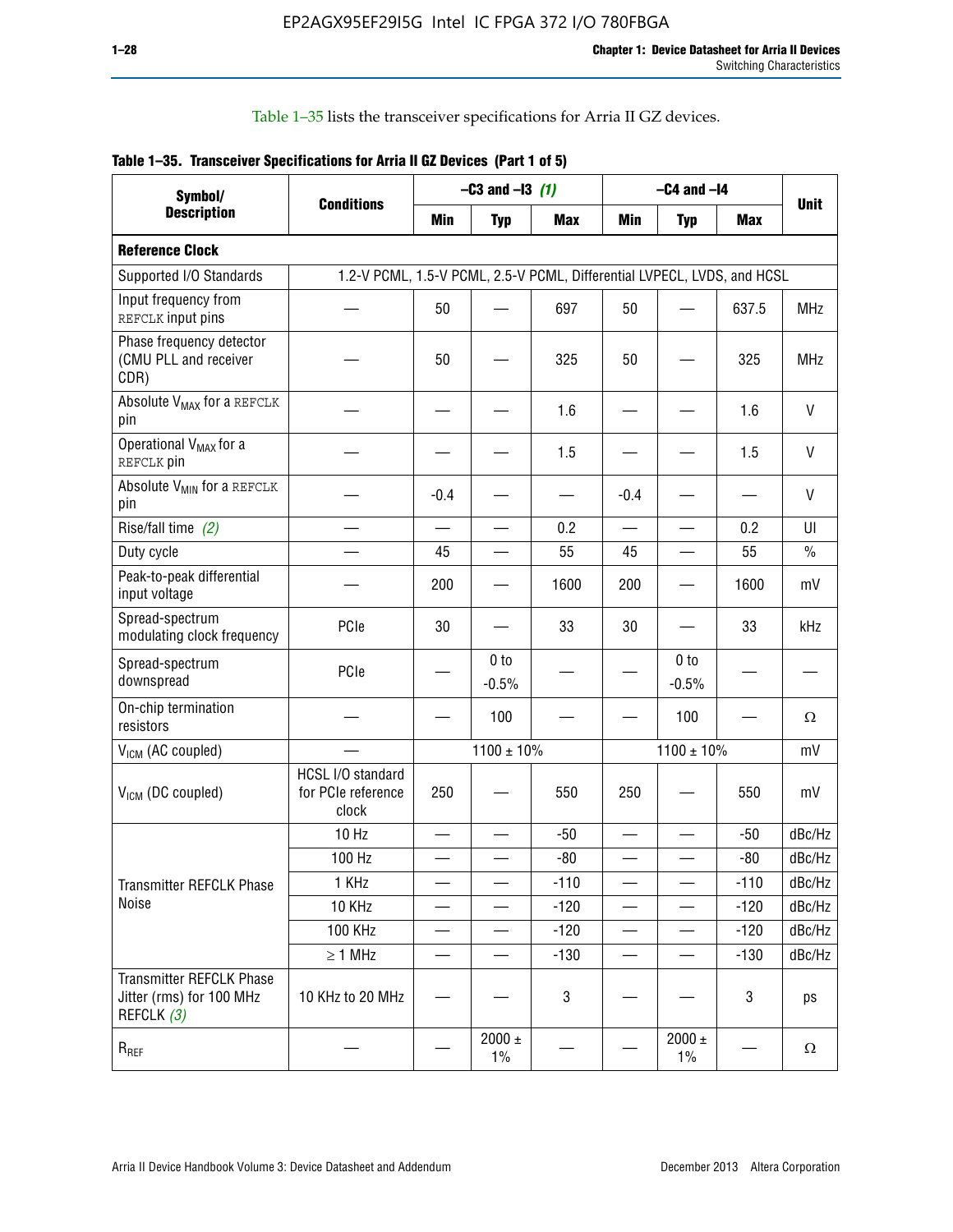|  |  | Table 1–35. Transceiver Specifications for Arria II GZ Devices (Part 2 of 5) |  |  |  |
|--|--|------------------------------------------------------------------------------|--|--|--|
|--|--|------------------------------------------------------------------------------|--|--|--|

| Symbol/                                                                                                         |                                                                                |                     | $-C3$ and $-I3$ (1) |                                                      |                     | $-C4$ and $-I4$ |                |             |
|-----------------------------------------------------------------------------------------------------------------|--------------------------------------------------------------------------------|---------------------|---------------------|------------------------------------------------------|---------------------|-----------------|----------------|-------------|
| <b>Description</b>                                                                                              | <b>Conditions</b>                                                              | Min                 | <b>Typ</b>          | <b>Max</b>                                           | Min                 | <b>Typ</b>      | Max            | <b>Unit</b> |
| <b>Transceiver Clocks</b>                                                                                       |                                                                                |                     |                     |                                                      |                     |                 |                |             |
| <b>Calibration block clock</b><br>frequency (cal_blk_clk)                                                       |                                                                                | 10                  |                     | 125                                                  | 10                  |                 | 125            | <b>MHz</b>  |
| fixedclk clock frequency                                                                                        | <b>PCIe Receiver</b><br>Detect                                                 |                     | 125                 |                                                      |                     | 125             |                | <b>MHz</b>  |
| reconfig clk clock<br>frequency                                                                                 | Dynamic<br>reconfiguration<br>clock frequency                                  | 2.5/<br>37.5<br>(4) |                     | 50                                                   | 2.5/<br>37.5<br>(4) |                 | 50             | <b>MHz</b>  |
| Delta time between<br>reconfig clks $(5)$                                                                       |                                                                                |                     |                     | $\overline{2}$                                       |                     |                 | $\overline{2}$ | ms          |
| Transceiver block minimum<br>power-down<br>(gxb powerdown) pulse<br>width                                       |                                                                                | 1                   |                     |                                                      | 1                   |                 |                | μs          |
| <b>Receiver</b>                                                                                                 |                                                                                |                     |                     |                                                      |                     |                 |                |             |
| Supported I/O Standards                                                                                         |                                                                                |                     |                     | 1.4-V PCML, 1.5-V PCML, 2.5-V PCML, LVPECL, and LVDS |                     |                 |                |             |
| Data rate (16)                                                                                                  |                                                                                | 600                 |                     | 6375                                                 | 600                 |                 | 3750           | <b>Mbps</b> |
| Absolute V <sub>MAX</sub> for a receiver<br>pin $(6)$                                                           |                                                                                |                     |                     | 1.6                                                  |                     |                 | 1.6            | V           |
| Operational V <sub>MAX</sub> for a<br>receiver pin                                                              |                                                                                |                     |                     | 1.5                                                  |                     |                 | 1.5            | V           |
| Absolute V <sub>MIN</sub> for a receiver<br>pin                                                                 |                                                                                | $-0.4$              |                     |                                                      | $-0.4$              |                 |                | V           |
| Maximum peak-to-peak<br>differential input voltage $V_{\text{ID}}$<br>(diff p-p) before device<br>configuration |                                                                                |                     |                     | 1.6                                                  |                     |                 | 1.6            | V           |
| Maximum peak-to-peak<br>differential input voltage $V_{ID}$                                                     | $V_{ICM} = 0.82 V$<br>setting                                                  |                     |                     | 2.7                                                  |                     |                 | 2.7            | V           |
| (diff p-p) after device<br>configuration                                                                        | $V_{ICM}$ =1.1 V setting<br>(7)                                                |                     |                     | 1.6                                                  |                     |                 | 1.6            | V           |
| Minimum differential eye<br>opening at receiver serial<br>input pins $(8)$                                      | Data Rate =<br>600 Mbps to<br>5 Gbps<br>Equalization = $0$<br>DC gain = $0$ dB | 100                 |                     |                                                      | 165                 |                 |                | mV          |
|                                                                                                                 | Data Rate > 5 Gbps<br>Equalization = $0$<br>DC gain = $0$ dB                   | 165                 |                     |                                                      | 165                 |                 |                | mV          |
| $V_{IGM}$                                                                                                       | $V_{ICM} = 0.82 V$<br>setting                                                  |                     | $820 \pm 10\%$      |                                                      |                     | $820 \pm 10\%$  | mV             |             |
|                                                                                                                 | $V_{IGM}$ = 1.1 V setting<br>(7)                                               |                     | $1100 \pm 10\%$     |                                                      |                     | $1100 \pm 10\%$ |                | mV          |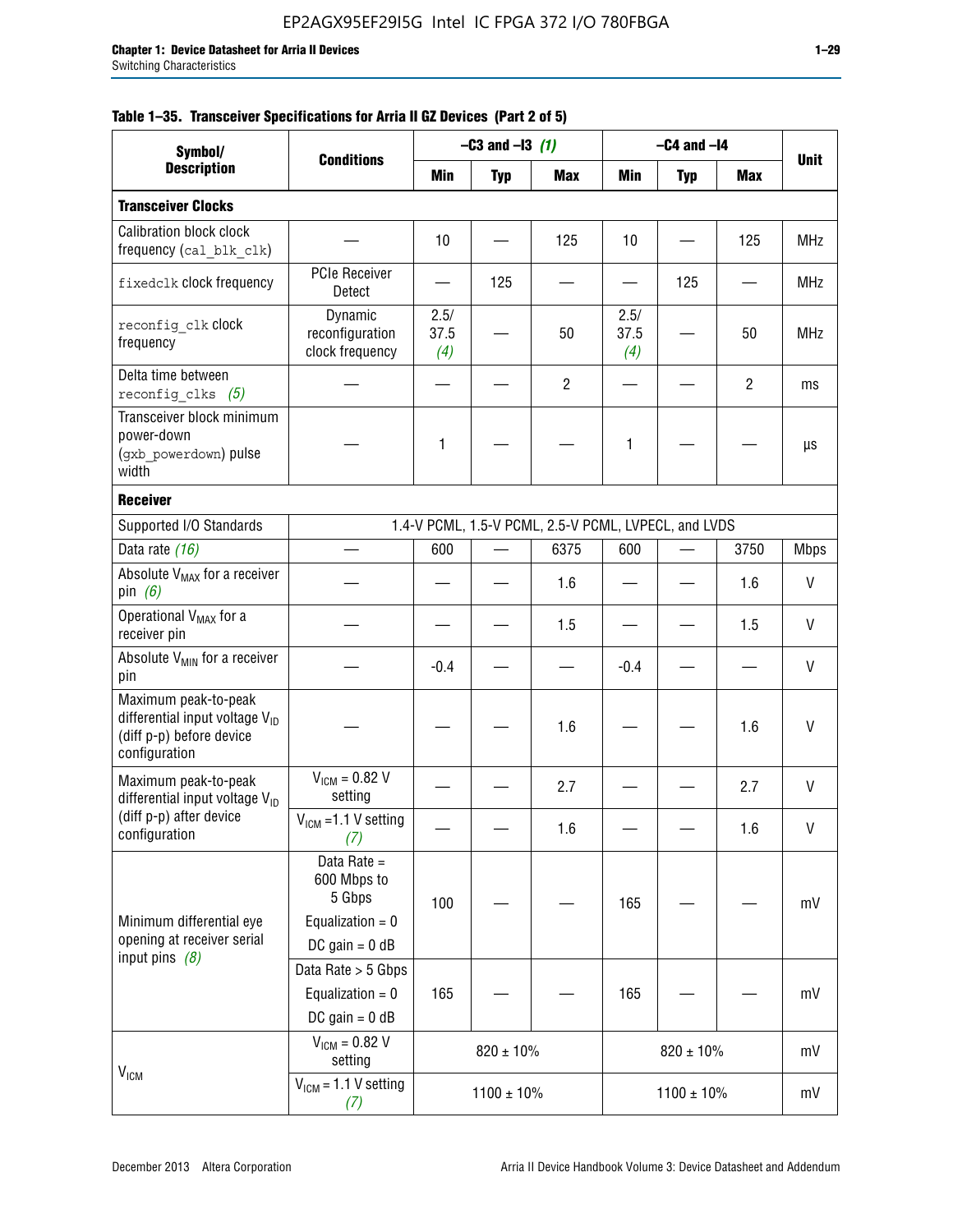| Symbol/                                                              | <b>Conditions</b>                                                                                                   | $-C3$ and $-13$ (1)                                                                                                                                                  |                 |                                                 | $-C4$ and $-I4$          |                |                          |                                  |  |
|----------------------------------------------------------------------|---------------------------------------------------------------------------------------------------------------------|----------------------------------------------------------------------------------------------------------------------------------------------------------------------|-----------------|-------------------------------------------------|--------------------------|----------------|--------------------------|----------------------------------|--|
| <b>Description</b>                                                   |                                                                                                                     | Min                                                                                                                                                                  | <b>Typ</b>      | <b>Max</b>                                      | Min                      | <b>Typ</b>     | <b>Max</b>               | <b>Unit</b>                      |  |
| Receiver DC Coupling<br>Support                                      |                                                                                                                     | For more information about receiver DC coupling support, refer to the<br>"DC-Coupled Links" section in the Transceiver Architecture for Arria II<br>Devices chapter. |                 |                                                 |                          |                |                          |                                  |  |
|                                                                      | $85-\Omega$ setting                                                                                                 | $85 \pm 20\%$<br>$85 \pm 20\%$                                                                                                                                       |                 |                                                 |                          |                |                          | $\Omega$                         |  |
| Differential on-chip                                                 | $100-\Omega$ setting                                                                                                |                                                                                                                                                                      | $100 \pm 20\%$  |                                                 |                          | $100 \pm 20\%$ | $\Omega$                 |                                  |  |
| termination resistors                                                | 120 $-\Omega$ setting                                                                                               |                                                                                                                                                                      | $120 \pm 20 \%$ |                                                 | $120 \pm 20\%$           |                |                          | $\Omega$                         |  |
|                                                                      | 150- $\Omega$ setting                                                                                               | $150 \pm 20\%$<br>$150 \pm 20 \%$                                                                                                                                    |                 |                                                 |                          |                |                          | $\Omega$                         |  |
| Differential and common<br>mode return loss                          | PCIe (Gen 1 and<br>Gen 2),<br>XAUI,<br>HiGig+,<br>CEI SR/LR,<br>SRIO SR/LR,<br>CPRI LV/HV,<br>OBSAI,<br><b>SATA</b> | Compliant                                                                                                                                                            |                 |                                                 |                          |                |                          |                                  |  |
| Programmable PPM<br>detector $(9)$                                   |                                                                                                                     |                                                                                                                                                                      |                 | $\pm$ 62.5, 100, 125, 200, 250, 300, 500, 1,000 |                          |                |                          | ppm                              |  |
| Run length                                                           |                                                                                                                     |                                                                                                                                                                      |                 | 200                                             |                          |                | 200                      | UI                               |  |
| Programmable equalization                                            |                                                                                                                     |                                                                                                                                                                      |                 | 16                                              | $\overline{\phantom{0}}$ |                | 16                       | dB                               |  |
| $t_{LTR}$ (10)                                                       |                                                                                                                     |                                                                                                                                                                      |                 | 75                                              |                          |                | 75                       | μs                               |  |
| $t_{\text{LTR\_LTD\_Manual}}$ (11)                                   |                                                                                                                     | 15                                                                                                                                                                   |                 |                                                 | 15                       |                |                          | μs                               |  |
| $t_{LTD\_Manual}$ (12)                                               |                                                                                                                     | —                                                                                                                                                                    |                 | 4000                                            | $\qquad \qquad$          | —              | 4000                     | ns                               |  |
| $t_{LTD\_Auto}$ (13)                                                 |                                                                                                                     |                                                                                                                                                                      |                 | 4000                                            |                          |                | 4000                     | ns                               |  |
|                                                                      | PCIe Gen1                                                                                                           | $2.0 - 3.5$                                                                                                                                                          |                 |                                                 |                          |                |                          |                                  |  |
|                                                                      | PCIe Gen2                                                                                                           | $40 - 65$                                                                                                                                                            |                 |                                                 |                          |                |                          |                                  |  |
|                                                                      | (OIF) CEI PHY at<br>6.375 Gbps                                                                                      |                                                                                                                                                                      |                 | $20 - 35$                                       |                          |                |                          | <b>MHz</b>                       |  |
| <b>Receiver CDR</b>                                                  | XAUI                                                                                                                |                                                                                                                                                                      |                 | $10 - 18$                                       |                          |                |                          | <b>MHz</b>                       |  |
| 3 dB Bandwidth in                                                    | <b>SRIO 1.25 Gbps</b>                                                                                               |                                                                                                                                                                      |                 | $10 - 18$                                       |                          |                |                          | <b>MHz</b>                       |  |
| lock-to-data (LTD) mode                                              | SRIO 2.5 Gbps                                                                                                       |                                                                                                                                                                      |                 | $10 - 18$                                       |                          |                |                          | MHz                              |  |
|                                                                      | SRIO 3.125 Gbps                                                                                                     |                                                                                                                                                                      |                 | $6 - 10$                                        |                          |                |                          | <b>MHz</b>                       |  |
|                                                                      | GIGE                                                                                                                |                                                                                                                                                                      |                 | $6 - 10$                                        |                          |                |                          | <b>MHz</b>                       |  |
|                                                                      | SONET OC12                                                                                                          |                                                                                                                                                                      |                 | $3 - 6$                                         |                          |                |                          | <b>MHz</b>                       |  |
|                                                                      | SONET OC48                                                                                                          |                                                                                                                                                                      |                 | $14 - 19$                                       |                          |                |                          | <b>MHz</b>                       |  |
| Receiver buffer and CDR<br>offset cancellation time (per<br>channel) |                                                                                                                     |                                                                                                                                                                      |                 | 17000                                           |                          |                | 17000                    | recon<br>fig<br>$c$ lk<br>cycles |  |
|                                                                      | DC Gain Setting $= 0$                                                                                               |                                                                                                                                                                      | 0               |                                                 |                          | 0              | $\overline{\phantom{0}}$ | dB                               |  |
| Programmable DC gain                                                 | DC Gain Setting $= 1$                                                                                               | —                                                                                                                                                                    | 3               |                                                 |                          | 3              |                          | dB                               |  |
|                                                                      | DC Gain Setting $= 2$                                                                                               | —                                                                                                                                                                    | 6               |                                                 |                          | $\,6\,$        |                          | dB                               |  |

# **Table 1–35. Transceiver Specifications for Arria II GZ Devices (Part 3 of 5)**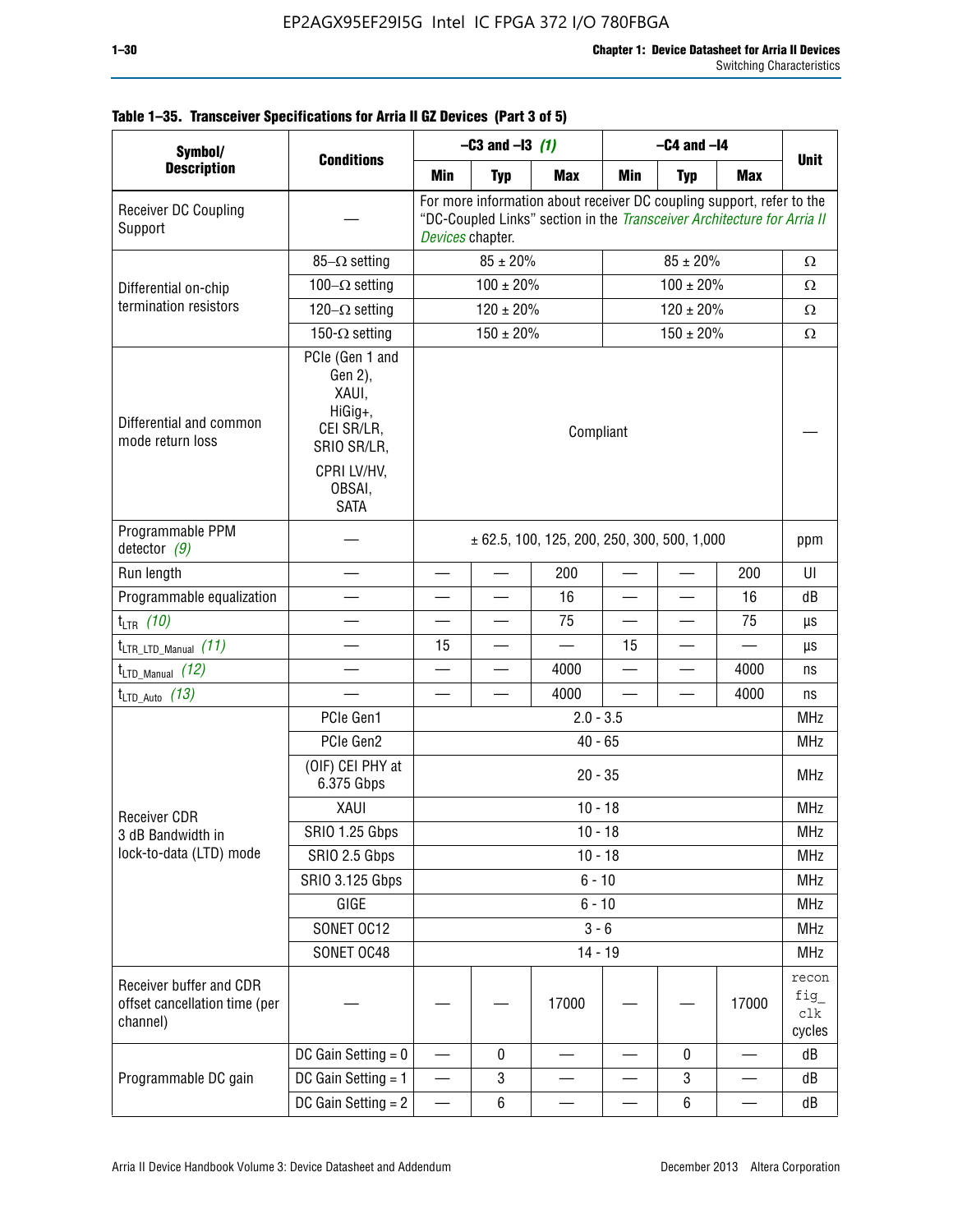| Symbol/                                                           | <b>Conditions</b>                                                                                                                                                                                                                                                                            | $-C3$ and $-13$ (1)            |                |            | $-C4$ and $-I4$          |                |            | <b>Unit</b> |
|-------------------------------------------------------------------|----------------------------------------------------------------------------------------------------------------------------------------------------------------------------------------------------------------------------------------------------------------------------------------------|--------------------------------|----------------|------------|--------------------------|----------------|------------|-------------|
| <b>Description</b>                                                |                                                                                                                                                                                                                                                                                              | Min                            | <b>Typ</b>     | <b>Max</b> | Min                      | <b>Typ</b>     | <b>Max</b> |             |
| <b>Transmitter</b>                                                |                                                                                                                                                                                                                                                                                              |                                |                |            |                          |                |            |             |
| Supported I/O Standards                                           |                                                                                                                                                                                                                                                                                              | 1.5-V PCML                     |                |            |                          |                |            |             |
| Data rate (14)                                                    |                                                                                                                                                                                                                                                                                              | 600                            |                | 6375       | 600                      |                | 3750       | <b>Mbps</b> |
| $\mathsf{V}_{\mathsf{OCM}}$                                       | 0.65 V setting                                                                                                                                                                                                                                                                               |                                | 650            |            | $\overline{\phantom{0}}$ | 650            |            | mV          |
|                                                                   | $85-\Omega$ setting                                                                                                                                                                                                                                                                          | $85 \pm 15\%$<br>$85 \pm 15\%$ |                |            |                          |                |            | Ω           |
| Differential on-chip                                              | 100 $-\Omega$ setting                                                                                                                                                                                                                                                                        |                                | $100 \pm 15%$  |            | $100 \pm 15%$            |                |            | Ω           |
| termination resistors                                             | 120 $-\Omega$ setting                                                                                                                                                                                                                                                                        |                                | $120 \pm 15\%$ |            | $120 \pm 15\%$           |                |            | Ω           |
|                                                                   | 150- $\Omega$ setting                                                                                                                                                                                                                                                                        |                                | $150 \pm 15\%$ |            |                          | $150 \pm 15\%$ |            | Ω           |
| Differential and common<br>mode return loss                       | PCIe Gen1 and<br>Gen2 (TX $V_{OD} = 4$ ),<br>XAUI (TX $V_{OD} = 6$ ),<br>HiGig+<br>$(TX V_{OD} = 6)$ ,<br>CEI SR/LR<br>$(TX V_{OD} = 8),$<br>SRIO SR $(V_{OD}=6)$ ,<br>SRIO LR $(V_{OD} = 8)$ ,<br>CPRI LV $(V_{OD}=6)$ ,<br>CPRI HV $(V_{OD}=2)$ ,<br>OBSAI $(VOD=6)$ ,<br>SATA $(VOD=4)$ , | Compliant                      |                |            |                          |                |            |             |
| Rise time $(15)$                                                  |                                                                                                                                                                                                                                                                                              | 50                             |                | 200        | 50                       |                | 200        | ps          |
| Fall time $(15)$                                                  |                                                                                                                                                                                                                                                                                              | 50                             |                | 200        | 50                       |                | 200        | ps          |
| Intra-differential pair skew                                      |                                                                                                                                                                                                                                                                                              |                                |                | 15         |                          |                | 15         | ps          |
| Intra-transceiver block<br>transmitter<br>channel-to-channel skew | x4 PMA and PCS<br>bonded mode<br>Example: XAUI,<br>PCIe ×4, Basic ×4                                                                                                                                                                                                                         |                                |                | 120        |                          |                | 120        | ps          |
| Inter-transceiver block<br>transmitter<br>channel-to-channel skew | ×8 PMA and PCS<br>bonded mode<br>Example: PCIe ×8,<br>Basic ×8                                                                                                                                                                                                                               |                                |                | 500        |                          |                | 500        | ps          |
| <b>CMUO PLL and CMU1 PLL</b>                                      |                                                                                                                                                                                                                                                                                              |                                |                |            |                          |                |            |             |
| Supported Data Range                                              |                                                                                                                                                                                                                                                                                              | 600                            |                | 6375       | 600                      |                | 3750       | <b>Mbps</b> |
| pll powerdown minimum<br>pulse width<br>(tpll powerdown)          |                                                                                                                                                                                                                                                                                              | 1                              |                |            | 1                        |                | μS         |             |
| CMU PLL lock time from<br>pll powerdown<br>de-assertion           |                                                                                                                                                                                                                                                                                              |                                |                | 100        |                          |                | 100        | μS          |

# **Table 1–35. Transceiver Specifications for Arria II GZ Devices (Part 4 of 5)**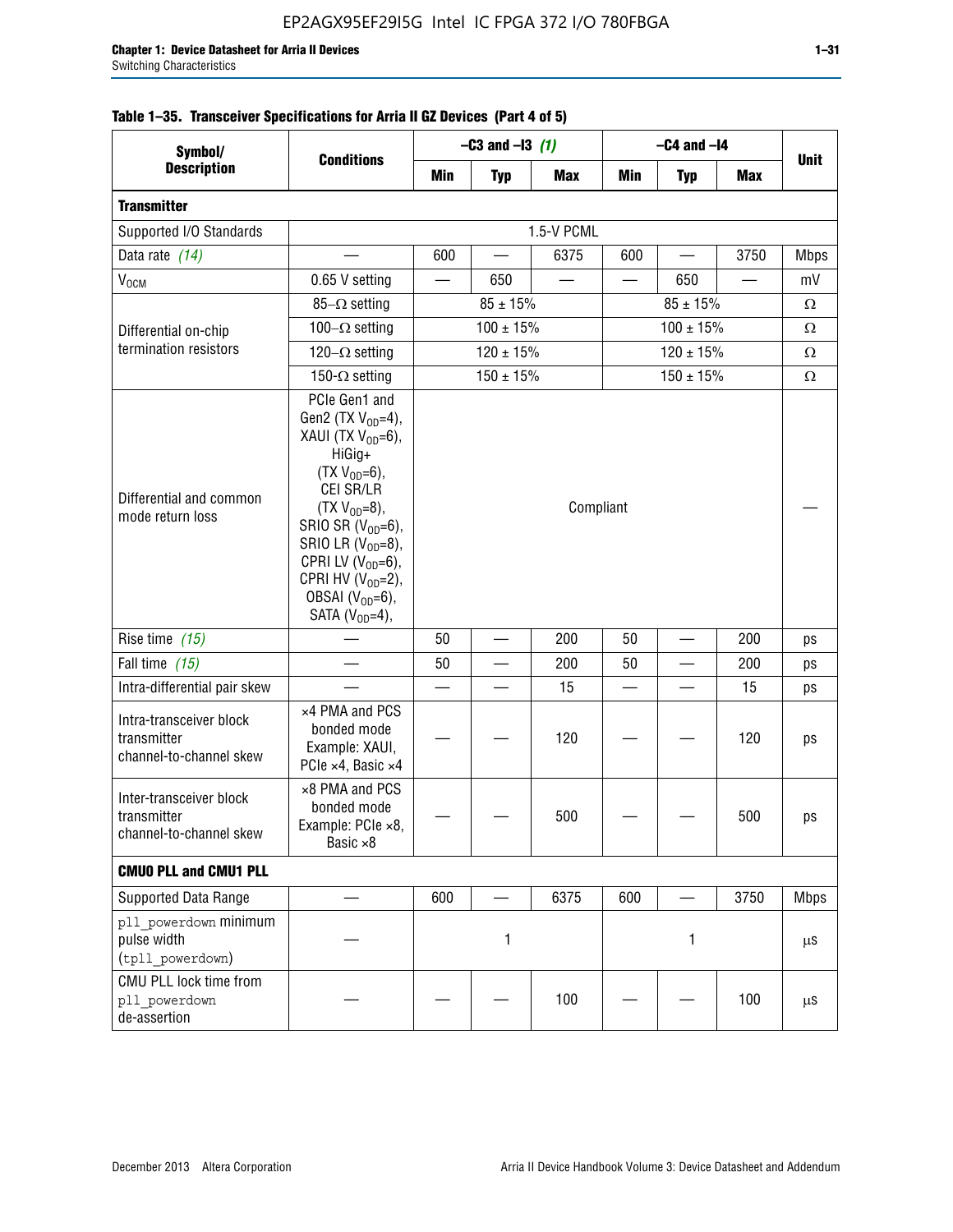| Symbol/                                  | <b>Conditions</b>              | $-C3$ and $-13$ (1)                  |          |            | $-C4$ and $-I4$ |            |            |            |  |  |
|------------------------------------------|--------------------------------|--------------------------------------|----------|------------|-----------------|------------|------------|------------|--|--|
| <b>Description</b>                       |                                | Min                                  | Typ      | <b>Max</b> | Min             | <b>Typ</b> | <b>Max</b> | Unit       |  |  |
| -3 dB Bandwidth                          | PCIe Gen1                      | $2.5 - 3.5$                          |          |            |                 |            |            |            |  |  |
|                                          | PCIe Gen2                      | $6 - 8$                              |          |            |                 |            |            |            |  |  |
|                                          | (OIF) CEI PHY at<br>4.976 Gbps | $7 - 11$                             |          |            |                 |            |            |            |  |  |
|                                          | (OIF) CEI PHY at<br>6.375 Gbps |                                      | $5 - 10$ |            |                 |            |            |            |  |  |
|                                          | XAUI                           | $2 - 4$                              |          |            |                 |            |            |            |  |  |
|                                          | SRIO 1.25 Gbps                 | $3 - 5.5$                            |          |            |                 |            |            |            |  |  |
|                                          | SRIO 2.5 Gbps                  | $3 - 5.5$                            |          |            |                 |            |            |            |  |  |
|                                          | <b>SRIO 3.125 Gbps</b>         | $2 - 4$                              |          |            |                 |            |            |            |  |  |
|                                          | GIGE                           | $2.5 - 4.5$                          |          |            |                 |            |            |            |  |  |
|                                          | SONET OC12                     | $1.5 - 2.5$                          |          |            |                 |            |            |            |  |  |
|                                          | SONET OC48                     | $3.5 - 6$                            |          |            |                 |            |            |            |  |  |
| <b>Transceiver-FPGA Fabric Interface</b> |                                |                                      |          |            |                 |            |            |            |  |  |
| Interface speed                          |                                | 25                                   |          | 325        | 25              |            | 250        | <b>MHz</b> |  |  |
| Digital reset pulse width                |                                | Minimum is two parallel clock cycles |          |            |                 |            |            |            |  |  |

#### **Table 1–35. Transceiver Specifications for Arria II GZ Devices (Part 5 of 5)**

#### **Notes to Table 1–35:**

(1) The 3x speed grade is the fastest speed grade offered in the following Arria II GZ devices: EP2AGZ225, EP2AGZ300, and EP2AGZ350.

- (2) The rise and fall time transition is specified from 20% to 80%.
- (3) To calculate the REFCLK rms phase jitter requirement at reference clock frequencies other than 100 MHz, use the following formula: REFCLK rms phase jitter at f (MHz) = REFCLK rms phase jitter at 100 MHz  $*$  100/f.
- (4) The minimum reconfig clk frequency is 2.5 MHz if the transceiver channel is configured in **Transmitter only** mode. The minimum reconfig clk frequency is 37.5 MHz if the transceiver channel is configured in **Receiver only** or **Receiver and Transmitter** mode.
- (5) If your design uses more than one dynamic reconfiguration controller ( $\text{altgx\_reconfig}$ ) instances to control the transceiver ( $\text{altgx}$ ) channels physically located on the same side of the device AND if you use different reconfig clk sources for these altgx reconfig instances, the delta time between any two of these reconfig clk sources becoming stable must not exceed the maximum specification listed.
- (6) The device cannot tolerate prolonged operation at this absolute maximum.
- (7) You must use the 1.1-V RX  $V_{ICM}$  setting if the input serial data standard is LVDS.
- (8) The differential eye opening specification at the receiver input pins assumes that Receiver Equalization is disabled. If you enable Receiver Equalization, the receiver circuitry can tolerate a lower minimum eye opening, depending on the equalization level. Use H-Spice simulation to derive the minimum eye opening requirement with Receiver Equalization enabled.
- (9) The rate matcher supports only up to  $\pm$  300 ppm.
- (10) Time taken to rx\_pll\_locked goes high from rx\_analogreset de-assertion. Refer to Figure 1–1 on page 1–33.
- (11) Time for which the CDR must be kept in lock-to-reference mode after rx pll\_locked goes high and before rx\_locktodata is asserted in manual mode. Refer to Figure 1–1 on page 1–33.
- (12) Time taken to recover valid data after the rx locktodata signal is asserted in manual mode. Refer to Figure 1–1 on page 1–33.
- (13) Time taken to recover valid data after the rx\_freqlocked signal goes high in automatic mode. Refer to Figure 1–2 on page 1–33.
- (14) A GPLL may be required to meet the PMA-FPGA fabric interface timing above certain data rates. For more information, refer to the *[Transceiver](http://www.altera.com/literature/hb/arria-ii-gx/aiigx_52002.pdf)  [Clocking for Arria II Devices](http://www.altera.com/literature/hb/arria-ii-gx/aiigx_52002.pdf)* chapter.
- (15) The Quartus II software automatically selects the appropriate slew rate depending on the configured data rate or functional mode.
- (16) To support data rates lower than the minimum specification through oversampling, use the CDR in LTR mode only.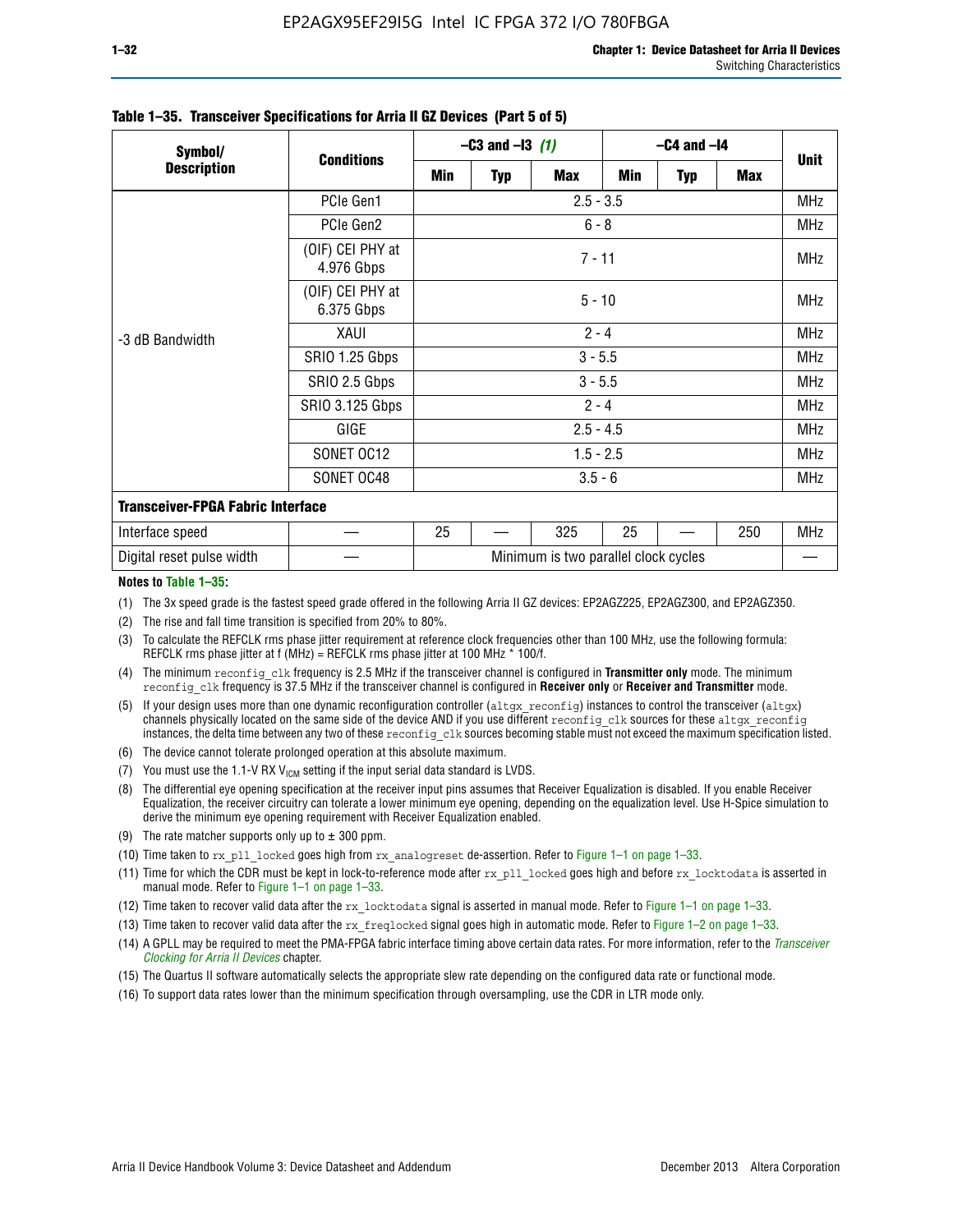Figure 1–1 shows the lock time parameters in manual mode.

 $\Box$  LTD = lock-to-data. LTR = lock-to-reference.





Figure 1–2 shows the lock time parameters in automatic mode.

**Figure 1–2. Lock Time Parameters for Automatic Mode**

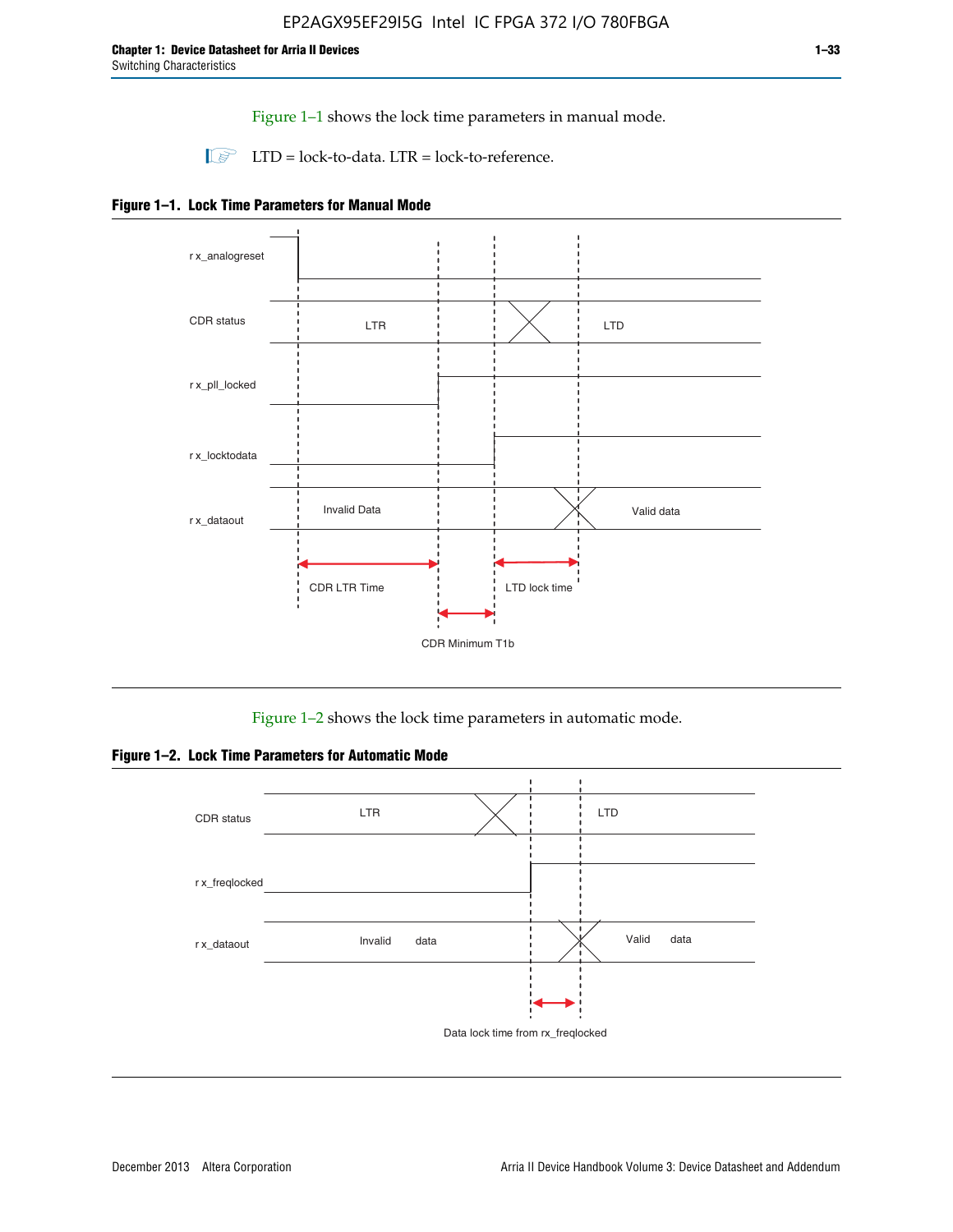#### Figure 1–3 shows the differential receiver input waveform.





Figure 1–4 shows the transmitter output waveform.





Table 1–36 lists the typical V<sub>OD</sub> for TX term that equals 85  $\Omega$  for Arria II GZ devices.

|  |  |  | Table 1–36. Typical V <sub>op</sub> Setting, TX Term = 85 $\Omega$ for Arria II GZ Devices |
|--|--|--|--------------------------------------------------------------------------------------------|
|--|--|--|--------------------------------------------------------------------------------------------|

|                                                    | $V_{0D}$ Setting (mV) |                  |             |                  |                  |                  |                  |                   |  |  |
|----------------------------------------------------|-----------------------|------------------|-------------|------------------|------------------|------------------|------------------|-------------------|--|--|
| <b>Symbol</b>                                      |                       |                  |             | 2<br>J           |                  | 5                |                  |                   |  |  |
| $V_{OD}$ differential<br>peak-to-peak Typical (mV) | $170 \pm$<br>20%      | $340 \pm$<br>20% | 510±<br>20% | 595 $\pm$<br>20% | 680 $\pm$<br>20% | $765 \pm$<br>20% | $850 \pm$<br>20% | $1020 \pm$<br>20% |  |  |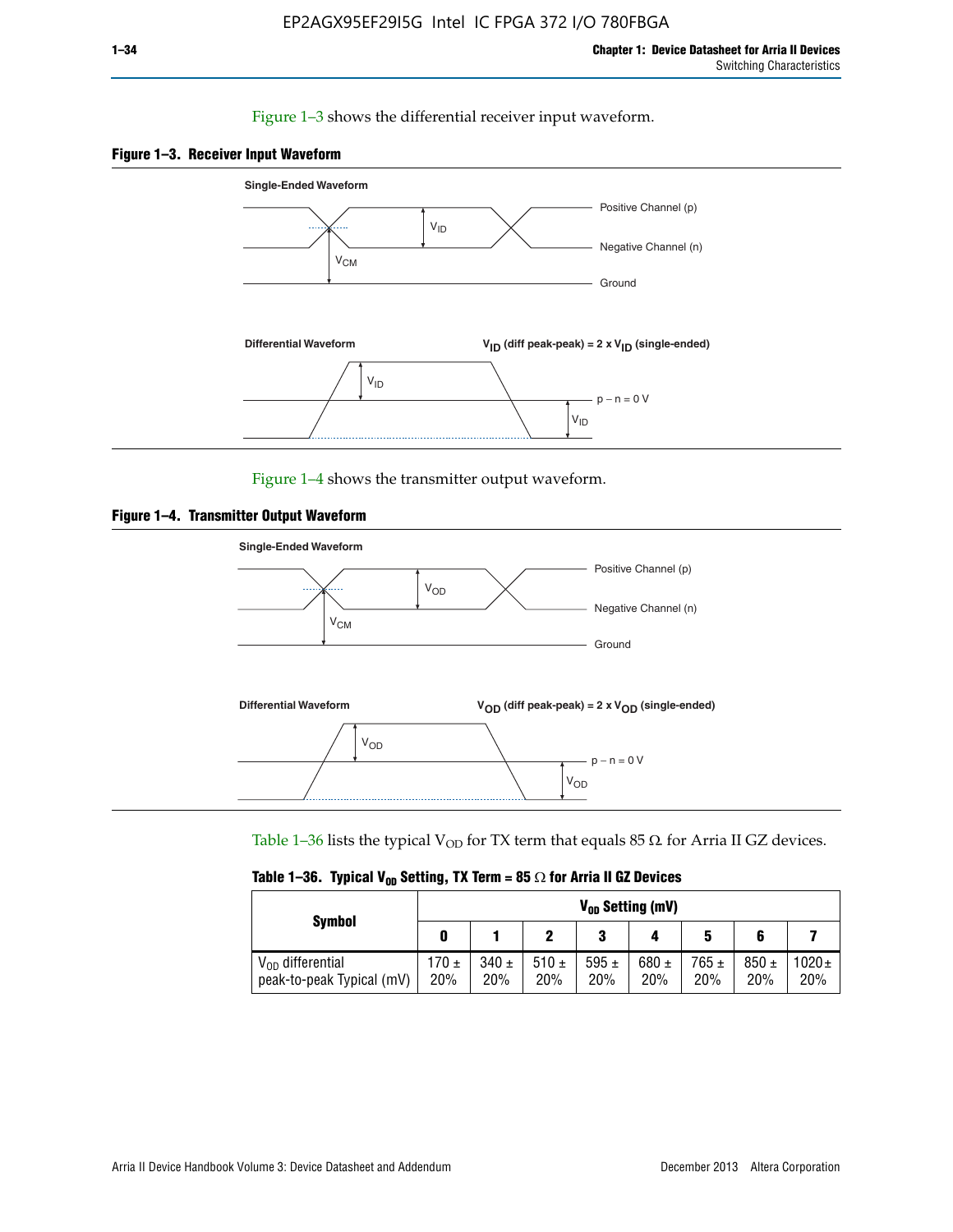Table 1-37 lists the typical  $V_{OD}$  for TX term that equals 100  $\Omega$  for Arria II GX and GZ devices.

| <b>Quartus II Setting</b> | V <sub>OD</sub> Setting (mV) |
|---------------------------|------------------------------|
|                           | 400                          |
| ŋ                         | 600                          |
| 3 (Arria II GZ)           | 700                          |
|                           | 800                          |
| 5                         | 900                          |
| 6                         | 1000                         |
|                           | 1200                         |

**Table 1–37. Typical V<sub>OD</sub> Setting, TX Termination = 100**  $\Omega$  for Arria II Devices

Table 1–38 lists the typical transmitter pre-emphasis levels in dB for the first post tap under the following conditions: low-frequency data pattern (five 1s and five 0s) at 6.375 Gbps. The levels listed in Table 1–38 are a representation of possible pre-emphasis levels under these specified conditions only, the pre-emphasis levels may change with data pattern and data rate.

To predict the pre-emphasis level for your specific data rate and pattern, run simulations using the Arria II GX HSSI HSPICE models.

| <b>Arria II GX</b><br>(Quartus II                    | Arria II GX (Quartus II Software) VOD Setting |     |     |     |     |     |             |  |  |  |  |
|------------------------------------------------------|-----------------------------------------------|-----|-----|-----|-----|-----|-------------|--|--|--|--|
| Software)<br><b>First Post Tap</b><br><b>Setting</b> |                                               | 2   | 4   | 5   | 6   |     | <b>Unit</b> |  |  |  |  |
| $0$ (off)                                            | 0                                             |     | U   |     |     |     |             |  |  |  |  |
|                                                      | 0.7                                           |     | U   |     |     |     | dB          |  |  |  |  |
| ŋ                                                    | 2.7                                           | 1.2 | 0.3 |     |     |     | dB          |  |  |  |  |
| 3                                                    | 4.9                                           | 2.4 | 1.2 | 0.8 | 0.5 | 0.2 | dB          |  |  |  |  |
| 4                                                    | 7.5                                           | 3.8 | 2.1 | 1.6 | 1.2 | 0.6 | dB          |  |  |  |  |
| 5                                                    |                                               | 5.3 | 3.1 | 2.4 | 1.8 | 1.1 | dB          |  |  |  |  |
| 6                                                    |                                               |     | 4.3 | 3.3 | 2.7 | 1.7 | dB          |  |  |  |  |

**Table 1–38. Transmitter Pre-Emphasis Levels for Arria II GX Devices**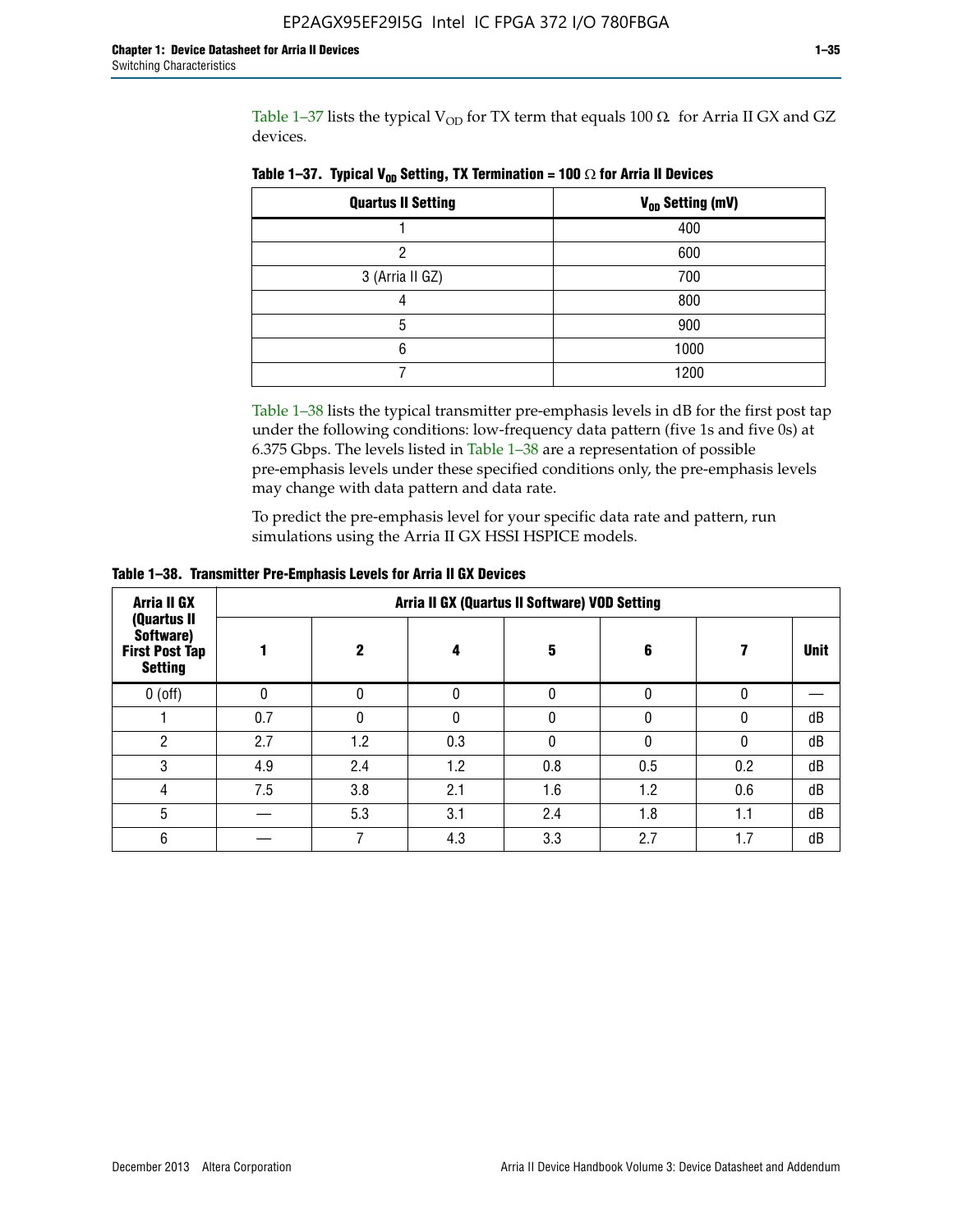Table 1–39 lists typical transmitter pre-emphasis levels for Arria II GZ devices (in dB) for the first post tap under the following conditions (low-frequency data pattern [five 1s and five 0s] at 6.25 Gbps). The levels listed in Table 1–39 are a representation of possible pre-emphasis levels under the specified conditions only and that the preemphasis levels may change with data pattern and data rate.

**follow** To predict the pre-emphasis level for your specific data rate and pattern, run simulations using the [Arria II HSSI HSPICE](http://www.altera.com/support/software/download/hspice/hsp-index.html) models.

| Pre-                                                 |           |                |                  | V <sub>OD</sub> Setting |                |                         |                |                         |
|------------------------------------------------------|-----------|----------------|------------------|-------------------------|----------------|-------------------------|----------------|-------------------------|
| <b>Emphasis</b><br>1st<br>Post-Tap<br><b>Setting</b> | $\pmb{0}$ | 1              | $\mathbf 2$      | $\mathbf 3$             | 4              | $\overline{\mathbf{5}}$ | 6              | $\overline{\mathbf{z}}$ |
| $\pmb{0}$                                            | $\pmb{0}$ | $\pmb{0}$      | $\pmb{0}$        | $\pmb{0}$               | $\pmb{0}$      | $\pmb{0}$               | $\pmb{0}$      | $\pmb{0}$               |
| $\mathbf{1}$                                         | N/A       | 0.7            | $\pmb{0}$        | $\pmb{0}$               | $\pmb{0}$      | $\pmb{0}$               | $\pmb{0}$      | $\pmb{0}$               |
| $\overline{2}$                                       | N/A       | $\mathbf{1}$   | 0.3              | $\pmb{0}$               | $\mathbf 0$    | $\mathbf 0$             | $\mathbf 0$    | $\pmb{0}$               |
| $\mathbf 3$                                          | N/A       | 1.5            | 0.6              | $\mathbf 0$             | $\pmb{0}$      | $\pmb{0}$               | $\pmb{0}$      | $\pmb{0}$               |
| $\overline{\mathbf{4}}$                              | N/A       | $\overline{2}$ | 0.7              | 0.3                     | $\pmb{0}$      | $\pmb{0}$               | $\pmb{0}$      | $\pmb{0}$               |
| $\overline{5}$                                       | N/A       | 2.7            | 1.2              | 0.5                     | 0.3            | $\pmb{0}$               | 0              | $\pmb{0}$               |
| $\,6\,$                                              | N/A       | 3.1            | 1.3              | 0.8                     | 0.5            | 0.2                     | $\mathbf 0$    | $\pmb{0}$               |
| $\overline{7}$                                       | N/A       | 3.7            | 1.8              | 1.1                     | 0.7            | 0.4                     | 0.2            | $\pmb{0}$               |
| $\bf 8$                                              | N/A       | 4.2            | 2.1              | 1.3                     | 0.9            | 0.6                     | 0.3            | $\pmb{0}$               |
| $\boldsymbol{9}$                                     | N/A       | 4.9            | 2.4              | 1.6                     | 1.2            | 0.8                     | 0.5            | 0.2                     |
| 10                                                   | N/A       | 5.4            | 2.8              | 1.9                     | 1.4            | $\mathbf{1}$            | 0.7            | 0.3                     |
| 11                                                   | N/A       | $\,6\,$        | 3.2              | 2.2                     | 1.7            | 1.2                     | 0.9            | 0.4                     |
| 12                                                   | N/A       | 6.8            | 3.5              | 2.6                     | 1.9            | 1.4                     | 1.1            | 0.6                     |
| 13                                                   | N/A       | 7.5            | 3.8              | 2.8                     | 2.1            | 1.6                     | 1.2            | 0.6                     |
| 14                                                   | N/A       | 8.1            | 4.2              | 3.1                     | 2.3            | 1.7                     | 1.3            | 0.7                     |
| 15                                                   | N/A       | 8.8            | 4.5              | 3.4                     | 2.6            | 1.9                     | 1.5            | 0.8                     |
| 16                                                   | N/A       | N/A            | 4.9              | 3.7                     | 2.9            | 2.2                     | 1.7            | 0.9                     |
| 17                                                   | N/A       | N/A            | 5.3              | $\overline{4}$          | 3.1            | 2.4                     | 1.8            | 1.1                     |
| 18                                                   | N/A       | N/A            | 5.7              | 4.4                     | 3.4            | 2.6                     | $\overline{c}$ | 1.2                     |
| 19                                                   | N/A       | N/A            | 6.1              | 4.7                     | 3.6            | 2.8                     | 2.2            | 1.4                     |
| 20                                                   | N/A       | N/A            | 6.6              | 5.1                     | 4              | 3.1                     | 2.4            | 1.5                     |
| 21                                                   | N/A       | N/A            | $\overline{7}$   | 5.4                     | 4.3            | 3.3                     | 2.7            | 1.7                     |
| 22                                                   | N/A       | N/A            | 8                | 6.1                     | 4.8            | 3.8                     | 3              | $\overline{2}$          |
| 23                                                   | N/A       | N/A            | $\boldsymbol{9}$ | 6.8                     | 5.4            | 4.3                     | 3.4            | 2.3                     |
| 24                                                   | N/A       | N/A            | 10               | 7.6                     | $6\phantom{.}$ | 4.8                     | 3.9            | 2.6                     |
| 25                                                   | N/A       | N/A            | 11.4             | 8.4                     | 6.8            | 5.4                     | 4.4            | 3                       |
| 26                                                   | N/A       | N/A            | 12.6             | 9.4                     | 7.4            | 5.9                     | 4.9            | 3.3                     |
| 27                                                   | N/A       | N/A            | N/A              | 10.3                    | 8.1            | 6.4                     | 5.3            | 3.6                     |
| 28                                                   | N/A       | N/A            | N/A              | 11.3                    | 8.8            | 7.1                     | 5.8            | $\overline{4}$          |

**Table 1–39. Transmitter Pre-Emphasis Levels for Arria II GZ Devices (Part 1 of 2)**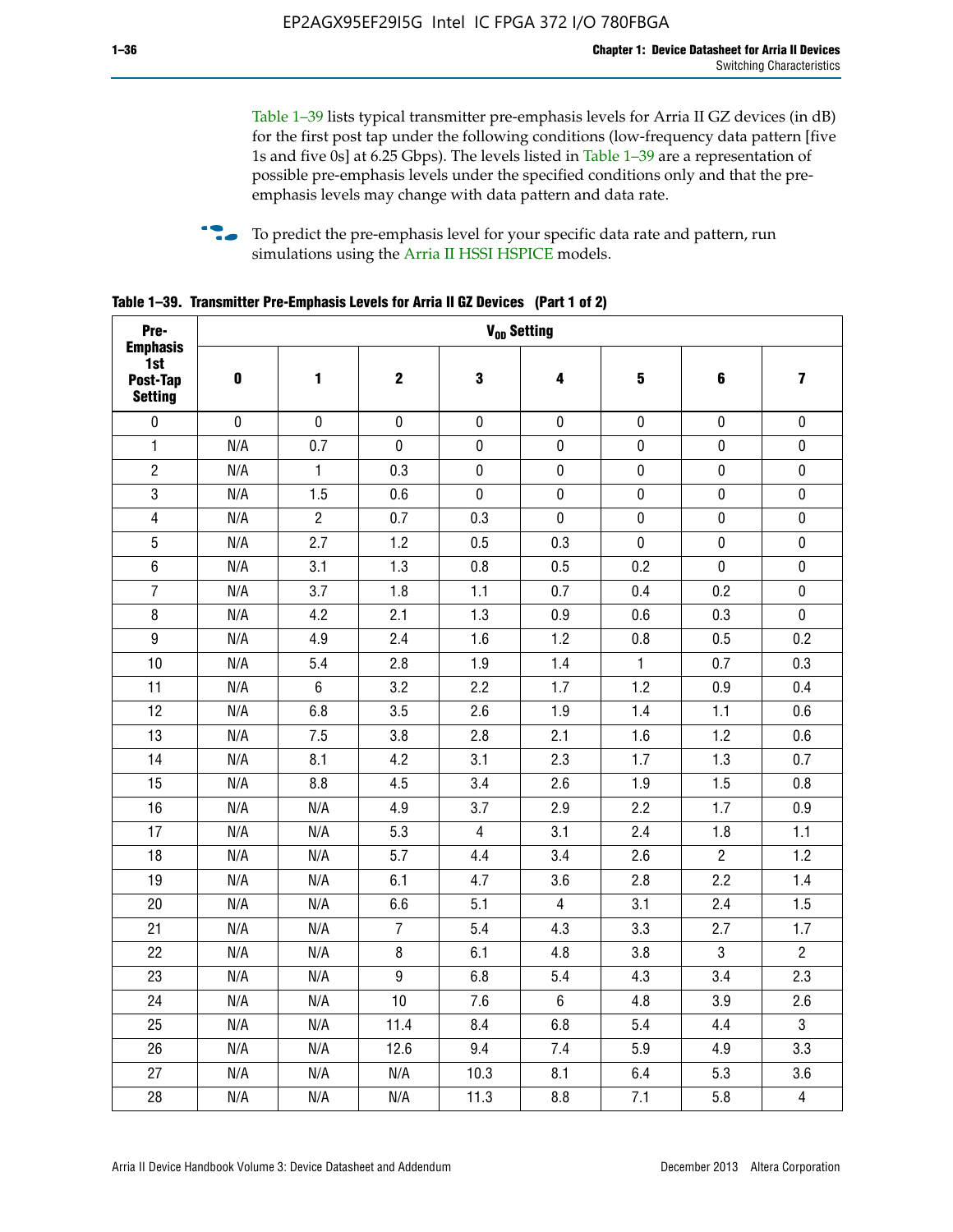| Pre-<br><b>Emphasis</b>           |     |     |     |      | V <sub>op</sub> Setting |     |     |     |
|-----------------------------------|-----|-----|-----|------|-------------------------|-----|-----|-----|
| 1st<br>Post-Tap<br><b>Setting</b> | 0   |     | 2   | 3    | 4                       | 5   | 6   |     |
| 29                                | N/A | N/A | N/A | 12.5 | 9.6                     | 7.7 | 6.3 | 4.3 |
| 30                                | N/A | N/A | N/A | N/A  | 11.4                    | 9   | 7.4 | N/A |
| 31                                | N/A | N/A | N/A | N/A  | 12.9                    | 10  | 8.2 | N/A |

## **Table 1–39. Transmitter Pre-Emphasis Levels for Arria II GZ Devices (Part 2 of 2)**

Table 1–40 lists the transceiver jitter specifications for all supported protocols for Arria II GX devices.

# **Table 1–40. Transceiver Block Jitter Specifications for Arria II GX Devices** *(Note 1)* **(Part 1 of 10)**

| Symbol/                                   |                                                                |      | 13         |            |     | C <sub>4</sub> |            |     | C5, I5     |            |     | C <sub>6</sub> |            |              |
|-------------------------------------------|----------------------------------------------------------------|------|------------|------------|-----|----------------|------------|-----|------------|------------|-----|----------------|------------|--------------|
| <b>Description</b>                        | <b>Conditions</b>                                              | Min  | <b>Typ</b> | <b>Max</b> | Min | <b>Typ</b>     | <b>Max</b> | Min | <b>Typ</b> | <b>Max</b> | Min | <b>Typ</b>     | <b>Max</b> | <b>Unit</b>  |
|                                           | <b>SONET/SDH Transmit Jitter Generation (2)</b>                |      |            |            |     |                |            |     |            |            |     |                |            |              |
| Peak-to-peak<br>jitter at<br>622.08 Mbps  | Pattern $=$<br>PRBS15                                          |      |            | 0.1        |     |                | 0.1        |     |            | 0.1        |     |                | 0.1        | UI           |
| RMS jitter at<br>622.08 Mbps              | Pattern $=$<br>PRBS15                                          |      |            | 0.01       |     |                | 0.01       |     |            | 0.01       |     |                | 0.01       | UI           |
| Peak-to-peak<br>jitter at<br>2488.32 Mbps | Pattern $=$<br>PRBS15                                          |      |            | 0.1        |     |                | 0.1        |     |            | 0.1        |     |                | 0.1        | UI           |
| RMS jitter at<br>2488.32 Mbps             | Pattern $=$<br>PRBS15                                          | 0.01 |            |            |     | 0.01           |            |     | 0.01       |            |     | 0.01           | UI         |              |
|                                           | <b>SONET/SDH Receiver Jitter Tolerance (2)</b>                 |      |            |            |     |                |            |     |            |            |     |                |            |              |
|                                           | Jitter frequency $=$<br>$0.03$ KHz<br>Pattern = PRBS15         |      | >15        |            |     | >15            |            |     | >15        |            |     | >15            |            | $\mathbf{U}$ |
| Jitter tolerance at<br>622.08 Mbps        | Jitter frequency $=$<br>25 KH <sub>7</sub><br>Pattern = PRBS15 |      | > 1.5      |            |     | > 1.5          |            |     | > 1.5      |            |     | > 1.5          |            | $\mathbf{U}$ |
|                                           | Jitter frequency $=$<br>250 KHz<br>Pattern = PRBS15            |      | > 0.15     |            |     | > 0.15         |            |     | > 0.15     |            |     | > 0.15         |            | $\mathbf{U}$ |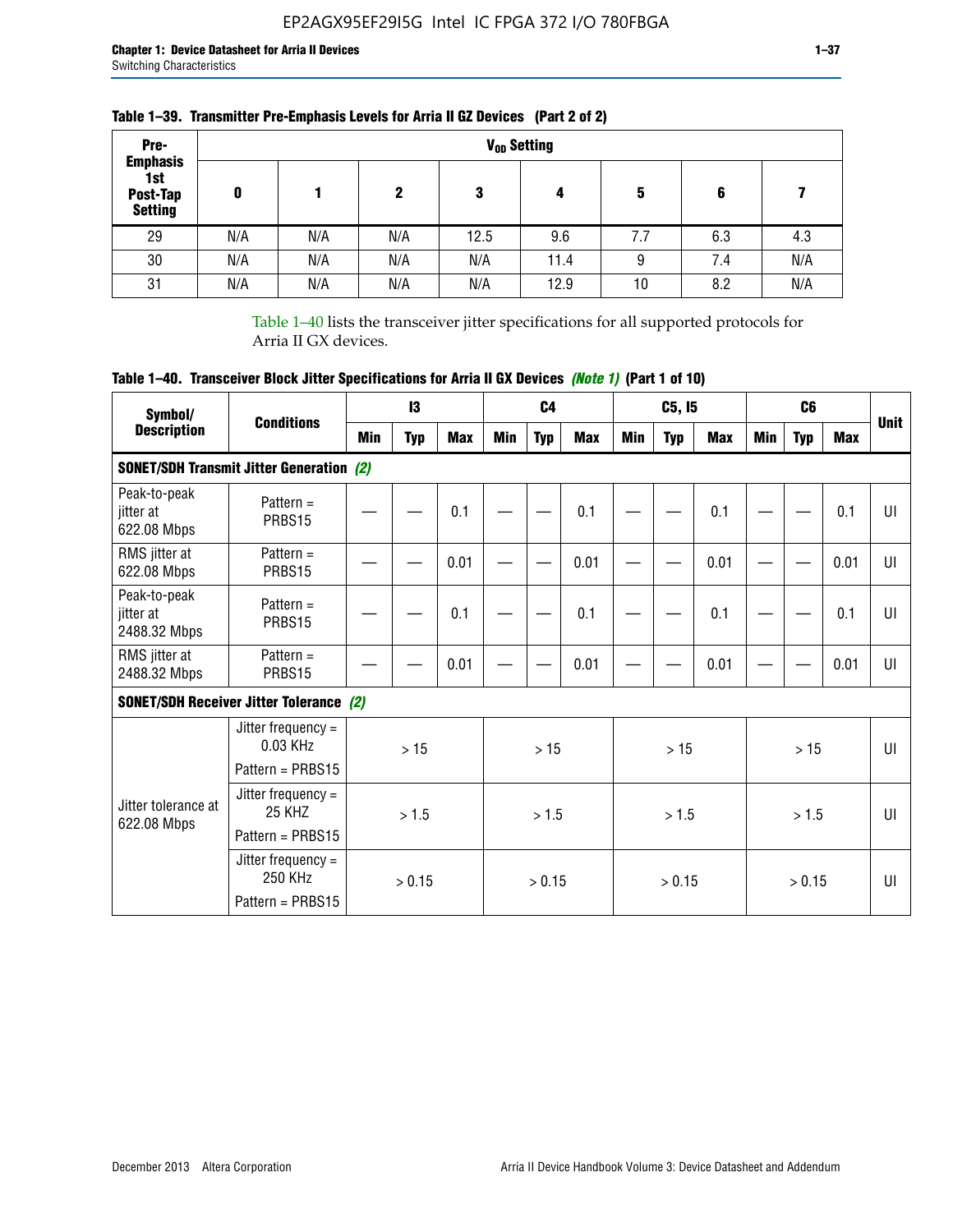| Symbol/                                  |                                            |            | 13         |            |            | C <sub>4</sub> |            |            | C5, I5     |            |            | C <sub>6</sub> |            |             |
|------------------------------------------|--------------------------------------------|------------|------------|------------|------------|----------------|------------|------------|------------|------------|------------|----------------|------------|-------------|
| <b>Description</b>                       | <b>Conditions</b>                          | <b>Min</b> | <b>Typ</b> | <b>Max</b> | <b>Min</b> | <b>Typ</b>     | <b>Max</b> | <b>Min</b> | <b>Typ</b> | <b>Max</b> | <b>Min</b> | <b>Typ</b>     | <b>Max</b> | <b>Unit</b> |
|                                          | Jitter frequency $=$<br>0.06 KHz           |            | $>15$      |            |            | $>15$          |            |            | $>15$      |            |            | $>15$          |            | $U\Gamma$   |
|                                          | Pattern = PRBS15                           |            |            |            |            |                |            |            |            |            |            |                |            |             |
|                                          | Jitter frequency $=$<br><b>100 KHZ</b>     |            | > 1.5      |            |            | > 1.5          |            |            | > 1.5      |            |            | > 1.5          |            | UI          |
| Jitter tolerance at                      | Pattern = PRBS15                           |            |            |            |            |                |            |            |            |            |            |                |            |             |
| 2488.32 Mbps                             | Jitter frequency $=$<br>1 MHz              |            | > 0.15     |            |            | > 0.15         |            |            | > 0.15     |            |            | > 0.15         |            | UI          |
|                                          | Pattern = PRBS15                           |            |            |            |            |                |            |            |            |            |            |                |            |             |
|                                          | Jitter frequency $=$<br>10 MHz             |            | > 0.15     |            |            | > 0.15         |            |            | > 0.15     |            |            | > 0.15         |            | $U\Gamma$   |
|                                          | Pattern = PRBS15                           |            |            |            |            |                |            |            |            |            |            |                |            |             |
| XAUI Transmit Jitter Generation (3)      |                                            |            |            |            |            |                |            |            |            |            |            |                |            |             |
| Total jitter at<br>3.125 Gbps            | Pattern = CJPAT                            | 0.3        |            |            |            |                | 0.3        |            |            | 0.3        |            |                | 0.3        | UI          |
| Deterministic<br>jitter at<br>3.125 Gbps | Pattern = CJPAT                            |            |            | 0.17       |            |                | 0.17       |            |            | 0.17       |            |                | 0.17       | U           |
| XAUI Receiver Jitter Tolerance (3)       |                                            |            |            |            |            |                |            |            |            |            |            |                |            |             |
| <b>Total jitter</b>                      |                                            |            | > 0.65     |            |            | > 0.65         |            |            | > 0.65     |            |            | > 0.65         |            | UI          |
| Deterministic<br>jitter                  |                                            |            | > 0.37     |            |            | > 0.37         |            |            | > 0.37     |            |            | > 0.37         |            | $U\Gamma$   |
| Peak-to-peak<br>jitter                   | Jitter frequency =<br>22.1 KHz             |            | > 8.5      |            |            | > 8.5          |            |            | > 8.5      |            |            | > 8.5          |            | UI          |
| Peak-to-peak<br>jitter                   | Jitter frequency =<br>1.875 MHz            |            | > 0.1      |            |            | > 0.1          |            |            | > 0.1      |            |            | > 0.1          |            | UI          |
| Peak-to-peak<br>jitter                   | Jitter frequency $=$<br>20 MHz             |            | > 0.1      |            |            | > 0.1          |            |            | > 0.1      |            |            | > 0.1          |            | $U\Gamma$   |
|                                          | <b>PCIe Transmit Jitter Generation (4)</b> |            |            |            |            |                |            |            |            |            |            |                |            |             |
| Total jitter at<br>2.5 Gbps (Gen1)       | Compliance<br>pattern                      |            |            | 0.25       |            |                | 0.25       |            |            | 0.25       |            |                | 0.25       | UI          |

### **Table 1–40. Transceiver Block Jitter Specifications for Arria II GX Devices** *(Note 1)* **(Part 2 of 10)**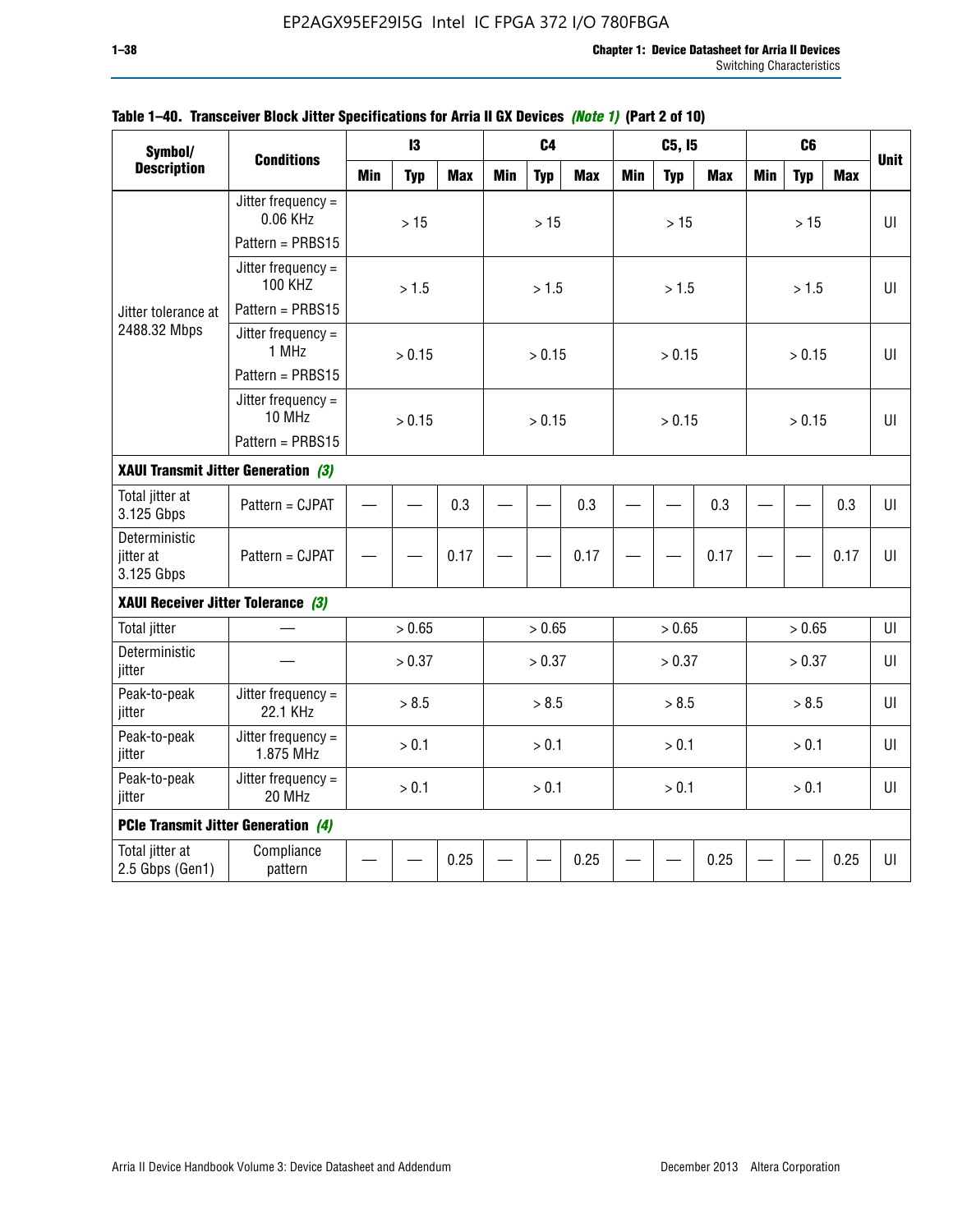## **Table 1–40. Transceiver Block Jitter Specifications for Arria II GX Devices** *(Note 1)* **(Part 3 of 10)**

| Symbol/                                             |                                                                           |            | 13         |            |     | C <sub>4</sub> |            |            | C5, I5     |            |            | C <sub>6</sub> |            |             |
|-----------------------------------------------------|---------------------------------------------------------------------------|------------|------------|------------|-----|----------------|------------|------------|------------|------------|------------|----------------|------------|-------------|
| <b>Description</b>                                  | <b>Conditions</b>                                                         | <b>Min</b> | <b>Typ</b> | <b>Max</b> | Min | <b>Typ</b>     | <b>Max</b> | <b>Min</b> | <b>Typ</b> | <b>Max</b> | <b>Min</b> | <b>Typ</b>     | <b>Max</b> | <b>Unit</b> |
| PCIe Receiver Jitter Tolerance (4)                  |                                                                           |            |            |            |     |                |            |            |            |            |            |                |            |             |
| Total jitter at<br>2.5 Gbps (Gen1)                  | Compliance<br>pattern                                                     |            | $> 0.6$    |            |     | > 0.6          |            |            | > 0.6      |            |            | > 0.6          |            | UI          |
|                                                     | PCIe (Gen 1) Electrical Idle Detect Threshold (9)                         |            |            |            |     |                |            |            |            |            |            |                |            |             |
| VRX-IDLE-<br>DETDIFF (p-p)                          | Compliance<br>pattern                                                     | 65         |            | 175        | 65  |                | 175        | 65         |            | 175        | 65         |                | 175        | mV          |
|                                                     | Serial RapidIO <sup>®</sup> (SRIO) Transmit Jitter Generation (5)         |            |            |            |     |                |            |            |            |            |            |                |            |             |
| Deterministic<br>jitter                             | Data Rate = $1.25$ ,<br>2.5, 3.125 Gbps<br>Pattern = CJPAT                |            |            | 0.17       |     |                | 0.17       |            |            | 0.17       |            |                | 0.17       | UI          |
| (peak-to-peak)                                      | Data Rate = $1.25$ ,                                                      |            |            |            |     |                |            |            |            |            |            |                |            |             |
| <b>Total jitter</b>                                 | 2.5, 3.125 Gbps                                                           |            |            | 0.35       |     |                | 0.35       |            |            | 0.35       |            |                | 0.35       | UI          |
| (peak-to-peak)                                      | Pattern = CJPAT                                                           |            |            |            |     |                |            |            |            |            |            |                |            |             |
| <b>SRIO Receiver Jitter Tolerance (5)</b>           |                                                                           |            |            |            |     |                |            |            |            |            |            |                |            |             |
| Deterministic<br>jitter tolerance<br>(peak-to-peak) | Data Rate = $1.25$ ,<br>2.5, 3.125 Gbps<br>Pattern = CJPAT                |            | > 0.37     |            |     | > 0.37         |            |            | > 0.37     |            |            | > 0.37         |            | UI          |
| Combined<br>deterministic and<br>random jitter      | Data Rate = $1.25$ ,<br>2.5, 3.125 Gbps                                   |            | > 0.55     |            |     | > 0.55         |            |            | > 0.55     |            |            | > 0.55         |            | U           |
| tolerance<br>(peak-to-peak)                         | Pattern = CJPAT                                                           |            |            |            |     |                |            |            |            |            |            |                |            |             |
|                                                     | Jitter frequency =<br>22.1 KHz<br>Data rate = $1.25$ .<br>2.5, 3.125 Gbps |            | > 8.5      |            |     | > 8.5          |            |            | > 8.5      |            |            | > 8.5          |            | UI          |
|                                                     | Pattern = CJPAT                                                           |            |            |            |     |                |            |            |            |            |            |                |            |             |
| Sinusoidal jitter                                   | Jitter frequency $=$<br>1.875 MHz                                         |            |            |            |     |                |            |            |            |            |            |                |            |             |
| tolerance<br>(peak-to-peak)                         | Data rate = $1.25$ ,<br>2.5, 3.125 Gbps                                   |            | > 0.1      |            |     | > 0.1          |            |            | > 0.1      |            |            | $> 0.1$        |            | UI          |
|                                                     | Pattern = CJPAT                                                           |            |            |            |     |                |            |            |            |            |            |                |            |             |
|                                                     | Jitter frequency =<br>20 MHz                                              |            |            |            |     |                |            |            |            |            |            |                |            |             |
|                                                     | Data rate = $1.25$ ,<br>2.5, 3.125 Gbps                                   |            | $> 0.1$    |            |     | $> 0.1$        |            |            | > 0.1      |            |            | $> 0.1$        |            | UI          |
|                                                     | Pattern = CJPAT                                                           |            |            |            |     |                |            |            |            |            |            |                |            |             |
| <b>GIGE Transmit Jitter Generation (6)</b>          |                                                                           |            |            |            |     |                |            |            |            |            |            |                |            |             |
| Deterministic<br>jitter<br>(peak-to-peak)           | Pattern = CRPAT                                                           |            |            | 0.14       |     |                | 0.14       |            |            | 0.14       |            |                | 0.14       | UI          |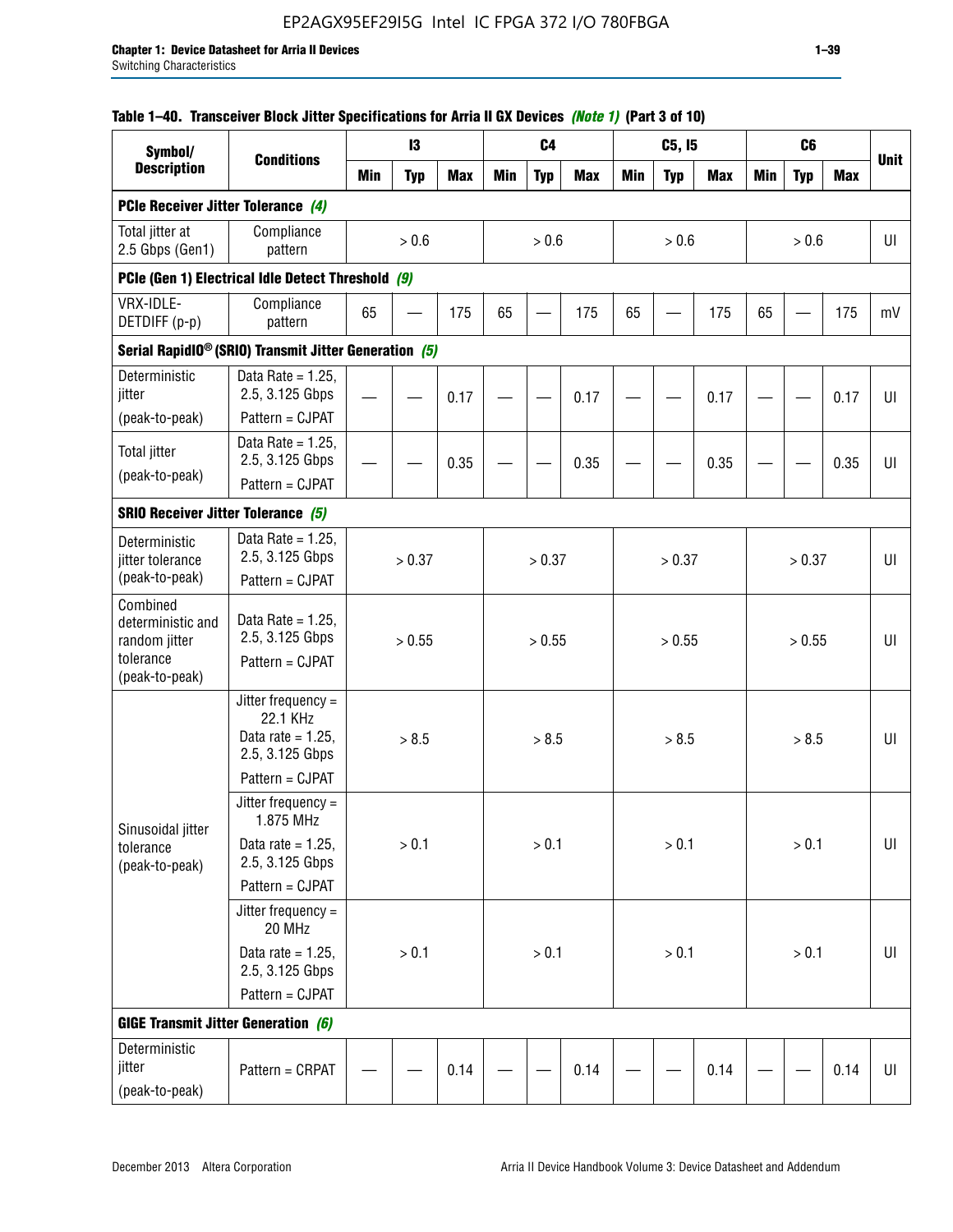| Symbol/                                                                       |                                                               |            | 13         |            |            | C <sub>4</sub> |            |            | C5, I5     |            |            | C <sub>6</sub> |            |             |
|-------------------------------------------------------------------------------|---------------------------------------------------------------|------------|------------|------------|------------|----------------|------------|------------|------------|------------|------------|----------------|------------|-------------|
| <b>Description</b>                                                            | <b>Conditions</b>                                             | <b>Min</b> | <b>Typ</b> | <b>Max</b> | <b>Min</b> | <b>Typ</b>     | <b>Max</b> | <b>Min</b> | <b>Typ</b> | <b>Max</b> | <b>Min</b> | <b>Typ</b>     | <b>Max</b> | <b>Unit</b> |
| <b>Total jitter</b>                                                           | Pattern = CRPAT                                               |            |            | 0.27       |            |                | 0.279      |            |            | 0.279      |            |                | 0.279      | UI          |
| (peak-to-peak)                                                                |                                                               |            |            | 9          |            |                |            |            |            |            |            |                |            |             |
| GIGE Receiver Jitter Tolerance (6)                                            |                                                               |            |            |            |            |                |            |            |            |            |            |                |            |             |
| Deterministic<br>jitter tolerance<br>(peak-to-peak)                           | Pattern = CJPAT                                               |            | > 0.4      |            |            | > 0.4          |            |            | > 0.4      |            |            | > 0.4          |            | UI          |
| Combined<br>deterministic and<br>random jitter<br>tolerance<br>(peak-to-peak) | Pattern = CJPAT                                               |            | > 0.66     |            |            | > 0.66         |            |            | > 0.66     |            |            | > 0.66         |            | UI          |
|                                                                               | <b>HiGig Transmit Jitter Generation (7)</b>                   |            |            |            |            |                |            |            |            |            |            |                |            |             |
| Deterministic<br>jitter                                                       | Data rate $=$<br>3.75 Gbps                                    |            |            | 0.17       |            |                | 0.17       |            |            |            |            |                |            | UI          |
| (peak-to-peak)                                                                | Pattern = CJPAT                                               |            |            |            |            |                |            |            |            |            |            |                |            |             |
| <b>Total jitter</b><br>(peak-to-peak)                                         | Data rate $=$<br>3.75 Gbps                                    |            |            | 0.35       |            |                | 0.35       |            |            |            |            |                |            | UI          |
|                                                                               | Pattern = CJPAT<br><b>HiGig Receiver Jitter Tolerance (7)</b> |            |            |            |            |                |            |            |            |            |            |                |            |             |
|                                                                               |                                                               |            |            |            |            |                |            |            |            |            |            |                |            |             |
| Deterministic<br>jitter tolerance                                             | Data rate $=$<br>3.75 Gbps                                    |            | > 0.37     |            |            | > 0.37         |            |            |            |            |            |                |            | U           |
| (peak-to-peak)                                                                | Pattern = CJPAT                                               |            |            |            |            |                |            |            |            |            |            |                |            |             |
| Combined<br>deterministic and<br>random jitter<br>tolerance                   | Data rate $=$<br>3.75 Gbps<br>Pattern = CJPAT                 |            | > 0.65     |            |            | > 0.65         |            |            |            |            |            |                |            | UI          |
| (peak-to-peak)                                                                |                                                               |            |            |            |            |                |            |            |            |            |            |                |            |             |
|                                                                               | Jitter frequency =<br>22.1 KHz                                |            |            |            |            |                |            |            |            |            |            |                |            |             |
|                                                                               | Data rate $=$<br>3.75 Gbps                                    |            | > 8.5      |            |            | > 8.5          |            |            |            |            |            |                |            | $U\vert$    |
|                                                                               | Pattern = CJPAT                                               |            |            |            |            |                |            |            |            |            |            |                |            |             |
| Sinusoidal jitter                                                             | Jitter frequency =<br>1.875MHz                                |            |            |            |            |                |            |            |            |            |            |                |            |             |
| tolerance<br>(peak-to-peak)                                                   | Data rate $=$<br>3.75 Gbps                                    |            | > 0.1      |            |            | > 0.1          |            |            |            |            |            |                |            | UI          |
|                                                                               | Pattern = CJPAT                                               |            |            |            |            |                |            |            |            |            |            |                |            |             |
|                                                                               | Jitter frequency =<br>20 MHz                                  |            |            |            |            |                |            |            |            |            |            |                |            |             |
|                                                                               | Data rate $=$<br>3.75 Gbps                                    |            | > 0.1      |            |            | $> 0.1$        |            |            |            |            |            |                |            | UI          |
|                                                                               | Pattern = CJPAT                                               |            |            |            |            |                |            |            |            |            |            |                |            |             |

## **Table 1–40. Transceiver Block Jitter Specifications for Arria II GX Devices** *(Note 1)* **(Part 4 of 10)**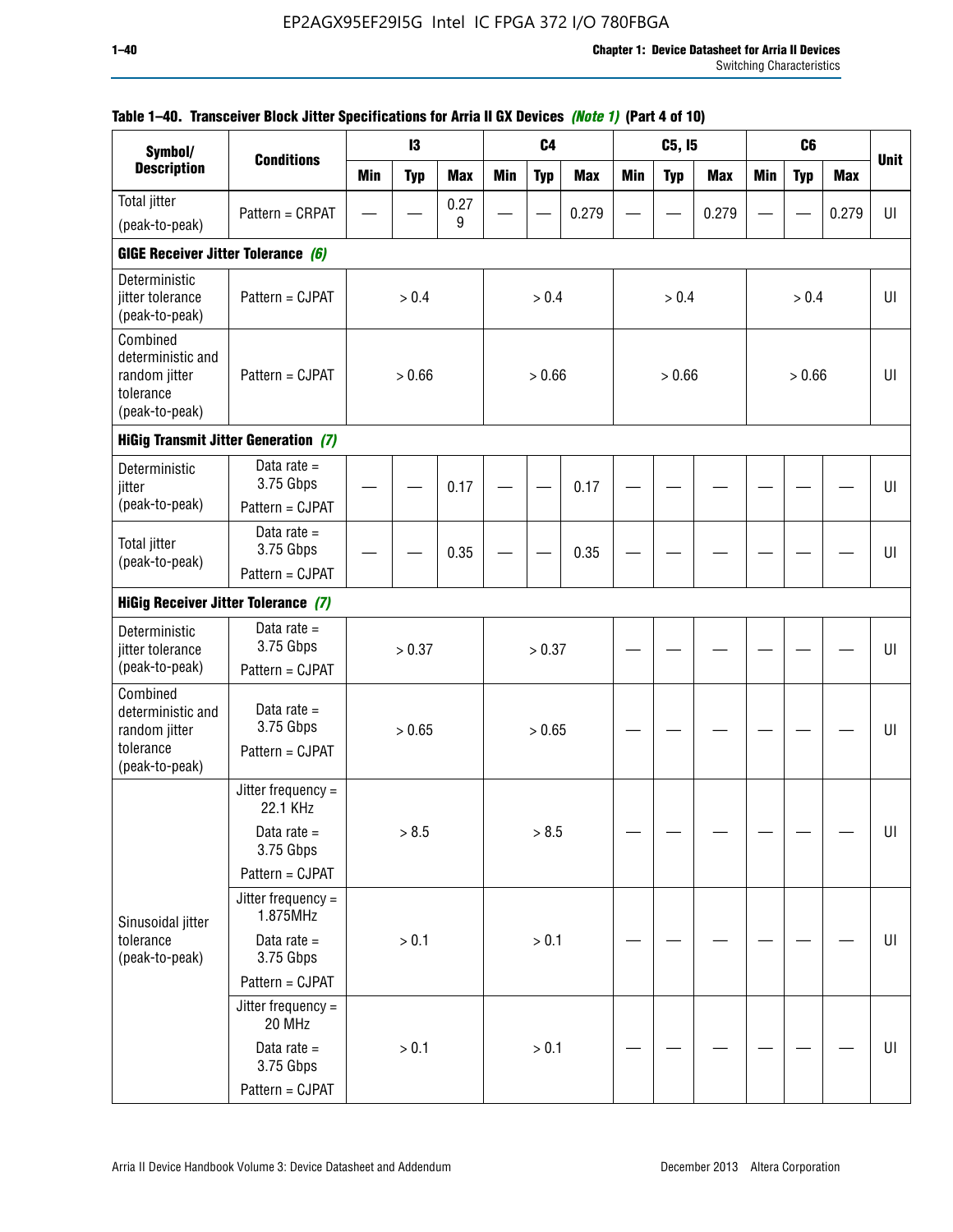## EP2AGX95EF29I5G Intel IC FPGA 372 I/O 780FBGA

| Symbol/                                          | <b>Conditions</b>                                                                                                           |            | 13         |            |            | C <sub>4</sub> |            |            | C5, I5     |            |            | C6         |            |             |
|--------------------------------------------------|-----------------------------------------------------------------------------------------------------------------------------|------------|------------|------------|------------|----------------|------------|------------|------------|------------|------------|------------|------------|-------------|
| <b>Description</b>                               |                                                                                                                             | <b>Min</b> | <b>Typ</b> | <b>Max</b> | <b>Min</b> | <b>Typ</b>     | <b>Max</b> | <b>Min</b> | <b>Typ</b> | <b>Max</b> | <b>Min</b> | <b>Typ</b> | <b>Max</b> | <b>Unit</b> |
|                                                  | <b>SDI Transmitter Jitter Generation (8)</b>                                                                                |            |            |            |            |                |            |            |            |            |            |            |            |             |
| Alignment jitter                                 | Data rate $=$<br>1.485 Gbps (HD)<br>pattern = Color<br>Bar Low-<br>frequency Roll-off<br>$= 100$ KHz                        | 0.2        |            |            | 0.2        |                |            | 0.2        |            |            | 0.2        |            |            | U           |
| (peak-to-peak)                                   | Data rate $=$<br>2.97 Gbps (3G)<br>pattern = Color<br>bar Low-<br>frequency Roll-off<br>$= 100$ KHz                         | 0.3        |            |            | 0.3        |                |            | 0.3        |            |            | 0.3        |            |            | $U\vert$    |
| SDI Receiver Jitter Tolerance (8)                |                                                                                                                             |            |            |            |            |                |            |            |            |            |            |            |            |             |
| Sinusoidal jitter<br>tolerance<br>(peak-to-peak) | Jitter frequency =<br>15 KHz<br>Data rate $=$<br>2.97 Gbps (3G)<br>$Pattern = single$<br>line scramble<br>color bar         |            | >2         |            |            | > 2            |            |            | >2         |            |            | > 2        |            | UI          |
|                                                  | Jitter frequency =<br><b>100 KHz</b><br>Data rate $=$<br>2.97 Gbps (3G)<br>$Pattern = single$<br>line scramble<br>color bar |            | > 0.3      |            |            | > 0.3          |            |            | > 0.3      |            |            | > 0.3      |            | UI          |
|                                                  | Jitter frequency =<br>148.5 MHz<br>Data rate $=$<br>2.97 Gbps (3G)<br>$Pattern = single$<br>line scramble<br>color bar      |            | > 0.3      |            |            | > 0.3          |            |            | > 0.3      |            |            | > 0.3      |            | UI          |

## **Table 1–40. Transceiver Block Jitter Specifications for Arria II GX Devices** *(Note 1)* **(Part 5 of 10)**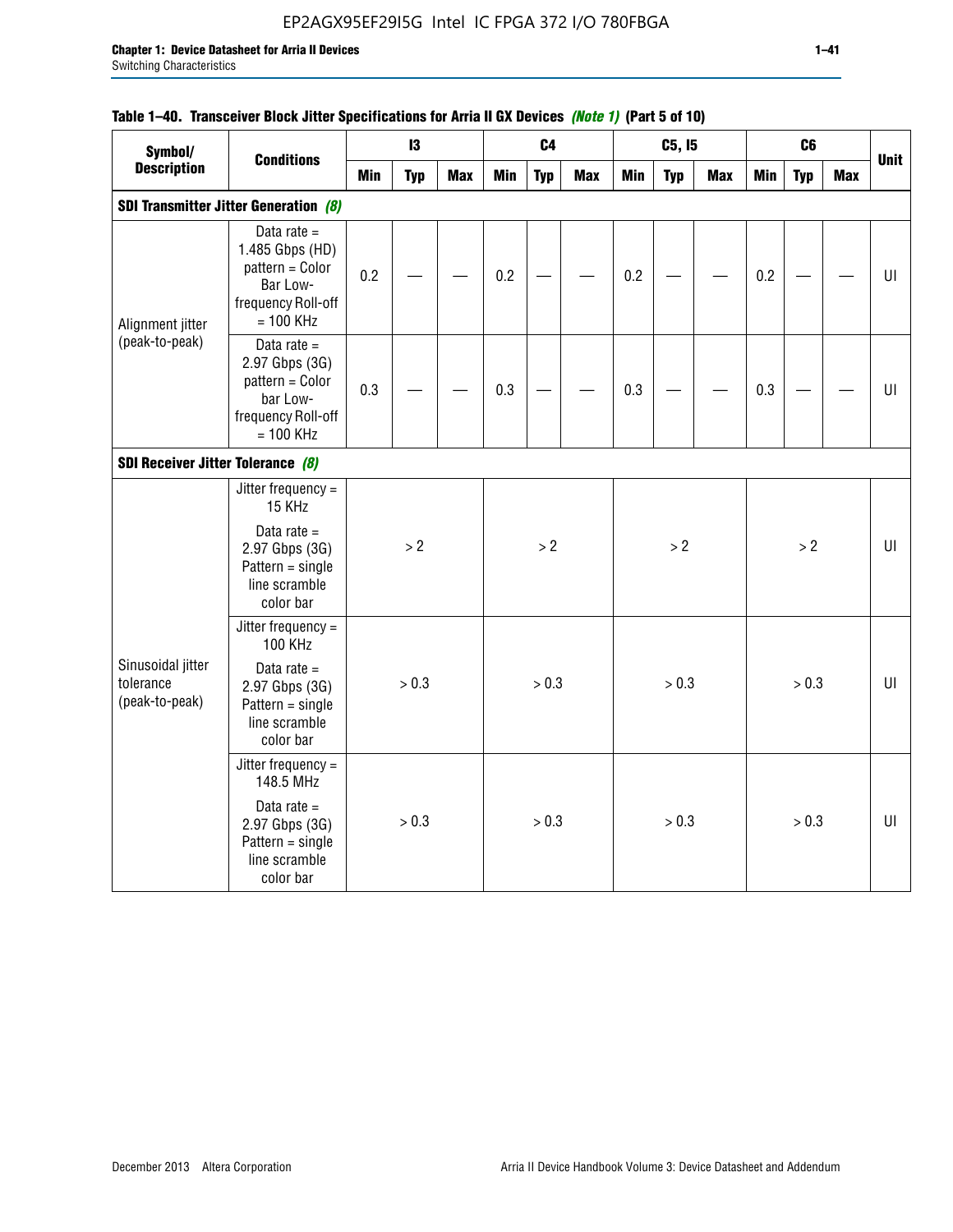| Symbol/<br><b>Conditions</b><br><b>Description</b>         |                                                                                                          |            | 13         |            |     | C <sub>4</sub> |            |            | C5, 15     |            |            | C <sub>6</sub> |            |                |
|------------------------------------------------------------|----------------------------------------------------------------------------------------------------------|------------|------------|------------|-----|----------------|------------|------------|------------|------------|------------|----------------|------------|----------------|
|                                                            |                                                                                                          | <b>Min</b> | <b>Typ</b> | <b>Max</b> | Min | <b>Typ</b>     | <b>Max</b> | <b>Min</b> | <b>Typ</b> | <b>Max</b> | <b>Min</b> | <b>Typ</b>     | <b>Max</b> | <b>Unit</b>    |
|                                                            | Jitter frequency =<br>20 KHz                                                                             |            |            |            |     |                |            |            |            |            |            |                |            |                |
|                                                            | Data rate $=$<br>1.485 Gbps (HD)<br>Pattern = $75%$<br>color bar                                         |            | >1         |            |     | >1             |            |            | >1         |            |            | >1             |            | UI             |
| Sinusoidal jitter<br>tolerance<br>(peak-to-peak)           | Jitter frequency =<br><b>100 KHz</b><br>Data rate = $1.485$<br>Gbps (HD)<br>Pattern = $75%$<br>color bar |            | > 0.2      |            |     | > 0.2          |            |            | > 0.2      |            |            | > 0.2          |            | $U\Gamma$      |
|                                                            | Jitter frequency =<br>148.5 MHz                                                                          |            |            |            |     |                |            |            |            |            |            |                |            |                |
|                                                            | Data rate $=$<br>1.485 Gbps (HD)<br>Pattern = 75%<br>color bar                                           |            | > 0.2      |            |     | > 0.2          |            |            | > 0.2      |            |            | > 0.2          |            | UI             |
|                                                            | <b>SATA Transmit Jitter Generation (10)</b>                                                              |            |            |            |     |                |            |            |            |            |            |                |            |                |
| Total jitter at<br>$1.5$ Gbps $(G1)$                       | Compliance<br>pattern                                                                                    |            | 0.55       |            |     |                | 0.55       |            |            | 0.55       |            |                | 0.55       | UI             |
| Deterministic<br>jitter at 1.5 Gbps<br>(G1)                | Compliance<br>pattern                                                                                    | 0.35       |            |            |     |                | 0.35       |            |            | 0.35       |            |                | 0.35       | $U\Gamma$      |
| Total jitter at<br>3.0 Gbps (G2)                           | Compliance<br>pattern                                                                                    |            |            | 0.55       |     |                | 0.55       |            |            | 0.55       |            |                | 0.55       | UI             |
| Deterministic<br>jitter at 3.0 Gbps<br>(G2)                | Compliance<br>pattern                                                                                    |            |            | 0.35       |     |                | 0.35       |            |            | 0.35       |            |                | 0.35       | $U\Gamma$      |
| Total jitter at<br>6.0 Gbps (G3)                           | Compliance<br>pattern                                                                                    |            |            | 0.52       |     |                |            |            |            |            |            |                |            | UI             |
| Random jitter at<br>6.0 Gbps (G3)                          | Compliance<br>pattern                                                                                    |            |            | 0.18       |     |                |            |            |            |            |            |                |            | UI             |
|                                                            | <b>SATA Receiver Jitter Tolerance</b> (10)                                                               |            |            |            |     |                |            |            |            |            |            |                |            |                |
| <b>Total jitter</b><br>tolerance at<br>$1.5$ Gbps $(G1)$   | Compliance<br>pattern                                                                                    | > 0.65     |            |            |     | > 0.65         |            |            | > 0.65     |            |            | > 0.65         |            | $\sf{U}\sf{I}$ |
| Deterministic<br>jitter tolerance at<br>$1.5$ Gbps $(G1)$  | Compliance<br>pattern                                                                                    | > 0.35     |            |            |     | > 0.35         |            |            | > 0.35     |            |            | > 0.35         |            | $\sf{U}\sf{I}$ |
| <b>SSC</b> modulation<br>frequency at<br>$1.5$ Gbps $(G1)$ | Compliance<br>pattern                                                                                    |            | 33         |            |     | 33             |            |            | 33         |            |            | 33             |            | kHz            |

## **Table 1–40. Transceiver Block Jitter Specifications for Arria II GX Devices** *(Note 1)* **(Part 6 of 10)**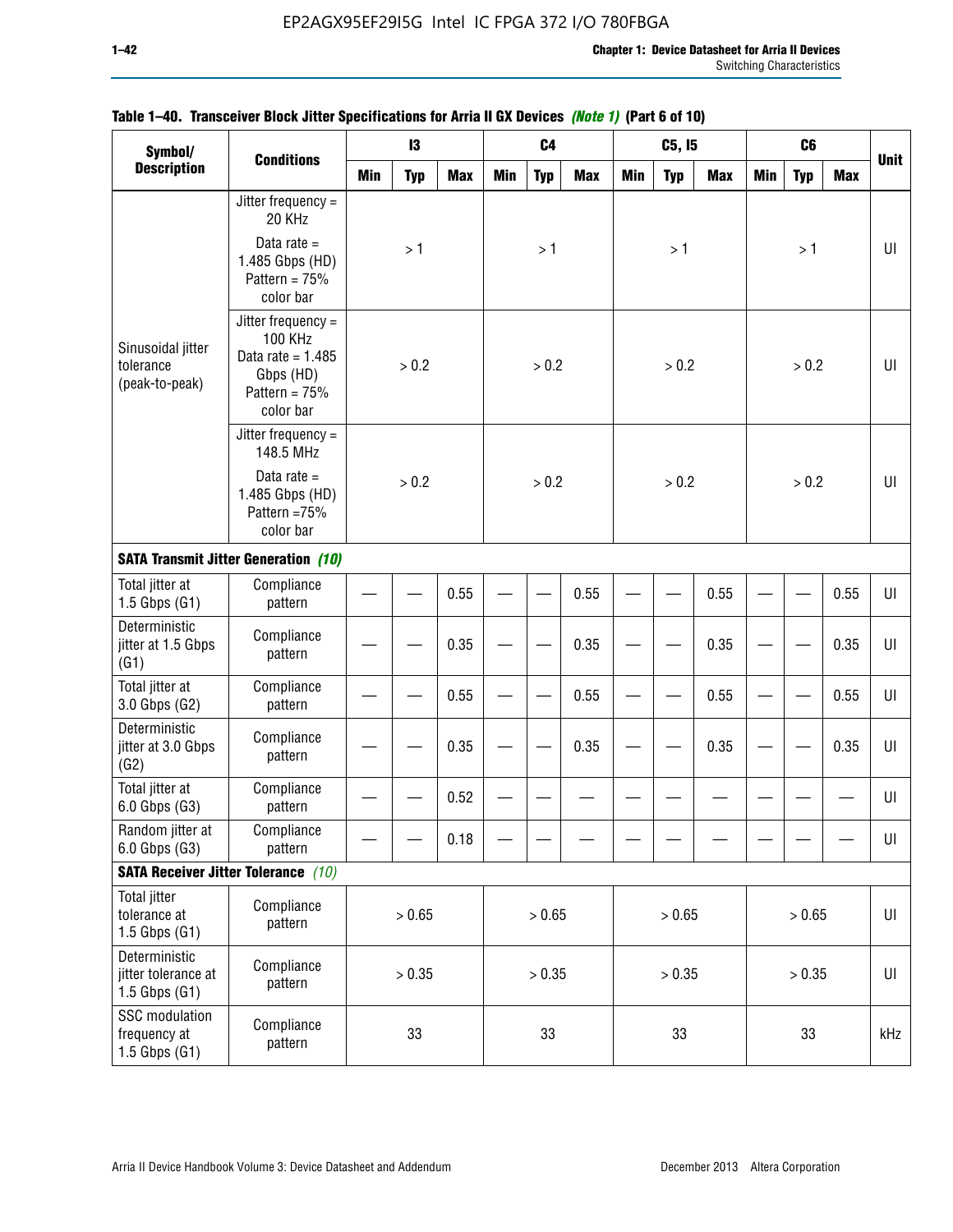| Symbol/                                                    |                       |            | 13         |            |            | C <sub>4</sub> |            |            | C5, 15     |            |            | C <sub>6</sub> |            |             |
|------------------------------------------------------------|-----------------------|------------|------------|------------|------------|----------------|------------|------------|------------|------------|------------|----------------|------------|-------------|
| <b>Description</b>                                         | <b>Conditions</b>     | <b>Min</b> | <b>Typ</b> | <b>Max</b> | <b>Min</b> | <b>Typ</b>     | <b>Max</b> | <b>Min</b> | <b>Typ</b> | <b>Max</b> | <b>Min</b> | <b>Typ</b>     | <b>Max</b> | <b>Unit</b> |
| <b>SSC</b> modulation<br>deviation at<br>$1.5$ Gbps $(G1)$ | Compliance<br>pattern |            | 5700       |            |            | 5700           |            |            | 5700       |            |            | 5700           |            | ppm         |
| RX differential<br>skew at 1.5 Gbps<br>(G1)                | Compliance<br>pattern |            | 80         |            |            | 80             |            |            | 80         |            |            | 80             |            | ps          |
| RX AC common<br>mode voltage at<br>1.5 Gbps $(G1)$         | Compliance<br>pattern |            | 150        |            |            | 150            |            |            | 150        |            |            | 150            |            | mV          |
| Total jitter<br>tolerance at<br>3.0 Gbps (G2)              | Compliance<br>pattern |            | > 0.65     |            |            | > 0.65         |            |            | > 0.65     |            |            | > 0.65         |            | UI          |
| Deterministic<br>jitter tolerance at<br>3.0 Gbps (G2)      | Compliance<br>pattern |            | > 0.35     |            |            | > 0.35         |            |            | > 0.35     |            |            | > 0.35         |            | UI          |
| <b>SSC</b> modulation<br>frequency at<br>3.0 Gbps (G2)     | Compliance<br>pattern |            | 33         |            |            | 33             |            |            | 33         |            |            | 33             |            | kHz         |
| <b>SSC</b> modulation<br>deviation at<br>3.0 Gbps (G2)     | Compliance<br>pattern |            | 5700       |            |            | 5700           |            |            | 5700       |            |            | 5700           |            | ppm         |
| RX differential<br>skew at 3.0 Gbps<br>(G2)                | Compliance<br>pattern |            | 75         |            |            | 75             |            |            | 75         |            |            | 75             |            | ps          |
| RX AC common<br>mode voltage at<br>3.0 Gbps (G2)           | Compliance<br>pattern |            | 150        |            |            | 150            |            |            | 150        |            |            | 150            |            | mV          |
| <b>Total jitter</b><br>tolerance at<br>6.0 Gbps (G3)       | Compliance<br>pattern |            | > 0.60     |            |            | > 0.60         |            |            | > 0.60     |            |            | > 0.60         |            | UI          |
| Random jitter<br>tolerance at<br>6.0 Gbps (G3)             | Compliance<br>pattern |            | > 0.18     |            |            | > 0.18         |            |            | > 0.18     |            |            | > 0.18         |            | UI          |
| <b>SSC</b> modulation<br>frequency at<br>6.0 Gbps (G3)     | Compliance<br>pattern |            | 33         |            |            | 33             |            |            | 33         |            |            | 33             |            | kHz         |
| <b>SSC</b> modulation<br>deviation at<br>6.0 Gbps (G3)     | Compliance<br>pattern | 5700       |            |            |            | 5700           |            |            | 5700       |            |            | 5700           |            | ppm         |
| RX differential<br>skew at 6.0 Gbps<br>(G3)                | Compliance<br>pattern | 30         |            |            |            | 30             |            |            | $30\,$     |            |            | 30             |            | ps          |
| RX AC common<br>mode voltage at<br>6.0 Gbps (G3)           | Compliance<br>pattern |            | 100        |            |            | 100            |            |            | 100        |            |            | 100            |            | mV          |

| Table 1–40. Transceiver Block Jitter Specifications for Arria II GX Devices (Note 1) (Part 7 of 10) |
|-----------------------------------------------------------------------------------------------------|
|-----------------------------------------------------------------------------------------------------|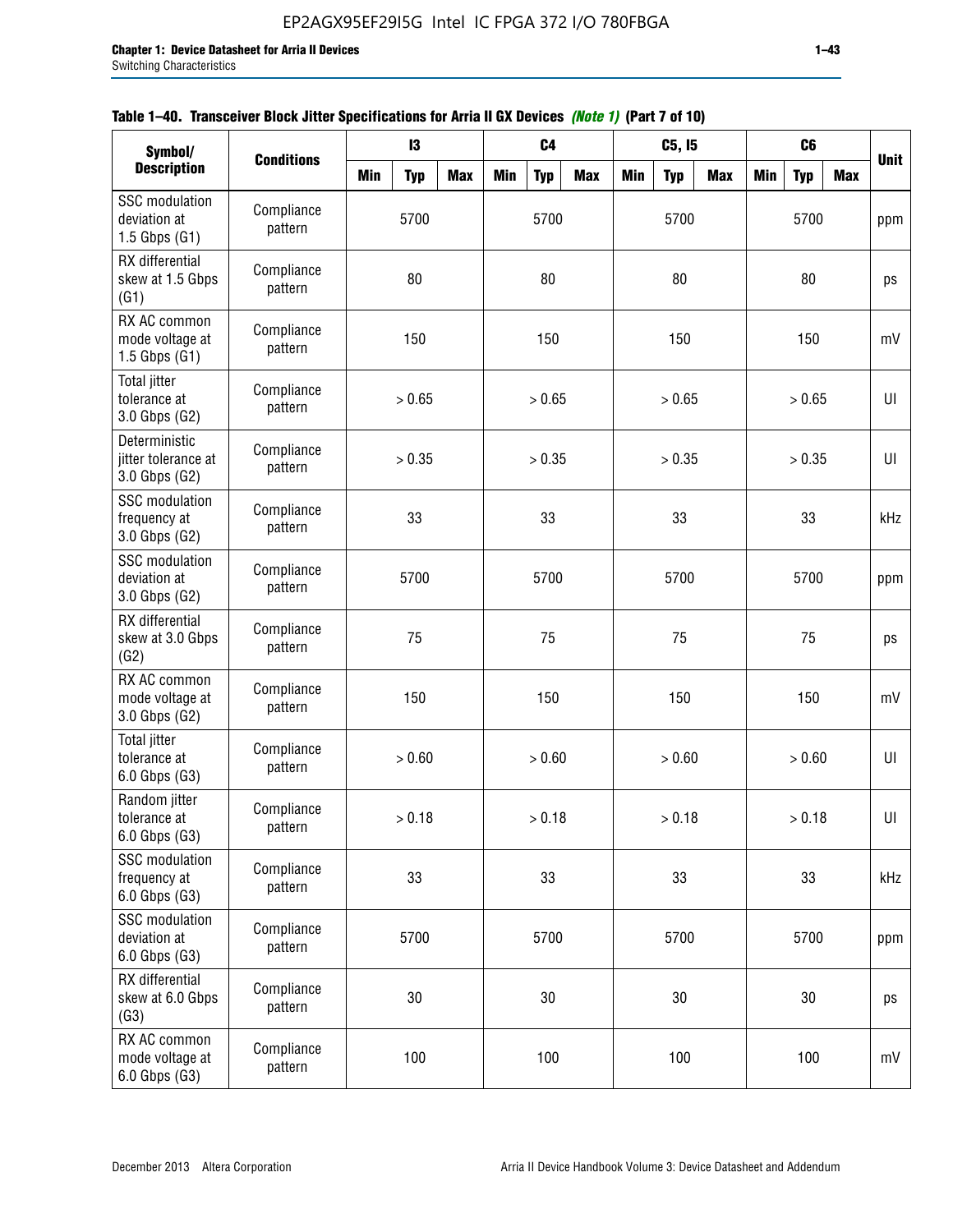| Symbol/                                                                |                                                          |            | 13         |            |     | C <sub>4</sub> |            |            | C5, I5     |            |            | C <sub>6</sub> |            |             |
|------------------------------------------------------------------------|----------------------------------------------------------|------------|------------|------------|-----|----------------|------------|------------|------------|------------|------------|----------------|------------|-------------|
| <b>Description</b>                                                     | <b>Conditions</b>                                        | <b>Min</b> | <b>Typ</b> | <b>Max</b> | Min | <b>Typ</b>     | <b>Max</b> | <b>Min</b> | <b>Typ</b> | <b>Max</b> | <b>Min</b> | <b>Typ</b>     | <b>Max</b> | <b>Unit</b> |
|                                                                        | <b>CPRI Transmit Jitter Generation</b> (11)              |            |            |            |     |                |            |            |            |            |            |                |            |             |
|                                                                        | E.6.HV, E.12.HV                                          |            |            | 0.27       |     |                |            |            |            |            |            |                |            |             |
|                                                                        | Pattern = CJPAT                                          |            |            | 9          |     |                | 0.279      |            |            | 0.279      |            |                | 0.279      | $U\vert$    |
| <b>Total jitter</b>                                                    | E.6.LV, E.12.LV,                                         |            |            |            |     |                |            |            |            |            |            |                |            |             |
|                                                                        | E.24.LV, E.30.LV                                         |            |            | 0.35       |     |                | 0.35       |            |            | 0.35       |            |                | 0.35       | UI          |
|                                                                        | Pattern = CJTPAT                                         |            |            |            |     |                |            |            |            |            |            |                |            |             |
|                                                                        | E.6.HV, E.12.HV                                          |            |            | 0.14       |     |                | 0.14       |            |            | 0.14       |            |                | 0.14       | UI          |
| Deterministic                                                          | Pattern = CJPAT                                          |            |            |            |     |                |            |            |            |            |            |                |            |             |
| jitter                                                                 | E.6.LV, E.12.LV,<br>E.24.LV, E.30.LV                     |            |            | 0.17       |     |                | 0.17       |            |            | 0.17       |            |                | 0.17       | UI          |
|                                                                        | Pattern = CJTPAT                                         |            |            |            |     |                |            |            |            |            |            |                |            |             |
|                                                                        | <b>CPRI Receiver Jitter Tolerance</b> (11)               |            |            |            |     |                |            |            |            |            |            |                |            |             |
| <b>Total jitter</b>                                                    | E.6.HV, E.12.HV                                          |            |            |            |     |                |            |            |            |            |            |                |            | UI          |
| tolerance                                                              | Pattern = CJPAT                                          |            | > 0.66     |            |     | > 0.66         |            |            | > 0.66     |            |            | > 0.66         |            |             |
| Deterministic                                                          | E.6.HV, E.12.HV                                          |            |            |            |     | > 0.4          |            |            | > 0.4      |            |            | > 0.4          |            | U           |
| jitter tolerance                                                       | Pattern = CJPAT                                          | > 0.4      |            |            |     |                |            |            |            |            |            |                |            |             |
|                                                                        | E.6.LV, E.12.LV,<br>E.24.LV, E.30.LV                     |            | > 0.65     |            |     | > 0.65         |            |            | > 0.65     |            |            | > 0.65         |            | UI          |
| <b>Total jitter</b>                                                    | Pattern = CJTPAT                                         |            |            |            |     |                |            |            |            |            |            |                |            |             |
| tolerance                                                              | E.60.LV                                                  |            |            |            |     |                |            |            |            |            |            |                |            |             |
|                                                                        | Pattern = PRBS31                                         |            | > 0.6      |            |     |                |            |            |            |            |            |                |            | UI          |
|                                                                        | E.6.LV, E.12.LV,<br>E.24.LV, E.30.LV                     |            | > 0.37     |            |     | > 0.37         |            |            | > 0.37     |            |            | > 0.37         |            | UI          |
| Deterministic<br>jitter tolerance                                      | Pattern = CJTPAT                                         |            |            |            |     |                |            |            |            |            |            |                |            |             |
|                                                                        | E.60.LV<br>Pattern = PRBS31                              |            | > 0.45     |            |     |                |            |            |            |            |            |                |            | UI          |
| Combined<br>deterministic and<br>random jitter<br>tolerance            | E.6.LV, E.12.LV,<br>E.24.LV, E.30.LV<br>Pattern = CJTPAT |            | > 0.55     |            |     | > 0.55         |            |            | > 0.55     |            |            | > 0.55         |            | UI          |
|                                                                        | <b>OBSAI Transmit Jitter Generation</b> (12)             |            |            |            |     |                |            |            |            |            |            |                |            |             |
| Total jitter at<br>768 Mbps,<br>1536 Mbps, and<br>3072 Mbps            | $REFCLK =$<br>153.6 MHz<br>Pattern = CJPAT               |            |            | 0.35       |     |                | 0.35       |            |            | 0.35       |            |                | 0.35       | UI          |
| Deterministic<br>jitter at<br>768 Mbps,<br>1536 Mbps, and<br>3072 Mbps | $REFCLK =$<br>153.6 MHz<br>Pattern = CJPAT               |            |            | 0.17       |     |                | 0.17       |            |            | 0.17       |            |                | 0.17       | UI          |

## **Table 1–40. Transceiver Block Jitter Specifications for Arria II GX Devices** *(Note 1)* **(Part 8 of 10)**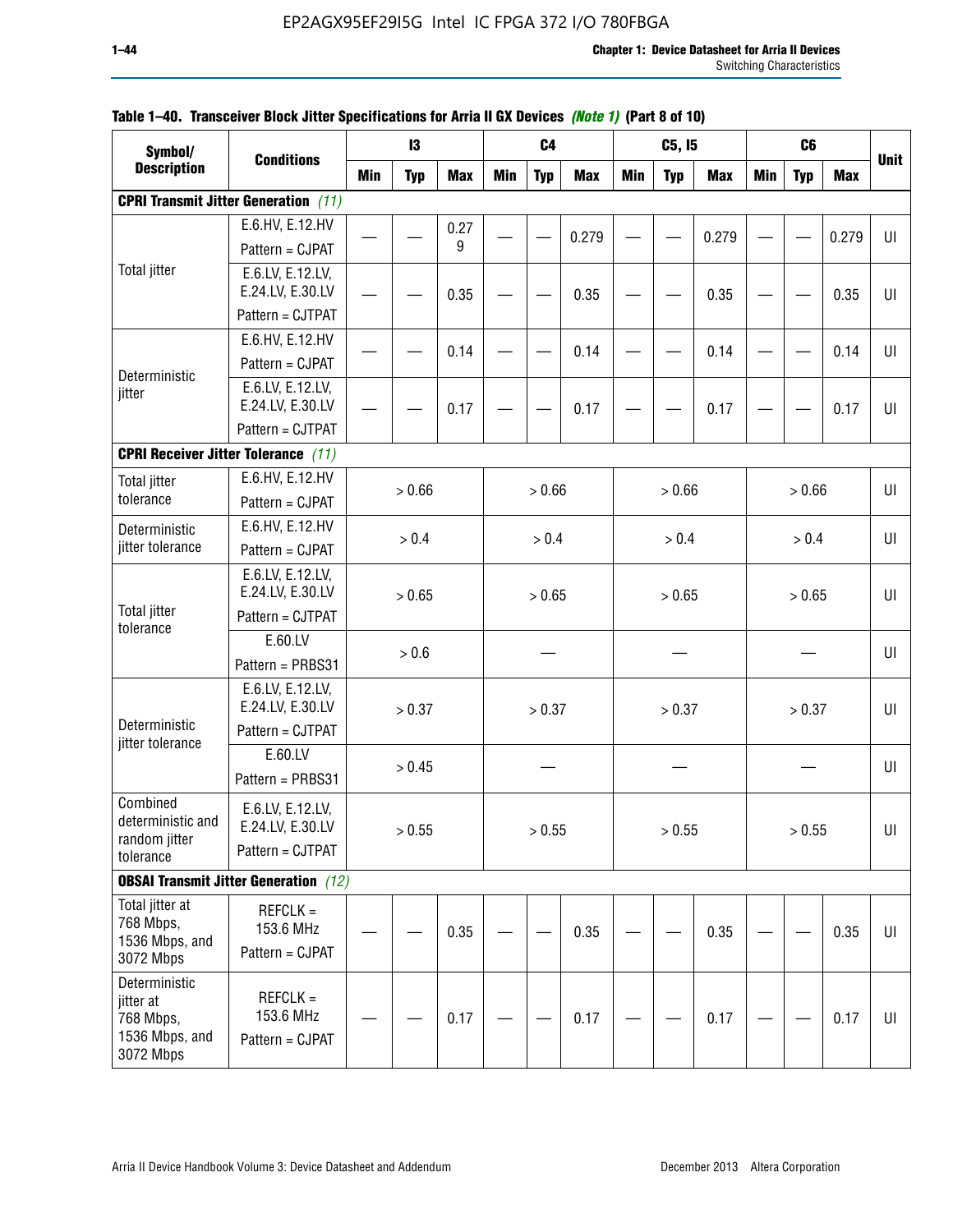## **Table 1–40. Transceiver Block Jitter Specifications for Arria II GX Devices** *(Note 1)* **(Part 9 of 10)**

| Symbol/                                                                                                    | <b>Conditions</b>                                   |     | $\mathbf{13}$ |            |     | C <sub>4</sub> |     |     | C5, I5     |     |     | C <sub>6</sub> |     | <b>Unit</b> |
|------------------------------------------------------------------------------------------------------------|-----------------------------------------------------|-----|---------------|------------|-----|----------------|-----|-----|------------|-----|-----|----------------|-----|-------------|
| <b>Description</b>                                                                                         |                                                     | Min | <b>Typ</b>    | <b>Max</b> | Min | <b>Typ</b>     | Max | Min | <b>Typ</b> | Max | Min | <b>Typ</b>     | Max |             |
|                                                                                                            | <b>OBSAI Receiver Jitter Tolerance</b> (12)         |     |               |            |     |                |     |     |            |     |     |                |     |             |
| Deterministic<br>jitter tolerance at<br>768 Mbps,<br>1536 Mbps, and<br>3072 Mbps                           | Pattern = CJPAT                                     |     | > 0.37        |            |     | > 0.37         |     |     | > 0.37     |     |     | > 0.37         |     | UI          |
| Combined<br>deterministic and<br>random jitter<br>tolerance at<br>768 Mbps,<br>1536 Mbps, and<br>3072 Mbps | Pattern = CJPAT                                     |     | > 0.55        |            |     | > 0.55         |     |     | > 0.55     |     |     | > 0.55         |     | UI          |
|                                                                                                            | Jitter frequency $=$<br>5.4 KHz                     |     | > 8.5         |            |     | > 8.5          |     |     | > 8.5      |     |     | > 8.5          |     | UI          |
| Sinusoidal jitter                                                                                          | Pattern = CJPAT                                     |     |               |            |     |                |     |     |            |     |     |                |     |             |
| tolerance at<br>768 Mbps                                                                                   | Jitter frequency =<br>460.8 KHz to 20<br><b>MHz</b> |     | > 0.1         |            |     | > 0.1          |     |     | > 0.1      |     |     | > 0.1          |     | UI          |
|                                                                                                            | Pattern = CJPAT                                     |     |               |            |     |                |     |     |            |     |     |                |     |             |
|                                                                                                            | Jitter frequency =<br>10.9 KHz                      |     | > 8.5         |            |     | > 8.5          |     |     | > 8.5      |     |     | > 8.5          |     | UI          |
| Sinusoidal jitter                                                                                          | Pattern = CJPAT                                     |     |               |            |     |                |     |     |            |     |     |                |     |             |
| tolerance at<br>1536 Mbps                                                                                  | Jitter frequency =<br>921.6 KHz to 20<br><b>MHz</b> |     | > 0.1         |            |     | > 0.1          |     |     | > 0.1      |     |     | > 0.1          |     | UI          |
|                                                                                                            | Pattern = CJPAT                                     |     |               |            |     |                |     |     |            |     |     |                |     |             |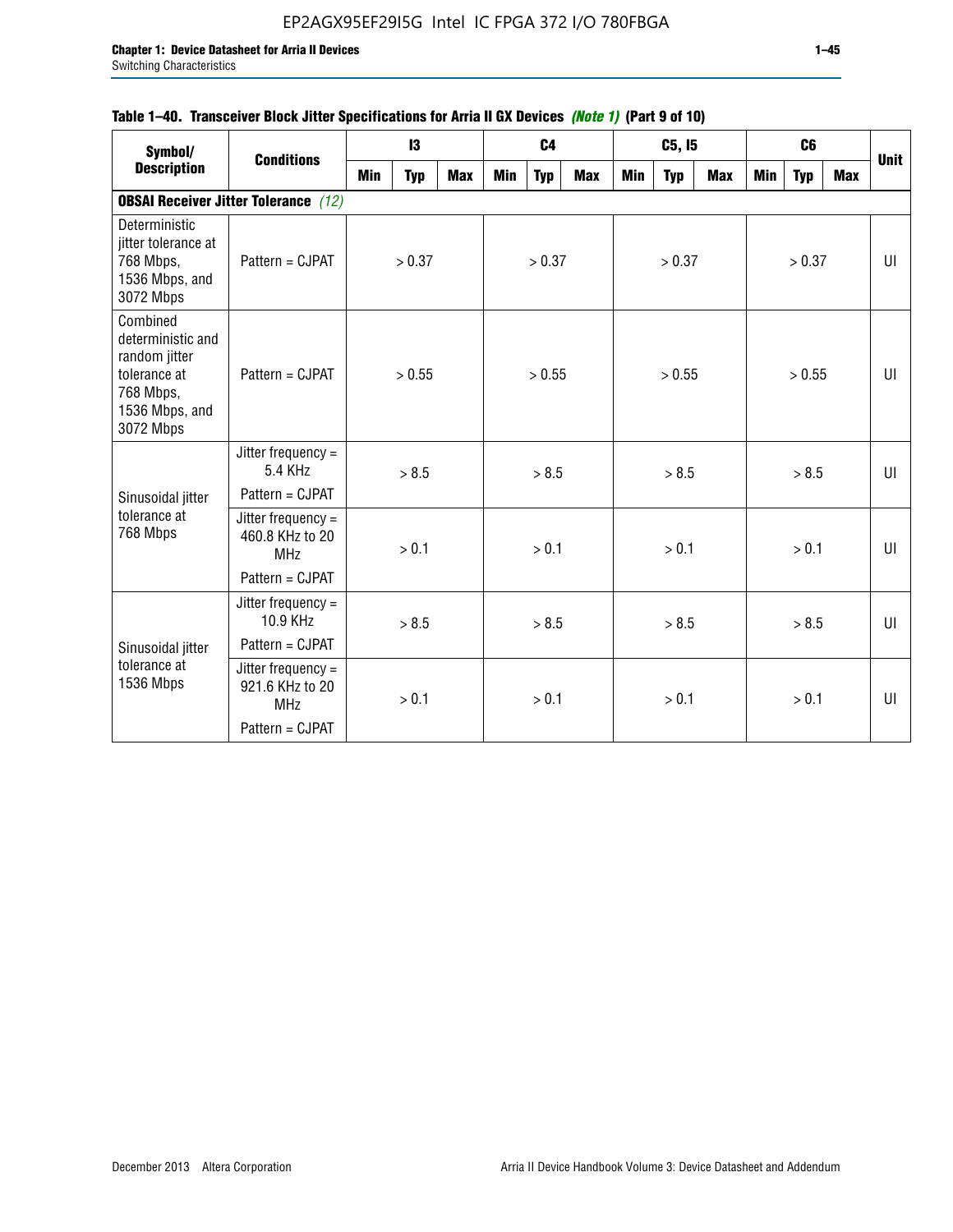| Symbol/                                        | <b>Conditions</b>                                      | 13  |       | C4         |            | C5, I5     |            |     | C6         |            |     | <b>Unit</b> |     |    |
|------------------------------------------------|--------------------------------------------------------|-----|-------|------------|------------|------------|------------|-----|------------|------------|-----|-------------|-----|----|
| <b>Description</b>                             |                                                        | Min | Typ   | <b>Max</b> | <b>Min</b> | <b>Typ</b> | <b>Max</b> | Min | <b>Typ</b> | <b>Max</b> | Min | <b>Typ</b>  | Max |    |
| Sinusoidal jitter<br>tolerance at<br>3072 Mbps | Jitter frequency =<br>21.8 KHz                         |     | > 8.5 |            |            | > 8.5      |            |     | > 8.5      |            |     | > 8.5       |     | UI |
|                                                | Pattern = CJPAT                                        |     |       |            |            |            |            |     |            |            |     |             |     |    |
|                                                | Jitter frequency $=$<br>1843.2 KHz to 20<br><b>MHz</b> |     | > 0.1 |            |            | > 0.1      |            |     | > 0.1      |            |     | > 0.1       |     | UI |
|                                                | Pattern = CJPAT                                        |     |       |            |            |            |            |     |            |            |     |             |     |    |

### **Table 1–40. Transceiver Block Jitter Specifications for Arria II GX Devices** *(Note 1)* **(Part 10 of 10)**

**Notes to Table 1–40:**

(1) Dedicated refclk pins are used to drive the input reference clocks. The jitter numbers are valid for the stated conditions only.

(2) The jitter numbers for SONET/SDH are compliant to the GR-253-CORE Issue 3 Specification.

(3) The jitter numbers for XAUI are compliant to the IEEE802.3ae-2002 Specification.

(4) The jitter numbers for PCIe are compliant to the PCIe Base Specification 2.0.

(5) The jitter numbers for SRIO are compliant to the RapidIO Specification 1.3.

(6) The jitter numbers for GIGE are compliant to the IEEE802.3-2002 Specification.

(7) The jitter numbers for HiGig are compliant to the IEEE802.3ae-2002 Specification.

(8) The HD-SDI and 3G-SDI jitter numbers are compliant to the SMPTE292M and SMPTE424M Specifications.

(9) Arria II PCIe receivers are compliant to this specification provided the VTX\_CM-DC-ACTIVEIDLE-DELTA of the upstream transmitter is less than 50 mV.

(10) The jitter numbers for Serial Advanced Technology Attachment (SATA) are compliant to the Serial ATA Revision 3.0 Specification.

(11) The jitter numbers for Common Public Radio Interface (CPRI) are compliant to the CPRI Specification V3.0.

(12) The jitter numbers for Open Base Station Architecture Initiative (OBSAI) are compliant to the OBSAI RP3 Specification V4.1.

Table 1–41 lists the transceiver jitter specifications for all supported protocols for Arria II GZ devices.

#### **Table 1–41. Transceiver Block Jitter Specifications for Arria II GZ Devices** *(Note 1)***,** *(2)* **(Part 1 of 7)**

| Symbol/                                         |                                |     | $-C3$ and $-I3$ |            |       | $-C4$ and $-I4$ |      |             |  |
|-------------------------------------------------|--------------------------------|-----|-----------------|------------|-------|-----------------|------|-------------|--|
| <b>Description</b>                              | <b>Conditions</b>              | Min | <b>Typ</b>      | <b>Max</b> | Min   | <b>Typ</b>      | Max  | <b>Unit</b> |  |
| <b>SONET/SDH Transmit Jitter Generation (3)</b> |                                |     |                 |            |       |                 |      |             |  |
| Peak-to-peak jitter at<br>622.08 Mbps           | Pattern = $PRBS15$             |     |                 | 0.1        |       |                 | 0.1  | UI          |  |
| RMS jitter at 622.08 Mbps                       | Pattern = PRBS15               |     |                 | 0.01       |       |                 | 0.01 | UI          |  |
| Peak-to-peak jitter at 2488.32<br><b>Mbps</b>   | Pattern = $PRBS15$             |     |                 | 0.1        |       |                 | 0.1  | UI          |  |
| RMS jitter at 2488.32 Mbps                      | Pattern = PRBS15               |     |                 | 0.01       |       |                 | 0.01 | UI          |  |
| <b>SONET/SDH Receiver Jitter Tolerance (3)</b>  |                                |     |                 |            |       |                 |      |             |  |
|                                                 | Jitter frequency = $0.03$ KHz  |     | >15             |            |       | >15             |      | UI          |  |
|                                                 | Pattern = $PRBS15$             |     |                 |            |       |                 |      |             |  |
| Jitter tolerance at 622.08 Mbps                 | Jitter frequency $=$<br>25 KHZ |     | > 1.5           |            | > 1.5 |                 |      | UI          |  |
|                                                 | Pattern = PRBS15               |     |                 |            |       |                 |      |             |  |
|                                                 | Jitter frequency = 250 KHz     |     | > 0.15          |            |       |                 |      | UI          |  |
|                                                 | Pattern = PRBS15               |     |                 |            |       | > 0.15          |      |             |  |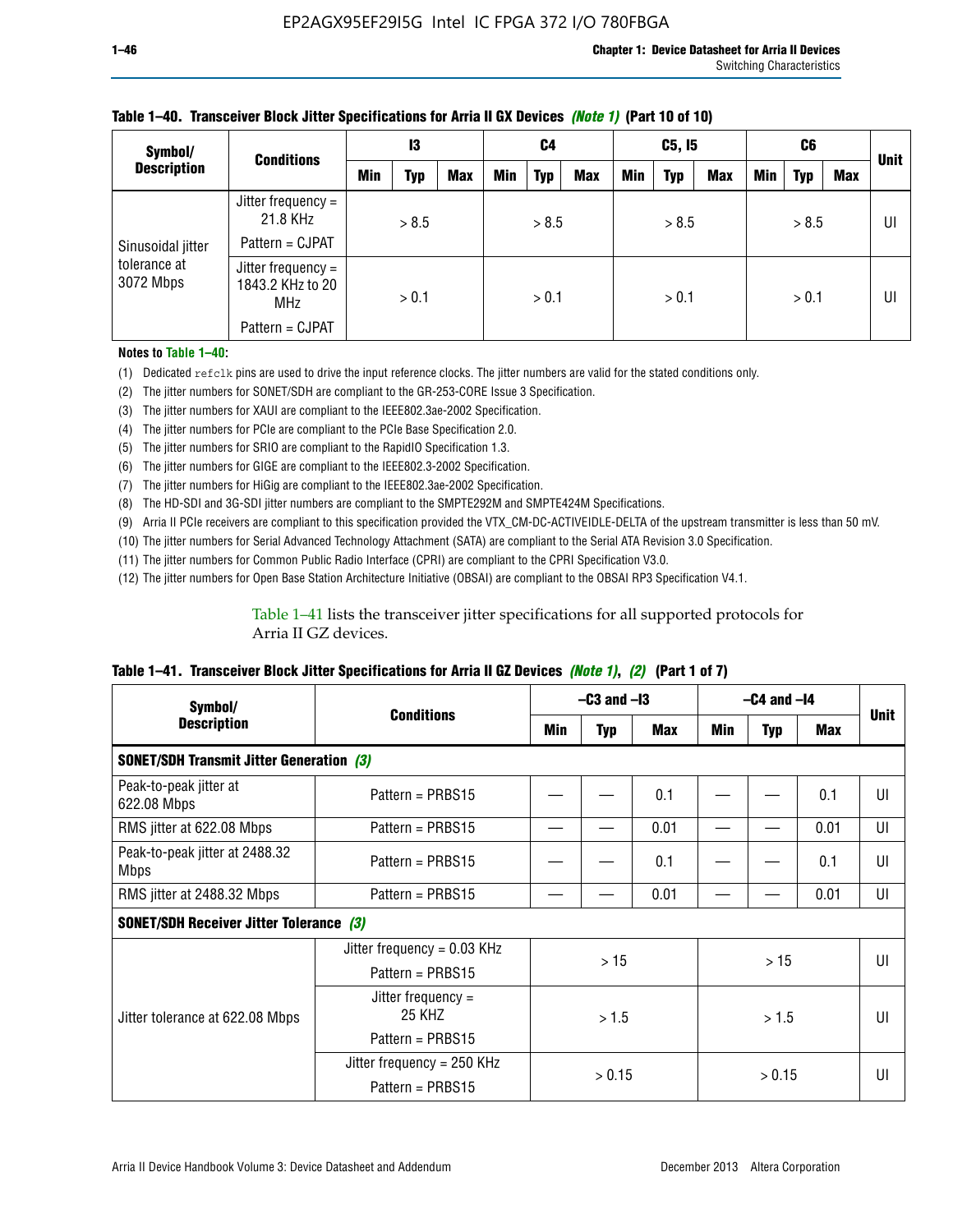| Symbol/                                           |                               |                          | $-C3$ and $-I3$          |            |                          | $-C4$ and $-I4$          |            |             |
|---------------------------------------------------|-------------------------------|--------------------------|--------------------------|------------|--------------------------|--------------------------|------------|-------------|
| <b>Description</b>                                | <b>Conditions</b>             | Min                      | <b>Typ</b>               | <b>Max</b> | <b>Min</b>               | <b>Typ</b>               | <b>Max</b> | <b>Unit</b> |
|                                                   | Jitter frequency = $0.06$ KHz |                          |                          |            |                          |                          |            |             |
|                                                   | Pattern = PRBS15              |                          | $>15$                    |            |                          | $>15$                    |            | UI          |
|                                                   | Jitter frequency = 100 KHZ    |                          |                          |            |                          |                          |            |             |
|                                                   | Pattern = PRBS15              |                          | > 1.5                    |            |                          | > 1.5                    |            | UI          |
| Jitter tolerance at 2488.32 Mbps                  | Jitter frequency =<br>1 MHz   |                          | > 0.15                   |            | > 0.15                   |                          |            | UI          |
|                                                   | Pattern = PRBS15              |                          |                          |            |                          |                          |            |             |
|                                                   | Jitter frequency = 10 MHz     |                          | > 0.15                   |            |                          | > 0.15                   |            | UI          |
|                                                   | Pattern = PRBS15              |                          |                          |            |                          |                          |            |             |
| Fibre Channel Transmit Jitter Generation (4), (5) |                               |                          |                          |            |                          |                          |            |             |
| Total jitter FC-1                                 | Pattern = CRPAT               | $\overline{\phantom{0}}$ | $\overline{\phantom{0}}$ | 0.23       | $\overline{\phantom{0}}$ |                          | 0.23       | UI          |
| Deterministic jitter FC-1                         | Pattern = CRPAT               |                          |                          | 0.11       |                          |                          | 0.11       | UI          |
| Total jitter FC-2                                 | Pattern = CRPAT               |                          |                          | 0.33       | $\overline{\phantom{0}}$ |                          | 0.33       | UI          |
| Deterministic jitter FC-2                         | Pattern = CRPAT               | $\overline{\phantom{0}}$ | $\overline{\phantom{0}}$ | 0.2        | $\overline{\phantom{0}}$ | $\overline{\phantom{0}}$ | 0.2        | UI          |
| Total jitter FC-4                                 | Pattern = CRPAT               | $\overline{\phantom{0}}$ | $\overline{\phantom{0}}$ | 0.52       | $\overline{\phantom{0}}$ | $\overline{\phantom{0}}$ | 0.52       | UI          |
| Deterministic jitter FC-4                         | Pattern = CRPAT               | 0.33                     |                          |            |                          | 0.33                     | UI         |             |
| Fibre Channel Receiver Jitter Tolerance (4), (6)  |                               |                          |                          |            |                          |                          |            |             |
| Deterministic jitter FC-1                         | Pattern = CJTPAT              | > 0.37                   |                          |            | > 0.37                   |                          | UI         |             |
| Random jitter<br>$FC-1$                           | Pattern = CJTPAT              |                          | > 0.31                   |            | > 0.31                   |                          |            | UI          |
| Sinusoidal jitter FC-1                            | Fc/25000                      | > 1.5                    |                          | > 1.5      |                          |                          | UI         |             |
|                                                   | Fc/1667                       |                          | > 0.1                    |            |                          | > 0.1                    |            | UI          |
| Deterministic jitter FC-2                         | Pattern = CJTPAT              |                          | > 0.33                   |            |                          | > 0.33                   |            | UI          |
| Random jitter<br>$FC-2$                           | Pattern = CJTPAT              |                          | > 0.29                   |            |                          | > 0.29                   |            | UI          |
|                                                   | Fc/25000                      |                          | > 1.5                    |            |                          | > 1.5                    |            | UI          |
| Sinusoidal jitter FC-2                            | Fc/1667                       |                          | > 0.1                    |            |                          | $> 0.1$                  |            | UI          |
| Deterministic jitter FC-4                         | Pattern = CJTPAT              |                          | > 0.33                   |            |                          | > 0.33                   |            | UI          |
| Random jitter FC-4                                | Pattern = CJTPAT              |                          | > 0.29                   |            |                          | > 0.29                   |            | UI          |
| Sinusoidal jitter FC-4                            | Fc/25000                      |                          | > 1.5                    |            |                          | >1.5                     |            | UI          |
|                                                   | Fc/1667                       |                          | > 0.1                    |            |                          | > 0.1                    |            | UI          |
| XAUI Transmit Jitter Generation (7)               |                               |                          |                          |            |                          |                          |            |             |
| Total jitter at 3.125 Gbps                        | Pattern = CJPAT               |                          |                          | 0.3        |                          |                          | 0.3        | UI          |
| Deterministic jitter at<br>3.125 Gbps             | Pattern = CJPAT               |                          |                          | 0.17       |                          |                          | 0.17       | UI          |
| XAUI Receiver Jitter Tolerance (7)                |                               |                          |                          |            |                          |                          |            |             |
| <b>Total jitter</b>                               |                               |                          | > 0.65                   |            |                          | > 0.65                   |            | U           |
| Deterministic jitter                              |                               |                          | > 0.37                   |            |                          | > 0.37                   |            | UI          |

## **Table 1–41. Transceiver Block Jitter Specifications for Arria II GZ Devices** *(Note 1)***,** *(2)* **(Part 2 of 7)**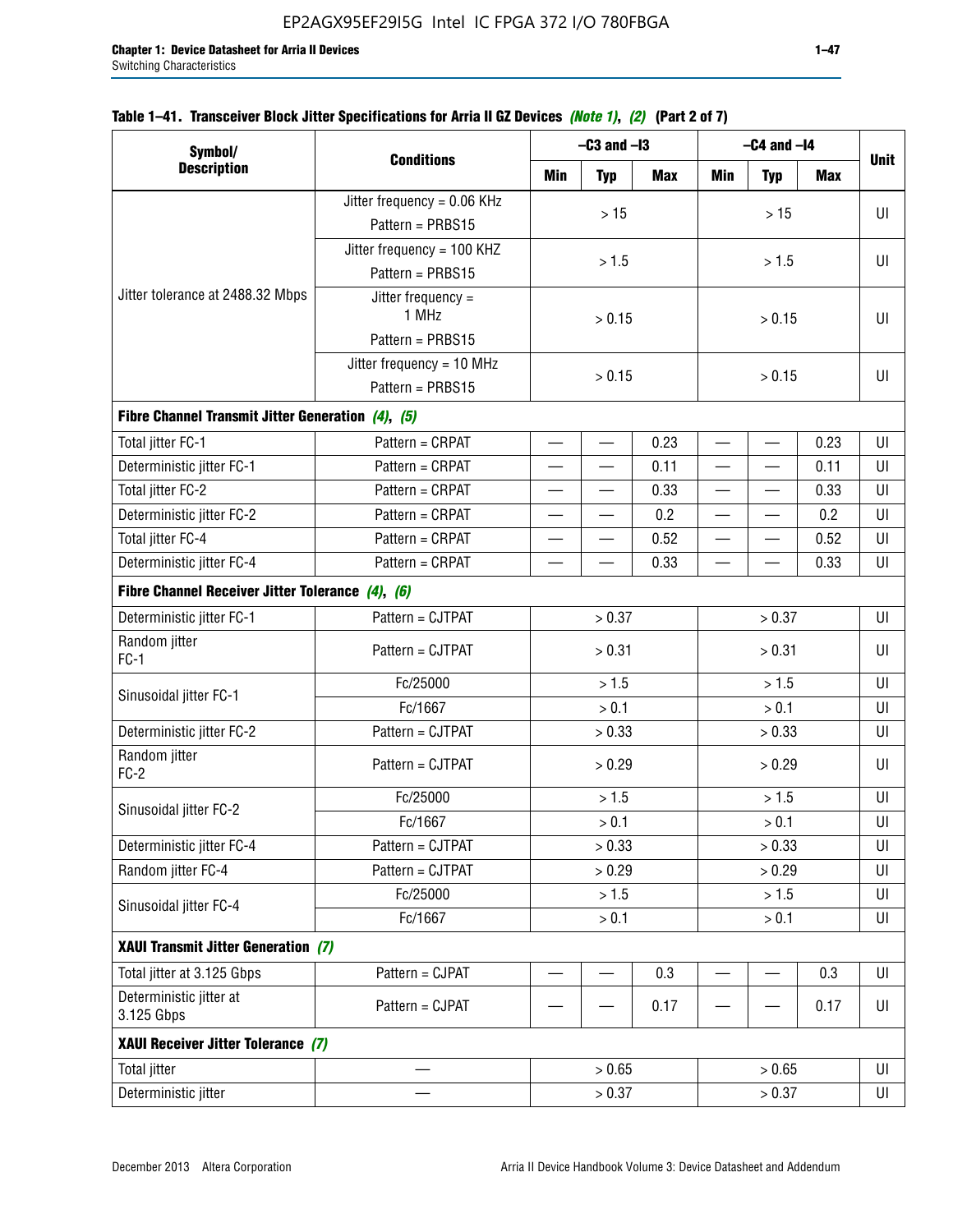| Symbol/                                                                       |                                                                                           |                                | $-C3$ and $-I3$ |            |     | $-C4$ and $-I4$ |            |             |
|-------------------------------------------------------------------------------|-------------------------------------------------------------------------------------------|--------------------------------|-----------------|------------|-----|-----------------|------------|-------------|
| <b>Description</b>                                                            | <b>Conditions</b>                                                                         | Min                            | <b>Typ</b>      | <b>Max</b> | Min | <b>Typ</b>      | <b>Max</b> | <b>Unit</b> |
| Peak-to-peak jitter                                                           | Jitter frequency = 22.1 KHz                                                               |                                | > 8.5           |            |     | > 8.5           |            | UI          |
| Peak-to-peak jitter                                                           | Jitter frequency =<br>1.875 MHz                                                           |                                | > 0.1           |            |     | > 0.1           |            | UI          |
| Peak-to-peak jitter                                                           | Jitter frequency = $20$ MHz                                                               |                                | > 0.1           |            |     | > 0.1           |            | UI          |
| <b>PCIe Transmit Jitter Generation (8)</b>                                    |                                                                                           |                                |                 |            |     |                 |            |             |
| Total jitter at 2.5 Gbps (Gen1)—<br>$x1$ , $x4$ , and $x8$                    | Compliance pattern                                                                        |                                |                 | 0.25       |     |                 | 0.25       | UI          |
| Total jitter at 5 Gbps (Gen2)-<br>x1, x4, and x8                              | Compliance pattern                                                                        |                                |                 | 0.25       |     |                 |            | UI          |
| PCIe Receiver Jitter Tolerance (8)                                            |                                                                                           |                                |                 |            |     |                 |            |             |
| Total jitter at 2.5 Gbps (Gen1)                                               | Compliance pattern                                                                        |                                | > 0.6           |            |     | > 0.6           |            | UI          |
| Total jitter at 5 Gbps (Gen2)                                                 | Compliance pattern                                                                        | Not supported<br>Not supported |                 |            |     |                 | UI         |             |
| PCIe (Gen 1) Electrical Idle Detect Threshold                                 |                                                                                           |                                |                 |            |     |                 |            |             |
| $V_{\mathsf{RX}\text{-}\mathsf{IDLE}\text{-}\mathsf{DETDIFFp\text{-}p}$ $(9)$ | Compliance pattern                                                                        | 65                             |                 | 175        | 65  |                 | 175        | UI          |
| <b>SRIO Transmit Jitter Generation (10)</b>                                   |                                                                                           |                                |                 |            |     |                 |            |             |
| Deterministic jitter                                                          | Data rate = 1.25, 2.5, 3.125 Gbps                                                         |                                |                 | 0.17       |     |                 | 0.17       | UI          |
| (peak-to-peak)                                                                | Pattern = CJPAT                                                                           |                                |                 |            |     |                 |            |             |
| Total jitter (peak-to-peak)                                                   | Data rate = $1.25$ , 2.5, 3.125 Gbps<br>Pattern = CJPAT                                   |                                |                 | 0.35       |     |                 | 0.35       | U           |
| <b>SRIO Receiver Jitter Tolerance (10)</b>                                    |                                                                                           |                                |                 |            |     |                 |            |             |
| Deterministic jitter tolerance<br>(peak-to-peak)                              | Data rate = $1.25$ , 2.5, 3.125 Gbps<br>Pattern = CJPAT                                   |                                | > 0.37          |            |     | > 0.37          |            | UI          |
| Combined deterministic and<br>random jitter tolerance (peak-to-<br>peak)      | Data rate = $1.25$ , 2.5, 3.125 Gbps<br>Pattern = CJPAT                                   |                                | > 0.55          |            |     | > 0.55          |            | UI          |
|                                                                               | Jitter frequency = 22.1 KHz<br>Data rate = $1.25$ , 2.5, 3.125 Gbps<br>Pattern = CJPAT    |                                | > 8.5           |            |     | > 8.5           |            | UI          |
| Sinusoidal jitter tolerance (peak-<br>to-peak)                                | Jitter frequency = $1.875$ MHz<br>Data rate = $1.25$ , 2.5, 3.125 Gbps<br>Pattern = CJPAT |                                | > 0.1           |            |     | > 0.1           |            | UI          |
|                                                                               | Jitter frequency = $20$ MHz<br>Data rate = 1.25, 2.5, 3.125 Gbps<br>Pattern = CJPAT       | > 0.1<br>> 0.1                 |                 |            |     | UI              |            |             |
| <b>GIGE Transmit Jitter Generation (11)</b>                                   |                                                                                           |                                |                 |            |     |                 |            |             |
| Deterministic jitter<br>(peak-to-peak)                                        | Pattern = CRPAT                                                                           |                                |                 | 0.14       |     |                 | 0.14       | UI          |
| Total jitter (peak-to-peak)                                                   | Pattern = CRPAT                                                                           |                                |                 | 0.279      |     |                 | 0.279      | UI          |

## **Table 1–41. Transceiver Block Jitter Specifications for Arria II GZ Devices** *(Note 1)***,** *(2)* **(Part 3 of 7)**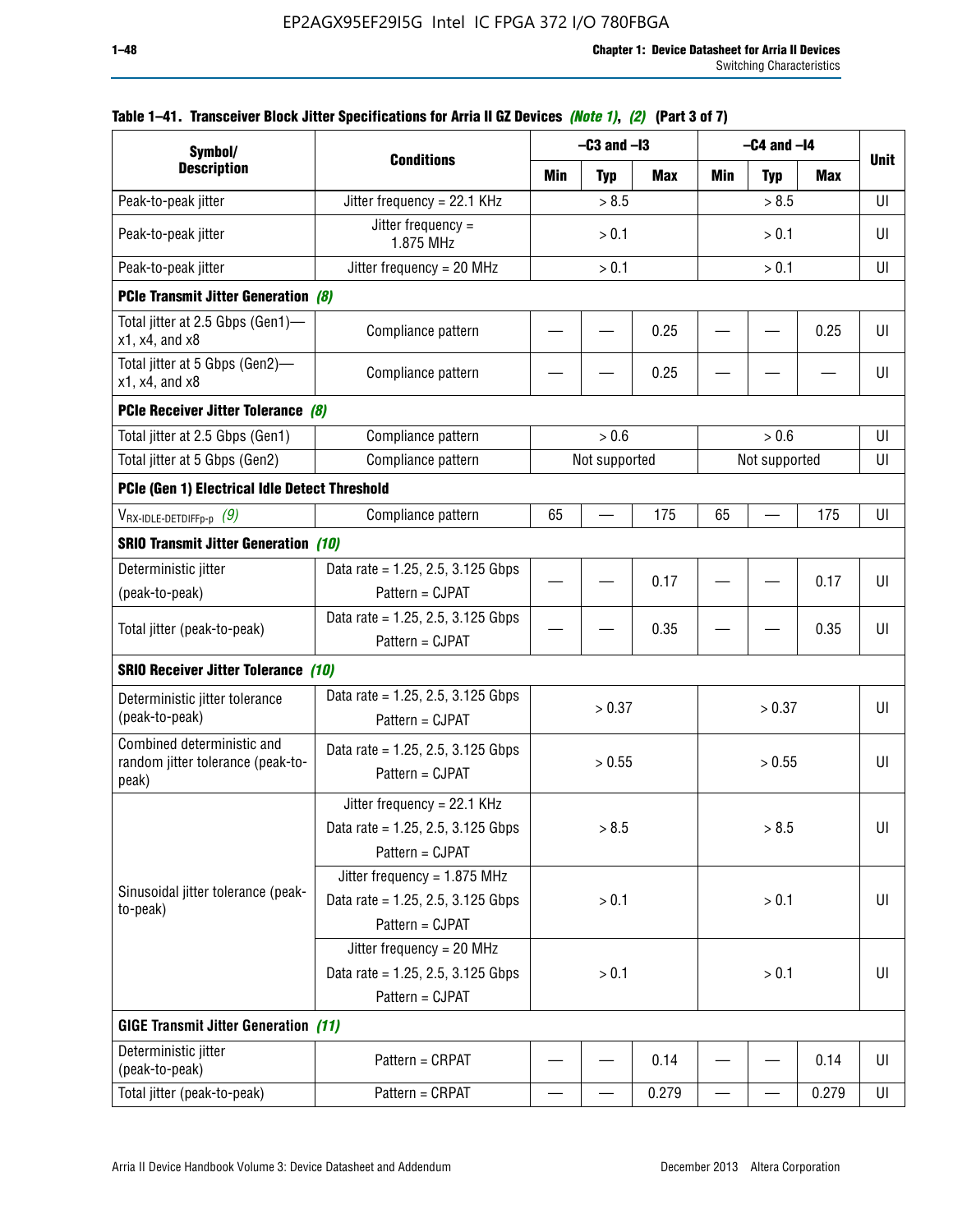## **Table 1–41. Transceiver Block Jitter Specifications for Arria II GZ Devices** *(Note 1)***,** *(2)* **(Part 4 of 7)**

| Symbol/                                                                  |                                                                             |        | $-C3$ and $-I3$ |            |        | $-C4$ and $-I4$ |     |             |
|--------------------------------------------------------------------------|-----------------------------------------------------------------------------|--------|-----------------|------------|--------|-----------------|-----|-------------|
| <b>Description</b>                                                       | <b>Conditions</b>                                                           | Min    | <b>Typ</b>      | <b>Max</b> | Min    | <b>Typ</b>      | Max | <b>Unit</b> |
| <b>GIGE Receiver Jitter Tolerance (11)</b>                               |                                                                             |        |                 |            |        |                 |     |             |
| Deterministic jitter tolerance<br>(peak-to-peak)                         | Pattern = CJPAT                                                             |        | > 0.4           |            |        | > 0.4           |     | UI          |
| Combined deterministic and<br>random jitter tolerance (peak-to-<br>peak) | Pattern = CJPAT                                                             | > 0.66 |                 |            | > 0.66 |                 |     | UI          |
| <b>HiGig Transmit Jitter Generation</b>                                  |                                                                             |        |                 |            |        |                 |     |             |
| Deterministic jitter<br>(peak-to-peak)                                   | Data rate = $3.75$ Gbps<br>Pattern = CJPAT                                  |        |                 | 0.17       |        |                 |     | UI          |
| Total jitter (peak-to-peak)                                              | Data rate = $3.75$ Gbps<br>Pattern = CJPAT                                  |        |                 | 0.35       |        |                 |     | UI          |
| <b>HiGig Receiver Jitter Tolerance</b>                                   |                                                                             |        |                 |            |        |                 |     |             |
| Deterministic jitter tolerance<br>(peak-to-peak)                         | Data rate = $3.75$ Gbps<br>Pattern = CJPAT                                  |        | > 0.37          |            |        |                 |     | UI          |
| Combined deterministic and<br>random jitter tolerance (peak-to-<br>peak) | Data rate = $3.75$ Gbps<br>Pattern = CJPAT                                  | > 0.65 |                 |            |        |                 |     | UI          |
|                                                                          | Jitter frequency = 22.1 KHz<br>Data rate = $3.75$ Gbps<br>Pattern = CJPAT   | > 8.5  |                 |            |        |                 | UI  |             |
| Sinusoidal jitter tolerance (peak-<br>to-peak)                           | Jitter frequency = $22.1$ KHz<br>Data rate = $3.75$ Gbps<br>Pattern = CJPAT | > 0.1  |                 |            |        |                 | UI  |             |
|                                                                          | Jitter frequency = 22.1 KHz<br>Data rate = $3.75$ Gbps<br>Pattern = CJPAT   |        | > 0.1           |            |        |                 |     | UI          |
| (OIF) CEI Transmitter Jitter Generation                                  |                                                                             |        |                 |            |        |                 |     |             |
| Total jitter (peak-to-peak)                                              | Data rate $= 6.375$ Gbps<br>Pattern = PRBS15 BER = $10^{-12}$               |        |                 | 0.3        |        |                 | 0.3 | UI          |
| (OIF) CEI Receiver Jitter Tolerance                                      |                                                                             |        |                 |            |        |                 |     |             |
| Deterministic jitter tolerance<br>(peak-to-peak)                         | Data rate = $6.375$ Gbps<br>Pattern = PRBS31 BER = $10^{-12}$               |        | > 0.675         |            |        |                 |     | U           |
| Combined deterministic and<br>random jitter tolerance (peak-to-<br>peak) | Data rate = $6.375$ Gbps<br>Pattern = PRBS31 BER = $10^{-12}$               |        | > 0.988         |            |        |                 |     | U           |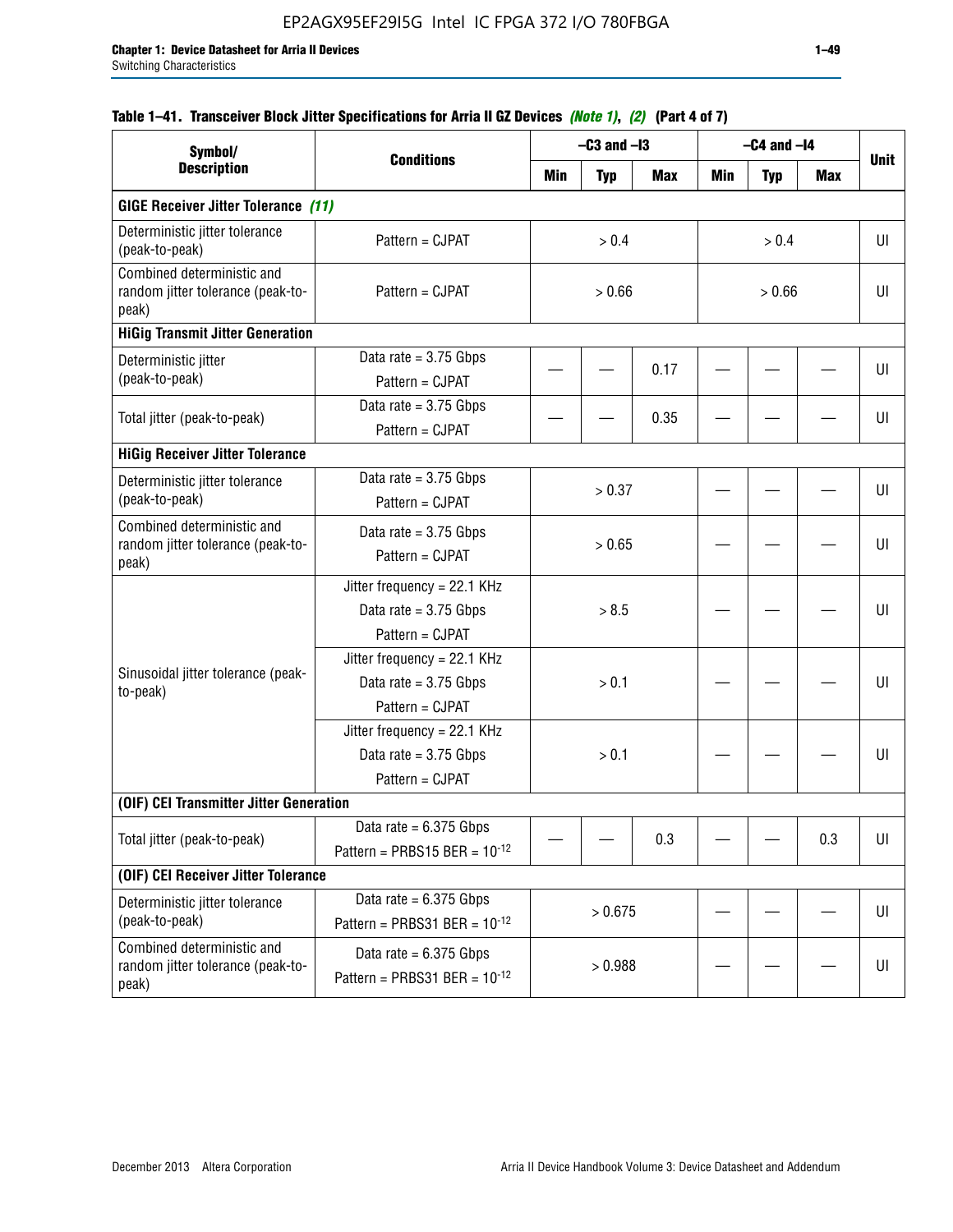| Symbol/                                        |                                                                        |       | $-C3$ and $-I3$ |            |            | $-C4$ and $-I4$ |            |             |
|------------------------------------------------|------------------------------------------------------------------------|-------|-----------------|------------|------------|-----------------|------------|-------------|
| <b>Description</b>                             | <b>Conditions</b>                                                      | Min   | <b>Typ</b>      | <b>Max</b> | <b>Min</b> | <b>Typ</b>      | <b>Max</b> | <b>Unit</b> |
|                                                | Jitter Frequency = 38.2 KHz                                            |       |                 |            |            |                 |            |             |
|                                                | Data rate = $6.375$ Gbps                                               |       | > 0.5           |            |            |                 |            | UI          |
|                                                | Pattern = PRBS31 BER = $10^{-12}$                                      |       |                 |            |            |                 |            |             |
|                                                | Jitter Frequency = $3.82$ MHz                                          |       |                 |            |            |                 |            |             |
| Sinusoidal jitter tolerance (peak-<br>to-peak) | Data rate = $6.375$ Gbps                                               |       | > 0.05          |            |            |                 |            | UI          |
|                                                | Pattern = PRBS31 BER = $10^{-12}$                                      |       |                 |            |            |                 |            |             |
|                                                | Jitter Frequency = 20 MHz                                              |       |                 |            |            |                 |            |             |
|                                                | Data rate = $6.375$ Gbps                                               |       | > 0.05          |            |            |                 |            | UI          |
|                                                | Pattern = PRBS31 BER = $10^{-12}$                                      |       |                 |            |            |                 |            |             |
| <b>SDI Transmitter Jitter Generation (12)</b>  |                                                                        |       |                 |            |            |                 |            |             |
|                                                | Data rate = $1.485$ Gbps (HD)                                          |       |                 |            |            |                 |            |             |
| Alignment jitter                               | Pattern = color bar Low-frequency<br>$roll-off = 100 KHz$              | 0.2   |                 |            | 0.2        |                 |            | UI          |
| (peak-to-peak)                                 | Data rate = 2.97 Gbps (3G) Pattern                                     |       |                 |            |            |                 |            |             |
|                                                | = color bar Low-frequency roll-off<br>$= 100$ KHz                      | 0.3   |                 | 0.3        |            |                 | UI         |             |
| <b>SDI Receiver Jitter Tolerance (12)</b>      |                                                                        |       |                 |            |            |                 |            |             |
|                                                | Jitter frequency = 15 KHz                                              |       |                 |            |            |                 |            |             |
|                                                | Data rate = 2.97 Gbps (3G) Pattern<br>= single line scramble color bar | > 2   |                 |            |            | >2              |            | UI          |
|                                                | Jitter frequency = $100$ KHz                                           |       |                 |            |            |                 |            |             |
| Sinusoidal jitter tolerance (peak-<br>to-peak) | Data rate = 2.97 Gbps (3G) Pattern<br>= single line scramble color bar | > 0.3 |                 |            | > 0.3      |                 |            | UI          |
|                                                | Jitter frequency = $148.5$ MHz                                         |       |                 |            |            |                 |            |             |
|                                                | Data rate = 2.97 Gbps (3G) Pattern<br>= single line scramble color bar |       | > 0.3           |            |            | > 0.3           |            | UI          |
|                                                | Jitter frequency = $20$ KHz                                            |       |                 |            |            |                 |            |             |
|                                                | Data rate = $1.485$ Gbps (HD)<br>pattern = $75%$ color bar             |       | >1              |            |            | >1              |            | UI          |
|                                                | Jitter frequency = 100 KHz                                             |       |                 |            |            |                 |            |             |
| Sinusoidal jitter tolerance (peak-<br>to-peak) | Data rate = $1.485$ Gbps (HD)<br>Pattern = 75% color bar               |       | > 0.2           |            |            | > 0.2           |            | UI          |
|                                                | Jitter frequency = 148.5 MHz                                           |       |                 |            |            |                 |            |             |
|                                                | Data rate = $1.485$ Gbps (HD)<br>Pattern = 75% color bar               | > 0.2 |                 | > 0.2      |            |                 | UI         |             |
| <b>SAS Transmit Jitter Generation</b> (13)     |                                                                        |       |                 |            |            |                 |            |             |
| Total jitter at 1.5 Gbps (G1)                  | Pattern = CJPAT                                                        |       |                 | 0.55       |            |                 | 0.55       | UI          |
| Deterministic jitter at 1.5 Gbps<br>(G1)       | Pattern = CJPAT                                                        |       |                 | 0.35       |            |                 | 0.35       | UI          |
| Total jitter at 3.0 Gbps (G2)                  | Pattern = CJPAT                                                        |       |                 | 0.55       |            |                 | 0.55       | UI          |

### **Table 1–41. Transceiver Block Jitter Specifications for Arria II GZ Devices** *(Note 1)***,** *(2)* **(Part 5 of 7)**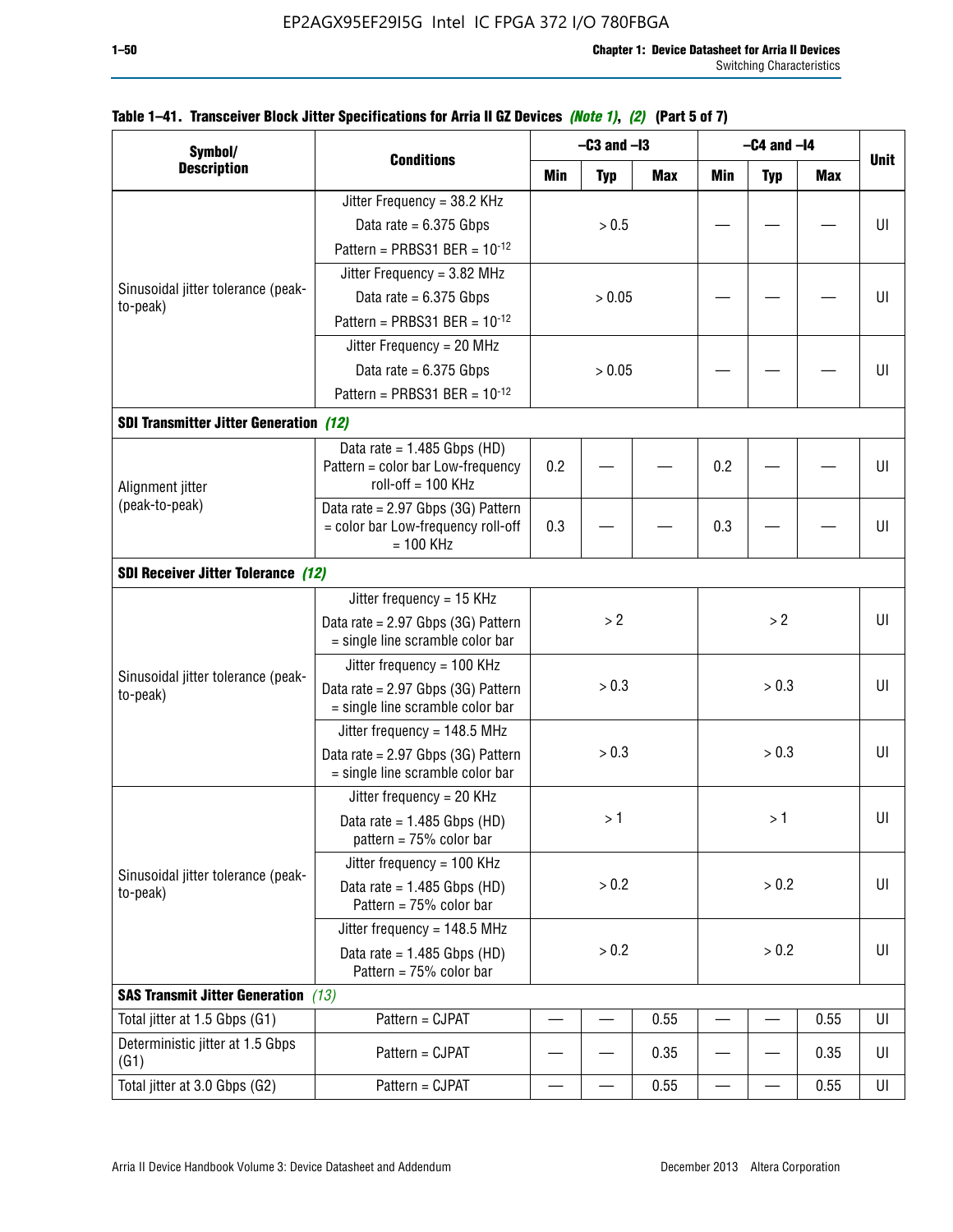| Symbol/                                                       |                                                                                          |                                 | $-C3$ and $-I3$ |       | $-C4$ and $-I4$ |            |             |    |
|---------------------------------------------------------------|------------------------------------------------------------------------------------------|---------------------------------|-----------------|-------|-----------------|------------|-------------|----|
| <b>Description</b>                                            | <b>Conditions</b>                                                                        | Min<br><b>Max</b><br><b>Typ</b> |                 | Min   | <b>Typ</b>      | <b>Max</b> | <b>Unit</b> |    |
| Deterministic jitter at 3.0 Gbps<br>(G2)                      | Pattern = CJPAT                                                                          |                                 |                 | 0.35  |                 |            | 0.35        | UI |
| Total jitter at 6.0 Gbps (G3)                                 | Pattern = CJPAT                                                                          |                                 |                 | 0.25  |                 |            | 0.25        | UI |
| Random jitter at 6.0 Gbps (G3)                                | Pattern = CJPAT                                                                          |                                 |                 | 0.15  |                 |            | 0.15        | UI |
| <b>SAS Receiver Jitter Tolerance (13)</b>                     |                                                                                          |                                 |                 |       |                 |            |             |    |
| Total jitter tolerance at 1.5 Gbps<br>(G1)                    | Pattern = CJPAT                                                                          |                                 |                 | 0.65  |                 |            | 0.65        | UI |
| Deterministic jitter tolerance at<br>$1.5$ Gbps $(G1)$        | Pattern = CJPAT                                                                          |                                 |                 | 0.35  |                 |            | 0.35        | UI |
| Sinusoidal jitter tolerance at 1.5<br>Gbps (G1)               | Jitter frequency = $900$ KHz to 5<br><b>MHz</b><br>> 0.1<br>Pattern = CJTPAT BER = 1E-12 |                                 |                 | > 0.1 |                 | UI         |             |    |
| <b>CPRI Transmit Jitter Generation</b> (14)                   |                                                                                          |                                 |                 |       |                 |            |             |    |
|                                                               | E.6.HV, E.12.HV<br>Pattern = CJPAT                                                       |                                 |                 | 0.279 |                 |            | 0.279       | UI |
| <b>Total jitter</b>                                           | E.6.LV, E.12.LV, E.24.LV, E.30.LV<br>Pattern = CJPAT                                     |                                 |                 | 0.35  |                 |            | 0.35        | UI |
|                                                               | E.6.HV, E.12.HV<br>Pattern = CJPAT                                                       |                                 |                 | 0.14  |                 |            | 0.14        | UI |
| Deterministic jitter                                          | E.6.LV, E.12.LV, E.24.LV, E.30.LV<br>Pattern = CJPAT                                     |                                 |                 | 0.17  |                 |            | 0.17        | UI |
| <b>CPRI Receiver Jitter Tolerance</b>                         | (14)                                                                                     |                                 |                 |       |                 |            |             |    |
| Total jitter tolerance                                        | E.6.HV, E.12.HV<br>Pattern = CJPAT                                                       |                                 | > 0.66          |       |                 | > 0.66     |             | UI |
| Deterministic jitter tolerance                                | E.6.HV, E.12.HV<br>Pattern = CJPAT                                                       |                                 | > 0.4           |       |                 | > 0.4      |             | UI |
| Total jitter tolerance                                        | E.6.LV, E.12.LV, E.24.LV, E.30.LV<br>Pattern = CJPAT                                     |                                 | > 0.65          |       |                 | > 0.65     |             | UI |
| Deterministic jitter tolerance                                | E.6.LV, E.12.LV, E.24.LV, E.30.LV<br>Pattern = CJPAT                                     |                                 | > 0.37          |       |                 | > 0.37     |             | UI |
| Combined deterministic and<br>random jitter tolerance         | E.6.LV, E.12.LV, E.24.LV, E.30.LV<br>Pattern = CJPAT                                     | > 0.55<br>> 0.55                |                 |       | UI              |            |             |    |
| <b>OBSAI Transmit Jitter Generation</b> (15)                  |                                                                                          |                                 |                 |       |                 |            |             |    |
| Total jitter at 768 Mbps, 1536<br>Mbps, and 3072 Mbps         | $REFCLK = 153.6 MHz$<br>Pattern CJPAT                                                    |                                 |                 | 0.35  |                 |            | 0.35        | U  |
| Deterministic jitter at 768 MBps,<br>1536 Mbps, and 3072 Mbps | $REFCLK = 153.6 MHz$<br>Pattern CJPAT                                                    |                                 |                 | 0.17  |                 |            | 0.17        | UI |

## **Table 1–41. Transceiver Block Jitter Specifications for Arria II GZ Devices** *(Note 1)***,** *(2)* **(Part 6 of 7)**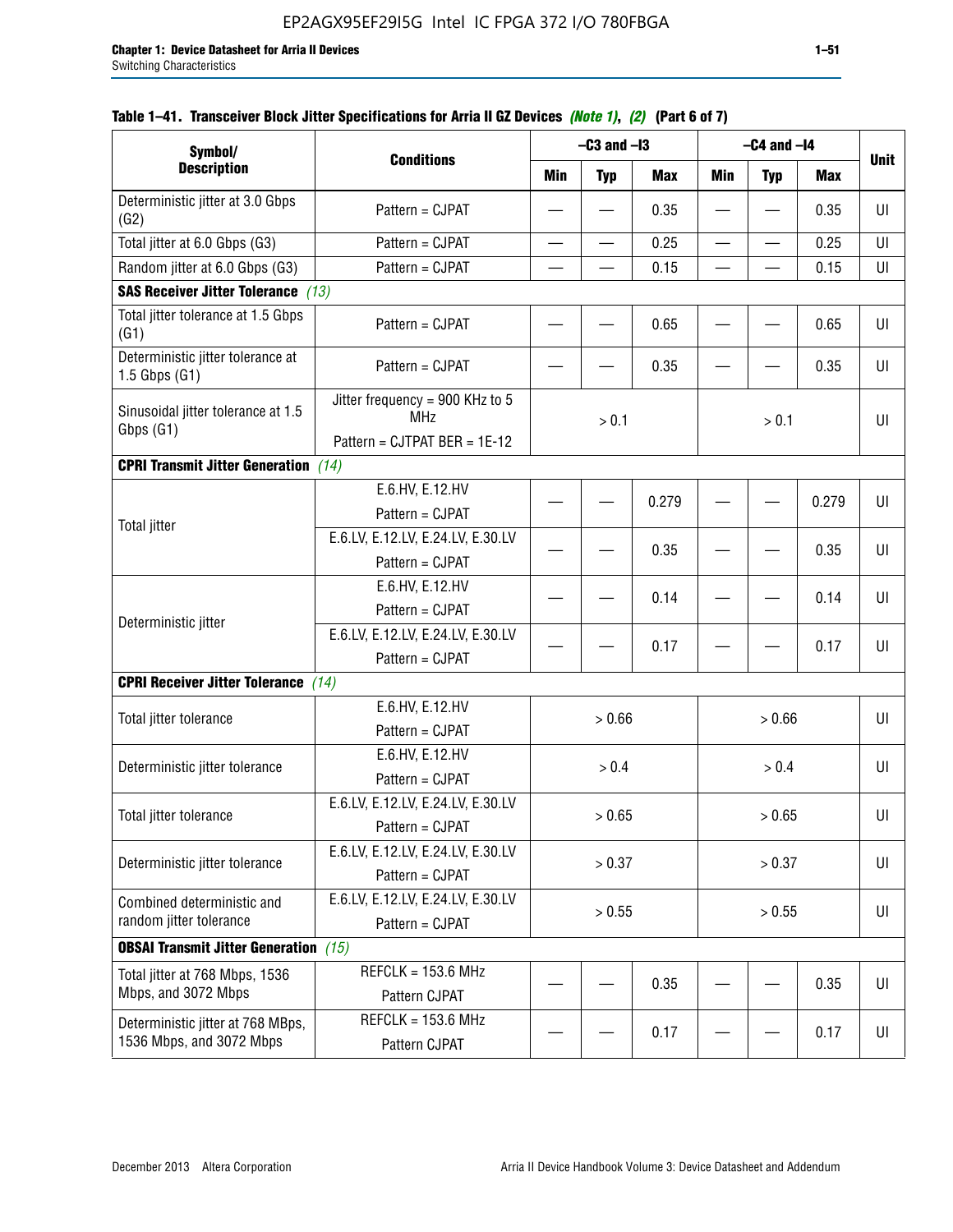| Symbol/                                                                                                  |                                                                          |                  | $-C3$ and $-I3$ |        | $-C4$ and $-I4$ | Unit       |    |   |
|----------------------------------------------------------------------------------------------------------|--------------------------------------------------------------------------|------------------|-----------------|--------|-----------------|------------|----|---|
| <b>Description</b>                                                                                       | <b>Conditions</b><br>Min<br><b>Typ</b>                                   |                  | <b>Max</b>      | Min    | <b>Typ</b>      | <b>Max</b> |    |   |
| <b>OBSAI Receiver Jitter Tolerance</b> (15)                                                              |                                                                          |                  |                 |        |                 |            |    |   |
| Deterministic jitter tolerance at<br>768 Mbps, 1536 Mbps, and<br>3072 Mbps                               | Pattern = CJPAT                                                          | > 0.37<br>> 0.37 |                 |        | UI              |            |    |   |
| Combined deterministic and<br>random jitter tolerance at 768<br>Mbps, 1536 Mbps, and 3072<br><b>Mbps</b> | Pattern = CJPAT                                                          | > 0.55           |                 | > 0.55 |                 |            | UI |   |
|                                                                                                          | Jitter frequency = $5.4$ KHz<br>$Pattern = CJPATH$                       | > 8.5            |                 | > 8.5  |                 |            | UI |   |
| Sinusoidal jitter tolerance at 768<br><b>Mbps</b>                                                        | Jitter frequency = $460$ MHz to 20<br><b>MHz</b><br>Pattern = CJPAT      |                  | > 0.1           |        |                 | > 0.1      |    | Ш |
| Sinusoidal jitter tolerance at                                                                           | Jitter frequency = $10.9$ KHz<br>Pattern = CJPAT                         | > 8.5            |                 |        | > 8.5           |            | Ш  |   |
| 1536 Mbps                                                                                                | Jitter frequency = 921.6 MHz to 20<br>MH <sub>7</sub><br>Pattern = CJPAT |                  | > 0.1<br>> 0.1  |        |                 | UI         |    |   |
| Sinusoidal jitter tolerance at                                                                           | Jitter frequency = $21.8$ KHz<br>Pattern = CJPAT                         | > 8.5            |                 | > 8.5  |                 |            | Ш  |   |
| 3072 Mbps                                                                                                | Jitter frequency = $1843.2$ MHz to<br>20 MHz<br>Pattern = CJPAT          |                  | > 0.1<br>> 0.1  |        |                 | UI         |    |   |

### **Table 1–41. Transceiver Block Jitter Specifications for Arria II GZ Devices** *(Note 1)***,** *(2)* **(Part 7 of 7)**

#### **Notes to Table 1–41:**

(1) Dedicated refclk pins were used to drive the input reference clocks.

- (2) The jitter numbers are valid for the stated conditions only.
- (3) The jitter numbers for SONET/SDH are compliant to the GR-253-CORE Issue 3 Specification.
- (4) The jitter numbers for Fibre Channel are compliant to the FC-PI-4 Specification revision 6.10.
- (5) The Fibre Channel transmitter jitter generation numbers are compliant to the specification at the  $\delta_T$  inter operability point.
- (6) The Fibre Channel receiver jitter tolerance numbers are compliant to the specification at the  $\delta_R$  interpretability point.
- (7) The jitter numbers for XAUI are compliant to the IEEE802.3ae-2002 Specification.
- (8) The jitter numbers for PCIe are compliant to the PCIe Base Specification 2.0.
- (9) Arria II GZ PCIe receivers are compliant to this specification provided the V<sub>TX-CM-DC-ACTIVEIDLE-DELTA</sub> of the upstream transmitter is less than 50 mV.
- (10) The jitter numbers for SRIO are compliant to the RapidIO Specification 1.3.
- (11) The jitter numbers for GIGE are compliant to the IEEE802.3-2002 Specification.
- (12) The HD-SDI and 3G-SDI jitter numbers are compliant to the SMPTE292M and SMPTE424M Specifications.
- (13) The jitter numbers for Serial Attached SCSI (SAS) are compliant to the SAS-2.1 Specification.
- (14) The jitter numbers for CPRI are compliant to the CPRI Specification V3.0.
- (15) The jitter numbers for OBSAI are compliant to the OBSAI RP3 Specification V4.1.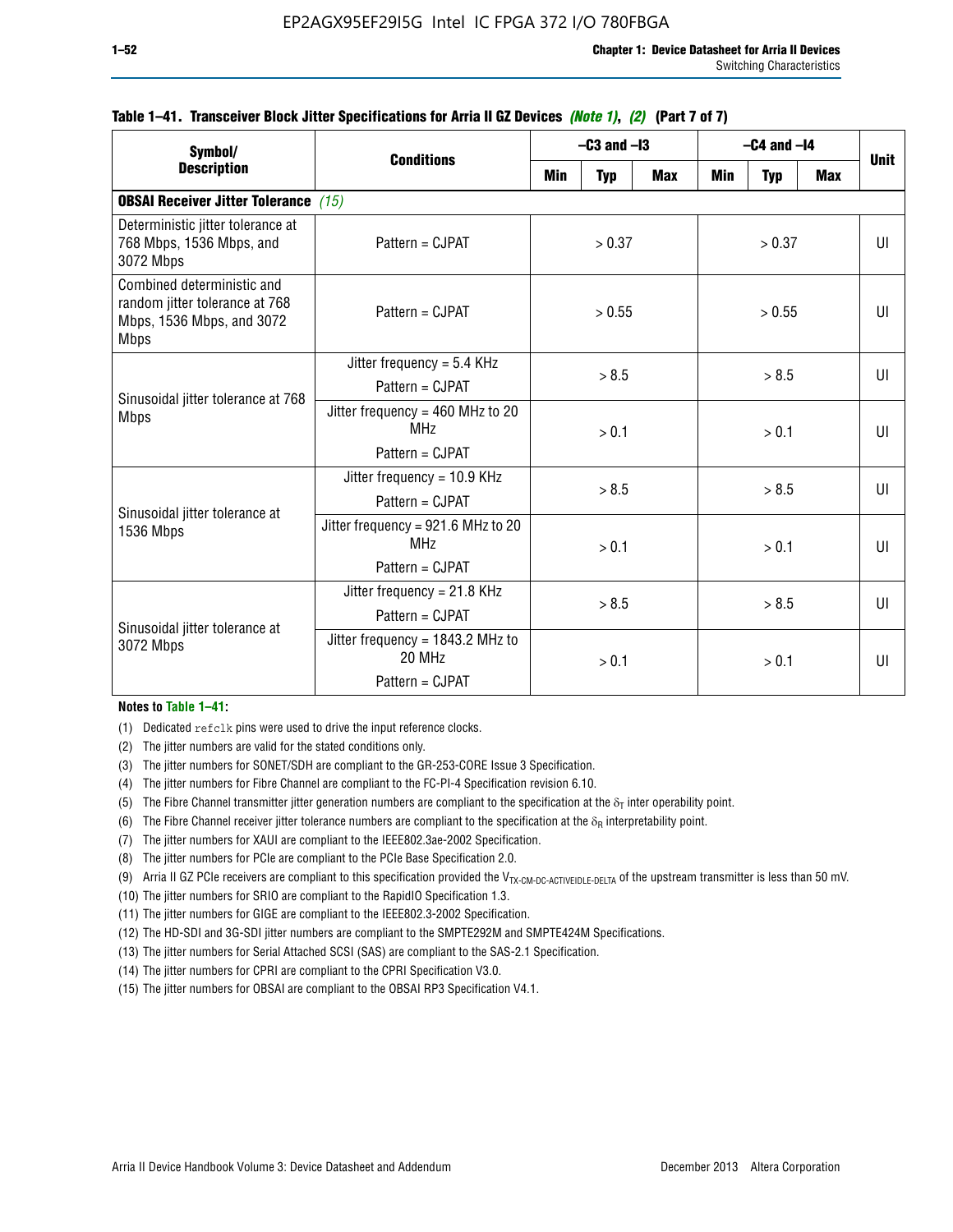# **Core Performance Specifications for the Arria II Device Family**

This section describes the clock tree, phase-locked loop (PLL), digital signal processing (DSP), embedded memory, configuration, and JTAG specifications for Arria II GX and GZ devices.

## **Clock Tree Specifications**

Table 1–42 lists the clock tree specifications for Arria II GX devices.

|  |  |  |  | Table 1–42. Clock Tree Performance for Arria II GX Devices |
|--|--|--|--|------------------------------------------------------------|
|--|--|--|--|------------------------------------------------------------|

|                      | <b>Performance</b> |        |     |             |  |  |  |
|----------------------|--------------------|--------|-----|-------------|--|--|--|
| <b>Clock Network</b> | <b>13, C4</b>      | C5, I5 | C6  | <b>Unit</b> |  |  |  |
| <b>GCLK and RCLK</b> | 500                | 500    | 400 | <b>MHz</b>  |  |  |  |
| <b>PCLK</b>          | 420                | 350    | 280 | <b>MHz</b>  |  |  |  |

Table 1–43 lists the clock tree specifications for Arria II GZ devices.

### **Table 1–43. Clock Tree Performance for Arria II GZ Devices**

| <b>Clock Network</b> | <b>Performance</b> |                 |             |  |  |  |  |
|----------------------|--------------------|-----------------|-------------|--|--|--|--|
|                      | $-C3$ and $-I3$    | $-C4$ and $-I4$ | <b>Unit</b> |  |  |  |  |
| <b>GCLK and RCLK</b> | 700                | 500             | <b>MHz</b>  |  |  |  |  |
| <b>PCLK</b>          | 500                | 450             | <b>MHz</b>  |  |  |  |  |

## **PLL Specifications**

Table 1–44 lists the PLL specifications for Arria II GX devices.

**Table 1–44. PLL Specifications for Arria II GX Devices (Part 1 of 3)**

| <b>Symbol</b>      | <b>Description</b>                                                                                   | Min | <b>Typ</b> | Max       | <b>Unit</b>   |
|--------------------|------------------------------------------------------------------------------------------------------|-----|------------|-----------|---------------|
|                    | Input clock frequency (from clock input pins residing in<br>right/top/bottom banks) (-4 Speed Grade) | 5   |            | 670 $(1)$ | <b>MHz</b>    |
| $f_{\text{IN}}$    | Input clock frequency (from clock input pins residing in<br>right/top/bottom banks) (-5 Speed Grade) | 5   |            | 622 $(1)$ | <b>MHz</b>    |
|                    | Input clock frequency (from clock input pins residing in<br>right/top/bottom banks) (-6 Speed Grade) | 5   |            | 500(1)    | <b>MHz</b>    |
| f <sub>INPFD</sub> | Input frequency to the PFD                                                                           | 5   |            | 325       | <b>MHz</b>    |
| $f_{\rm VCO}$      | PLL VCO operating Range (2)                                                                          | 600 |            | 1.400     | <b>MHz</b>    |
| <b>TINDUTY</b>     | Input clock duty cycle                                                                               | 40  |            | 60        | $\frac{0}{0}$ |
| <b>TEINDUTY</b>    | External feedback clock input duty cycle                                                             | 40  |            | 60        | $\frac{0}{0}$ |
| $t_{INCCJ}$ (3),   | Input clock cycle-to-cycle jitter (Frequency $\geq 100$ MHz)                                         |     |            | 0.15      | $UI(p-p)$     |
| (4)                | Input clock cycle-to-cycle jitter (Frequency $\leq 100$ MHz)                                         |     |            | ±750      | $ps(p-p)$     |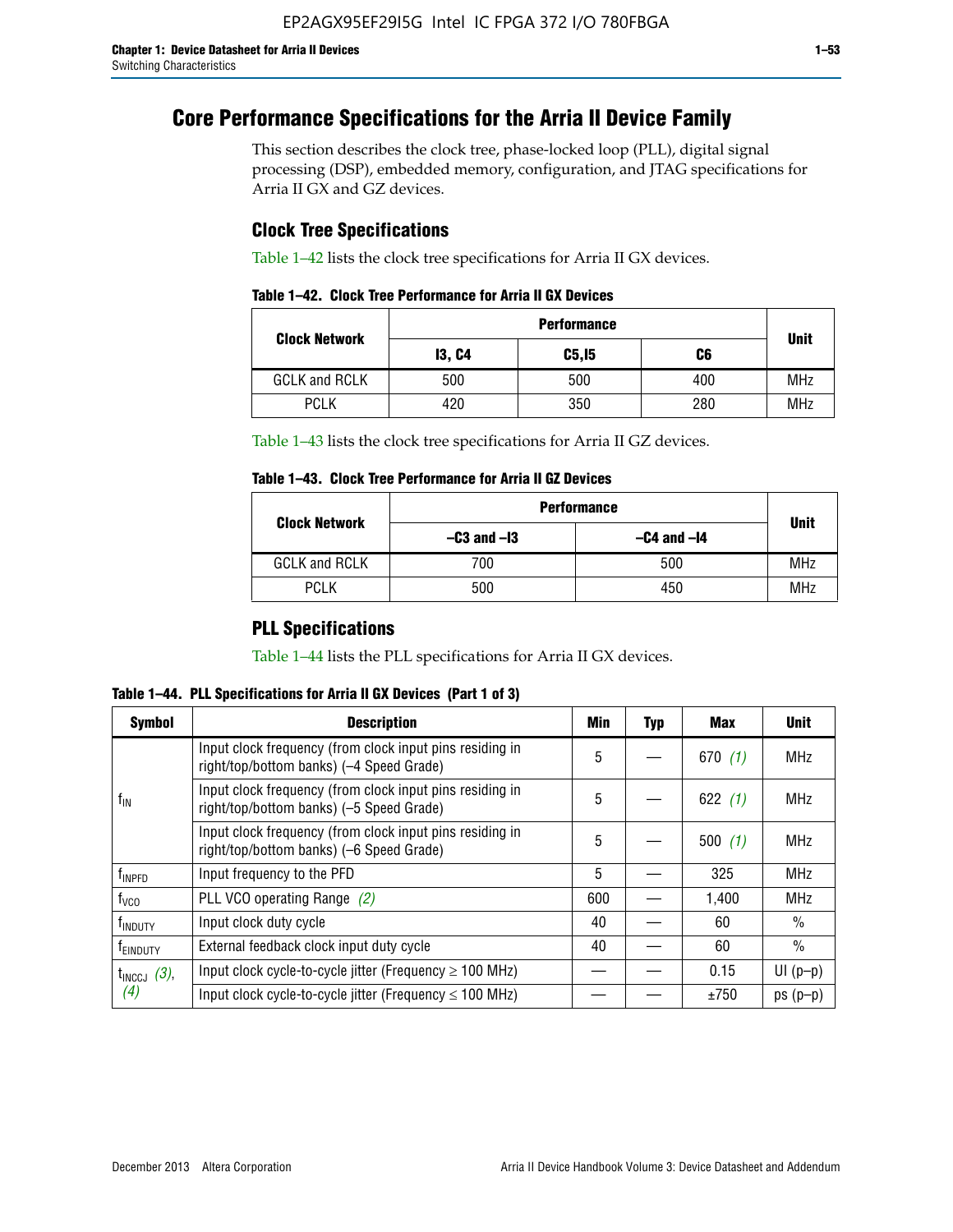| <b>Symbol</b>               | <b>Description</b>                                                                                          | Min                      | <b>Typ</b>               | <b>Max</b>               | <b>Unit</b>              |
|-----------------------------|-------------------------------------------------------------------------------------------------------------|--------------------------|--------------------------|--------------------------|--------------------------|
|                             | Output frequency for internal global or regional clock<br>(-4 Speed Grade)                                  |                          |                          | 500                      | <b>MHz</b>               |
| $f_{\text{OUT}}$            | Output frequency for internal global or regional clock<br>(-5 Speed Grade)                                  |                          |                          | 500                      | <b>MHz</b>               |
|                             | Output frequency for internal global or regional clock<br>(-6 Speed Grade)                                  |                          |                          | 400                      | <b>MHz</b>               |
|                             | Output frequency for external clock output (-4 Speed Grade)                                                 | $\overline{\phantom{0}}$ |                          | 670 $(5)$                | <b>MHz</b>               |
| f <sub>out_ext</sub>        | Output frequency for external clock output (-5 Speed Grade)                                                 |                          |                          | 622 $(5)$                | <b>MHz</b>               |
|                             | Output frequency for external clock output (-6 Speed Grade)                                                 |                          |                          | 500 $(5)$                | <b>MHz</b>               |
| t <sub>outputy</sub>        | Duty cycle for external clock output (when set to 50%)                                                      | 45                       | 50                       | 55                       | $\frac{0}{0}$            |
|                             | Dedicated clock output period jitter ( $f_{OIII} \ge 100$ MHz)                                              |                          |                          | 300                      | $ps(p-p)$                |
| t <sub>outpj_dc</sub>       | Dedicated clock output period jitter ( $f_{OUT}$ < 100 MHz)                                                 |                          |                          | 30                       | $mUI(p-p)$               |
|                             | Dedicated clock output cycle-to-cycle jitter ( $f_{OUT} \ge 100$ MHz)                                       |                          |                          | 300                      | $ps(p-p)$                |
| t <sub>outccj_pc</sub>      | Dedicated clock output cycle-to-cycle jitter ( $f_{OUT}$ < 100 MHz)                                         |                          | $\overline{\phantom{0}}$ | 30                       | $mUI(p-p)$               |
|                             | Regular I/O clock output period jitter ( $f_{OUT} \ge 100$ MHz)                                             |                          |                          | 650                      | $ps(p-p)$                |
| f <sub>outpj_io</sub>       | Regular I/O clock output period jitter ( $f_{OUT}$ < 100 MHz)                                               |                          |                          | 65                       | $mUI(p-p)$               |
|                             | Regular I/O clock output cycle-to-cycle jitter ( $f_{OUT} \ge 100$ MHz)                                     |                          |                          | 650                      | $ps(p-p)$                |
| f <sub>outccj_io</sub>      | Regular I/O clock output cycle-to-cycle jitter $(f_{OIII} < 100 \text{ MHz})$                               |                          |                          | 65                       | $mUI(p-p)$               |
| t <sub>configpll</sub>      | Time required to reconfigure PLL scan chains                                                                |                          | 3.5                      |                          | <b>SCANCLK</b><br>cycles |
| t <sub>configphase</sub>    | Time required to reconfigure phase shift                                                                    |                          | 1                        |                          | <b>SCANCLK</b><br>cycles |
| <b>f</b> <sub>SCANCLK</sub> | <b>SCANCLK</b> frequency                                                                                    |                          |                          | 100                      | <b>MHz</b>               |
| $t_{\text{LOCK}}$           | Time required to lock from end of device configuration                                                      |                          |                          | 1                        | ms                       |
| t <sub>DLOCK</sub>          | Time required to lock dynamically (after switchover or<br>reconfiguring any non-post-scale counters/delays) |                          |                          | 1                        | ms                       |
|                             | PLL closed-loop low bandwidth                                                                               |                          | 0.3                      |                          | <b>MHz</b>               |
| $f_{CL~B~W}$                | PLL closed-loop medium bandwidth                                                                            | $\overline{\phantom{0}}$ | 1.5                      | $\overline{\phantom{0}}$ | <b>MHz</b>               |
|                             | PLL closed-loop high bandwidth                                                                              |                          | $\overline{4}$           |                          | <b>MHz</b>               |
| t <sub>PLL_PSERR</sub>      | Accuracy of PLL phase shift                                                                                 |                          |                          | ±50                      | ps                       |
| t <sub>ARESET</sub>         | Minimum pulse width on areset signal                                                                        | 10                       |                          |                          | ns                       |

**Table 1–44. PLL Specifications for Arria II GX Devices (Part 2 of 3)**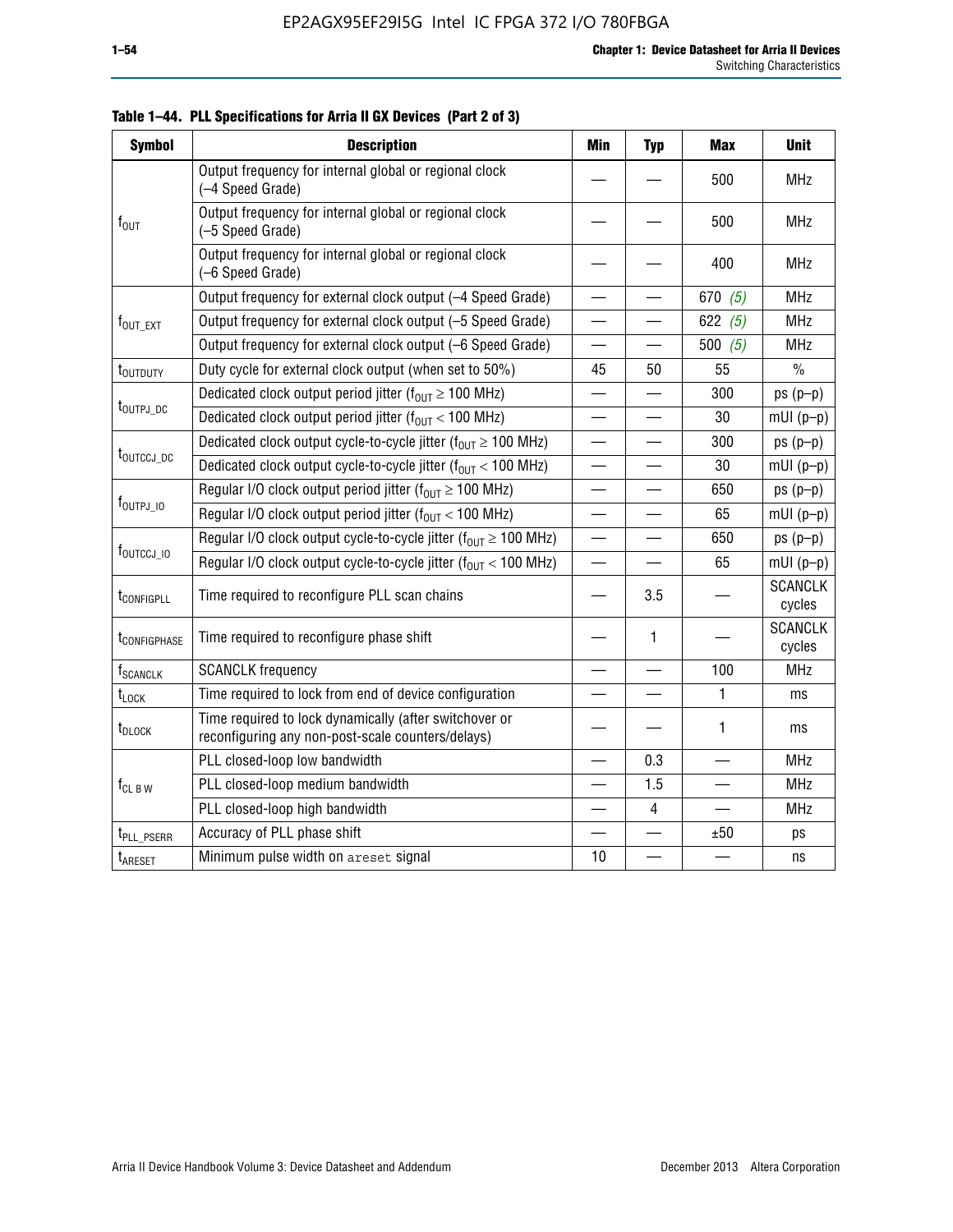#### **Table 1–44. PLL Specifications for Arria II GX Devices (Part 3 of 3)**

| <b>Symbol</b>                            | <b>Description</b>                                                                 | Min | Typ | <b>Max</b> | <b>Unit</b> |
|------------------------------------------|------------------------------------------------------------------------------------|-----|-----|------------|-------------|
| t <sub>CASC</sub><br>OUTJITTER           | Period Jitter for dedicated clock output in cascaded PLLs<br>(FOUT $\geq$ 100 MHz) |     |     | 425        | $ps(p-p)$   |
| PERIOD<br><b>DEDCLK</b><br>$(6)$ , $(7)$ | Period Jitter for dedicated clock output in cascaded PLLs<br>(FOUT $\leq$ 100 MHz) |     |     | 42.5       | $mUI(p-p)$  |

#### **Notes to Table 1–44:**

- (1)  $f_{IN}$  is limited by the I/O  $f_{MAX}$ .
- (2) The VCO frequency reported by the Quartus II software in the PLL summary section of the compilation report takes into consideration the VCO post-scale counter K value. Therefore, if the counter K has a value of 2, the frequency reported can be lower than the f<sub>VCO</sub> specification.
- (3) A high-input jitter directly affects the PLL output jitter. To have low PLL output clock jitter, you must provide a clean-clock source, which is less than 200 ps.
- (4) F<sub>REF</sub> is fIN/N when N = 1.
- (5) This specification is limited by the lower of the two: I/O  $f_{MAX}$  or  $f_{OUT}$  of the PLL.
- (6) Peak-to-peak jitter with a probability level of 10–12 (14 sigma, 99.99999999974404% confidence level). The output jitter specification applies to the intrinsic jitter of the PLL, when an input jitter of 30 ps is applied. The external memory interface clock output jitter specifications use a different measurement method and are available in Table 1–62 on page 1–70.
- (7) The cascaded PLL specification is only applicable with the following condition: a. Upstream PLL:  $0.59$  Mhz  $\leq$  Upstream PLL BW  $<$  1 MHz
	- b. Downstream PLL: Downstream PLL BW > 2 MHz

Table 1–45 lists the PLL specifications for Arria II GZ devices when operating in both the commercial junction temperature range (0° to 85°C) and the industrial junction temperature range (-40 $\degree$  to 100 $\degree$ C).

| <b>Symbol</b>              | <b>Parameter</b>                                                                    | Min                      | <b>Typ</b> | <b>Max</b> | <b>Unit</b>       |
|----------------------------|-------------------------------------------------------------------------------------|--------------------------|------------|------------|-------------------|
|                            | Input clock frequency (-3 speed grade)                                              | 5                        |            | 717 $(1)$  | <b>MHz</b>        |
| $f_{IN}$                   | Input clock frequency (-4 speed grade)                                              | 5                        |            | 717(1)     | <b>MHz</b>        |
| $f_{\mathsf{INPPD}}$       | Input frequency to the PFD                                                          | 5                        |            | 325        | <b>MHz</b>        |
|                            | PLL VCO operating range (-3 speed grade)                                            | 600                      |            | 1,300      | <b>MHz</b>        |
| $f_{\rm VCO}$              | PLL VCO operating range (-4 speed grade)                                            | 600                      |            | 1,300      | <b>MHz</b>        |
| <b>TEINDUTY</b>            | Input clock or external feedback clock input duty cycle                             | 40                       |            | 60         | $\frac{0}{0}$     |
|                            | Output frequency for internal global or regional clock<br>(-3 speed grade)          |                          |            | 700(2)     | <b>MHz</b>        |
| $f_{\text{OUT}}$           | Output frequency for internal global or regional clock<br>(-4 speed grade)          |                          |            | 500(2)     | <b>MHz</b>        |
|                            | Output frequency for external clock output (-3 speed grade)                         | $\overline{\phantom{0}}$ |            | 717(2)     | <b>MHz</b>        |
| $f_{\text{OUT\_EXT}}$      | Output frequency for external clock output (-4 speed grade)                         | $\overline{\phantom{0}}$ |            | 717(2)     | <b>MHz</b>        |
| t <sub>outduty</sub>       | Duty cycle for external clock output (when set to 50%)                              | 45                       | 50         | 55         | $\frac{0}{0}$     |
| t <sub>FCOMP</sub>         | External feedback clock compensation time                                           |                          |            | 10         | ns                |
| t <sub>configpll</sub>     | Time required to reconfigure scan chain                                             |                          | 3.5        |            | scanclk<br>cycles |
| <b><i>LCONFIGPHASE</i></b> | Time required to reconfigure phase shift                                            |                          | 1          |            | scanclk<br>cycles |
| f <sub>SCANCLK</sub>       | scanclk frequency                                                                   |                          |            | 100        | <b>MHz</b>        |
| t <sub>LOCK</sub>          | Time required to lock from end-of-device configuration or<br>de-assertion of areset |                          |            |            | ms                |

#### **Table 1–45. PLL Specifications for Arria II GZ Devices (Part 1 of 2)**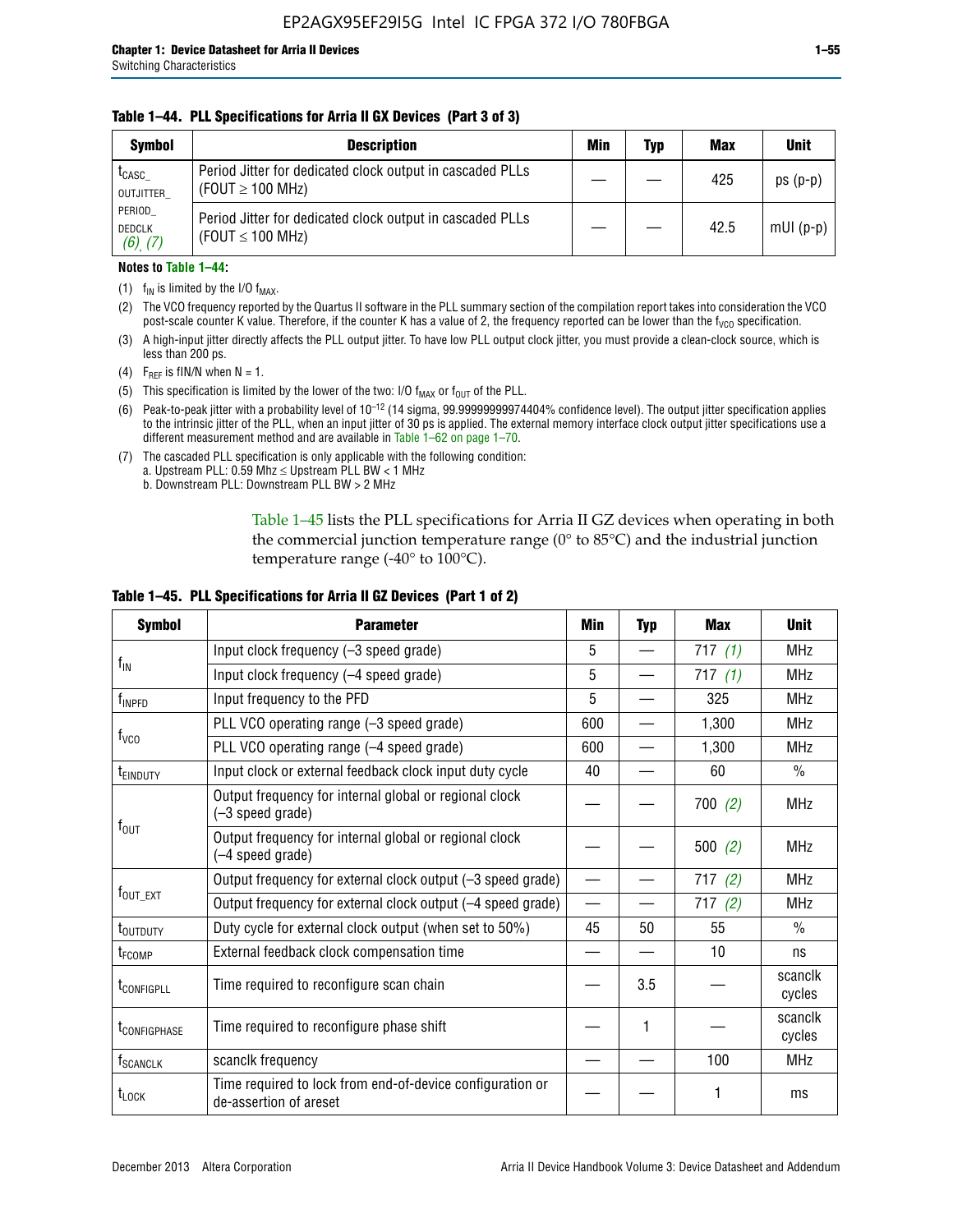| <b>Symbol</b>                  | <b>Parameter</b>                                                                                            | Min                      | <b>Typ</b>     | <b>Max</b>               | <b>Unit</b>   |
|--------------------------------|-------------------------------------------------------------------------------------------------------------|--------------------------|----------------|--------------------------|---------------|
| t <sub>DLOCK</sub>             | Time required to lock dynamically (after switchover or<br>reconfiguring any non-post-scale counters/delays) |                          |                | 1                        | ms            |
|                                | PLL closed-loop low bandwidth                                                                               | $\overline{\phantom{0}}$ | 0.3            | $\overline{\phantom{0}}$ | <b>MHz</b>    |
| $f_{CLBW}$                     | PLL closed-loop medium bandwidth                                                                            |                          | 1.5            |                          | <b>MHz</b>    |
|                                | PLL closed-loop high bandwidth (7)                                                                          |                          | $\overline{4}$ |                          | <b>MHz</b>    |
| t <sub>PLL</sub> PSERR         | Accuracy of PLL phase shift                                                                                 | $\overline{\phantom{0}}$ |                | ±50                      | ps            |
| t <sub>ARESET</sub>            | Minimum pulse width on the areset signal                                                                    | 10                       |                |                          | ns            |
|                                | Input clock cycle to cycle jitter ( $F_{REF} \ge 100$ MHz)                                                  |                          |                | 0.15                     | $UI(p-p)$     |
| $t_{INCCJ}$ (3), (4)           | Input clock cycle to cycle jitter (F <sub>RFF</sub> < 100 MHz)                                              | $\overline{\phantom{0}}$ |                | ±750                     | $ps(p-p)$     |
|                                | Period Jitter for dedicated clock output ( $F_{OIII} \ge 100$ MHz)                                          | $\overline{\phantom{0}}$ |                | 175                      | $ps(p-p)$     |
| $t_{\text{OUTPJ\_DC}}$ (5)     | Period Jitter for dedicated clock output ( $F_{OUT}$ < 100 MHz)                                             |                          |                | 17.5                     | $mUI(p-p)$    |
|                                | Cycle to Cycle Jitter for dedicated clock output<br>$(F_{OUT} \ge 100$ MHz)                                 |                          |                | 175                      | $ps(p-p)$     |
| $t_{\text{OUTCCJ\_DC}}$ (5)    | Cycle to Cycle Jitter for dedicated clock output<br>$(F_{OUT} < 100$ MHz)                                   |                          |                | 17.5                     | $mUI(p-p)$    |
| $t_{\text{OUTPJ\_IO}}$ (5),    | Period Jitter for clock output on regular I/O<br>$(F_{OUT} \ge 100$ MHz)                                    |                          |                | 600                      | $ps(p-p)$     |
| (8)                            | Period Jitter for clock output on regular I/O<br>$(F_{OUT}$ < 100 MHz)                                      |                          |                | 60                       | $mUI(p-p)$    |
| $t_{\text{OUTCCJ 10}}$ $(5)$ , | Cycle to Cycle Jitter for clock output on regular I/O<br>$(F_{OUT} \ge 100$ MHz)                            |                          |                | 600                      | $ps(p-p)$     |
| (8)                            | Cycle to Cycle Jitter for clock output on regular I/O<br>$(F_{OUT}$ < 100 MHz)                              |                          |                | 60                       | $mUI(p-p)$    |
| t <sub>CASC_OUTPJ_DC</sub>     | Period Jitter for dedicated clock output in cascaded PLLs<br>$(F_{\text{OUT}} \ge 100 \text{MHz})$          |                          |                | 250                      | $ps(p-p)$     |
| $(5)$ , $(6)$                  | Period Jitter for dedicated clock output in cascaded PLLs<br>(F <sub>OUT</sub> < 100MHz)                    |                          |                | 25                       | $mUI(p-p)$    |
| $f_{DRIFT}$                    | Frequency drift after PFDENA is disabled for duration of<br>100 us                                          |                          |                | ±10                      | $\frac{0}{0}$ |

#### **Notes to Table 1–45:**

- (1) This specification is limited in the Quartus II software by the I/O maximum frequency. The maximum I/O frequency is different for each I/O standard.
- (2) This specification is limited by the lower of the two: I/O  $F_{MAX}$  or  $F_{OUT}$  of the PLL.
- (3) A high input jitter directly affects the PLL output jitter. To have low PLL output clock jitter, you must provide a clean clock source that is less than 120 ps.
- (4) F<sub>REF</sub> is fIN/N when  $N = 1$ .
- (5) Peak-to-peak jitter with a probability level of 10–12 (14 sigma, 99.99999999974404% confidence level). The output jitter specification applies to the intrinsic jitter of the PLL, when an input jitter of 30 ps is applied. The external memory interface clock output jitter specifications use a different measurement method and are available in Table 1–64 on page 1–71.
- (6) The cascaded PLL specification is only applicable with the following condition: a. Upstream PLL: 0.59 Mhz  $\leq$  Upstream PLL BW  $<$  1 MHz b. Downstream PLL: Downstream PLL BW > 2 MHz
- (7) High bandwidth PLL settings are not supported in external feedback mode.
- (8) External memory interface clock output jitter specifications use a different measurement method, which is available in Table 1–63 on page 1–71.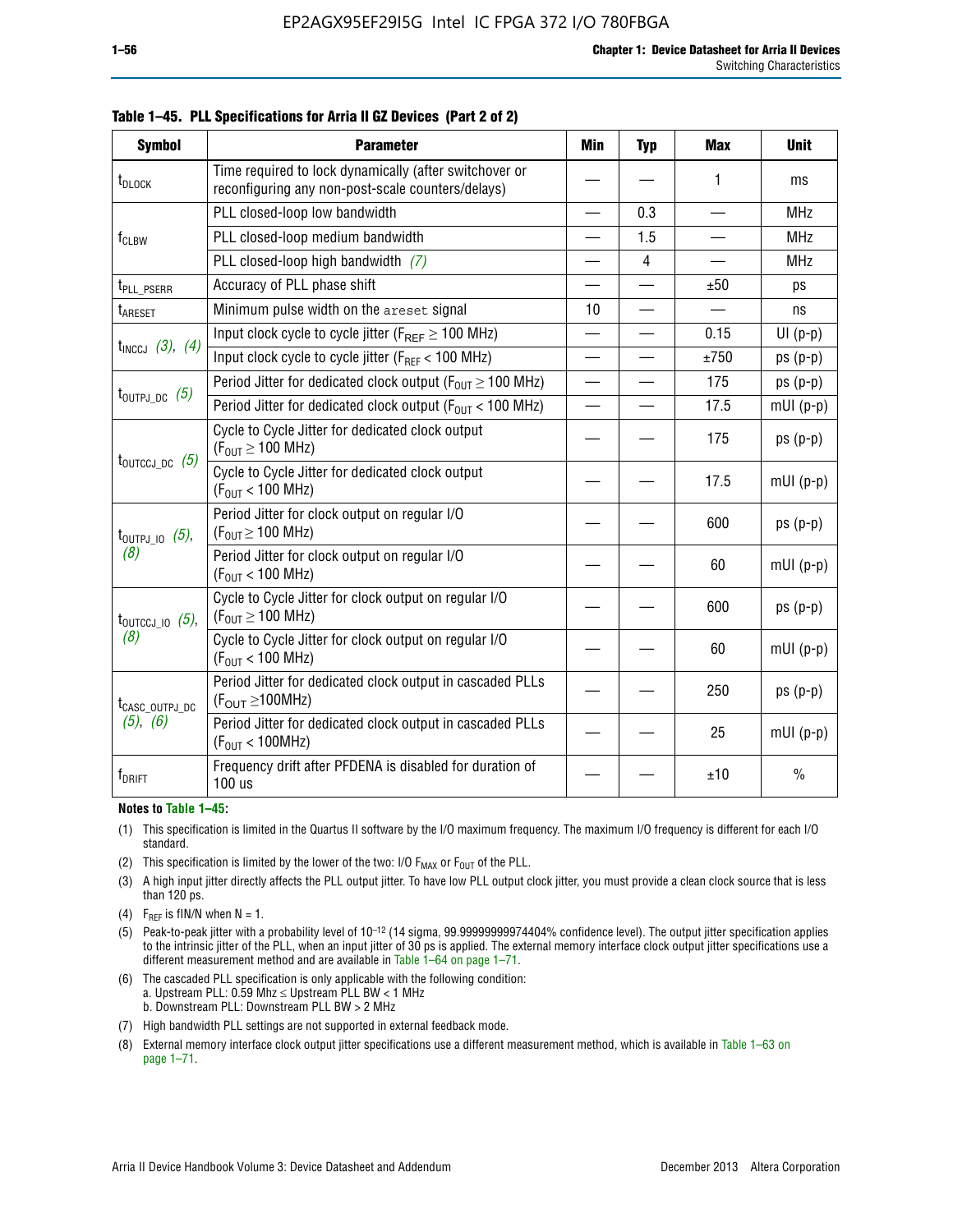Table 1–46 lists the DSP block performance specifications for Arria II GX devices.

|  |  | Table 1–46. DSP Block Performance Specifications for Arria II GX Devices (Note 1) |  |  |  |  |  |
|--|--|-----------------------------------------------------------------------------------|--|--|--|--|--|
|--|--|-----------------------------------------------------------------------------------|--|--|--|--|--|

|                                                             | <b>Resources</b><br><b>Used</b> |                |     |              |     |             |
|-------------------------------------------------------------|---------------------------------|----------------|-----|--------------|-----|-------------|
| <b>Mode</b>                                                 | Number of<br><b>Multipliers</b> | C <sub>4</sub> | 13  | <b>C5,15</b> | C6  | <b>Unit</b> |
| $9 \times 9$ -bit multiplier                                |                                 | 380            | 310 | 300          | 250 | <b>MHz</b>  |
| $12 \times 12$ -bit multiplier                              |                                 | 380            | 310 | 300          | 250 | <b>MHz</b>  |
| $18 \times 18$ -bit multiplier                              |                                 | 380            | 310 | 300          | 250 | <b>MHz</b>  |
| $36 \times 36$ -bit multiplier                              |                                 | 350            | 270 | 270          | 220 | <b>MHz</b>  |
| $18 \times 36$ -bit high-precision multiplier<br>adder mode |                                 | 350            | 270 | 270          | 220 | <b>MHz</b>  |
| $18 \times 18$ -bit multiply accumulator                    | 4                               | 380            | 310 | 300          | 250 | <b>MHz</b>  |
| $18 \times 18$ -bit multiply adder                          | 4                               | 380            | 310 | 300          | 250 | <b>MHz</b>  |
| $18 \times 18$ -bit multiply adder-signed full<br>precision | 2                               | 380            | 310 | 300          | 250 | <b>MHz</b>  |
| $18 \times 18$ -bit multiply adder with<br>loopback $(2)$   | 2                               | 275            | 220 | 220          | 180 | <b>MHz</b>  |
| 36-bit shift (32-bit data)                                  |                                 | 350            | 270 | 270          | 220 | <b>MHz</b>  |
| Double mode                                                 |                                 | 350            | 270 | 270          | 220 | <b>MHz</b>  |

**Notes to Table 1–46:**

(1) Maximum is for a fully-pipelined block with **Round** and **Saturation** disabled.

(2) Maximum is for loopback input registers disabled, **Round** and **Saturation** disabled, pipeline and output registers enabled.

Table 1–47 lists the DSP block performance specifications for Arria II GZ devices.

**Table 1–47. DSP Block Performance Specifications for Arria II GZ Devices** *(Note 1)* **(Part 1 of 2)**

| <b>Mode</b>                                                 | <b>Resources</b><br><b>Used</b>        | <b>Performance</b> |     | <b>Unit</b> |
|-------------------------------------------------------------|----------------------------------------|--------------------|-----|-------------|
|                                                             | <b>Number of</b><br><b>Multipliers</b> | -3                 | -4  |             |
| $9 \times 9$ -bit multiplier                                |                                        | 460                | 400 | <b>MHz</b>  |
| $12 \times 12$ -bit multiplier                              |                                        | 500                | 440 | <b>MHz</b>  |
| $18 \times 18$ -bit multiplier                              |                                        | 550                | 480 | <b>MHz</b>  |
| $36 \times 36$ -bit multiplier                              |                                        | 440                | 380 | <b>MHz</b>  |
| $18 \times 18$ -bit multiply accumulator                    | 4                                      | 440                | 380 | <b>MHz</b>  |
| $18 \times 18$ -bit multiply adder                          | 4                                      | 470                | 410 | <b>MHz</b>  |
| $18 \times 18$ -bit multiply adder-signed full<br>precision | $\overline{2}$                         | 450                | 390 | <b>MHz</b>  |
| $18 \times 18$ -bit multiply adder with<br>loopback $(2)$   | $\overline{2}$                         | 350                | 310 | <b>MHz</b>  |
| 36-bit shift (32-bit data)                                  |                                        | 440                | 380 | <b>MHz</b>  |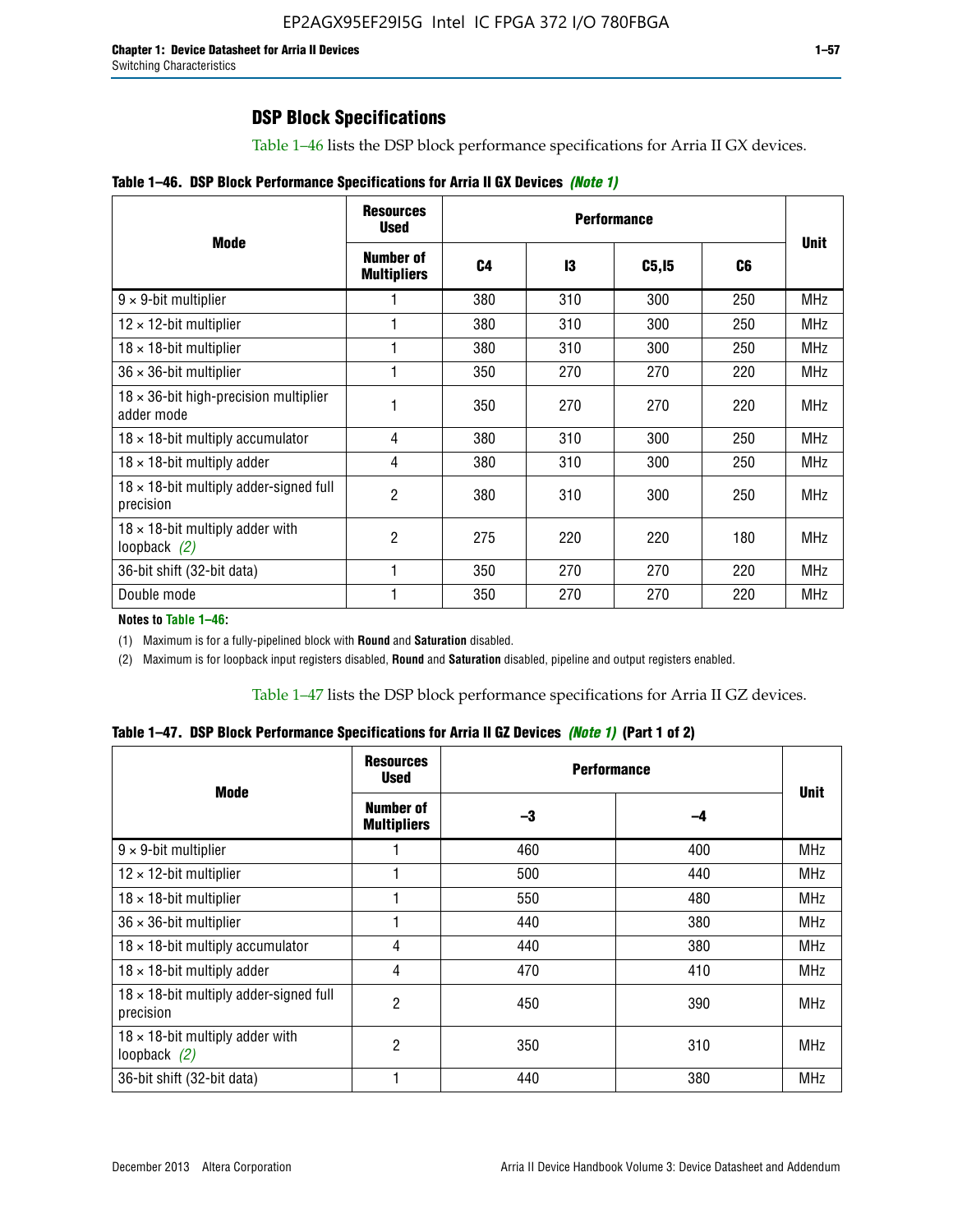#### **Table 1–47. DSP Block Performance Specifications for Arria II GZ Devices** *(Note 1)* **(Part 2 of 2)**

| Mode        | <b>Resources</b><br><b>Used</b>        | <b>Performance</b> |     | <b>Unit</b> |
|-------------|----------------------------------------|--------------------|-----|-------------|
|             | <b>Number of</b><br><b>Multipliers</b> | -3                 | -4  |             |
| Double mode |                                        | 440                | 380 | <b>MHz</b>  |

**Notes to Table 1–47:**

(1) Maximum is for fully pipelined block with **Round** and **Saturation** disabled.

(2) Maximum for loopback input registers disabled, **Round** and **Saturation** disabled, and pipeline and output registers enabled.

## **Embedded Memory Block Specifications**

Table 1–48 lists the embedded memory block specifications for Arria II GX devices.

### **Table 1–48. Embedded Memory Block Performance Specifications for Arria II GX Devices**

|                        | <b>Resources Used</b>                                                                                     |              |                                  | <b>Performance</b> |                |        |      |             |
|------------------------|-----------------------------------------------------------------------------------------------------------|--------------|----------------------------------|--------------------|----------------|--------|------|-------------|
| <b>Memory</b>          | <b>Mode</b>                                                                                               | <b>ALUTS</b> | <b>Embedded</b><br><b>Memory</b> | 13                 | C <sub>4</sub> | C5, I5 | C6   | <b>Unit</b> |
| Memory                 | Single port $64 \times 10$                                                                                | $\Omega$     | 1                                | 450                | 500            | 450    | 378  | <b>MHz</b>  |
| Logic<br>Array         | Simple dual-port $32 \times 20$ single<br>clock                                                           | 0            | 1                                | 270                | 500            | 450    | 378  | <b>MHz</b>  |
| <b>Block</b><br>(MLAB) | Simple dual-port $64 \times 10$ single<br>clock                                                           | $\theta$     | 1                                | 428                | 500            | 450    | 378  | <b>MHz</b>  |
|                        | Single-port $256 \times 36$                                                                               | $\mathbf{0}$ | 1                                | 360                | 400            | 360    | 310  | <b>MHz</b>  |
|                        | Single-port $256 \times 36$ , with the<br>read-during-write option set to<br><b>Old Data</b>              | $\theta$     | 1                                | 250                | 280            | 250    | 210  | <b>MHz</b>  |
|                        | Simple dual-port $256 \times 36$ single<br><b>CLK</b>                                                     | $\theta$     | 1                                | 360                | 400            | 360    | 310  | <b>MHz</b>  |
| M9K<br><b>Block</b>    | Single-port $256 \times 36$ single CLK,<br>with the read-during-write option<br>set to Old Data           | $\theta$     | 1                                | 250                | 280            | 250    | 210  | <b>MHz</b>  |
|                        | True dual port $512 \times 18$ single CLK                                                                 | $\mathbf{0}$ | 1                                | 360                | 400            | 360    | 310  | <b>MHz</b>  |
|                        | True dual-port $512 \times 18$ single CLK,<br>with the read-during-write option<br>set to <b>Old Data</b> | 0            | 1                                | 250                | 280            | 250    | 210  | <b>MHz</b>  |
|                        | Min Pulse Width (clock high time)                                                                         |              |                                  | 900                | 850            | 950    | 1130 | ps          |
|                        | Min Pulse Width (clock low time)                                                                          |              |                                  | 730                | 690            | 770    | 920  | ps          |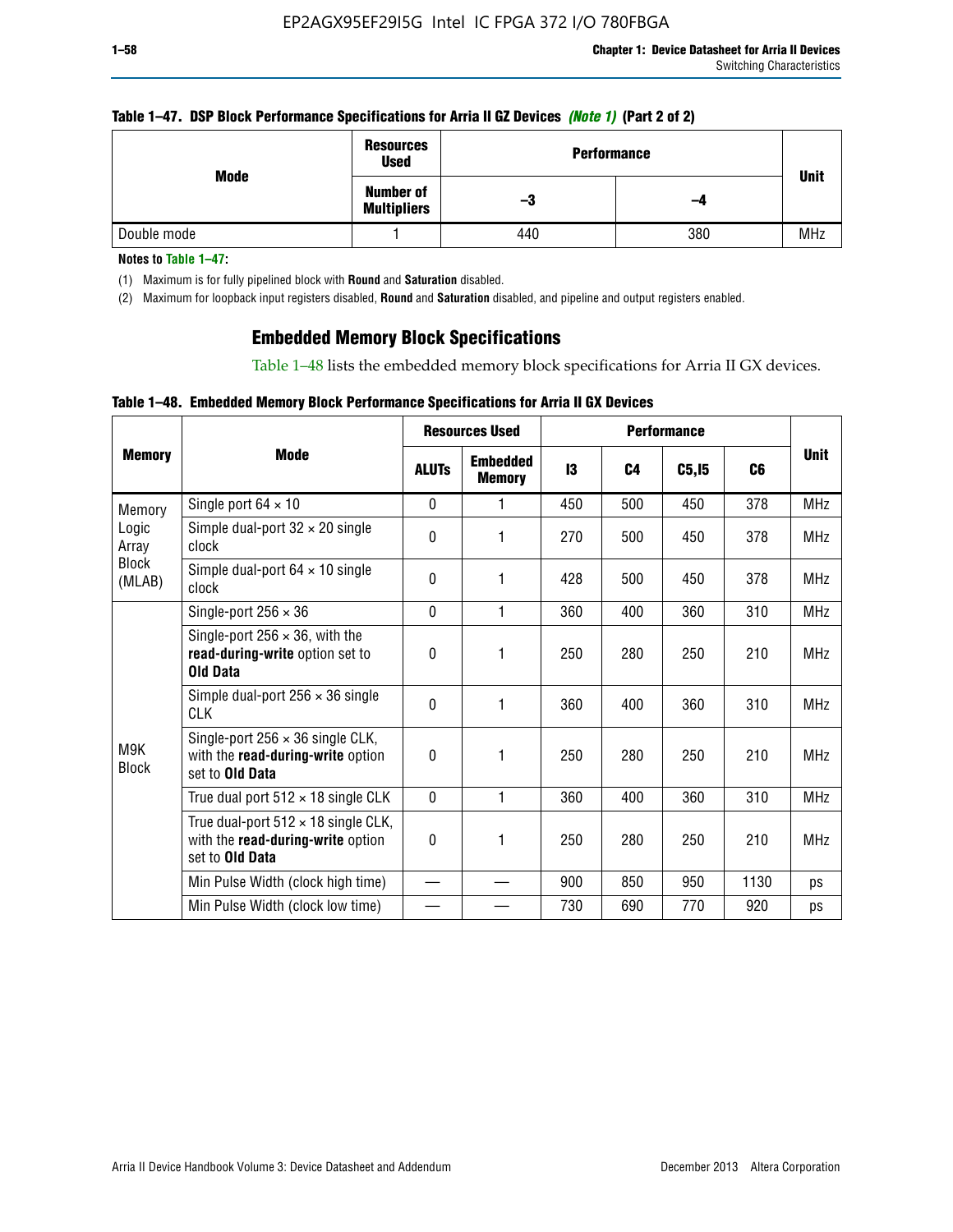Table 1–49 lists the embedded memory block specifications for Arria II GZ devices.

|  |  | Table 1–49. Embedded Memory Block Performance Specifications for Arria II GZ Devices (Note 1) |  |  |
|--|--|-----------------------------------------------------------------------------------------------|--|--|
|--|--|-----------------------------------------------------------------------------------------------|--|--|

|                    |                                                                                                   | <b>Resources Used</b> |                                   | <b>Performance</b> |     |     |     |             |
|--------------------|---------------------------------------------------------------------------------------------------|-----------------------|-----------------------------------|--------------------|-----|-----|-----|-------------|
| <b>Memory</b>      | Mode                                                                                              | <b>ALUTS</b>          | <b>TriMatrix</b><br><b>Memory</b> | C <sub>3</sub>     | 13  | C4  | 14  | <b>Unit</b> |
|                    | Single port $64 \times 10$                                                                        | 0                     | 1                                 | 500                | 500 | 450 | 450 | MHz         |
|                    | Simple dual-port $32 \times 20$                                                                   | $\Omega$              | $\mathbf{1}$                      | 500                | 500 | 450 | 450 | <b>MHz</b>  |
| <b>MLAB</b><br>(2) | Simple dual-port $64 \times 10$                                                                   | 0                     | 1                                 | 500                | 500 | 450 | 450 | <b>MHz</b>  |
|                    | ROM 64 × 10                                                                                       | $\mathbf 0$           | $\mathbf{1}$                      | 500                | 500 | 450 | 450 | <b>MHz</b>  |
|                    | $ROM 32 \times 20$                                                                                | 0                     | 1                                 | 500                | 500 | 450 | 450 | <b>MHz</b>  |
|                    | Single-port $256 \times 36$                                                                       | $\mathbf 0$           | $\mathbf{1}$                      | 540                | 540 | 475 | 475 | <b>MHz</b>  |
|                    | Simple dual-port $256 \times 36$                                                                  | $\Omega$              | 1                                 | 490                | 490 | 420 | 420 | <b>MHz</b>  |
|                    | Simple dual-port $256 \times 36$ , with the<br>read-during-write option set to Old<br><b>Data</b> | $\pmb{0}$             | 1                                 | 340                | 340 | 300 | 300 | <b>MHz</b>  |
|                    | True dual port $512 \times 18$                                                                    | $\mathbf{0}$          | 1                                 | 430                | 430 | 370 | 370 | <b>MHz</b>  |
| M9K<br>Block (2)   | True dual-port $512 \times 18$ , with the<br>read-during-write option set to Old<br><b>Data</b>   | $\mathbf 0$           | 1                                 | 335                | 335 | 290 | 290 | <b>MHz</b>  |
|                    | ROM 1 Port                                                                                        | $\mathbf 0$           | 1                                 | 540                | 540 | 475 | 475 | <b>MHz</b>  |
|                    | ROM 2 Port                                                                                        | $\mathbf 0$           | 1                                 | 540                | 540 | 475 | 475 | <b>MHz</b>  |
|                    | Min Pulse Width (clock high time)                                                                 |                       |                                   | 800                | 800 | 850 | 850 | ps          |
|                    | Min Pulse Width (clock low time)                                                                  |                       |                                   | 625                | 625 | 690 | 690 | ps          |
|                    | Single-port $2K \times 72$                                                                        | 0                     | 1.                                | 440                | 400 | 380 | 350 | <b>MHz</b>  |
|                    | Simple dual-port $2K \times 72$                                                                   | $\mathbf{0}$          | 1                                 | 435                | 375 | 385 | 325 | <b>MHz</b>  |
|                    | Simple dual-port $2K \times 72$ , with the<br>read-during-write option set to Old<br><b>Data</b>  | 0                     | 1                                 | 240                | 225 | 205 | 200 | <b>MHz</b>  |
|                    | Simple dual-port $2K \times 64$ (with ECC)                                                        | $\mathbf 0$           | 1                                 | 300                | 295 | 255 | 250 | <b>MHz</b>  |
| <b>M144K</b>       | True dual-port $4K \times 36$                                                                     | $\mathbf 0$           | $\mathbf{1}$                      | 375                | 350 | 330 | 310 | <b>MHz</b>  |
| Block (2)          | True dual-port $4K \times 36$ , with the<br>read-during-write option set to Old<br><b>Data</b>    | 0                     | 1                                 | 230                | 225 | 205 | 200 | <b>MHz</b>  |
|                    | ROM 1 Port                                                                                        | $\mathbf 0$           | 1                                 | 500                | 450 | 435 | 420 | <b>MHz</b>  |
|                    | ROM 2 Port                                                                                        | 0                     | $\mathbf{1}$                      | 465                | 425 | 400 | 400 | MHz         |
|                    | Min Pulse Width (clock high time)                                                                 |                       |                                   | 755                | 860 | 860 | 950 | ps          |
|                    | Min Pulse Width (clock low time)                                                                  |                       |                                   | 625                | 690 | 690 | 690 | ps          |

**Notes to Table 1–48:**

(1) To achieve the maximum memory block performance, use a memory block clock that comes through global clock routing from an on-chip PLL set to 50% output duty cycle. Use the Quartus II software to report timing for this and other memory block clocking schemes.

(2) When you use the error detection CRC feature, there is no degradation in  $F_{MAX}$ .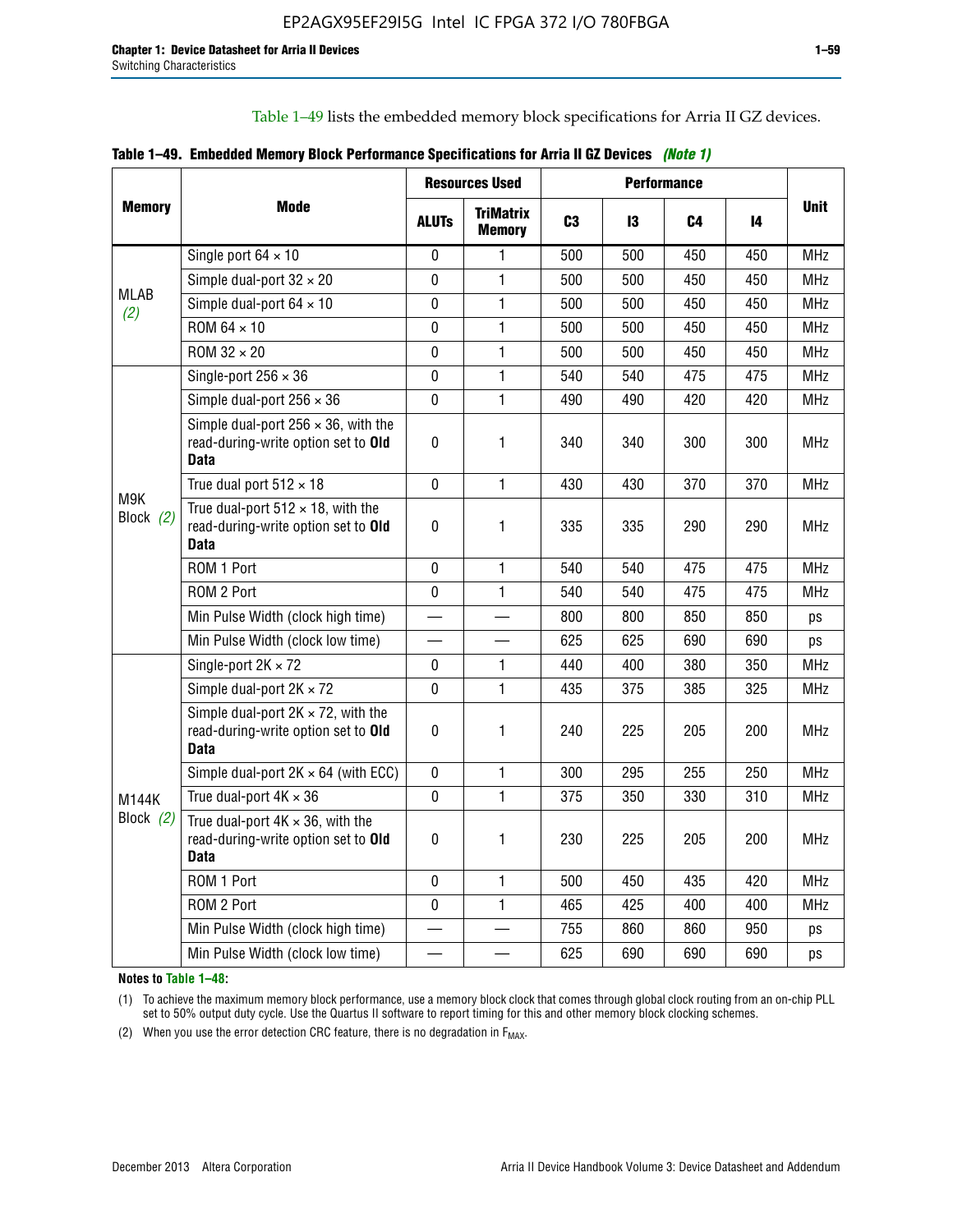## **Configuration**

Table 1–50 lists the configuration mode specifications for Arria II GX and GZ devices.

**Table 1–50. Configuration Mode Specifications for Arria II Devices**

|                                    | <b>DCLK Frequency</b> | <b>Unit</b> |     |            |
|------------------------------------|-----------------------|-------------|-----|------------|
| <b>Programming Mode</b>            | Min                   | Typ         | Max |            |
| Passive serial                     |                       |             | 125 | <b>MHz</b> |
| Fast passive parallel              |                       |             | 125 | <b>MHz</b> |
| Fast active serial (fast clock)    | 17                    | 26          | 40  | <b>MHz</b> |
| Fast active serial (slow clock)    | 8.5                   | 13          | 20  | <b>MHz</b> |
| Remote update only in fast AS mode |                       |             | 10  | <b>MHz</b> |

## **JTAG Specifications**

Table 1–51 lists the JTAG timing parameters and values for Arria II GX and GZ devices.

| <b>Symbol</b>     | <b>Description</b>                       | Min | Max | <b>Unit</b> |
|-------------------|------------------------------------------|-----|-----|-------------|
| $t_{JCP}$         | <b>TCK clock period</b>                  | 30  |     | ns          |
| $t_{JCH}$         | TCK clock high time                      | 14  |     | ns          |
| $t_{\text{JCL}}$  | <b>TCK clock low time</b>                | 14  |     | ns          |
| $t_{JPSU(TDI)}$   | TDI JTAG port setup time                 |     |     | ns          |
| $t_{JPSU\,(TMS)}$ | TMS JTAG port setup time                 | 3   |     | ns          |
| $t_{\sf JPH}$     | JTAG port hold time                      | 5   |     | ns          |
| $t_{\text{JPCO}}$ | JTAG port clock to output                |     | 11  | ns          |
| t <sub>JPZX</sub> | JTAG port high impedance to valid output |     | 14  | ns          |
| t <sub>JPXZ</sub> | JTAG port valid output to high impedance |     | 14  | ns          |

**Table 1–51. JTAG Timing Parameters and Values for Arria II Devices**

## **Chip-Wide Reset (Dev\_CLRn) Specifications**

Table 1–52 lists the specifications for the chip-wide reset (Dev\_CLRn) for Arria II GX and GZ devices.

#### **Table 1–52. Chip-Wide Reset (Dev\_CLRn) Specifications for Arria II Devices**

| <b>Description</b> | <b>Min</b> | Typ | <b>Max</b> | <b>Unit</b> |
|--------------------|------------|-----|------------|-------------|
| CLRn<br>Dev<br>–   | 500        | __  |            | μS          |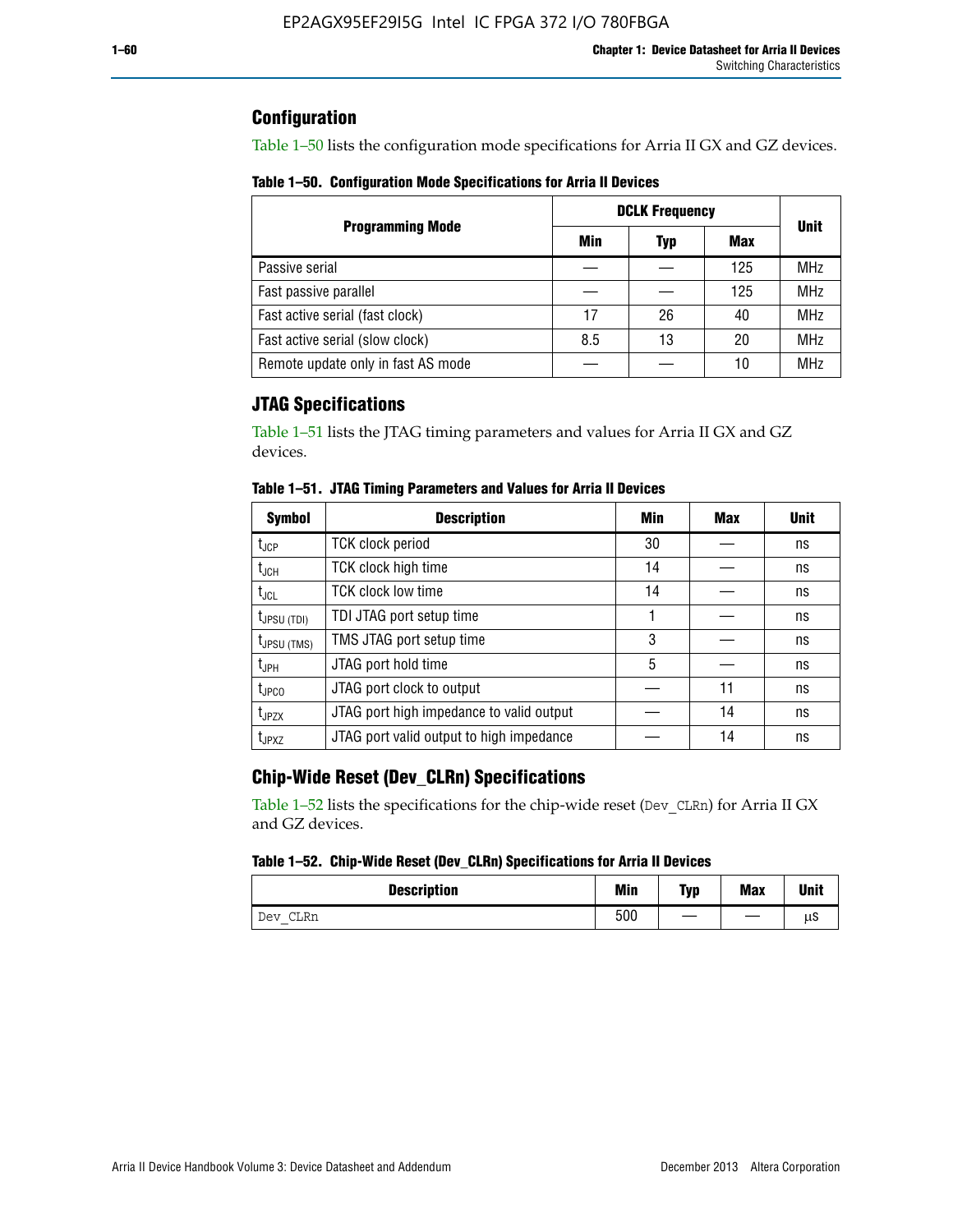# **Periphery Performance**

This section describes periphery performance, including high-speed I/O, external memory interface, and IOE programmable delay.

I/O performance supports several system interfaces, for example the high-speed I/O interface, external memory interface, and the PCI/PCI-X bus interface. I/O using SSTL-18 Class I termination standard can achieve up to the stated DDR2 SDRAM interfacing speed with typical DDR2 SDRAM memory interface setup. I/O using general purpose I/O (GPIO) standards such as 3.0, 2.5, 1.8, or 1.5 LVTTL/LVCMOS are capable of typical 200 MHz interfacing frequency with 10pF load.

 $\mathbb{I}$  Actual achievable frequency depends on design- and system-specific factors. You should perform HSPICE/IBIS simulations based on your specific design and system setup to determine the maximum achievable frequency in your system.

## **High-Speed I/O Specification**

Table 1–53 lists the high-speed I/O timing for Arria II GX devices.

**Table 1–53. High-Speed I/O Specifications for Arria II GX Devices (Part 1 of 4)**

| <b>Symbol</b>                                                                |                                               | 13  |            |     | C <sub>4</sub> |            | C5, I5     |            | C <sub>6</sub> |             |
|------------------------------------------------------------------------------|-----------------------------------------------|-----|------------|-----|----------------|------------|------------|------------|----------------|-------------|
|                                                                              | <b>Conditions</b>                             | Min | <b>Max</b> | Min | <b>Max</b>     | <b>Min</b> | <b>Max</b> | <b>Min</b> | <b>Max</b>     | <b>Unit</b> |
| <b>Clock</b>                                                                 |                                               |     |            |     |                |            |            |            |                |             |
| $f_{HSCLK\_IN}$<br>(input clock<br>frequency)-Row<br>1/0                     | Clock boost<br>factor, $W =$<br>1 to 40 $(1)$ | 5   | 670        | 5   | 670            | 5          | 622        | 5          | 500            | <b>MHz</b>  |
| $f_{HSCLK\_IN}$<br>(input clock<br>frequency)-<br>Column I/O                 | Clock boost<br>factor, $W =$<br>1 to 40 $(1)$ | 5   | 500        | 5   | 500            | 5          | 472.5      | 5          | 472.5          | <b>MHz</b>  |
| T <sub>HSCLK_OUT</sub><br>(output clock<br>frequency)-Row<br>1/0             |                                               | 5   | 670        | 5   | 670            | 5          | 622        | 5          | 500            | <b>MHz</b>  |
| $f_{\text{HSCLK}\_\text{OUT}}$<br>(output clock<br>frequency)-<br>Column I/O |                                               | 5   | 500        | 5   | 500            | 5          | 472.5      | 5          | 472.5          | <b>MHz</b>  |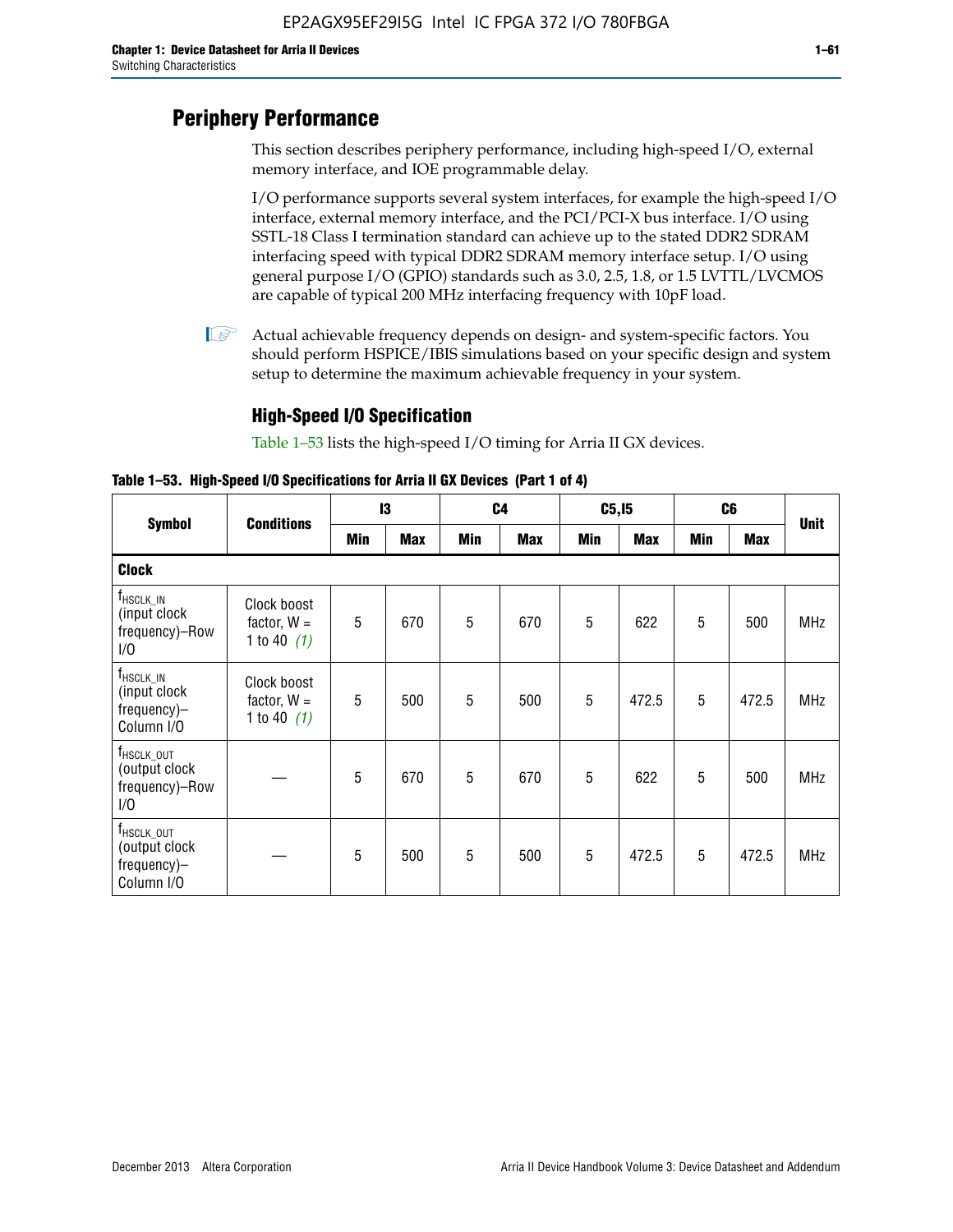|                                                                                  |                                                                                              |     | 13          |            | C <sub>4</sub> | C5, I5 |             | C <sub>6</sub> |            |             |
|----------------------------------------------------------------------------------|----------------------------------------------------------------------------------------------|-----|-------------|------------|----------------|--------|-------------|----------------|------------|-------------|
| <b>Symbol</b>                                                                    | <b>Conditions</b>                                                                            | Min | <b>Max</b>  | <b>Min</b> | <b>Max</b>     | Min    | <b>Max</b>  | <b>Min</b>     | <b>Max</b> | <b>Unit</b> |
| <b>Transmitter</b>                                                               |                                                                                              |     |             |            |                |        |             |                |            |             |
| $f_{HSDR_TX}$ (true<br>LVDS output data<br>rate)                                 | SERDES factor,<br>$J = 3$ to 10<br>(using<br>dedicated<br>SERDES)                            | 150 | 1250<br>(2) | 150        | 1250<br>(2)    | 150    | 1050<br>(2) | 150            | 840        | <b>Mbps</b> |
|                                                                                  | SERDES factor,<br>$J = 4$ to 10<br>(using logic<br>elements as<br>SERDES)                    | (3) | 945         | (3)        | 945            | (3)    | 840         | (3)            | 740        | <b>Mbps</b> |
|                                                                                  | SERDES factor,<br>$J = 2$ (using<br>DDR registers)<br>and $J = 1$<br>(using SDR<br>register) | (3) | (3)         | (3)        | (3)            | (3)    | (3)         | (3)            | (3)        | <b>Mbps</b> |
| $f_{\text{HSDR\_TX\_E3R}}$<br>(emulated<br>LVDS_E_3R<br>output data rate)<br>(7) | SERDES factor,<br>$J = 4$ to 10                                                              | (3) | 945         | (3)        | 945            | (3)    | 840         | (3)            | 740        | <b>Mbps</b> |

|  |  | Table 1–53. High-Speed I/O Specifications for Arria II GX Devices (Part 2 of 4) |  |
|--|--|---------------------------------------------------------------------------------|--|
|--|--|---------------------------------------------------------------------------------|--|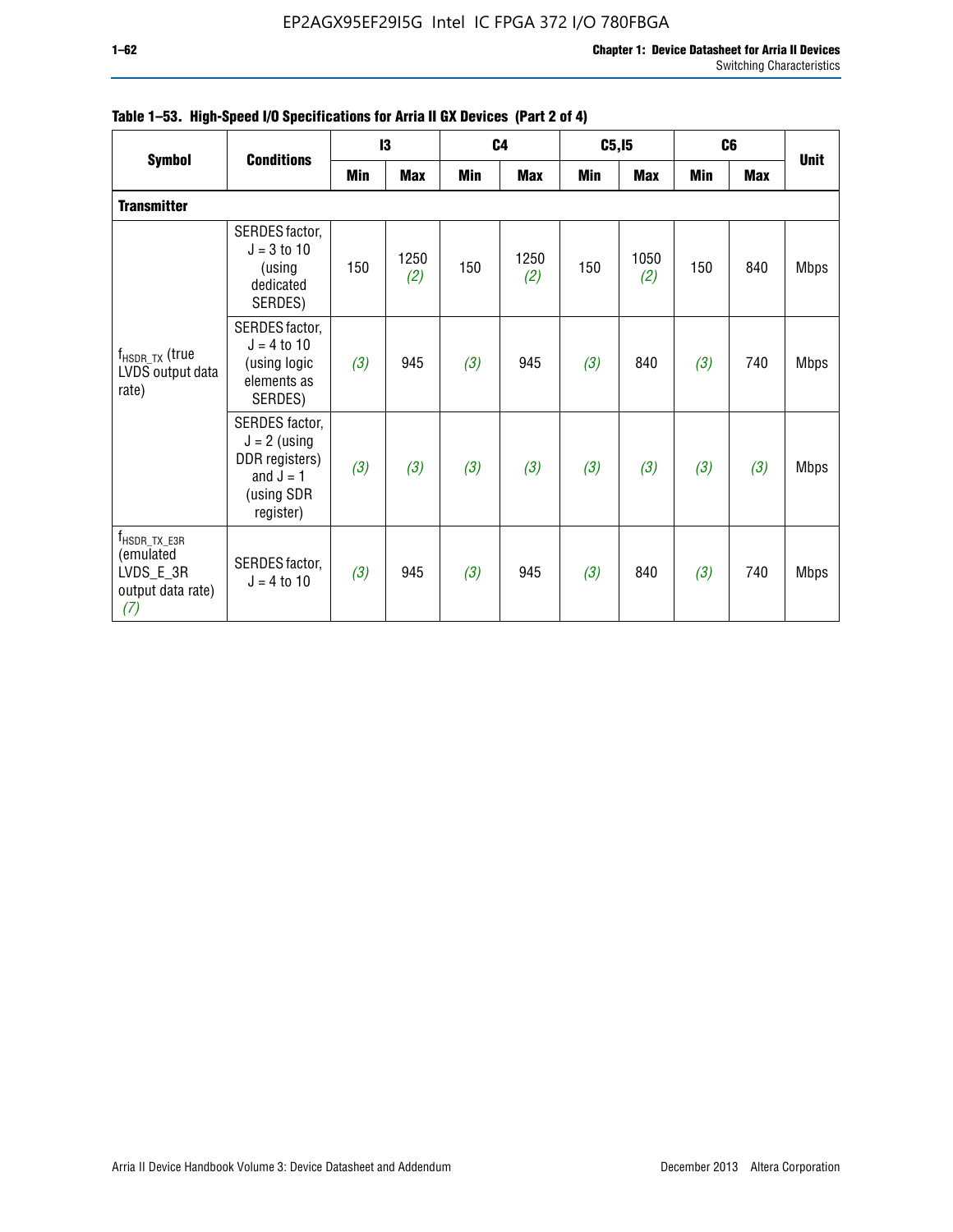|                                                                             |                                                                                                                     |     | 13         |     | C <sub>4</sub> | C5, I5     |            |            | C6         |               |
|-----------------------------------------------------------------------------|---------------------------------------------------------------------------------------------------------------------|-----|------------|-----|----------------|------------|------------|------------|------------|---------------|
| <b>Symbol</b><br>$t_{TX\_JITTER}$ (4)                                       | <b>Conditions</b>                                                                                                   | Min | <b>Max</b> | Min | <b>Max</b>     | <b>Min</b> | <b>Max</b> | <b>Min</b> | <b>Max</b> | <b>Unit</b>   |
|                                                                             | True LVDS with<br>dedicated<br><b>SERDES</b><br>(data rate<br>600-1,250<br>Mbps)                                    |     | 175        |     | 175            |            | 225        |            | 300        | ps            |
|                                                                             | True LVDS with<br>dedicated<br><b>SERDES</b><br>(data rate<br>$< 600$ Mbps)                                         |     | 0.105      |     | 0.105          |            | 0.135      |            | 0.18       | $\sf{UI}$     |
|                                                                             | True LVDS and<br>emulated<br>LVDS_E_3R<br>with logic<br>elements as<br>SERDES (data<br>rate 600<br>$-945$ Mbps)     |     | 260        |     | 260            |            | 300        |            | 350        | ps            |
|                                                                             | True LVDS and<br>emulated<br>LVDS_E_3R<br>with logic<br>elements as<br><b>SERDES</b><br>(data rate<br>$< 600$ Mbps) |     | 0.16       |     | 0.16           |            | 0.18       |            | 0.21       | U             |
| $t_{TX\_DCD}$                                                               | True LVDS and<br>emulated<br>LVDS_E_3R                                                                              | 45  | 55         | 45  | 55             | 45         | 55         | 45         | 55         | $\frac{0}{0}$ |
| $t_{RISE}$ and $t_{FALL}$                                                   | True LVDS and<br>emulated<br>LVDS_E_3R                                                                              |     | 200        |     | 200            |            | 225        |            | 250        | ps            |
| <b>TCCS</b>                                                                 | True LVDS $(5)$                                                                                                     |     | 150        |     | 150            |            | 175        |            | 200        | ps            |
|                                                                             | Emulated<br>LVDS_E_3R                                                                                               |     | 200        |     | 200            |            | 250        |            | 300        | ps            |
| Receiver (6)                                                                |                                                                                                                     |     |            |     |                |            |            |            |            |               |
| True differential<br>I/O standards -<br>f <sub>HSDRDPA</sub> (data<br>rate) | <b>SERDES</b> factor<br>$J = 3 to 10$                                                                               | 150 | 1250       | 150 | 1250           | 150        | 1050       | 150        | 840        | <b>Mbps</b>   |

## **Table 1–53. High-Speed I/O Specifications for Arria II GX Devices (Part 3 of 4)**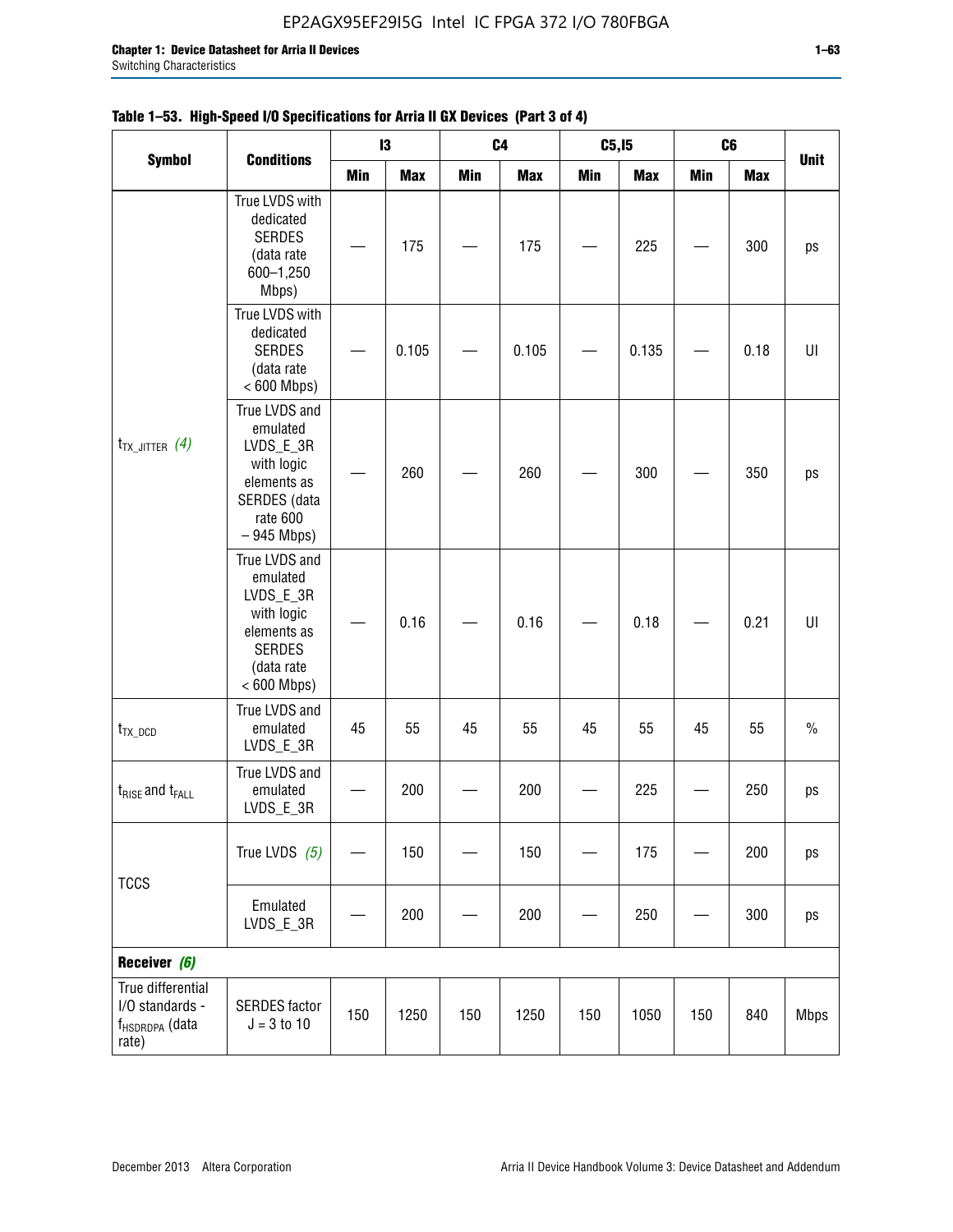|                           | <b>Conditions</b>                                        | 13  |            | C <sub>4</sub> |            | C5, I5     |            | C <sub>6</sub> |            | <b>Unit</b> |
|---------------------------|----------------------------------------------------------|-----|------------|----------------|------------|------------|------------|----------------|------------|-------------|
| <b>Symbol</b>             |                                                          | Min | <b>Max</b> | Min            | <b>Max</b> | <b>Min</b> | <b>Max</b> | <b>Min</b>     | <b>Max</b> |             |
| $f_{HSDR}$ (data rate)    | <b>SERDES</b> factor<br>$J = 3$ to 10                    | (3) | 945<br>(7) | (3)            | 945<br>(7) | (3)        | 740<br>(7) | (3)            | 640<br>(7) | <b>Mbps</b> |
|                           | <b>SERDES</b> factor<br>$J = 2$ (using<br>DDR registers) | (3) | (7)        | (3)            | (7)        | (3)        | (7)        | (3)            | (7)        | <b>Mbps</b> |
|                           | <b>SERDES</b> factor<br>$J = 1$ (using<br>SDR registers) | (3) | (7)        | (3)            | (7)        | (3)        | (7)        | (3)            | (7)        | <b>Mbps</b> |
| Soft-CDR PPM<br>tolerance | Soft-CDR<br>mode                                         |     | 300        |                | 300        |            | 300        |                | 300        | $\pm$ PPM   |
| DPA run length            | DPA mode                                                 |     | 10,000     |                | 10,000     |            | 10,000     |                | 10,000     | UI          |
| Sampling<br>window (SW)   | Non-DPA mode<br>(5)                                      |     | 300        |                | 300        |            | 350        |                | 400        | ps          |

### **Table 1–53. High-Speed I/O Specifications for Arria II GX Devices (Part 4 of 4)**

#### **Notes to Table 1–53:**

(1)  $f_{HSCLK\_IN} = f_{HSDR}$  / W. Use W to determine the supported selection of input reference clock frequencies for the desired data rate.

(2) Applicable for interfacing with DPA receivers only. For interfacing with non-DPA receivers, you must calculate the leftover timing margin in the receiver by performing link timing closure analysis. For Arria II GX transmitter to Arria II GX non-DPA receiver, the maximum supported data rate is 945 Mbps. For data rates above 840 Mbps, perform PCB trace compensation by adjusting the PCB trace length for LVDS channels to improve channel-to-channel skews.

- (3) The minimum and maximum specification depends on the clock source (for example, PLL and clock pin) and the clock routing resource you use (global, regional, or local). The I/O differential buffer and input register do not have a minimum toggle rate.
- (4) The specification is only applicable under the influence of core noise.
- (5) Applicable for true LVDS using dedicated SERDES only.
- (6) Dedicated SERDES and DPA features are only available on the right banks.
- (7) You must calculate the leftover timing margin in the receiver by performing link timing closure analysis. You must consider the board skew margin, transmitter channel-to-channel skew, and the receiver sampling margin to determine the leftover timing margin.

#### Table 1–54 lists the high-speed I/O timing for Arria II GZ devices.

### **Table 1–54. High-Speed I/O Specifications for Arria II GZ Devices** *(Note 1), (2), (10)* **(Part 1 of 3)**

|                                                                                        | <b>Conditions</b>                       |     | C3, I3     |            |     | C4, 14 |     |             |
|----------------------------------------------------------------------------------------|-----------------------------------------|-----|------------|------------|-----|--------|-----|-------------|
| <b>Symbol</b>                                                                          |                                         | Min | <b>Typ</b> | <b>Max</b> | Min | Typ    | Max | <b>Unit</b> |
| <b>Clock</b>                                                                           |                                         |     |            |            |     |        |     |             |
| f <sub>HSCLK_in</sub> (input clock<br>frequency) true<br>differential I/O<br>standards | Clock boost factor<br>$W = 1$ to 40 (3) | 5   |            | 717        | 5   |        | 717 | <b>MHz</b>  |
| $f_{HSCLK_in}$ (input clock<br>frequency) single<br>ended I/O standards<br>(9)         | Clock boost factor<br>$W = 1$ to 40 (3) | 5   |            | 717        | 5   |        | 717 | <b>MHz</b>  |
| $f_{HSCLK_in}$ (input clock<br>frequency) single<br>ended I/O standards<br>(10)        | Clock boost factor<br>$W = 1$ to 40 (3) | 5   |            | 420        | 5   |        | 420 | <b>MHz</b>  |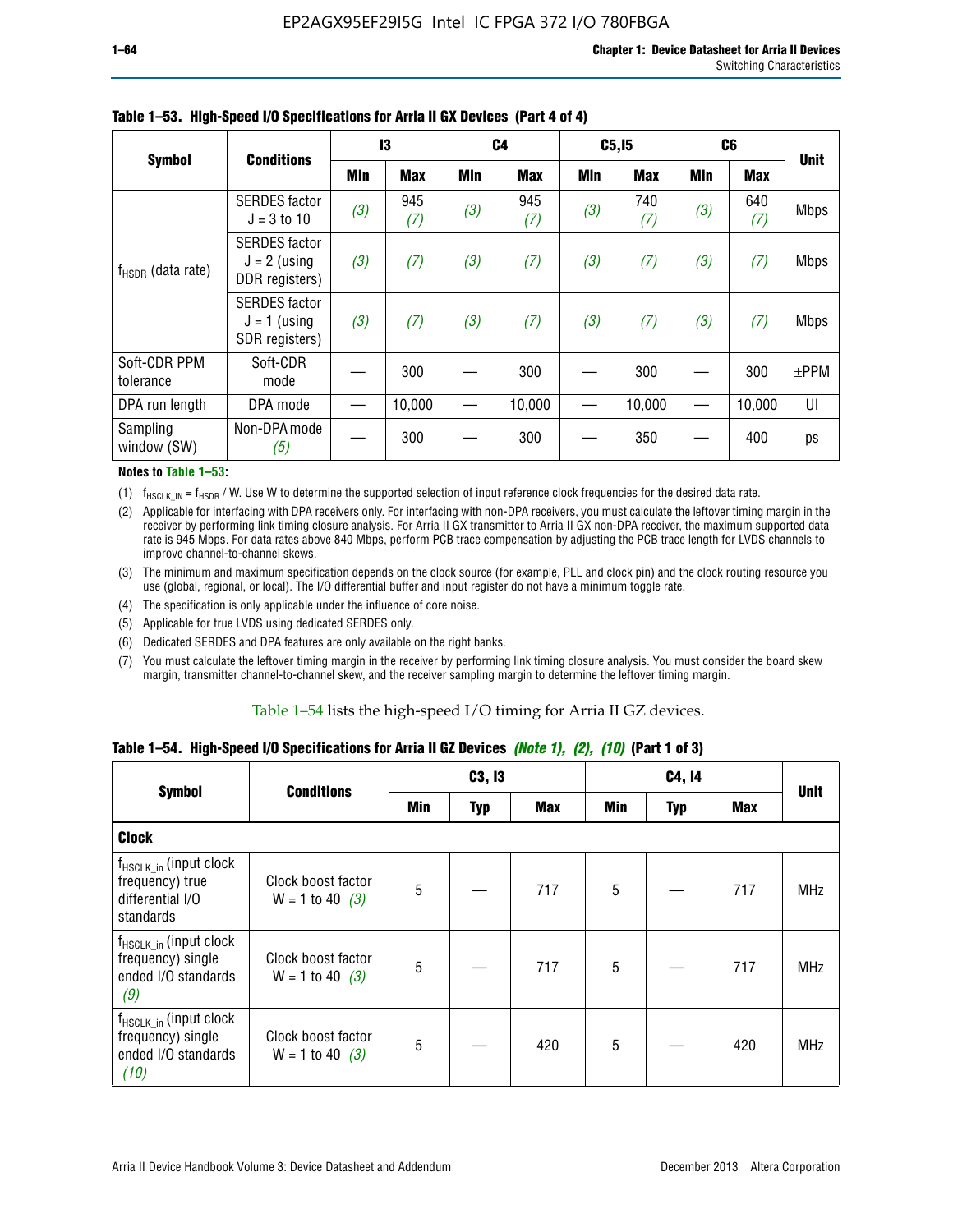|                                                                                                          |                                                                                              |            | C3, I3     |            |            | C4, 14     |            |             |
|----------------------------------------------------------------------------------------------------------|----------------------------------------------------------------------------------------------|------------|------------|------------|------------|------------|------------|-------------|
| <b>Symbol</b>                                                                                            | <b>Conditions</b>                                                                            | <b>Min</b> | <b>Typ</b> | <b>Max</b> | <b>Min</b> | <b>Typ</b> | <b>Max</b> | <b>Unit</b> |
| f <sub>HSCLK_OUT</sub> (output<br>clock frequency)                                                       |                                                                                              | 5          |            | 717 $(7)$  | 5          |            | 717(7)     | <b>MHz</b>  |
| <b>Transmitter</b>                                                                                       |                                                                                              |            |            |            |            |            |            |             |
|                                                                                                          | SERDES factor, $J = 3$<br>to 10<br>(using dedicated<br>SERDES) (8)                           | (4)        |            | 1250       | (4)        |            | 1250       | <b>Mbps</b> |
| $f_{HSDR}$ (true LVDS<br>output data rate)                                                               | SERDES factor $J = 2$ ,<br>(using DDR registers)                                             | (4)        |            | (5)        | (4)        |            | (5)        | <b>Mbps</b> |
|                                                                                                          | SERDES factor $J = 1$ ,<br>(uses an SDR<br>register)                                         | (4)        |            | (5)        | (4)        |            | (5)        | <b>Mbps</b> |
| f <sub>HSDR</sub> (emulated<br>LVDS_E_3R output<br>data rate) $(5)$                                      | SERDES factor $J = 4$                                                                        | (4)        |            | 1152       | (4)        |            | 800        | <b>Mbps</b> |
| $f_{\rm HSDR}$ (emulated<br>LVDS_E_1R output<br>data rate)                                               | to 10                                                                                        | (4)        |            | 200        | (4)        |            | 200        | <b>Mbps</b> |
| $t_x$ Jitter                                                                                             | Total jitter for data<br>rate, 600 Mbps to<br>1.6 Gbps                                       |            |            | 160        |            |            | 160        | ps          |
|                                                                                                          | Total jitter for data<br>rate, $< 600$ Mbps                                                  |            |            | 0.1        |            |            | 0.1        | UI          |
| $t_x$ Jitter - emulated<br>differential I/O<br>standards with three                                      | Total jitter for data<br>rate, 600 Mbps to<br>1.25 Gbps                                      |            |            | 300        |            |            | 325        | ps          |
| external output resistor<br>network                                                                      | Total jitter for data<br>rate $< 600$ Mbps                                                   |            |            | 0.2        |            |            | 0.25       | UI          |
| $t_x$ Jitter - emulated<br>differential I/O<br>standards with one<br>external output resistor<br>network |                                                                                              |            |            | 0.15       |            |            | 0.15       | UI          |
| t <sub>DUTY</sub>                                                                                        | TX output clock duty<br>cycle for both True<br>and emulated<br>differential I/O<br>standards | 45         | 50         | 55         | 45         | 50         | 55         | $\%$        |

### **Table 1–54. High-Speed I/O Specifications for Arria II GZ Devices** *(Note 1), (2), (10)* **(Part 2 of 3)**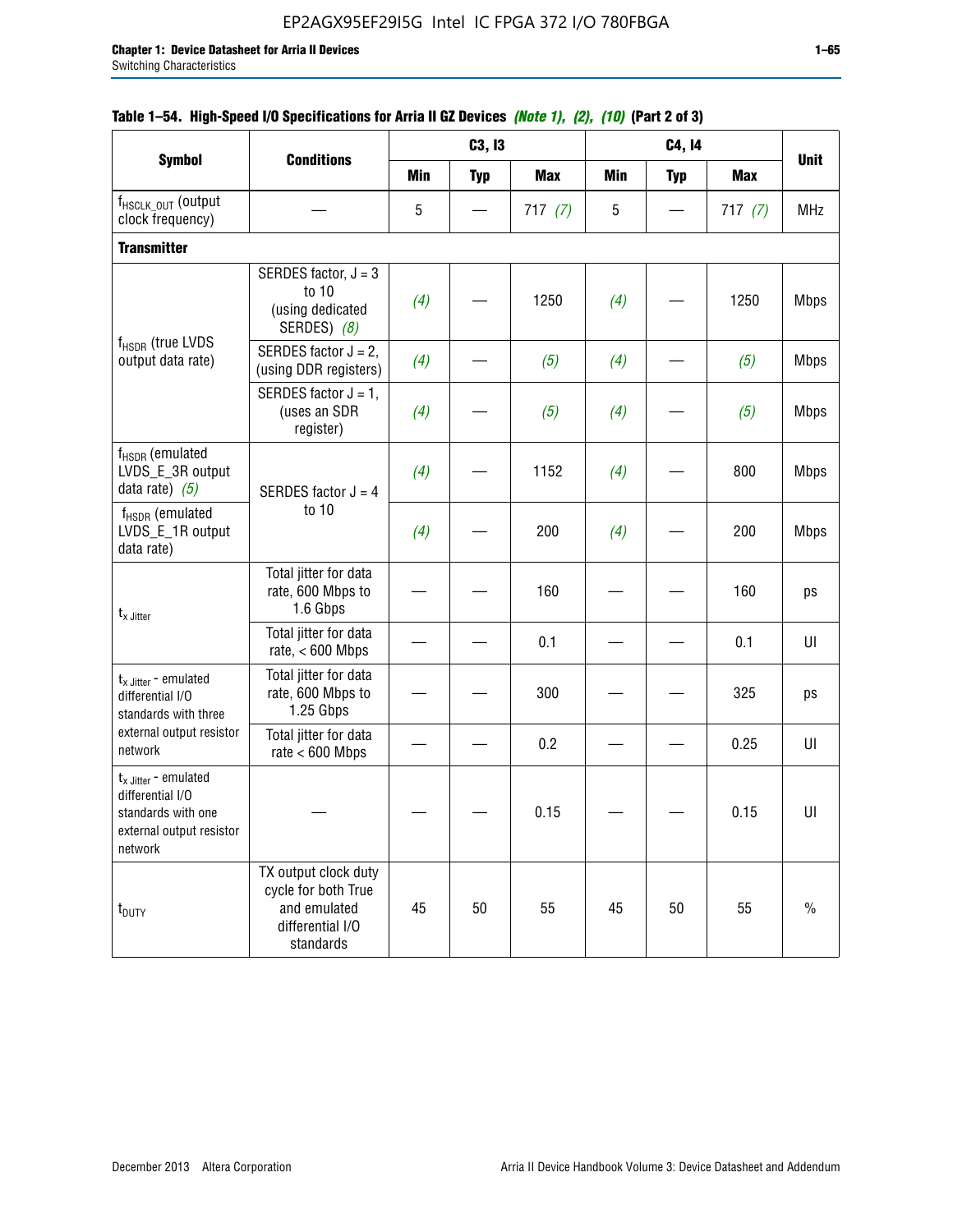|                                                                          |                                                                                                  |                          | C3, I3     |            |     | C4, 14     |            |             |
|--------------------------------------------------------------------------|--------------------------------------------------------------------------------------------------|--------------------------|------------|------------|-----|------------|------------|-------------|
| <b>Symbol</b>                                                            | <b>Conditions</b>                                                                                | <b>Min</b>               | <b>Typ</b> | <b>Max</b> | Min | <b>Typ</b> | <b>Max</b> | <b>Unit</b> |
|                                                                          | True differential I/O<br>standards                                                               |                          |            | 200        |     |            | 200        | ps          |
| $t_{RISE}$ & $t_{FALL}$                                                  | <b>Emulated differential</b><br>I/O standards with<br>three external output<br>resistor networks |                          |            | 250        |     |            | 300        | ps          |
| <b>TCCS</b>                                                              | <b>Emulated differential</b><br>I/O standards with<br>one external output<br>resistor            |                          |            | 500        |     |            | 500        | ps          |
|                                                                          | <b>True LVDS</b>                                                                                 | $\overline{\phantom{0}}$ |            | 100        |     |            | 100        | ps          |
|                                                                          | Emulated<br>LVDS_E_3R                                                                            |                          |            | 250        |     |            | 250        | ps          |
| <b>Receiver</b>                                                          |                                                                                                  |                          |            |            |     |            |            |             |
| True differential I/O<br>standards - f <sub>HSDRDPA</sub><br>(data rate) | <b>SERDES</b> factor<br>$J = 3$ to 10                                                            | 150                      |            | 1250       | 150 |            | 1250       | <b>Mbps</b> |
|                                                                          | <b>SERDES</b> factor<br>$J = 3$ to 10                                                            | (4)                      |            | (6)        | (4) |            | (6)        | <b>Mbps</b> |
| $f_{HSDR}$ (data rate)                                                   | SERDES factor $J = 2$ ,<br>uses DDR registers                                                    | (4)                      |            | (5)        | (4) |            | (5)        | <b>Mbps</b> |
|                                                                          | SERDES factor $J = 1$ ,<br>uses an SDR register                                                  | (4)                      |            | (5)        | (4) |            | (5)        | <b>Mbps</b> |
| DPA run length                                                           | DPA mode                                                                                         |                          |            | 10000      |     |            | 10000      | UI          |
| Soft-CDR PPM<br>tolerance                                                | Soft-CDR mode                                                                                    |                          |            | 300        |     |            | 300        | $±$ PPM     |
| Sampling Window<br>(SW)                                                  | Non-DPA mode                                                                                     |                          |            | 300        |     |            | 300        | ps          |

### **Table 1–54. High-Speed I/O Specifications for Arria II GZ Devices** *(Note 1), (2), (10)* **(Part 3 of 3)**

#### **Notes to Table 1–54:**

(1) When  $J = 3$  to 10, use the SERDES block.

- (2) When  $J = 1$  or 2, bypass the SERDES block.
- (3) Clock Boost Factor (W) is the ratio between input data rate to the input clock rate.
- (4) The minimum specification depends on the clock source (for example, the PLL and clock pin) and the clock routing resource (global, regional, or local) that you use. The I/O differential buffer and input register do not have a minimum toggle rate.
- (5) You must calculate the leftover timing margin in the receiver by performing link timing closure analysis. You must consider the board skew margin, transmitter channel-to-channel skew, and receiver sampling margin to determine leftover timing margin.
- (6) You can estimate the achievable maximum data rate for non-DPA mode by performing link timing closure analysis. You must consider the board skew margin, transmitter delay margin, and the receiver sampling margin to determine the maximum data rate supported.
- (7) This is achieved by using the LVDS and DPA clock network.
- (8) If the receiver with DPA enabled and transmitter are using shared PLLs, the minimum data rate is 150 Mbps.
- (9) This only applies to DPA and soft-CDR modes.
- (10) This only applies to LVDS source synchronous mode.

Table 1–55 lists DPA lock time specifications for Arria II GX and GZ devices.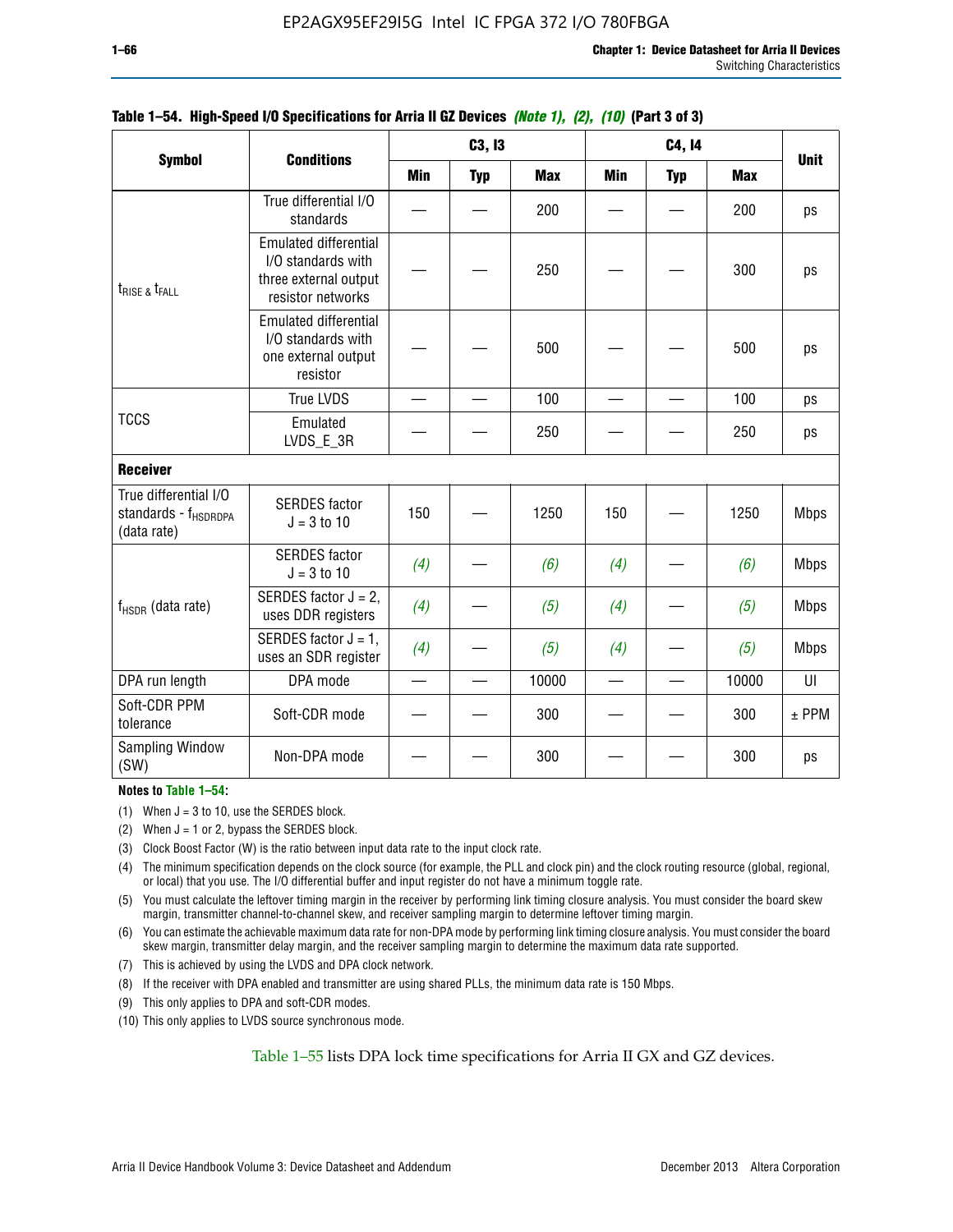| <b>Standard</b>      | <b>Training Pattern</b> | <b>Number of Data</b><br><b>Transitions in One</b><br><b>Repetition of the</b><br><b>Training Pattern</b> | Number of<br><b>Repetitions per</b><br>256 Data<br><b>Transitions (4)</b> | <b>Maximum</b>       |
|----------------------|-------------------------|-----------------------------------------------------------------------------------------------------------|---------------------------------------------------------------------------|----------------------|
| SPI-4                | 00000000001111111111    |                                                                                                           | 128                                                                       | 640 data transitions |
| Parallel Rapid I/O   | 00001111                |                                                                                                           | 128                                                                       | 640 data transitions |
|                      | 10010000                |                                                                                                           | 64                                                                        | 640 data transitions |
| <b>Miscellaneous</b> | 10101010                |                                                                                                           | 32                                                                        | 640 data transitions |
|                      | 01010101                |                                                                                                           | 32                                                                        | 640 data transitions |

|  |  | Table 1–55. DPA Lock Time Specifications for Arria II Devices (Note 1), (2), (3) |  |  |  |
|--|--|----------------------------------------------------------------------------------|--|--|--|
|--|--|----------------------------------------------------------------------------------|--|--|--|

**Notes to Table 1–55:**

- (1) The DPA lock time is for one channel.
- (2) One data transition is defined as a 0-to-1 or 1-to-0 transition.
- (3) The DPA lock time stated in the table applies to both commercial and industrial grade.
- (4) This is the number of repetitions for the stated training pattern to achieve the 256 data transitions.

Figure 1–5 shows the LVDS soft-CDR/DPA sinusoidal jitter tolerance specification for Arria II GZ devices at a data rate less than 1.25 Gbps and all the Arria II GX devices.

#### **Figure 1–5. LVDS Soft-CDR/DPA Sinusoidal Jitter Tolerance Specification for All Arria II GX Devices and for Arria II GZ Devices at a Data Rate less than 1.25 Gbps**

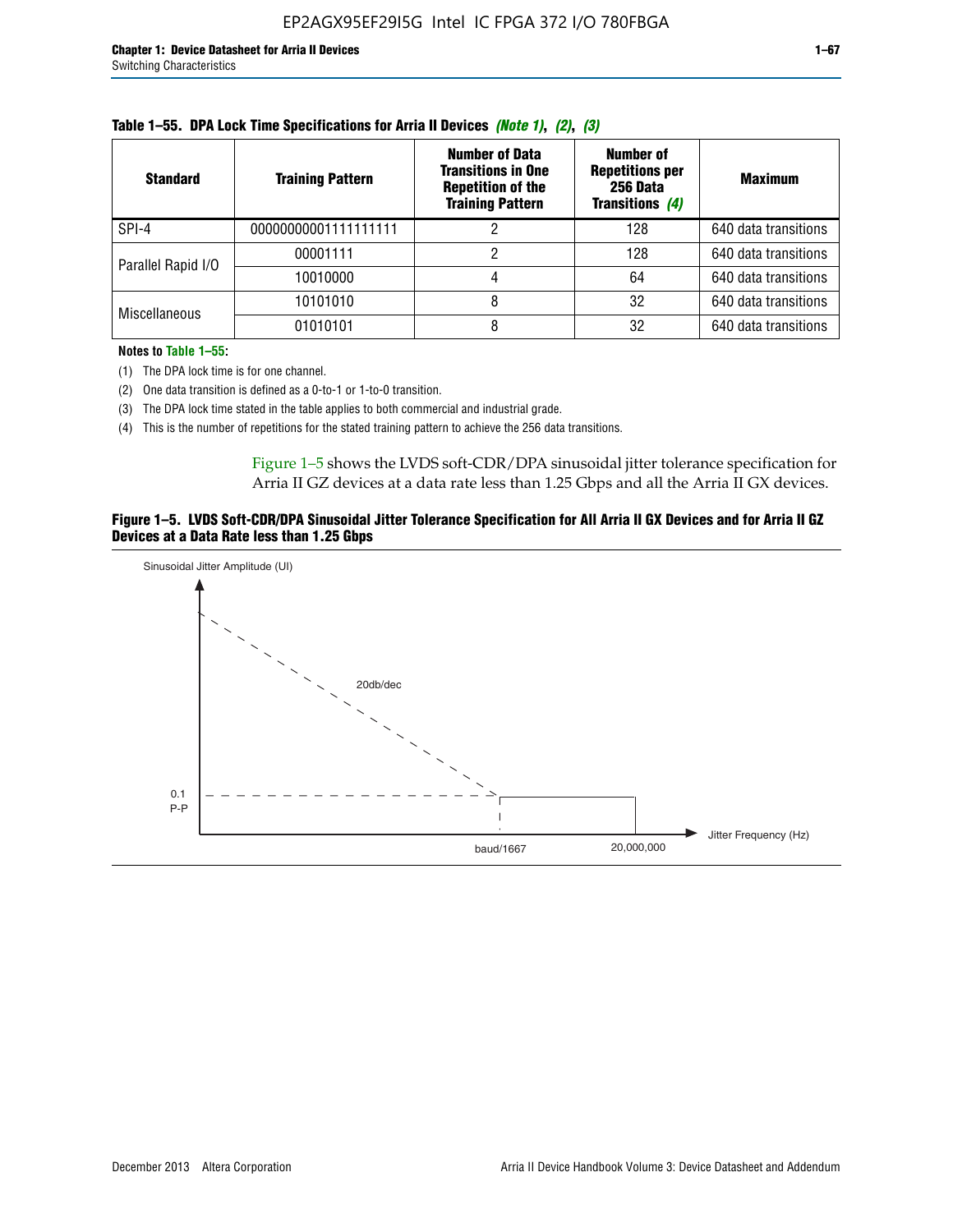Figure 1–6 shows the LVDS soft-CDR/DPA sinusoidal jitter tolerance specification for Arria II GZ devices at 1.25 Gbps data rate.





Table 1–56 lists the LVDS soft-CDR/DPA sinusoidal jitter tolerance specification for Arria II GZ devices at 1.25 Gbps data rate.

|                     | Table 1–56. LVDS Soft-CDR/DPA Sinusoidal Jitter Mask Values for Arria II GZ Devices at |  |  |
|---------------------|----------------------------------------------------------------------------------------|--|--|
| 1.25 Gbps Data Rate |                                                                                        |  |  |

| <b>Jitter Frequency (Hz)</b> | Sinusoidal Jitter (UI) |        |
|------------------------------|------------------------|--------|
| F1                           | 10,000                 | 25.000 |
| F2                           | 17,565                 | 25.000 |
| F3                           | 1,493,000              | 0.350  |
| F4                           | 50,000,000             | 0.350  |

## **External Memory Interface Specifications**

For the maximum clock rate supported for Arria II GX and GZ device family, refer to the [External Memory Interface Spec Estimator](http://www.altera.com/technology/memory/estimator/mem-emif-index.html) page on the Altera website.

Table 1–57 lists the external memory interface specifications for Arria II GX devices.

**Table 1–57. External Memory Interface Specifications for Arria II GX Devices (Part 1 of 2)**

| <b>Frequency</b> |            | <b>Frequency Range (MHz)</b> |            | <b>Resolution</b> | <b>DQS Delay</b><br>Number of |                     |  |
|------------------|------------|------------------------------|------------|-------------------|-------------------------------|---------------------|--|
| Mode             | C4         | <b>13, C5, 15</b>            | C6         | (°)               | <b>Buffer Mode</b><br>(1)     | <b>Delay Chains</b> |  |
| 0                | $90 - 140$ | 90-130                       | $90 - 110$ | 22.5              | Low                           | 16                  |  |
|                  | 110-180    | 110-170                      | 110-150    | 30                | Low                           | 12                  |  |
| 2                | 140-220    | 140-210                      | 140-180    | 36                | Low                           | 10                  |  |
| 3                | 170-270    | 170-260                      | 170-220    | 45                | Low                           | 8                   |  |
| 4                | 220-340    | 220-310                      | 220-270    | 30                | High                          | 12                  |  |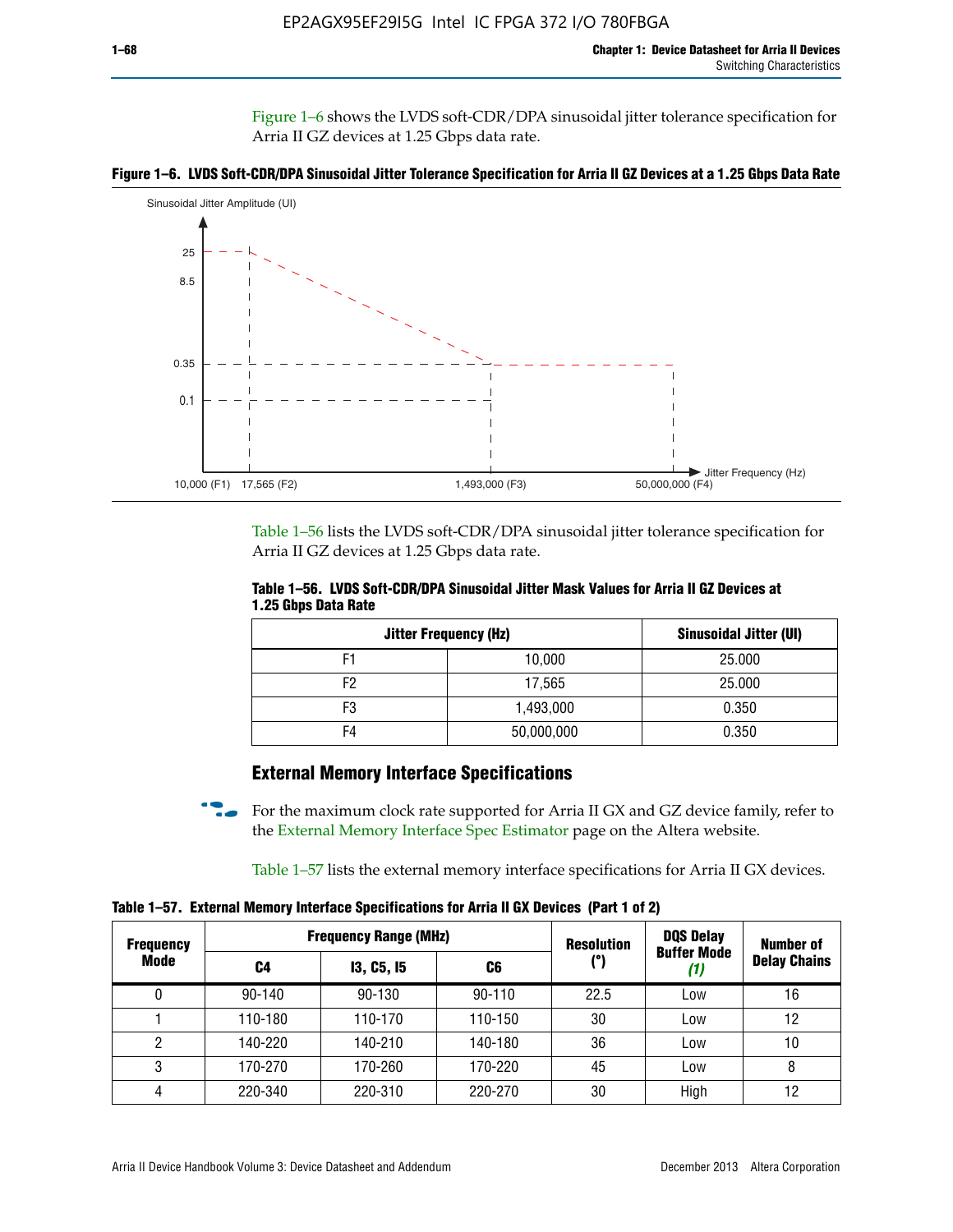| <b>Frequency</b> |         | <b>Frequency Range (MHz)</b> |         | <b>Resolution</b> | <b>DQS Delay</b><br><b>Buffer Mode</b> | <b>Number of</b>    |  |
|------------------|---------|------------------------------|---------|-------------------|----------------------------------------|---------------------|--|
| Mode             | C4      | <b>13, C5, 15</b>            | C6      | (°)               | (1)                                    | <b>Delay Chains</b> |  |
|                  | 270-410 | 270-380                      | 270-320 | 36                | High                                   | 10                  |  |
|                  | 320-450 | 320-410                      | 320-370 | 45                | High                                   |                     |  |

| Table 1–57. External Memory Interface Specifications for Arria II GX Devices (Part 2 of 2) |
|--------------------------------------------------------------------------------------------|
|--------------------------------------------------------------------------------------------|

**Note to Table 1–57:**

(1) Low indicates a 6-bit DQS delay setting; high indicates a 5-bit DQS delay setting.

Table 1–58 lists the DLL frequency range specifications for Arria II GZ devices.

### **Table 1–58. DLL Frequency Range Specifications for Arria II GZ Devices**

|                       |            | <b>Frequency Range (MHz)</b> |                              | <b>DOS Delay</b>          | <b>Number of</b>              |  |
|-----------------------|------------|------------------------------|------------------------------|---------------------------|-------------------------------|--|
| <b>Frequency Mode</b> | -3         | -4                           | <b>Available Phase Shift</b> | <b>Buffer Mode</b><br>(1) | <b>Delay</b><br><b>Chains</b> |  |
| 0                     | $90 - 130$ | $90 - 120$                   | 22.5°, 45°, 67.5°, 90°       | Low                       | 16                            |  |
|                       | 120-170    | 120-160                      | 30°, 60°, 90°, 120°          | Low                       | 12                            |  |
| 2                     | 150-210    | 150-200                      | 36°, 72°, 108°, 144°         | Low                       | 10                            |  |
| 3                     | 180-260    | 180-240                      | 45°, 90°, 135°, 180°         | Low                       | 8                             |  |
| 4                     | 240-320    | 240-290                      | 30°, 60°, 90°, 120°          | High                      | 12                            |  |
| 5                     | 290-380    | 290-360                      | 36°, 72°, 108°, 144°         | High                      | 10                            |  |
| 6                     | 360-450    | 360-450                      | 45°, 90°, 135°, 180°         | High                      | 8                             |  |
|                       | 470-630    | 470-590                      | 60°, 120°, 180°, 240°        | High                      | 6                             |  |

#### **Note to Table 1–58:**

(1) Low indicates a 6-bit DQS delay setting; high indicates a 5-bit DQS delay setting.

Table 1–59 lists the DQS phase offset delay per stage for Arria II GX devices.

|  | Table 1–59.  DQS Phase Offset Delay Per Setting for Arria II GX Devices <i>(Note 1), (2), (3)</i> |  |  |
|--|---------------------------------------------------------------------------------------------------|--|--|
|  |                                                                                                   |  |  |

| <b>Speed Grade</b> | Min  | <b>Max</b> | <b>Unit</b> |
|--------------------|------|------------|-------------|
| C4                 | ن. ا | 13.0       | ps          |
| 13, C5, I5         | 7.U  | 15.0       | ps          |
| C6                 | 8.5  | 18.0       | ps          |

**Notes to Table 1–59:**

(1) The valid settings for phase offset are -64 to +63 for frequency modes 0 to 3 and -32 to +31 for frequency modes 4 to 5.

(2) The typical value equals the average of the minimum and maximum values.

(3) The delay settings are linear.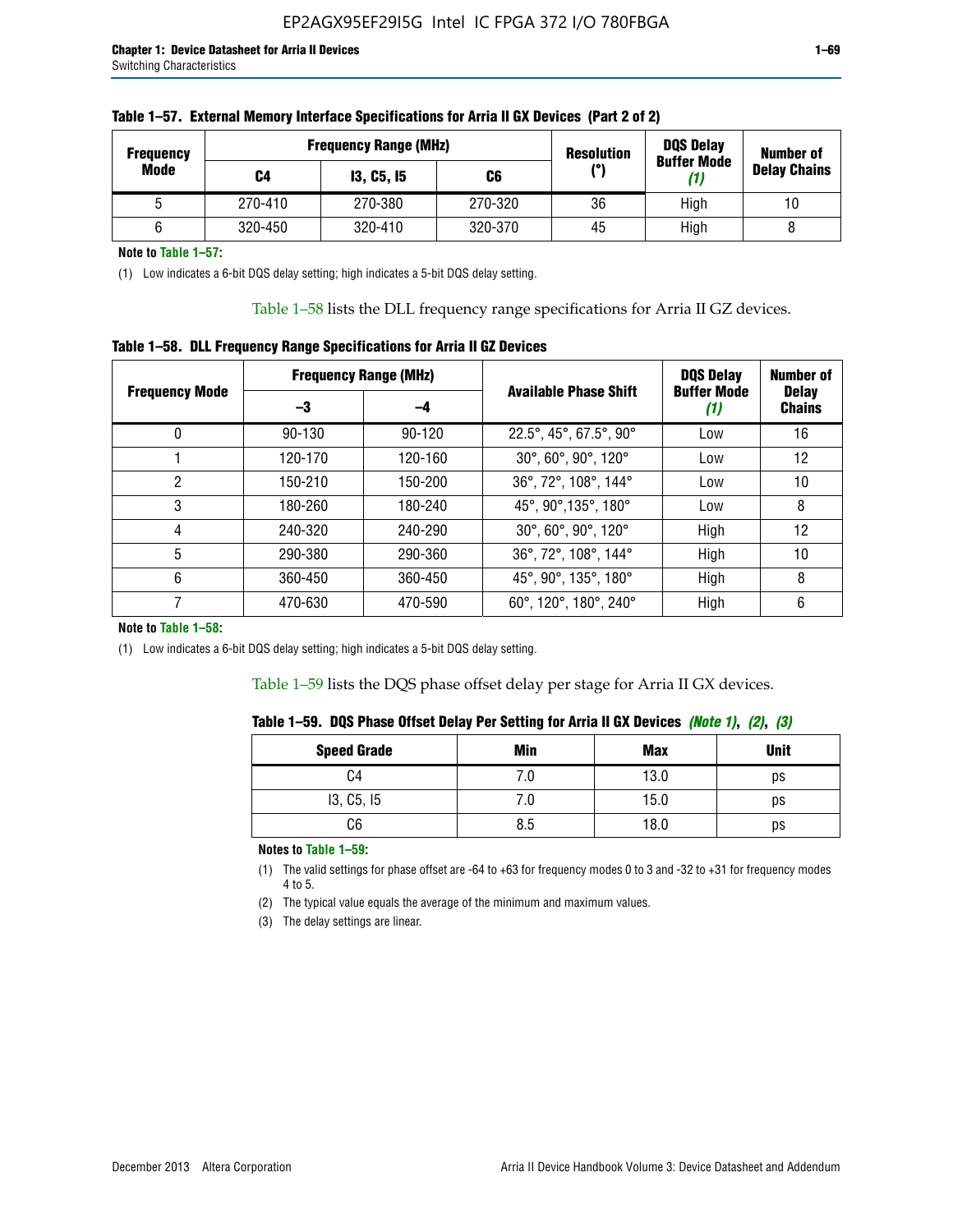Table 1–60 lists the DQS phase shift error for Arria II GX devices.

|                  | Table 1–60. DQS Phase Shift Error Specification for DLL-Delayed Clock ( $t_{\text{DOS PSERR}}$ ) for Arria II GX |  |
|------------------|------------------------------------------------------------------------------------------------------------------|--|
| Devices (Note 1) |                                                                                                                  |  |

| <b>Number of DQS Delay Buffer</b> | C4  | <b>13, C5, 15</b> | C6  | <b>Unit</b> |
|-----------------------------------|-----|-------------------|-----|-------------|
|                                   | 26  | 30                | 36  | ps          |
| າ                                 | 52  | 60                | 72  | ps          |
| 3                                 | 78  | 90                | 108 | ps          |
|                                   | 104 | 120               | 144 | ps          |

**Note to Table 1–60:**

(1) This error specification is the absolute maximum and minimum error. For example, skew on three DQS delay buffers in a C4 speed grade is  $\pm$  78 ps or  $\pm$  39 ps.

Table 1–61 lists the DQS phase shift error for Arria II GZ devices.

|                         |  | Table 1–61.DQS Phase Shift Error Specification for DLL-Delayed Clock (t <sub>oos PSERR</sub> ) for Arria II GZ |  |
|-------------------------|--|----------------------------------------------------------------------------------------------------------------|--|
| Devices <i>(Note 1)</i> |  |                                                                                                                |  |

| <b>Number of DQS Delay Buffer</b> | -3  |     | <b>Unit</b> |
|-----------------------------------|-----|-----|-------------|
|                                   | 28  | 30  | ps          |
|                                   | 56  | 60  | ps          |
| O                                 | 84  | 90  | ps          |
|                                   | 112 | 120 | ps          |

**Note to Table 1–61:**

(1) This error specification is the absolute maximum and minimum error. For example, skew on three DQS delay buffers in a 3 speed grade is  $\pm$  84 ps or  $\pm$  42 ps.

Table 1–62 lists the memory output clock jitter specifications for Arria II GX devices.

**Table 1–62. Memory Output Clock Jitter Specification for Arria II GX Devices** *(Note 1)***,** *(2)***,** *(3)*

| <b>Parameter</b>                | Clock<br><b>Network</b> | <b>Symbol</b>        | -4     |            | -5     |            | -6         |            |             |
|---------------------------------|-------------------------|----------------------|--------|------------|--------|------------|------------|------------|-------------|
|                                 |                         |                      | Min    | <b>Max</b> | Min    | <b>Max</b> | <b>Min</b> | <b>Max</b> | <b>Unit</b> |
| Clock period jitter             | Global                  | $L$ JIT(per)         | $-100$ | 100        | $-125$ | 125        | $-125$     | 125        | ps          |
| Cycle-to-cycle period<br>jitter | Global                  | $L$ JIT $(cc)$       | $-200$ | 200        | $-250$ | 250        | $-250$     | 250        | ps          |
| Duty cycle jitter               | Global                  | $L$ JIT $(du$ ty $)$ | $-100$ | 100        | $-125$ | 125        | $-125$     | 125        | ps          |

**Notes to Table 1–62:**

(1) The memory output clock jitter measurements are for 200 consecutive clock cycles, as specified in the JEDEC DDR2/DDR3 SDRAM standard.

(2) The clock jitter specification applies to memory output clock pins generated using DDIO circuits clocked by a PLL output routed on a global clock network.

(3) The memory output clock jitter stated in Table  $1-62$  is applicable when an input jitter of 30 ps is applied.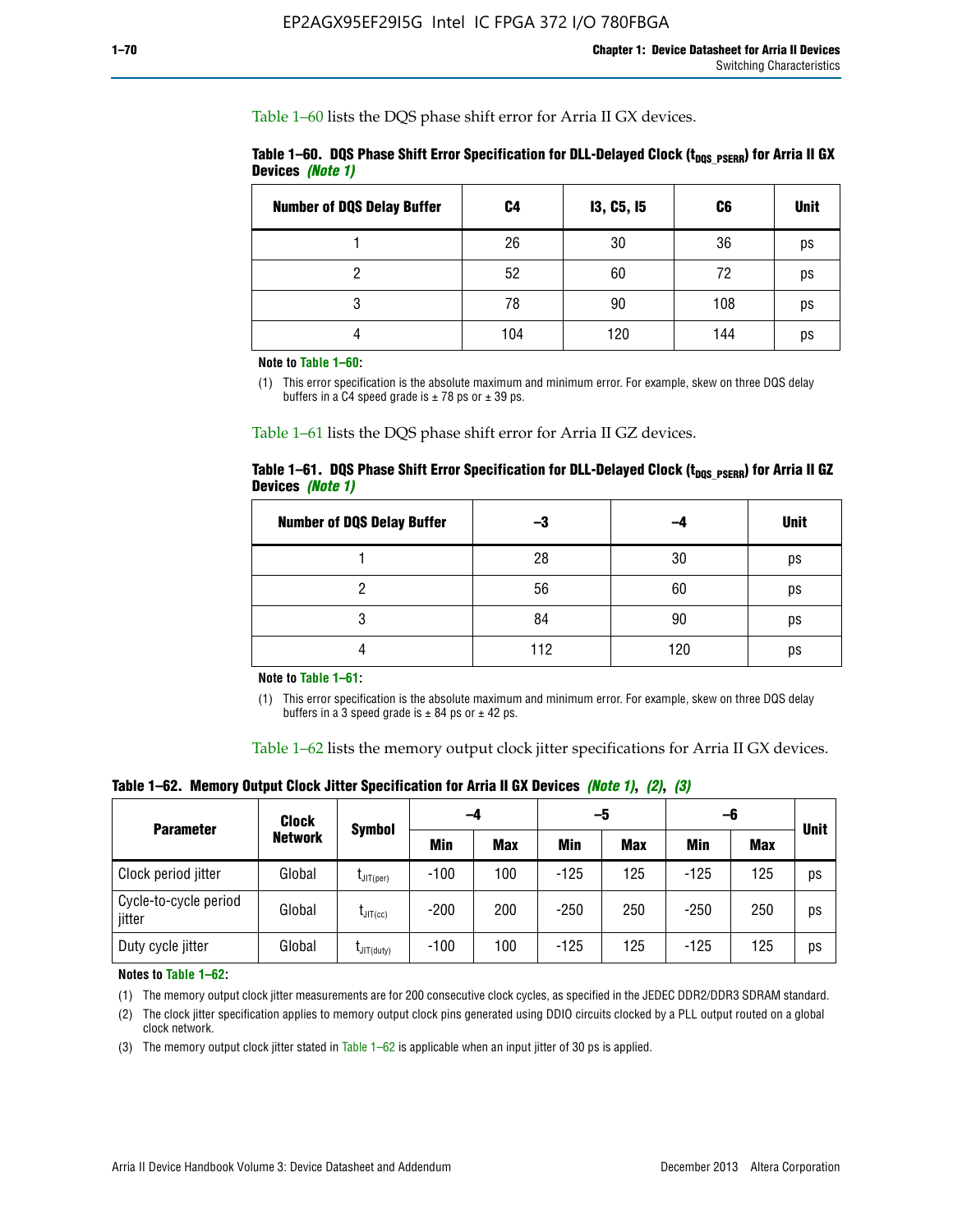Table 1–63 lists the memory output clock jitter specifications for Arria II GZ devices.

|                              | <b>Clock</b>   | <b>Symbol</b>          |         | -3         | -4      |            |             |
|------------------------------|----------------|------------------------|---------|------------|---------|------------|-------------|
| <b>Parameter</b>             | <b>Network</b> |                        | Min     | <b>Max</b> | Min     | <b>Max</b> | <b>Unit</b> |
| Clock period jitter          | Regional       | $I_{\text{JIT(per)}}$  | $-55$   | 55         | $-55$   | 55         | ps          |
| Cycle-to-cycle period jitter | Regional       | $t_{\text{JIT(cc)}}$   | $-110$  | 110        | $-110$  | 110        | ps          |
| Duty cycle jitter            | Regional       | $t_{\text{JIT(duty)}}$ | $-82.5$ | 82.5       | $-82.5$ | 82.5       | ps          |
| Clock period jitter          | Global         | $I_{\text{JIT(per)}}$  | $-82.5$ | 82.5       | $-82.5$ | 82.5       | ps          |
| Cycle-to-cycle period jitter | Global         | $t_{\text{JIT(cc)}}$   | $-165$  | 165        | -165    | 165        | ps          |
| Duty cycle jitter            | Global         | $t_{\text{JIT(duty)}}$ | -90     | 90         | -90     | 90         | ps          |

**Table 1–63. Memory Output Clock Jitter Specification for Arria II GZ Devices** *(Note 1)***,** *(2)***,** *(3)*

**Notes to Table 1–63:**

(1) The memory output clock jitter measurements are for 200 consecutive clock cycles, as specified in the JEDEC DDR2/DDR3 SDRAM standard.

(2) The clock jitter specification applies to memory output clock pins generated using differential signal-splitter and DDIO circuits clocked by a PLL output routed on a regional or global clock network as specified. Altera recommends using regional clock networks whenever possible.

(3) The memory output clock jitter stated in Table 1–63 is applicable when an input jitter of 30 ps is applied.

## **Duty Cycle Distortion (DCD) Specifications**

Table 1–64 lists the worst-case DCD specifications for Arria II GX devices.

| Table 1–64.  Duty Cycle Distortion on I/O Pins for Arria II GX Devices <i>(Note 1)</i> |  |  |
|----------------------------------------------------------------------------------------|--|--|
|----------------------------------------------------------------------------------------|--|--|

| <b>Symbol</b>     | C4  |            | <b>13, C5, 15</b> |            | C6  |            | <b>Unit</b>   |  |
|-------------------|-----|------------|-------------------|------------|-----|------------|---------------|--|
|                   | Min | <b>Max</b> | Min               | <b>Max</b> | Min | <b>Max</b> |               |  |
| Output Duty Cycle | 45  | 55         | 45                | 55         | 45  | 55         | $\frac{0}{0}$ |  |

**Note to Table 1–64:**

(1) The DCD specification applies to clock outputs from the PLL, global clock tree, IOE driving dedicated, and general purpose I/O pins.

Table 1–65 lists the worst-case DCD specifications for Arria II GZ devices.

**Table 1–65. Duty Cycle Distortion on I/O Pins for Arria II GZ Devices** *(Note 1)*

| <b>Symbol</b>     |     | C3, I3     | C4, 14 | <b>Unit</b> |      |
|-------------------|-----|------------|--------|-------------|------|
|                   | Min | <b>Max</b> | Min    | <b>Max</b>  |      |
| Output Duty Cycle | 45  | 55         | 45     | 55          | $\%$ |

**Note to Table 1–65:**

(1) The DCD specification applies to clock outputs from the PLL, global clock tree, IOE driving dedicated, and general purpose I/O pins.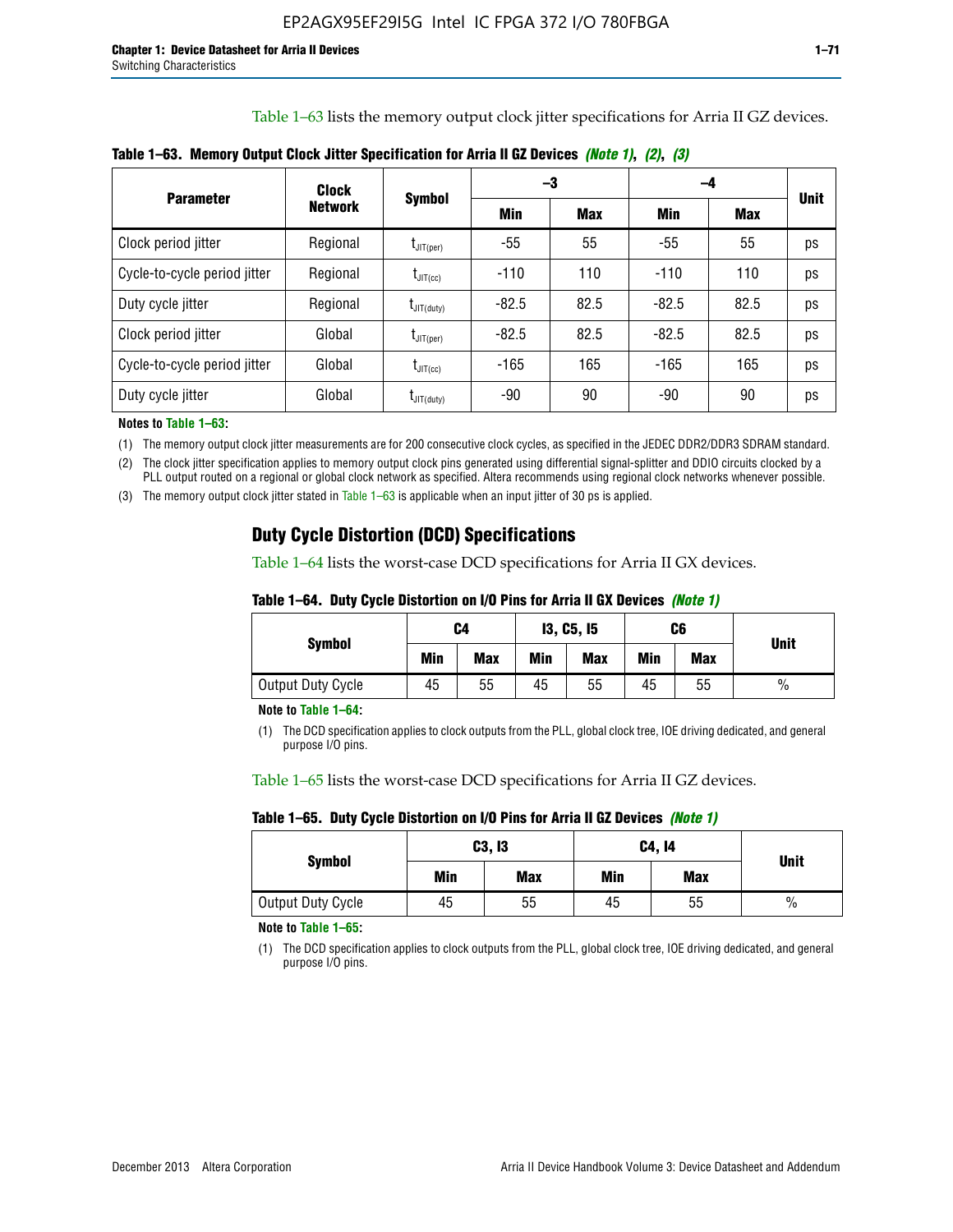### **IOE Programmable Delay**

Table 1–66 lists the delay associated with each supported IOE programmable delay chain for Arria II GX devices.

| Table 1–66. IOE Programmable Delay for Arria II GX Devices |
|------------------------------------------------------------|
|------------------------------------------------------------|

|                                                   | <b>Available</b> | <b>Minimum</b><br><b>Offset</b> | <b>Maximum Offset</b> |                |                   |       |       |       |       |                |    |
|---------------------------------------------------|------------------|---------------------------------|-----------------------|----------------|-------------------|-------|-------|-------|-------|----------------|----|
| <b>Parameter</b>                                  | <b>Settings</b>  |                                 | <b>Fast Model</b>     |                | <b>Slow Model</b> |       |       |       |       | <b>Unit</b>    |    |
|                                                   | (1)              | (2)                             | 13                    | C <sub>4</sub> | 15                | 13    | C4    | C5    | 15    | C <sub>6</sub> |    |
| Output<br>enable pin<br>delay                     | 7                | $\pmb{0}$                       | 0.413                 | 0.442          | 0.413             | 0.814 | 0.713 | 0.796 | 0.801 | 0.873          | ns |
| Delay from<br>output<br>register to<br>output pin | 7                | $\mathbf 0$                     | 0.339                 | 0.362          | 0.339             | 0.671 | 0.585 | 0.654 | 0.661 | 0.722          | ns |
| Input delay<br>from pin to<br>internal cell       | 52               | $\mathbf{0}$                    | 1.494                 | 1.607          | 1.494             | 2.895 | 2.520 | 2.733 | 2.775 | 2.944          | ns |
| Input delay<br>from pin to<br>input register      | 52               | $\mathbf{0}$                    | 1.493                 | 1.607          | 1.493             | 2.896 | 2.503 | 2.732 | 2.774 | 2.944          | ns |
| DQS bus to<br>input register<br>delay             | 4                | $\mathbf 0$                     | 0.074                 | 0.076          | 0.074             | 0.140 | 0.124 | 0.147 | 0.147 | 0.167          | ns |

**Notes to Table 1–66:**

(1) The available setting for every delay chain starts with zero and ends with the specified maximum number of settings.

(2) The minimum offset represented in the table does not include intrinsic delay.

**Table 1–67. IOE Programmable Delay for Arria II GZ Devices**

|                  | <b>Available</b><br><b>Settings</b><br>(1) |   | <b>Maximum Offset</b>        |                   |                   |       |       |       |             |
|------------------|--------------------------------------------|---|------------------------------|-------------------|-------------------|-------|-------|-------|-------------|
| <b>Parameter</b> |                                            |   | <b>Minimum</b><br>Offset (2) | <b>Fast Model</b> | <b>Slow Model</b> |       |       |       | <b>Unit</b> |
|                  |                                            |   | <b>Industrial</b>            | <b>Commercial</b> | C3                | 13    | C4    | 14    |             |
| D1               | 15                                         | 0 | 0.462                        | 0.505             | 0.795             | 0.801 | 0.857 | 0.864 | ns          |
| D <sub>2</sub>   | 7                                          | 0 | 0.234                        | 0.232             | 0.372             | 0.371 | 0.407 | 0.405 | ns          |
| D <sub>3</sub>   | 7                                          | 0 | 1.700                        | 1.769             | 2.927             | 2.948 | 3.157 | 3.178 | ns          |
| D4               | 15                                         | 0 | 0.508                        | 0.554             | 0.882             | 0.889 | 0.952 | 0.959 | ns          |
| D <sub>5</sub>   | 15                                         | 0 | 0.472                        | 0.500             | 0.799             | 0.817 | 0.875 | 0.882 | ns          |
| D <sub>6</sub>   | 6                                          | 0 | 0.186                        | 0.195             | 0.319             | 0.321 | 0.345 | 0.347 | ns          |

#### **Notes to Table 1–67:**

(1) You can set this value in the Quartus II software by selecting **D1**, **D2**, **D3**, **D4**, **D5**, and **D6** in the **Assignment Name** column.

(2) Minimum offset does not include the intrinsic delay.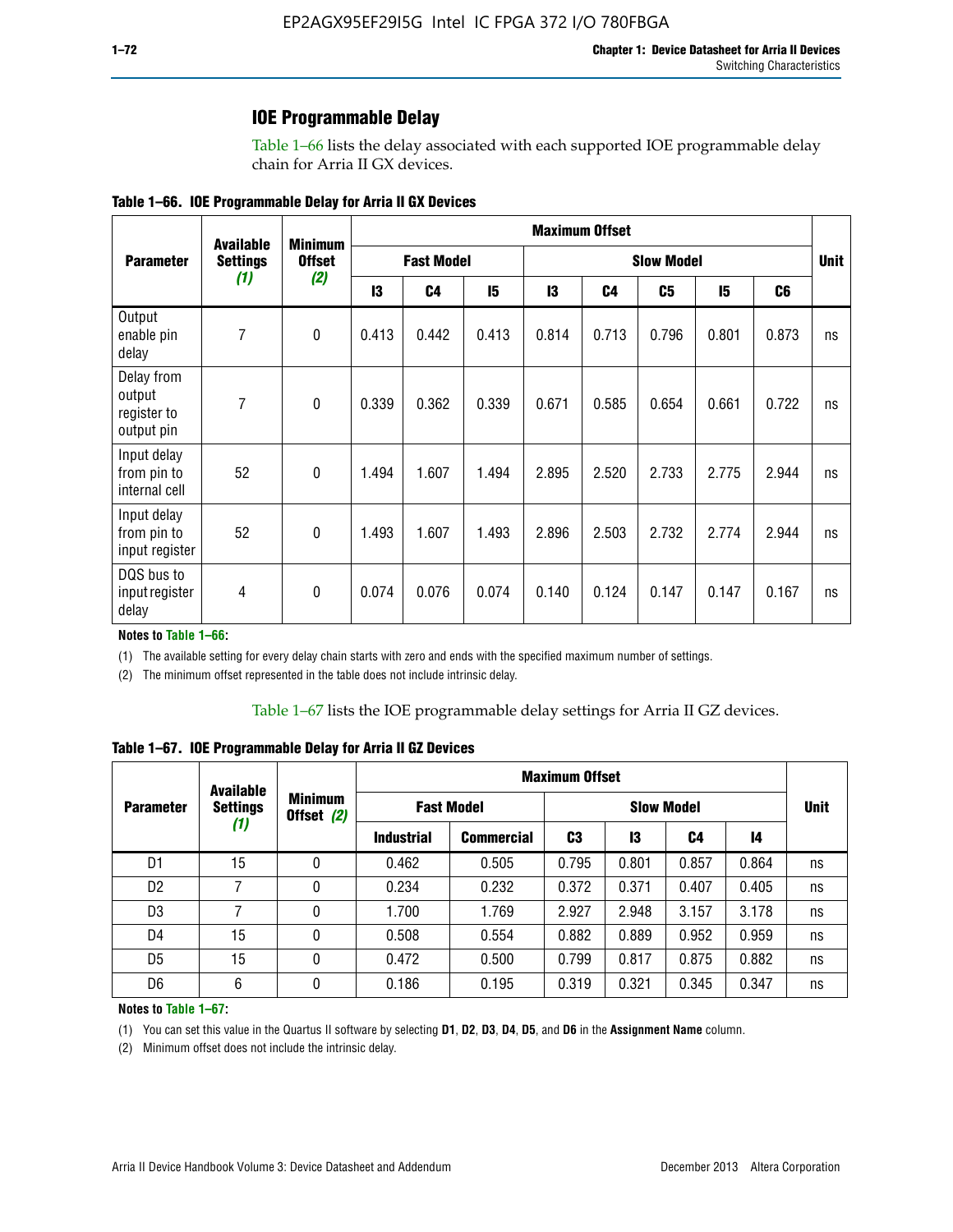## **I/O Timing**

Altera offers two ways to determine I/O timing:

- Using the Microsoft Excel-based I/O Timing.
- Using the Quartus II Timing Analyzer.

The Microsoft Excel-based I/O Timing provides pin timing performance for each device density and speed grade. The data is typically used prior to designing the FPGA to get an estimate of the timing budget as part of the link timing analysis. The Quartus II timing analyzer provides a more accurate and precise I/O timing data based on the specifics of the design after place-and-route is complete.

**f The Microsoft Excel-based I/O Timing spreadsheet is downloadable from the** [Literature: Arria II Devices](http://www.altera.com/literature/lit-arria-ii-gx.jsp) web page.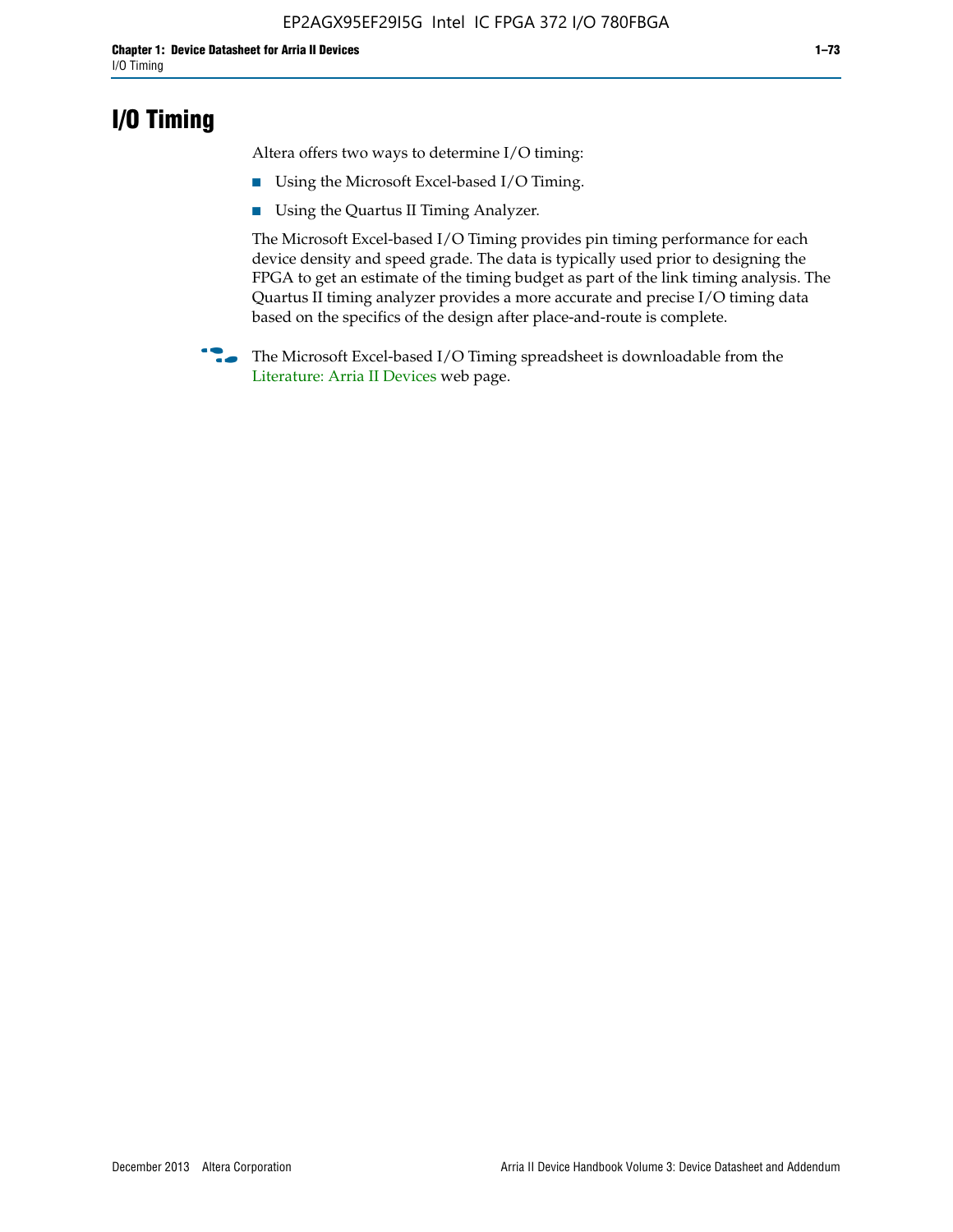# **Glossary**

Table 1–68 lists the glossary for this chapter.

**Table 1–68. Glossary (Part 1 of 4)**

| <b>Letter</b>       | <b>Subject</b>                       | <b>Definitions</b>                                                                                                                         |
|---------------------|--------------------------------------|--------------------------------------------------------------------------------------------------------------------------------------------|
|                     |                                      | Receiver Input Waveforms<br>Single-Ended Waveform<br>Positive Channel (p) = $V_{\text{IH}}$<br>$V_{ID}$<br>Negative Channel (n) = $V_{IL}$ |
| А,<br>В,<br>C,<br>D |                                      | $V_{CM}$<br>Ground<br><b>Differential Waveform</b><br>$V_{ID}$<br>$-p - n = 0 V$                                                           |
|                     | Differential I/O<br><b>Standards</b> | $\rm V_{ID}$<br>Transmitter Output Waveforms                                                                                               |
|                     |                                      | Single-Ended Waveform<br>Positive Channel (p) = $V_{OH}$<br>$V_{OD}$<br>Negative Channel (n) = $V_{OL}$<br>$V_{CM}$<br>Ground              |
|                     |                                      | <b>Differential Waveform</b><br><b>V<sub>OD</sub></b><br>$p - n = 0 V$<br>$\rm V_{OD}$                                                     |
|                     | f <sub>HSCLK</sub>                   | Left/Right PLL input clock frequency.                                                                                                      |
| Ε,<br>F             | $f_{HSDR}$                           | High-speed I/O block: Maximum/minimum LVDS data transfer rate<br>$(f_{\text{HSDR}} = 1/\text{TUI})$ , non-DPA.                             |
|                     | f <sub>HSDRDPA</sub>                 | High-speed I/O block: Maximum/minimum LVDS data transfer rate<br>$(f_{HSDRDPA} = 1/TUI)$ , DPA.                                            |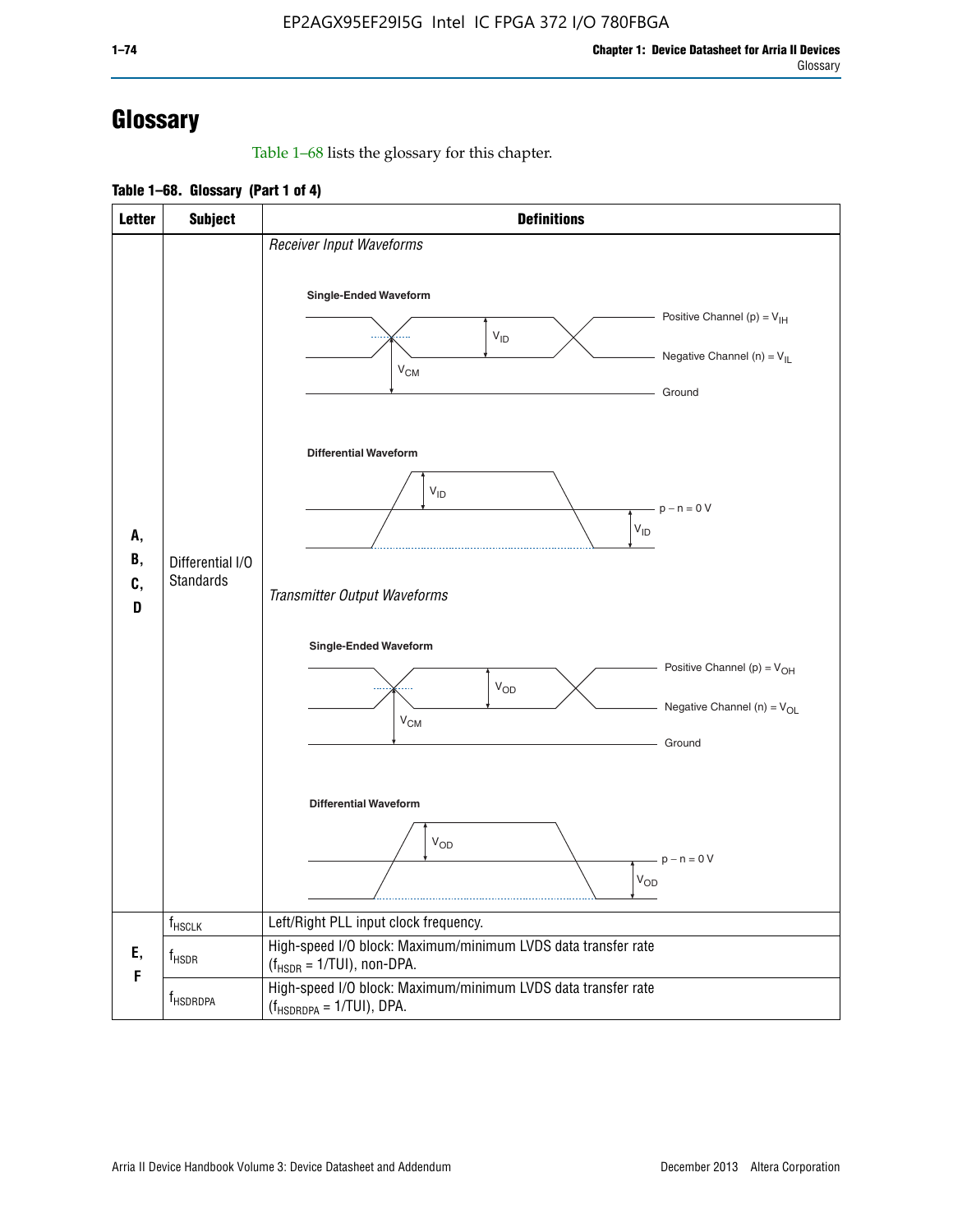#### **Table 1–68. Glossary (Part 2 of 4)**

| <b>Letter</b>                   | <b>Subject</b>                       | <b>Definitions</b>                                                                                                                                                                                                                                                                                                                                                                                                                                                                           |
|---------------------------------|--------------------------------------|----------------------------------------------------------------------------------------------------------------------------------------------------------------------------------------------------------------------------------------------------------------------------------------------------------------------------------------------------------------------------------------------------------------------------------------------------------------------------------------------|
|                                 | J                                    | High-speed I/O block: Deserialization factor (width of parallel data bus).                                                                                                                                                                                                                                                                                                                                                                                                                   |
| G,<br>Н,<br>Ι,<br>J             | <b>JTAG Timing</b><br>Specifications | JTAG Timing Specifications:<br><b>TMS</b><br>TDI<br>$t_{\rm JCP}$<br>t <sub>JPSU</sub><br>-∶t јрн<br><b>TCK</b><br>$t_{JPZX}$<br>$\cdot$ t <sub>JPXZ</sub><br>$t_{\text{JPCO}}$<br>TDO                                                                                                                                                                                                                                                                                                       |
| Κ,<br>L,<br>M,<br>N,<br>0,<br>P | PLL<br>Specifications                | PLL Specification parameters:<br>Diagram of PLL Specifications (1)<br><b>CLKOUT Pins</b><br>Switchover<br>fout_ext<br><b>CLK</b><br>f <sub>INPFD</sub><br>$\overline{N}$<br>f <sub>vco</sub> /K<br>GCLK<br>CP<br>K<br><b>PEL</b><br><b>Qunter</b><br>CO.C9<br>Core Clock<br>RCLK<br>Key<br>П<br>Reconfigurable in User Mode<br>External Feedback<br>Notes:<br>CoreClock can only be fed by dedicated clock input pins or PLL outputs.<br>(1)<br>This is the VCO post-scale counter K.<br>(2) |
| Q,<br>$\mathbf R$               | $R_L$                                | Receiver differential input discrete resistor (external to the Arria II device).                                                                                                                                                                                                                                                                                                                                                                                                             |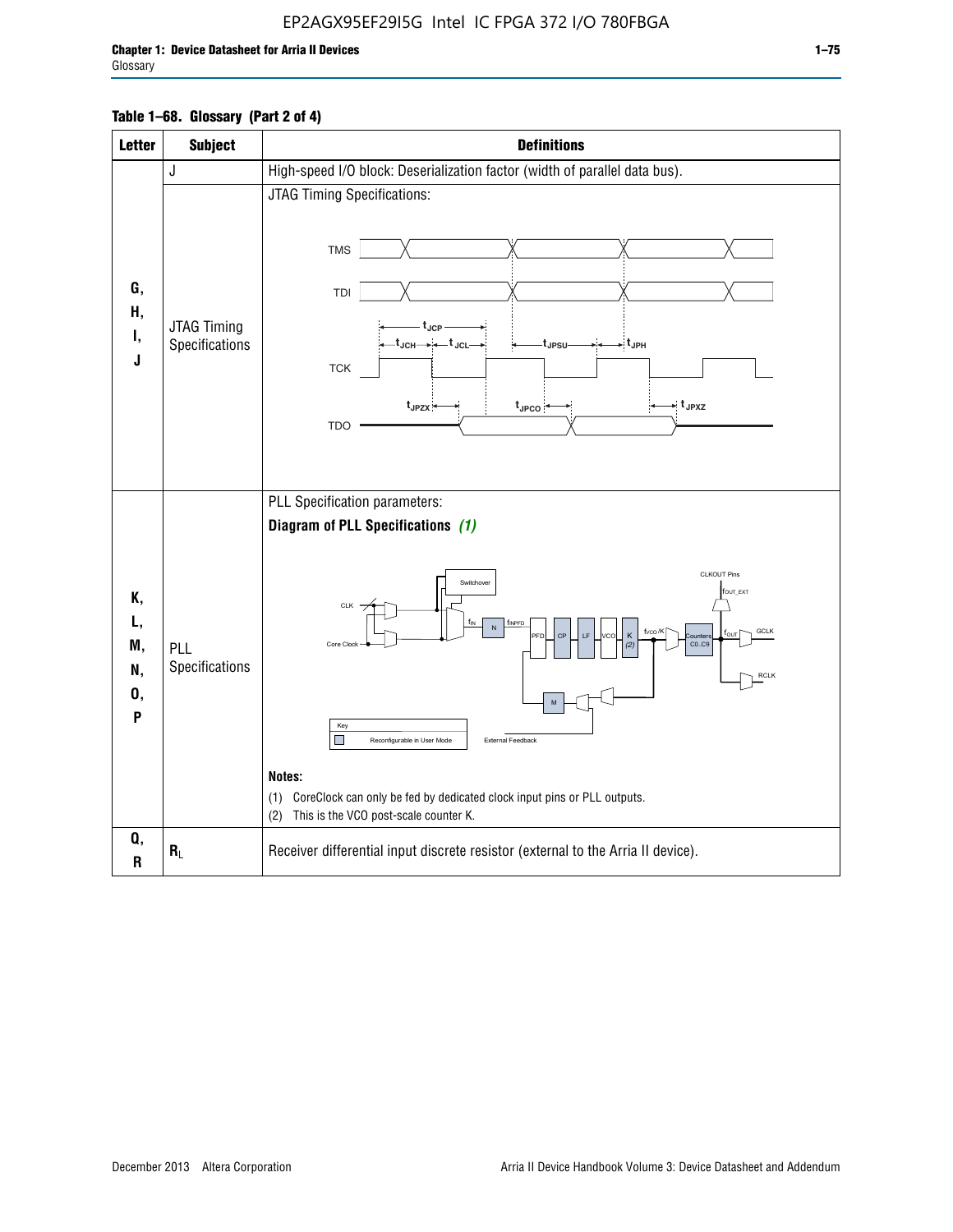### EP2AGX95EF29I5G Intel IC FPGA 372 I/O 780FBGA

### **Table 1–68. Glossary (Part 3 of 4)**

| <b>Letter</b> | <b>Subject</b>                                        | <b>Definitions</b>                                                                                                                                                                                                                                                                                                                                                                                                                                                                                                                                                                                                                                                                                                                                                                                                                                                                |  |  |  |  |
|---------------|-------------------------------------------------------|-----------------------------------------------------------------------------------------------------------------------------------------------------------------------------------------------------------------------------------------------------------------------------------------------------------------------------------------------------------------------------------------------------------------------------------------------------------------------------------------------------------------------------------------------------------------------------------------------------------------------------------------------------------------------------------------------------------------------------------------------------------------------------------------------------------------------------------------------------------------------------------|--|--|--|--|
|               |                                                       | The period of time during which the data must be valid in order to capture it correctly. The setup<br>and hold times determine the ideal strobe position within the sampling window:                                                                                                                                                                                                                                                                                                                                                                                                                                                                                                                                                                                                                                                                                              |  |  |  |  |
|               |                                                       | <b>Timing Diagram</b>                                                                                                                                                                                                                                                                                                                                                                                                                                                                                                                                                                                                                                                                                                                                                                                                                                                             |  |  |  |  |
|               | SW (sampling                                          |                                                                                                                                                                                                                                                                                                                                                                                                                                                                                                                                                                                                                                                                                                                                                                                                                                                                                   |  |  |  |  |
|               | window)                                               | <b>Bit Time</b>                                                                                                                                                                                                                                                                                                                                                                                                                                                                                                                                                                                                                                                                                                                                                                                                                                                                   |  |  |  |  |
|               |                                                       |                                                                                                                                                                                                                                                                                                                                                                                                                                                                                                                                                                                                                                                                                                                                                                                                                                                                                   |  |  |  |  |
|               |                                                       | Sampling Window<br>0.5 x TCCS<br><b>RSKM</b><br><b>RSKM</b><br>0.5 x TCCS<br>(SW)                                                                                                                                                                                                                                                                                                                                                                                                                                                                                                                                                                                                                                                                                                                                                                                                 |  |  |  |  |
| S             | Single-ended<br>Voltage<br>Referenced I/O<br>Standard | The JEDEC standard for SSTL and HSTL I/O standards define both the AC and DC input signal<br>values. The AC values indicate the voltage levels at which the receiver must meet its timing<br>specifications. The DC values indicate the voltage levels at which the final logic state of the<br>receiver is unambiguously defined. After the receiver input has crossed the AC value, the receiver<br>changes to the new logic state.<br>The new logic state is then maintained as long as the input stays beyond the AC threshold. This<br>approach is intended to provide predictable receiver timing in the presence of input waveform<br>ringing:<br>Single-Ended Voltage Referenced I/O Standard<br>$V_{\text{CCIO}}$<br>$V_{OH}$<br>$V_{IH(AC)}$<br>$V_{IH(DC)}$<br>$\mathsf{V}_{\mathsf{REF}}$<br>$V_{I L (D C)_{\sim} \sim \sim}$<br>$V_{IL(AC)}$<br>$V_{OI}$<br>$V_{ss}$ |  |  |  |  |
|               | $t_{C}$                                               | High-speed receiver and transmitter input and output clock period.                                                                                                                                                                                                                                                                                                                                                                                                                                                                                                                                                                                                                                                                                                                                                                                                                |  |  |  |  |
|               | <b>TCCS</b><br>(channel-to-<br>channel-<br>skew)      | The timing difference between the fastest and slowest output edges, including $t_{c0}$ variation and<br>clock skew, across channels driven by the same PLL. The clock is included in the TCCS<br>measurement (refer to the Timing Diagram figure under S in this table).                                                                                                                                                                                                                                                                                                                                                                                                                                                                                                                                                                                                          |  |  |  |  |
|               |                                                       | High-speed I/O block: Duty cycle on the high-speed transmitter output clock.                                                                                                                                                                                                                                                                                                                                                                                                                                                                                                                                                                                                                                                                                                                                                                                                      |  |  |  |  |
| T             | $t_{\text{DUTY}}$                                     | <b>Timing Unit Interval (TUI)</b>                                                                                                                                                                                                                                                                                                                                                                                                                                                                                                                                                                                                                                                                                                                                                                                                                                                 |  |  |  |  |
|               |                                                       | The timing budget allowed for skew, propagation delays, and data sampling window.<br>(TUI = $1/($ Receiver Input Clock Frequency Multiplication Factor) = $t_c/w$ )                                                                                                                                                                                                                                                                                                                                                                                                                                                                                                                                                                                                                                                                                                               |  |  |  |  |
|               | $t_{FALL}$                                            | Signal high-to-low transition time (80-20%)                                                                                                                                                                                                                                                                                                                                                                                                                                                                                                                                                                                                                                                                                                                                                                                                                                       |  |  |  |  |
|               | $t_{\text{INCCJ}}$                                    | Cycle-to-cycle jitter tolerance on the PLL clock input.                                                                                                                                                                                                                                                                                                                                                                                                                                                                                                                                                                                                                                                                                                                                                                                                                           |  |  |  |  |
|               | $t_{\text{OUTPJ}}$ 10                                 | Period jitter on the general purpose I/O driven by a PLL.                                                                                                                                                                                                                                                                                                                                                                                                                                                                                                                                                                                                                                                                                                                                                                                                                         |  |  |  |  |
|               | t <sub>outpj_dc</sub>                                 | Period jitter on the dedicated clock output driven by a PLL.                                                                                                                                                                                                                                                                                                                                                                                                                                                                                                                                                                                                                                                                                                                                                                                                                      |  |  |  |  |
|               | $t_{\tiny\textsf{RISE}}$                              | Signal low-to-high transition time (20-80%).                                                                                                                                                                                                                                                                                                                                                                                                                                                                                                                                                                                                                                                                                                                                                                                                                                      |  |  |  |  |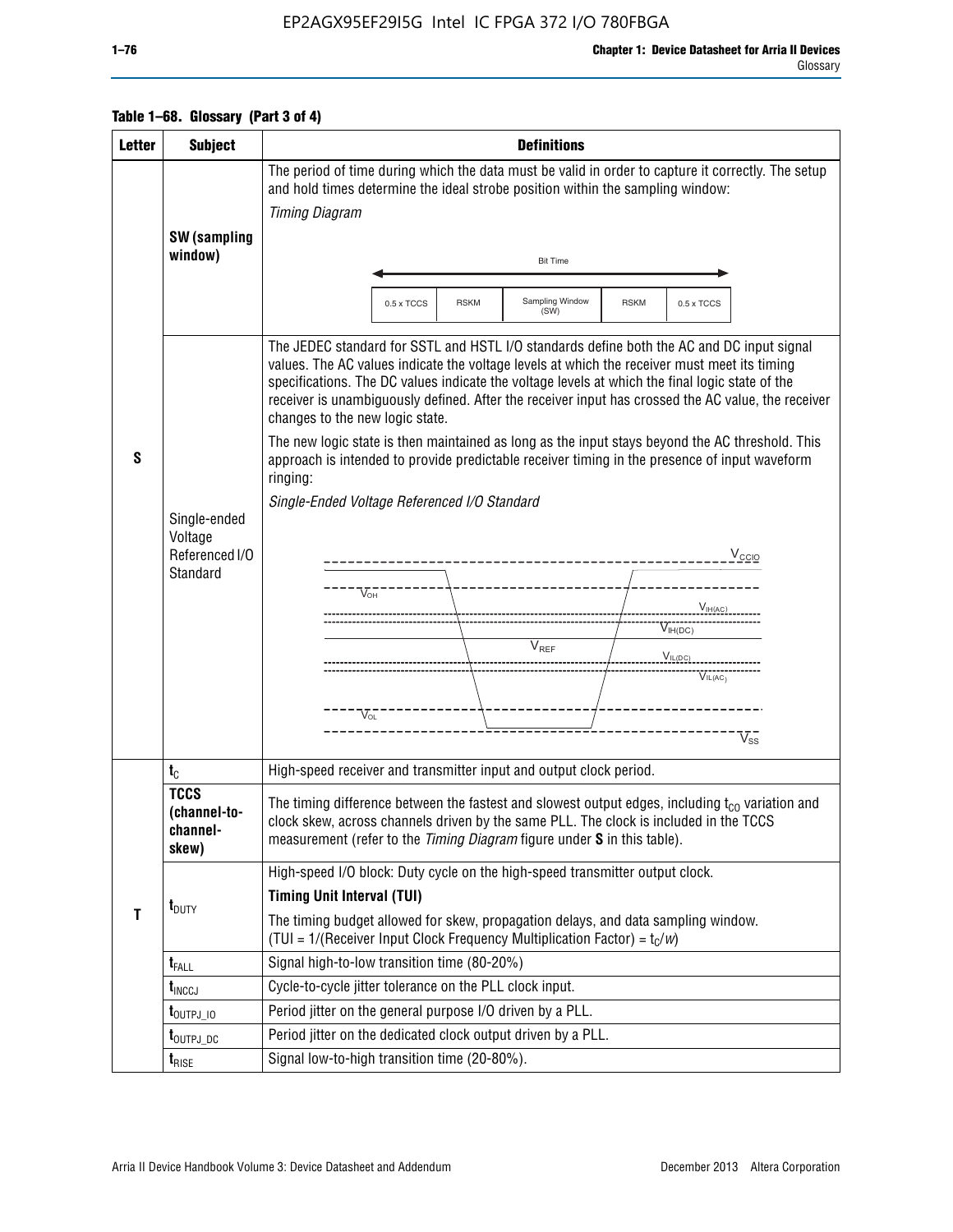#### **Table 1–68. Glossary (Part 4 of 4)**

| <b>Letter</b> | <b>Subject</b>       | <b>Definitions</b>                                                                                                                                                   |
|---------------|----------------------|----------------------------------------------------------------------------------------------------------------------------------------------------------------------|
|               | $V_{CM(DC)}$         | DC common mode input voltage.                                                                                                                                        |
|               | V <sub>ICM</sub>     | Input common mode voltage: The common mode of the differential signal at the receiver.                                                                               |
|               | $V_{ID}$             | Input differential voltage swing: The difference in voltage between the positive and<br>complementary conductors of a differential transmission at the receiver.     |
|               | $V_{\text{DIF(AC)}}$ | AC differential input voltage: Minimum AC input differential voltage required for switching.                                                                         |
|               | $V_{\text{DIF(DC)}}$ | DC differential input voltage: Minimum DC input differential voltage required for switching.                                                                         |
| U,            | $V_{\text{IH}}$      | Voltage input high: The minimum positive voltage applied to the input which is accepted by the<br>device as a logic high.                                            |
| $\mathbf V$   | $V_{H(AC)}$          | High-level AC input voltage.                                                                                                                                         |
|               | $V_{H(DC)}$          | High-level DC input voltage.                                                                                                                                         |
|               | $V_{\text{IL}}$      | Voltage input low: The maximum positive voltage applied to the input which is accepted by the<br>device as a logic low.                                              |
|               | $V_{I L(AC)}$        | Low-level AC input voltage.                                                                                                                                          |
|               | $V_{IL(DC)}$         | Low-level DC input voltage.                                                                                                                                          |
|               | $V_{OCM}$            | Output common mode voltage: The common mode of the differential signal at the transmitter.                                                                           |
|               | $V_{OD}$             | Output differential voltage swing: The difference in voltage between the positive and<br>complementary conductors of a differential transmission at the transmitter. |
| W,            |                      |                                                                                                                                                                      |
| Х,            | W                    | High-speed I/O block: The clock boost factor.                                                                                                                        |
| Y,            |                      |                                                                                                                                                                      |
| 7             |                      |                                                                                                                                                                      |

# **Document Revision History**

Table 1–69 lists the revision history for this chapter.

**Table 1–69. Document Revision History (Part 1 of 2)**

| <b>Date</b>      | <b>Version</b> | <b>Changes</b>                                                                                                                      |
|------------------|----------------|-------------------------------------------------------------------------------------------------------------------------------------|
| December 2013    | 4.4            | Updated Table $1-34$ and Table $1-35$ .                                                                                             |
|                  |                | ■ Updated the $V_{CCH GXBL/R}$ operating conditions in Table 1–6.                                                                   |
| <b>July 2012</b> |                | <b>Example 1-20.</b> Finalized Arria II GZ information in Table 1-20.                                                               |
|                  | 4.3            | $\blacksquare$ Added BLVDS specification in Table 1-32 and Table 1-33.                                                              |
|                  |                | <b>Updated input and output waveforms in Table 1–68.</b>                                                                            |
| December 2011    | 4.2            | $\blacksquare$ Updated Table 1-32, Table 1-33, Table 1-34, Table 1-35, Table 1-40, Table 1-41,<br>Table $1-54$ , and Table $1-67$ . |
|                  |                | $\blacksquare$ Minor text edits.                                                                                                    |
|                  |                | $\blacksquare$ Added Table 1–60.                                                                                                    |
| June 2011        |                | <b>Updated Table 1–32, Table 1–33, Table 1–38, Table 1–41, and Table 1–61.</b>                                                      |
|                  | 4.1            | ■ Updated the "Switching Characteristics" section introduction.                                                                     |
|                  |                | Minor text edits.                                                                                                                   |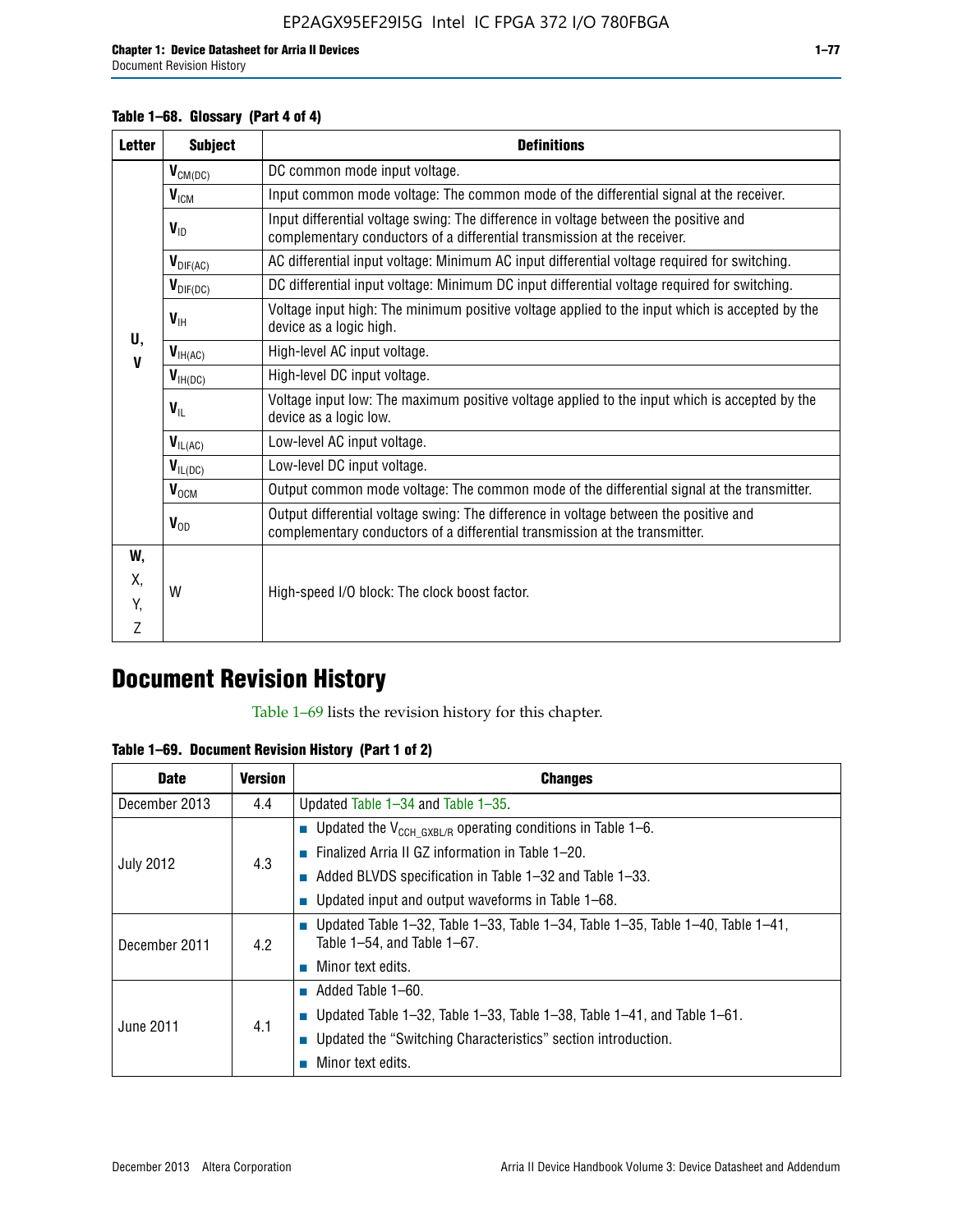#### **Table 1–69. Document Revision History (Part 2 of 2)**

| <b>Date</b>      | <b>Version</b> | <b>Changes</b>                                                                                                                                                                                                  |
|------------------|----------------|-----------------------------------------------------------------------------------------------------------------------------------------------------------------------------------------------------------------|
|                  |                | Added Arria II GZ information.                                                                                                                                                                                  |
|                  |                | Added Table 1–61 with Arria II GX information.                                                                                                                                                                  |
| December 2010    | 4.0            | $\blacksquare$ Updated Table 1-1, Table 1-2, Table 1-5, Table 1-6, Table 1-7, Table 1-11, Table 1-35,<br>Table 1-37, Table 1-40, Table 1-42, Table 1-44, Table 1-45, Table 1-57, Table 1-61, and<br>Table 1-63. |
|                  |                | $\blacksquare$ Updated Figure 1-5.                                                                                                                                                                              |
|                  |                | Updated for the Quartus II version 10.0 release.                                                                                                                                                                |
|                  |                | $\blacksquare$ Updated the first paragraph for searchability.                                                                                                                                                   |
|                  |                | $\blacksquare$ Minor text edits.                                                                                                                                                                                |
|                  |                | Updated Table 1-1, Table 1-4, Table 1-16, Table 1-19, Table 1-21, Table 1-23,<br>Table 1-25, Table 1-26, Table 1-30, and Table 1-35                                                                             |
|                  |                | $\blacksquare$ Added Table 1-27 and Table 1-29.                                                                                                                                                                 |
|                  | 3.0            | Added 13 speed grade information to Table 1-19, Table 1-21, Table 1-22, Table 1-24,<br>Table 1-25, Table 1-30, Table 1-32, Table 1-33, Table 1-34, and Table 1-35.                                              |
| <b>July 2010</b> |                | Updated the "Operating Conditions" section.                                                                                                                                                                     |
|                  |                | Removed "Preliminary" from Table 1-19, Table 1-21, Table 1-22, Table 1-23,<br>Table 1-24, Table 1-25, Table 1-26, Table 1-28, Table 1-30, Table 1-32, Table 1-33,<br>Table 1-34, and Figure 1-4.                |
|                  |                | $\blacksquare$ Minor text edits.                                                                                                                                                                                |
|                  | 2.3            | Updated for the Quartus II version 9.1 SP2 release:                                                                                                                                                             |
| March 2010       |                | $\blacksquare$ Updated Table 1-3, Table 1-7, Table 1-19, Table 1-21, Table 1-22, Table 1-24,<br>Table 1-25 and Table 1-33.                                                                                      |
|                  |                | • Updated "Recommended Operating Conditions" section.                                                                                                                                                           |
|                  |                | $\blacksquare$ Minor text edits.                                                                                                                                                                                |
| February 2010    | 2.2            | Updated Table 1-19.                                                                                                                                                                                             |
|                  |                | Updated for Arria II GX v9.1 SP1 release:                                                                                                                                                                       |
| February 2010    | 2.1            | Updated Table 1-19, Table 1-23, Table 1-28, Table 1-30, and Table 1-33.                                                                                                                                         |
|                  |                | $\blacksquare$ Added Figure 1-5.                                                                                                                                                                                |
|                  |                | Minor text edits.                                                                                                                                                                                               |
|                  |                | Updated for Arria II GX v9.1 release:                                                                                                                                                                           |
|                  |                | Updated Table 1–1, Table 1–4, Table 1–13, Table 1–14, Table 1–19, Table 1–15,<br>Table 1-22, Table 1-24, and Table 1-28.                                                                                        |
| November 2009    | 2.0            | $\blacksquare$ Added Table 1-6 and Table 1-33.                                                                                                                                                                  |
|                  |                | Added "Bus Hold" on page 1-5.                                                                                                                                                                                   |
|                  |                | Added "IOE Programmable Delay" section.                                                                                                                                                                         |
|                  |                | Minor text edit.                                                                                                                                                                                                |
|                  |                | <b>Updated Table 1–1, Table 1–3, Table 1–7, Table 1–8, Table 1–18, Table 1–23, Table 1–25,</b><br>Table 1-26, Table 1-29, Table 1-30, Table 1-31, Table 1-32, and Table 1-33.                                   |
| <b>June 2009</b> | 1.2            | $\blacksquare$ Added Table 1-32.                                                                                                                                                                                |
|                  |                | $\blacksquare$ Updated Equation 1-1.                                                                                                                                                                            |
| March 2009       | 1.1            | Added "I/O Timing" section.                                                                                                                                                                                     |
| February 2009    | 1.0            | Initial release.                                                                                                                                                                                                |